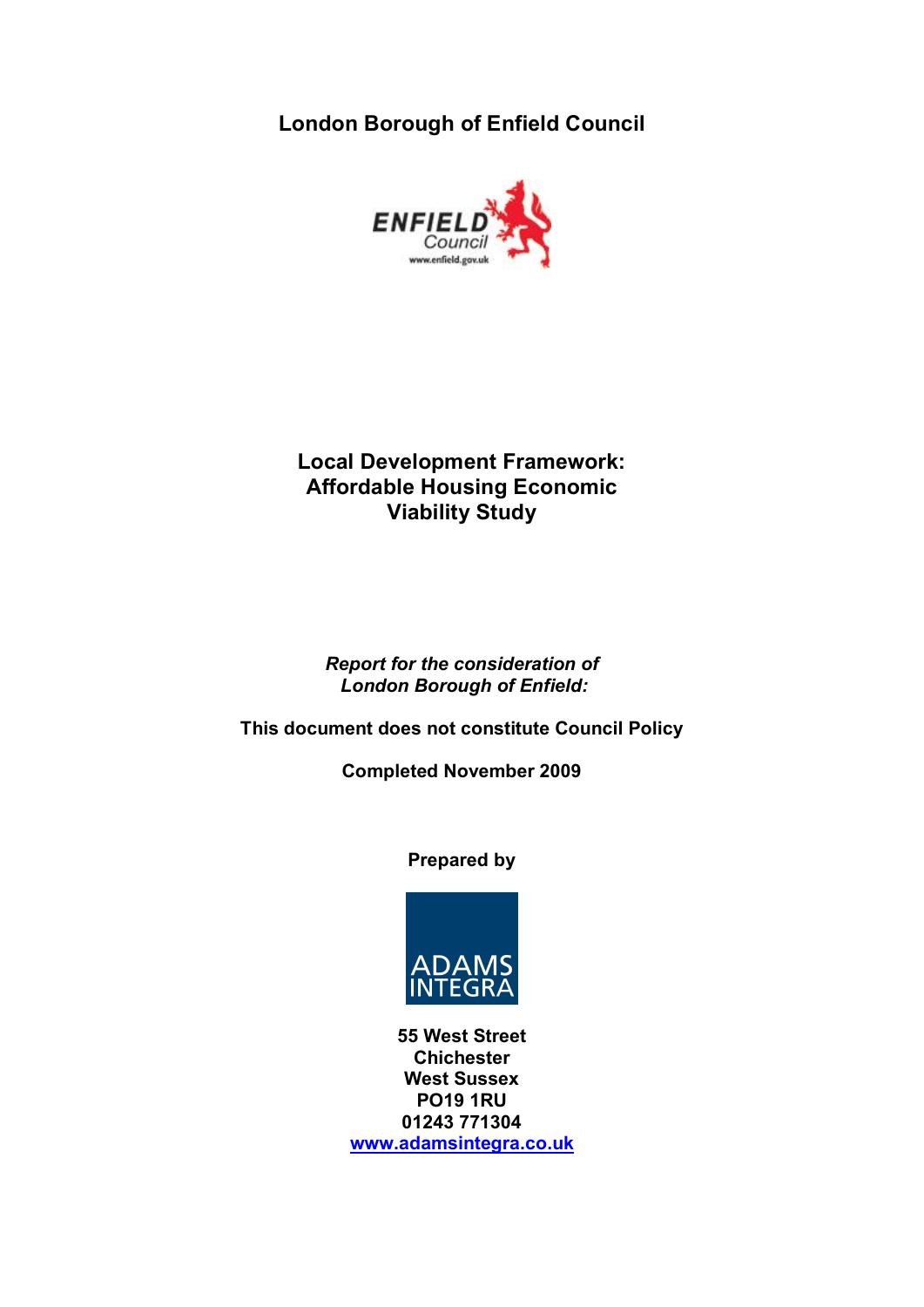# **CONTENTS**

|    | <b>Executive Summary</b>                                          | İV |
|----|-------------------------------------------------------------------|----|
| 1. | <b>Introduction</b>                                               | 1  |
| 2. | <b>Methodology and Assumptions</b>                                | 4  |
|    | Background                                                        | 4  |
|    | <b>Property Values</b>                                            | 5  |
|    | Approximate Residual Land Value (RLV)                             | 10 |
|    | Gross Development Value (GDV)                                     | 14 |
|    | Developer's Profit                                                | 14 |
|    | Model Scenarios, Property Types, Size and Mix                     | 15 |
|    | <b>Indicative Scheme Density</b>                                  | 16 |
|    | Affordable Housing Transfer (to RSL) – Method of Payment          |    |
|    | Calculation and Type of Property Transferred                      | 17 |
|    | <b>Other Assumptions</b>                                          | 21 |
|    | Further notes and Limitations to this Study                       | 26 |
| 3. | <b>Results and related commentary</b>                             | 29 |
|    | Background                                                        | 29 |
|    | <b>Property Values</b>                                            | 32 |
|    | <b>Results Trends</b>                                             | 35 |
|    | <b>Base Appraisals</b>                                            | 36 |
|    | Further review of Affordable Housing Proportions                  | 38 |
|    | Wider Consideration of Affordable Housing Threshold and           |    |
|    | <b>Potential Sliding Scale</b>                                    | 41 |
|    | Potential Approach to Seeking Affordable Housing Contributions    | 45 |
|    | Impact of Increased Developer's Profit                            | 54 |
|    | Impact of Social Housing Grant and Tenure Mix                     | 55 |
|    | Reduction in CO2/Renewable Energy and Code for Sustainable Homes  | 61 |
|    | Indicative value comparisons                                      | 62 |
|    | Impact of Increased Planning Infrastructure (or other) Costs      | 64 |
|    | Potential Cumulative Impact of Potential Additional Cost Areas on |    |
|    | Development Viability                                             | 66 |
| 4. | <b>Conclusions</b>                                                | 67 |
| 5. | <b>Key recommendations</b>                                        | 81 |
| 6. | <b>Wider Discussion</b>                                           | 84 |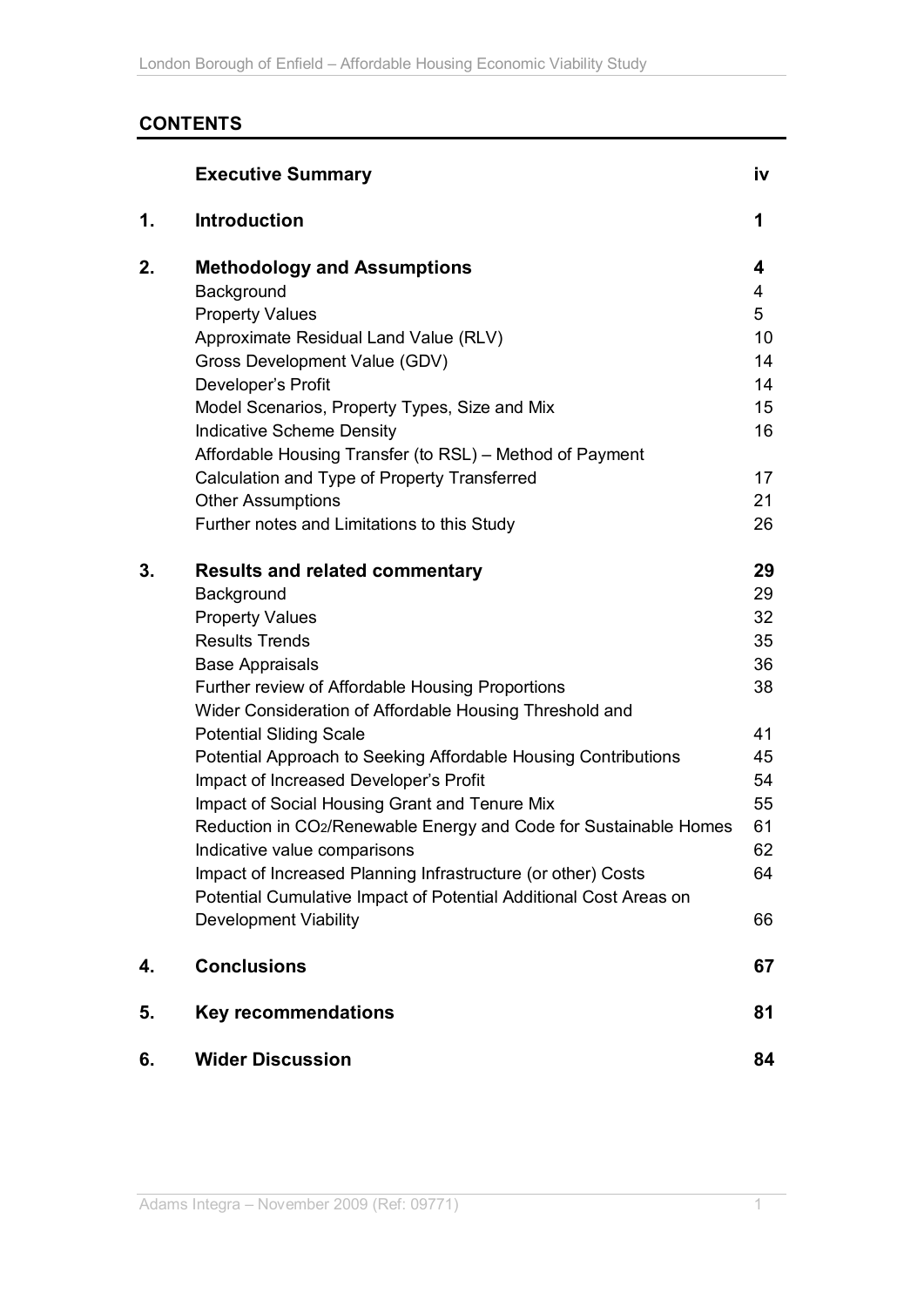## **Figures**

| Figure 1: Summary of Value Points Adopted for Each Property Type (based on<br>Assumed floor areas)                                                        | $\overline{7}$ |
|-----------------------------------------------------------------------------------------------------------------------------------------------------------|----------------|
| Figure 2: Simplified Example of Residual Land Value (RLV) Calculation                                                                                     | 12             |
| Figure 3: Summary of Indicative Sums Payable by RSL to Developer for Completed<br><b>Affordable Units</b>                                                 | 19             |
| Figure 4: Example showing impact on RLV of increasing affordable housing proportion -<br>Value Point 3                                                    | 39             |
| Figure 5: Residual Land Value (£ per Ha) $-$ 10 Unit flatted Scheme                                                                                       | 40             |
| Figure 6: Example Results 5 Unit Housing Scheme - Value Point 3 Only                                                                                      | 43             |
| Figure 7: Example Results 10 Unit Housing Scheme - Value Point 3 Only                                                                                     | 44             |
| Figure 8: Indicative Financial Contributions in lieu of Affordable Housing Figures<br>used as a Basis for Appraisals                                      | 50             |
| Figure 9: Comparison of Appraisal Results at 15% and 20% Developer's Profit -<br>Value Point 3 only                                                       | 54             |
| Figure 10: Comparison of Appraisal Results - With and without Grant -<br>Value Point 3 only                                                               | 55             |
| Figure 11: Comparison of Appraisal Results - With and without grant - with<br>Variations to Tenure Mix                                                    | 58             |
| Figure 12: Comparison of Appraisal Results - With and without grant -<br>Switching tenure mix                                                             | 60             |
| Figure 13: Comparison of Appraisal Results – additional allowance for $CO2$ reduction<br>through on site renewable energy generation - Value Point 4 only | 61             |
| Figure 14: Comparison of Appraisal Results from varying Infrastructure Cost/<br>Planning obligations/other costs - Value Point 4 only                     | 65             |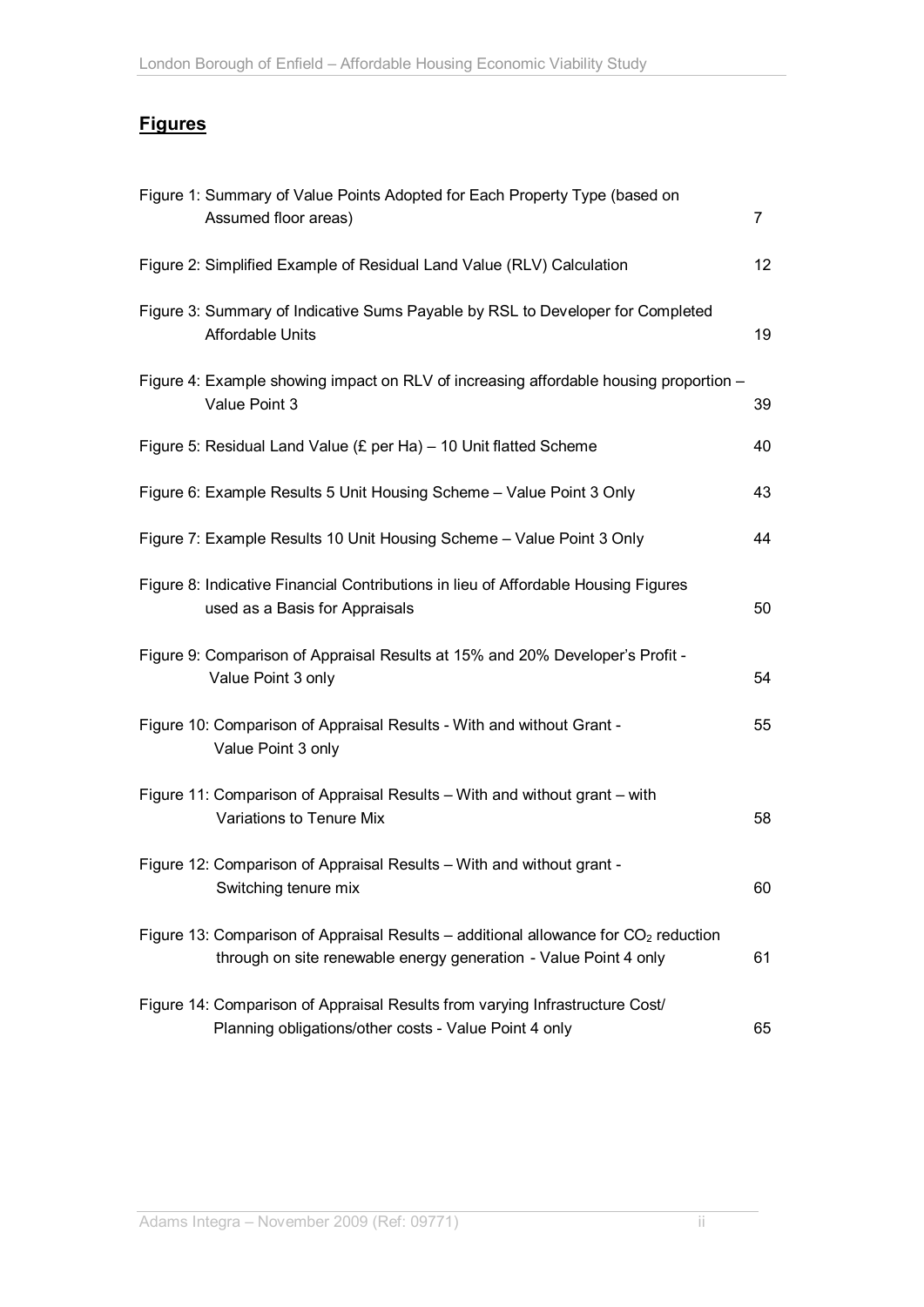## **Appendices**

- **Appendix I** sets out the Development Scenarios (scheme types and key assumptions)
- **Appendices II, IIa and IIb** show the results from appraisals carried out assuming infrastructure costs of £5,000, £10,000 and £20,000 per unit respectively.
- **Appendix IIc** shows the results of the sample appraisals carried out assuming changes to tenure mix (60% affordable rented and 40% intermediate).
- **Appendix IId** shows the results of the sample appraisals carried out assuming changes to tenure mix (50% affordable rented and 50% shared ownership).
- **Appendix IIe** shows the results of the sample appraisals carried out assuming increased developer profit.
- **Appendix IIf** shows the results of the appraisals that assume an element of grant (70% affordable rented and 30% intermediate).
- **Appendix IIg** shows the results of the sample appraisals carried out testing the requirement for 20% reduction in  $CO<sub>2</sub>$  through on site renewable energy generation.
- **Appendix IIh** shows the results of the sample appraisals carried out testing the requirement for Levels 4 and 6 of the Code for Sustainable Homes.
- **Appendix IIi** sets out an approach, a summary of the RLV maths behind and the appraisal results relating to the potential collection of financial contributions from sites in the size range 1 to 9 dwellings – should this type of approach be included within the Council's policy scope.
- **Appendix IIj** sets out the appraisal results relating to the additional sample modelling carried out with affordable housing content skewed towards intermediate tenure (30% affordable rent/70% intermediate, and 40% affordable rent/60% intermediate).
- **Appendix IIk** provides results from appraisal variations at Value Point 4, looking at the potential cumulative impact of increasing cost obligations.
- **Appendix III** contains a summary of our property values and market research.
- **Appendix IV** provides a glossary of terms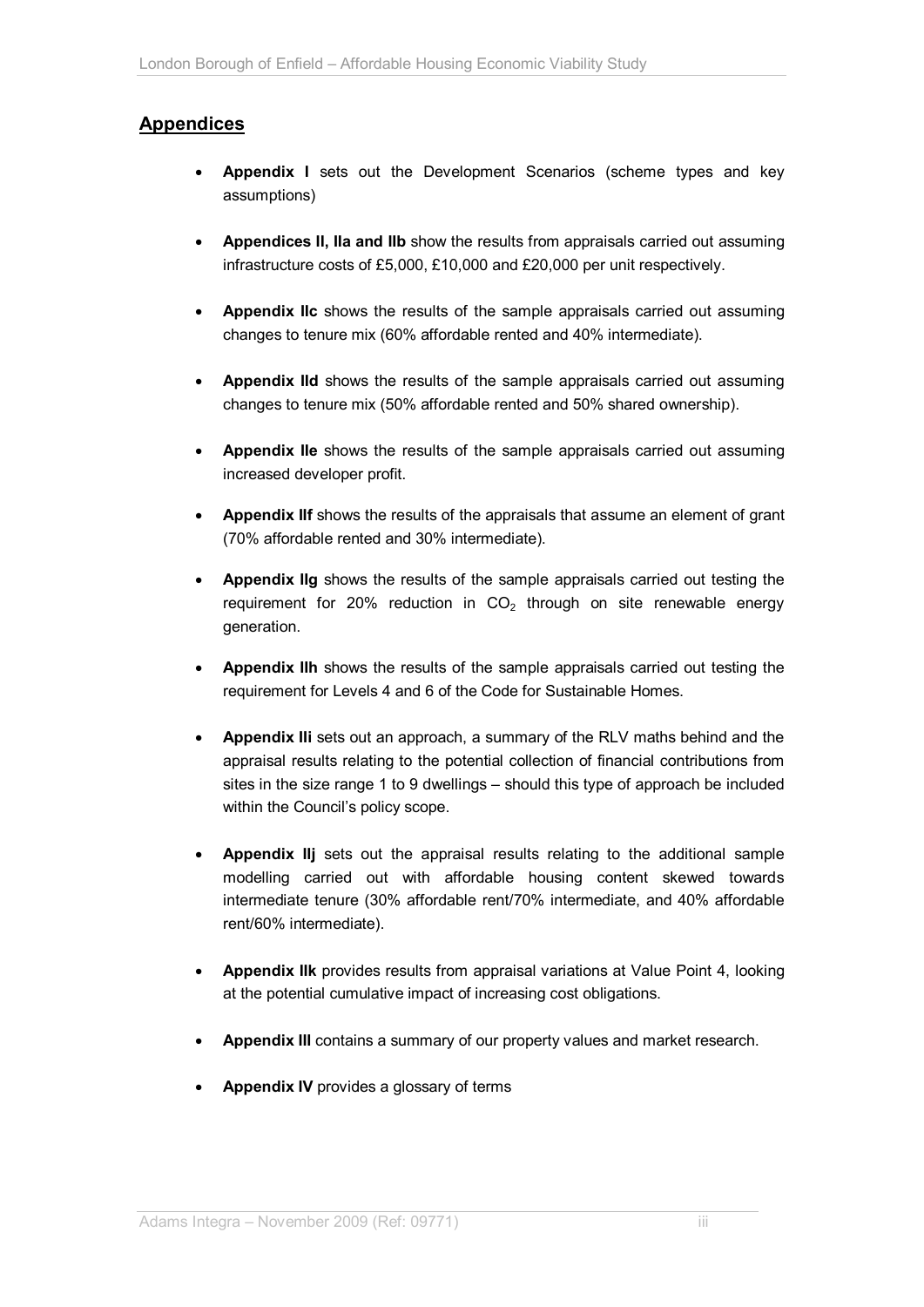## **EXECUTIVE SUMMARY**

This summary first seeks to outline very briefly the main study findings. It then goes on to introduce and explain the study, along with the outcomes, in a little more detail.

For detailed information on the study methodology, results and conclusions it will be necessary to refer to the full text and appendices which follow this summary.

#### *Quick overview*

- 1 The Study found a mixed tone of viability results; with local value levels typically strong and showing good viability outcomes assuming a more normal level of housing market and development activity to support the supply of housing, but with current poor market conditions exacerbating issues that flow from lower end value levels which could be seen more often if recent weak market conditions continue or worsen. Affordable housing requirements are not the single cause of the mixed results – the market is arguably a bigger factor at the current time. The range of other planning obligations and costs assumptions (and the potential growth of those areas) also needs to be considered, alongside the lower values especially, but also as part of the general context for policy setting judgements. This is not simply a case of numbers of affordable homes – it is also about their type, mix, quality and affordability to those on relevant local income levels.
- 2 The lack of activity in the market is currently causing a virtual stalling of new housing supply. However, underlying value levels across large parts of Enfield Borough are still generally high – similar to those we have seen elsewhere in M25 corridor/London fringe areas, including in Surrey and Kent where we have completed and are working on similar studies. Land prices are primarily driven by these property value levels, and this does also mean that land price expectations locally tend to be high.
- 3 From the study findings Adams Integra is able to present recommendations on the positioning of policies. Alternatives around those are also discussed.
- 4 **We consider there to be scope for the Council to set a Borough-wide target of 40% for sites that are already within the policy scope (of 10 or more dwellings).** For such a Borough-wide approach, we would not recommend a target proportion in excess of 40%. Bearing in mind the type of policies adopted and being pursued in other areas with similar value levels to underpin those, and the likely direction of other obligations and costs, we consider this would be an appropriate position for a clear, simple blanket policy approach. We consider that this would strike an appropriate balance which acknowledges the significant level of need but which also has sufficient regard of viability. The incidence of lower values, mainly within the south and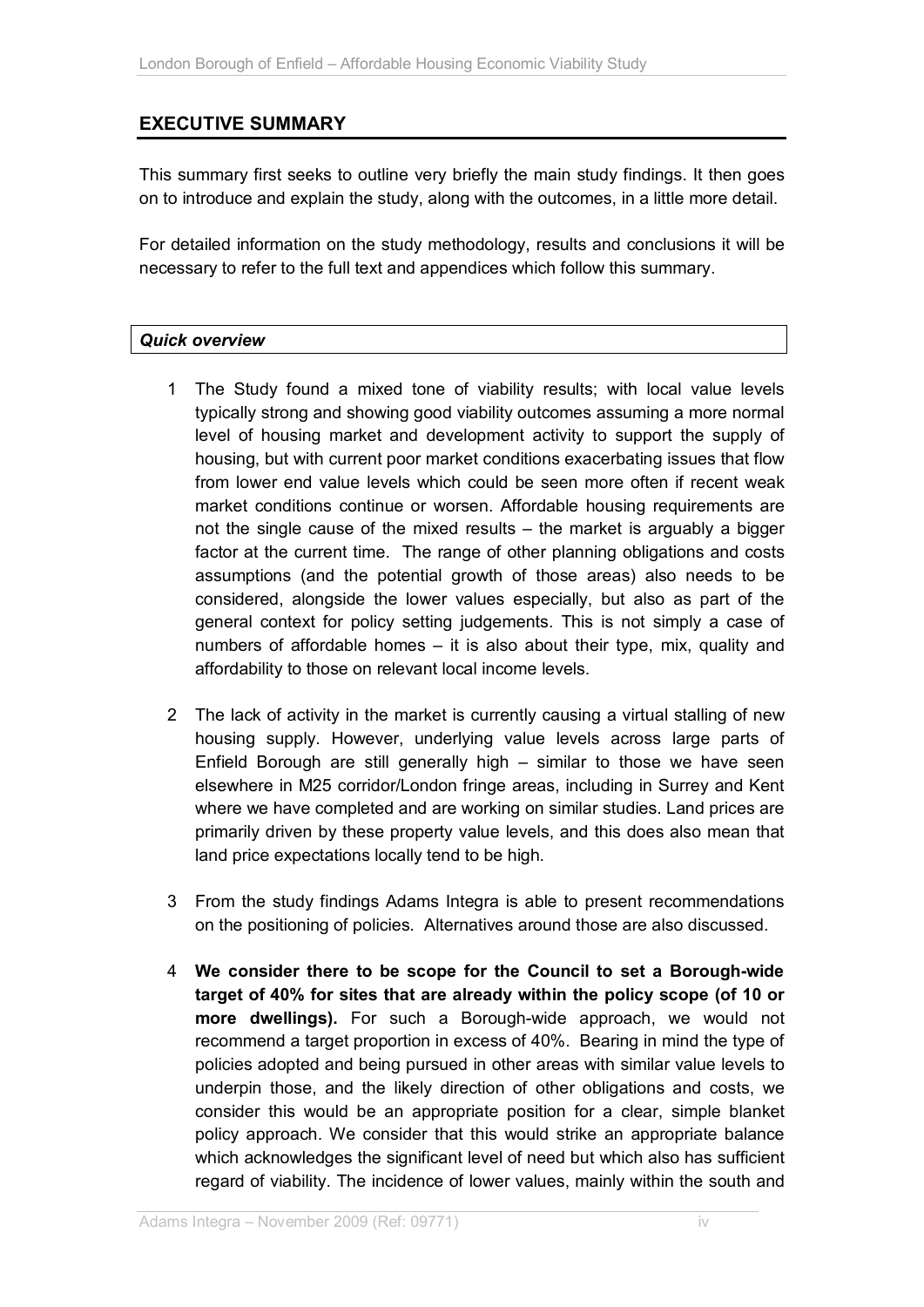east of the Borough, together with current and probable near future market conditions, point further to the likelihood that a higher blanket target could be over ambitious. This is especially the case in the current market, but also in the event of market conditions improving, given the likely direction of other costs and obligations and the need to secure quality housing of all types.

- 5 Other options could be around varying the target approach for higher and lower value areas of the Borough – potentially either side of 40%. Whilst these alternative policy possibilities are raised in the report Conclusions and Recommendations sections, they are not considered likely to be as appropriate as a single target of 40%. Overall, this is because such positions would assume that the variety of values (and thus viability outcomes) could be clearly defined by geography (for alignment to varying policies), whereas in practice a more blurred picture is likely to be seen. They would result in a more complex position - arguably creating less clarity for landowners, developers and other stakeholders as well as the Council. They would also need more resourcing and testing for suitability with other evidence on existing tenure mix and housing needs patterns across the Borough, and the like.
- 6 As part of an equitable approach to bringing more sites within the policy scope, from viability perspective **we consider the Council could lower the affordable housing threshold**. If smaller sites - of fewer than 10 dwellings – were to be brought within the policy scope, we consider that there would be merit in looking at a sliding scale type approach, i.e. introducing lower % targets for such sites at the initial stage of policy development. Any approach relevant to these smaller sites could be based initially at least around the collection of financial contributions. This is because there could be a range of practical issues in relation to introducing on-site affordable housing within the smallest schemes – and certainly, in our view, on sites of fewer than 5 dwellings. There are various options around the potential to include sites of fewer than 10 dwellings within policy scope, as the report discusses. After considering those, **our recommendation is for the Council to consider an equivalent proportion of 20% affordable housing applicable to schemes of 1 to 9 dwellings, sought by way of financial contribution rather than on-site provision.**
- 7 The potential policy headline position (40% target in respect of sites of 10 or more dwellings) is suggested not in isolation of other scheme costs and planning obligations, but has been arrived at after consideration of a range of other matters as set out in the study detail – the key ones being:
	- a. Planning infrastructure obligations.
	- b. Code for Sustainable Homes Level 3 attainment all dwellings (with future direction of Code requirements also appraised).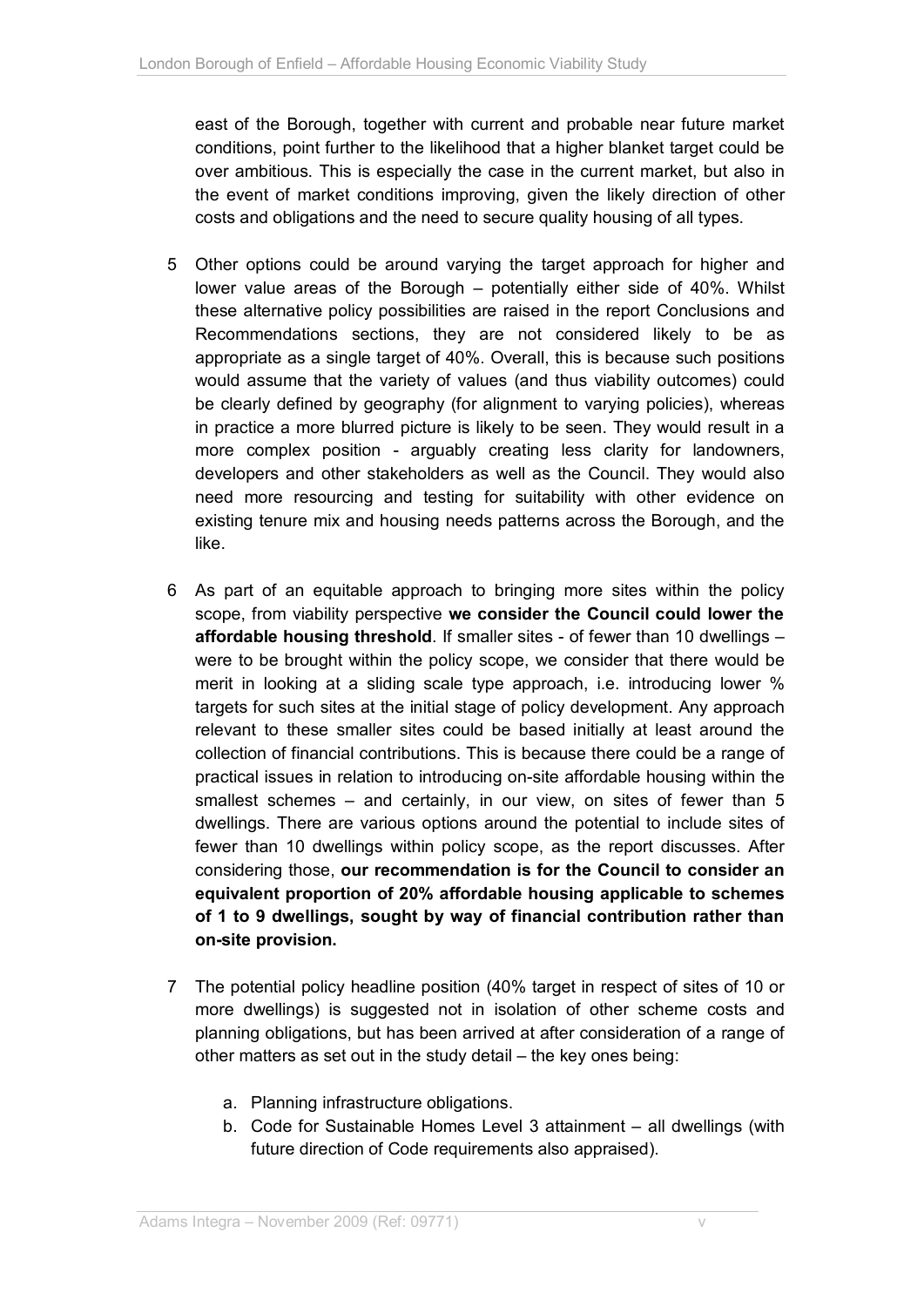- c. Renewable energy requirements (cost allowances added to above Code assumptions, bearing in mind the overlaps that exist between the two).
- 8 We feel that some flexibility will be needed on the application of affordable housing targets particularly in the short-term (noting the market difficulties), and especially if the collective costs burden on schemes is to rise significantly. The cumulative effect of increasing cost areas will need to be viewed alongside affordable housing needs and aspirations. Some consideration of priorities may be necessary.
- 9 Where viability issues arise and are justified, a flexible approach to policy application may be needed. This could include discussing the areas of affordable housing dwelling mix, proportion and tenure mix, as well as numbers rounding and likely grant availability. The affect of these factors will need to be considered together, to arrive at solutions based on the combination of what works best for delivery in the particular circumstances. In exceptional circumstances (on sites of 10 or more dwellings i.e. over the current threshold) where on-site affordable housing would not support the delivery of sustainable communities as well as an off-site route, the use of financial contributions in-lieu (calculated to exact proportions) could be considered amongst the options. As part of the overall negotiated approach, the Council could consider part financial contributions where the needs, funding and viability factors pointed to such a route providing the best solution in the circumstances.
- 10 The 40% headline target in our view represents a suitably challenging position particularly when viewed in current market circumstances, and just as importantly, given the longer-term strategy necessary to seek to make more progress towards meeting affordable housing needs in the context of the Local Development Framework (LDF).
- 11 We are conscious that a 40% headline represents a reduced target position from the existing strategic one (50%) that flows from the existing London Plan. However, this study set out to test and assess local viability. This was with a view to ensuring that any affordable housing policies/targets set do not unduly affect development activity which overall housing supply, and this planning led affordable housing supply, relies on. In our view, the options also need to be viewed in the context of developing policies in the wider regions.
- 12 The overall scale of modelling needs to be controlled within the bounds of the reasonable economic scope of this type of project. It is simply not practical or economic to appraise and consider every conceivable policy option (combination of threshold and proportion). The appraisal selections, including the proportions of affordable housing, were carefully considered and interpolation between the results is possible. Looking at these results, it is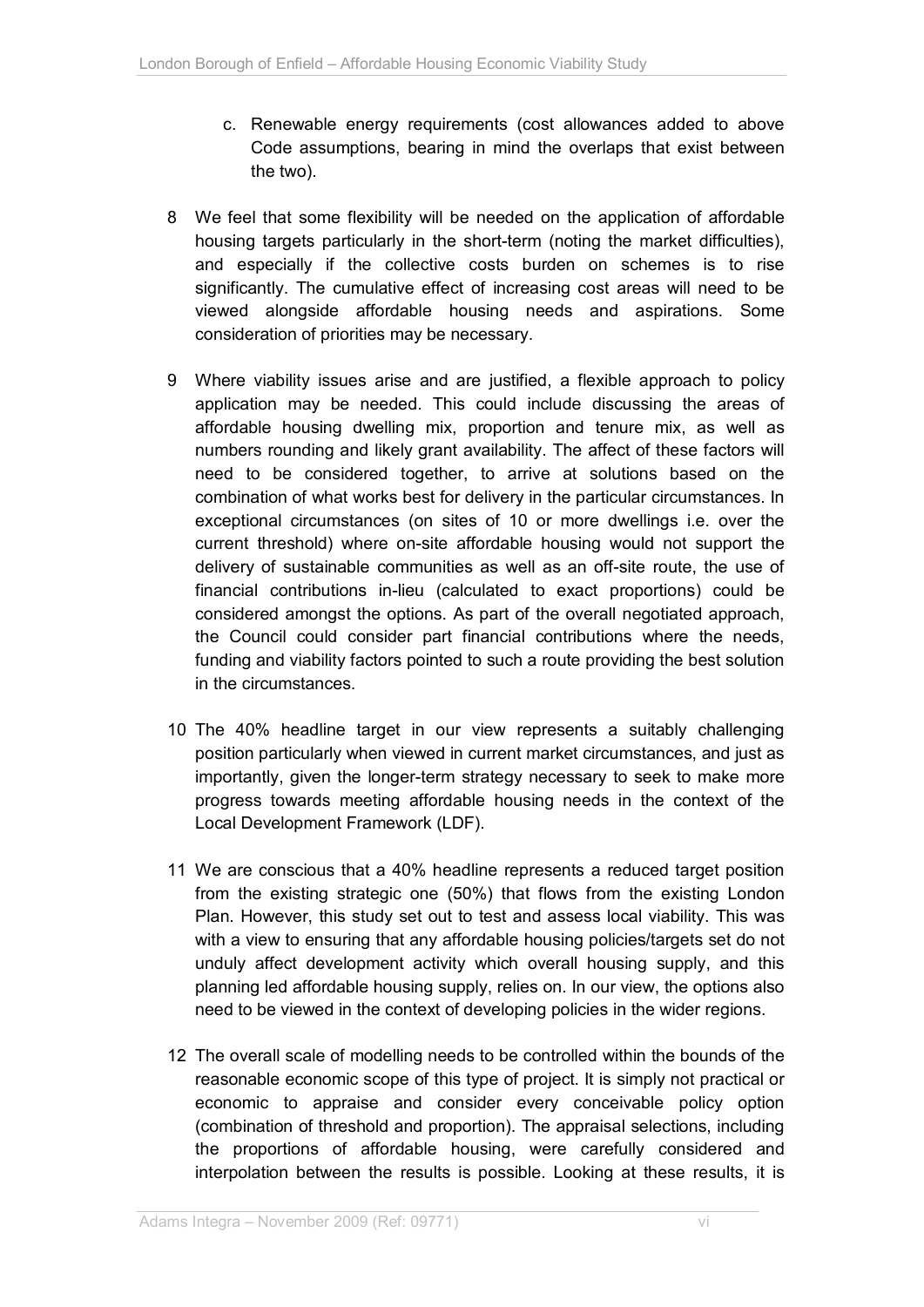considered that a headline target proportion of less than 40% is not likely to go far enough in terms of the local affordable housing need levels - it would move away from the balance that needs to be struck with the affordable housing needs factors. Looking at that balance, we consider that a blanket target of 50% for the Borough would be too ambitious and would lean too far towards the needs rather than sufficiently acknowledging the opposing tension of viability.

- 13 In all cases, policy positions should be framed as clearly worded targets, to provide clarity for stakeholders and a basis for a continued practical, negotiated approach which has regard to viability matters. It should be noted that current market conditions, in particular, will mean an increased emphasis on this type of approach. There will need to be a particular focus on a flexible approach to the application of policy to smaller sites up to and around the current threshold, bearing in mind that other factors alongside the headline target proportion (such as dwelling types and mix, tenure, numbers rounding – and how such aspects come together) can be equally if not more influential on viability depending on the circumstances.
- 14 In arriving at its final policy selections, the Council should also have regard to its wider information and evidence base – for example on affordable housing needs and type of site supply.
- 15 Finally policies, accompanying text and any Supplementary Planning Document (SPD) should acknowledge the relevance of viability and the adaptable approach that will need to be applied to policy application.
- 16 Monitoring and contingency planning will need to form part of the Council's approach.

### *A more detailed summary*

### **Background and Introduction**

17 In the process of developing its planning-led affordable housing policies Enfield Council commissioned Adams Integra to study the affect of changes to affordable housing policy on residential development viability, alongside other planning obligations. This evidence is necessary to ensure that policy positions are explored and tested, so that they will not deter development through unduly reducing the supply of land brought forward for residential development more widely. Policies must balance increasing the delivery of affordable housing, supporting wider planning obligations and maintaining sufficient incentive (reasonable land value levels) for landowners to release land – allowing developers to promote and bring forward schemes.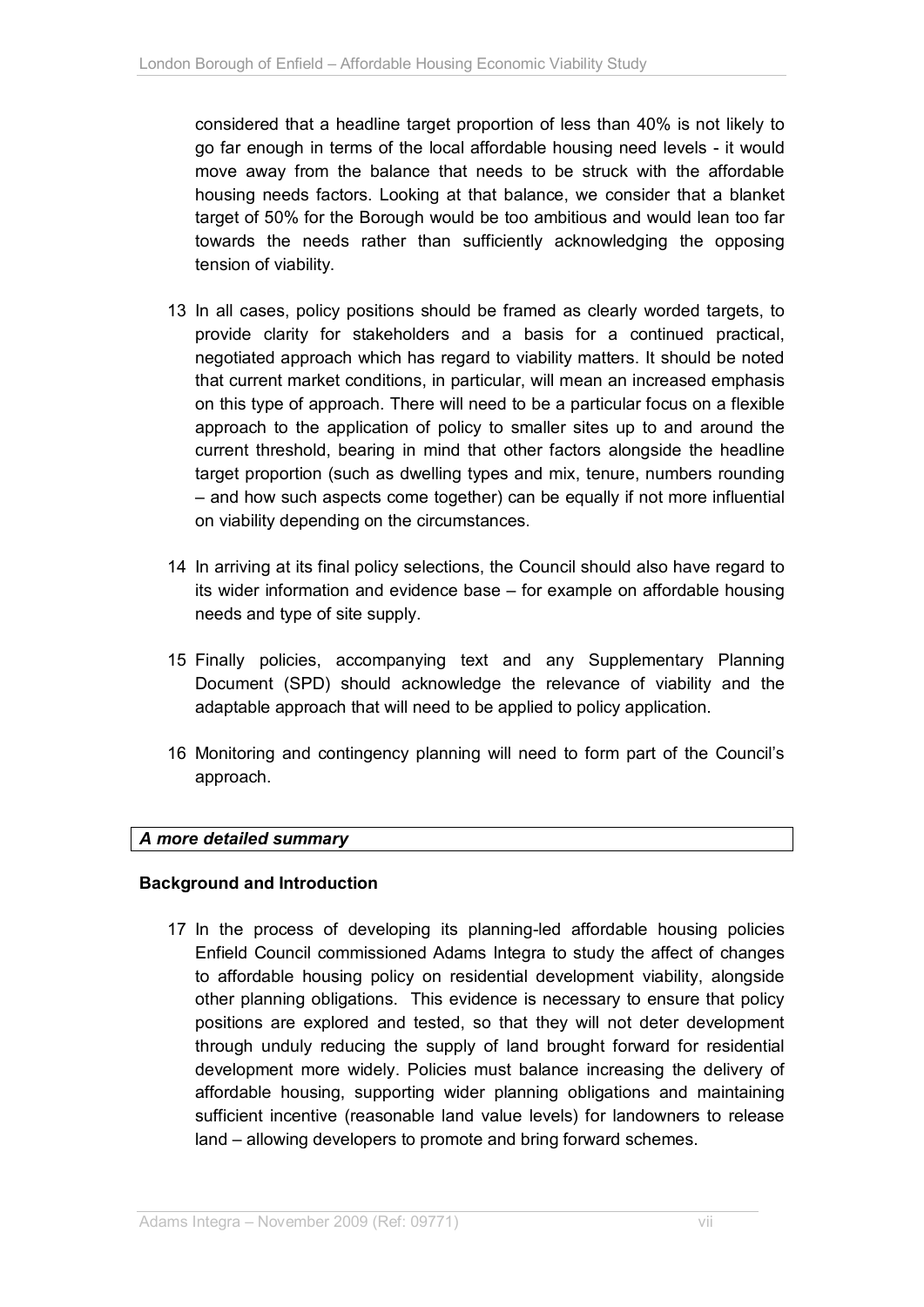- 18 The Government's key statement on planning for housing, Planning Policy Statement 3 (PPS3) requires local authorities to enable the bringing forward of a suitable, balanced housing mix including affordable housing. It confirms the well established principle of seeking integrated affordable housing within private market housing developments. It encourages local authorities to make best use of this approach bearing in mind their local markets and circumstances. As a part of this, PPS3 also requires local authorities to consider development viability when setting policy targets for affordable housing.
- 19 This commission was, therefore, made against the backdrop of PPS3, in the context of building the evidence base for and considering the affordable housing policies for the Core Strategy and other LDF documents.
- 20 The study is to be considered as part of and alongside the Council's developing wider evidence base, including on the local housing market and housing needs, and information on the range of site types which are likely to come forward.
- 21 In outline, the Council's existing approach relates to seeking affordable housing on sites of 10 or more dwellings related to a target of 50%. This position is led by the existing London Plan.
- 22 This study is required to review and recommend suitable policy positions from a viability point of view, taking account of other planning obligations.
- 23 Viability in this sense means whether a development scheme works financially. Maintaining the viability of residential development schemes is crucial to ensuring release of sites and continued activity by developers; and thus a continued supply of housing of all types.
- 24 The study addresses only affordable housing which is required to be provided within market housing schemes under the existing established approach of setting site size thresholds (point(s) at which the affordable housing policy is triggered) and proportions of affordable housing to be sought at those points. There are wider sources of supply of affordable housing (for example Registered Social Landlord (RSL – i.e. generally Housing Association) led schemes, Council/other publicly owned land and, in future, potentially developments led by the Borough). Those should be kept in mind and promoted as complimentary parts of the overall drive for affordable housing within a mixed housing supply.
- 25 The study tests a range of development scenarios that cover the thresholds and proportions of affordable housing that are considered to be broadly viable and therefore suitable as targets, taking into account property type, tenure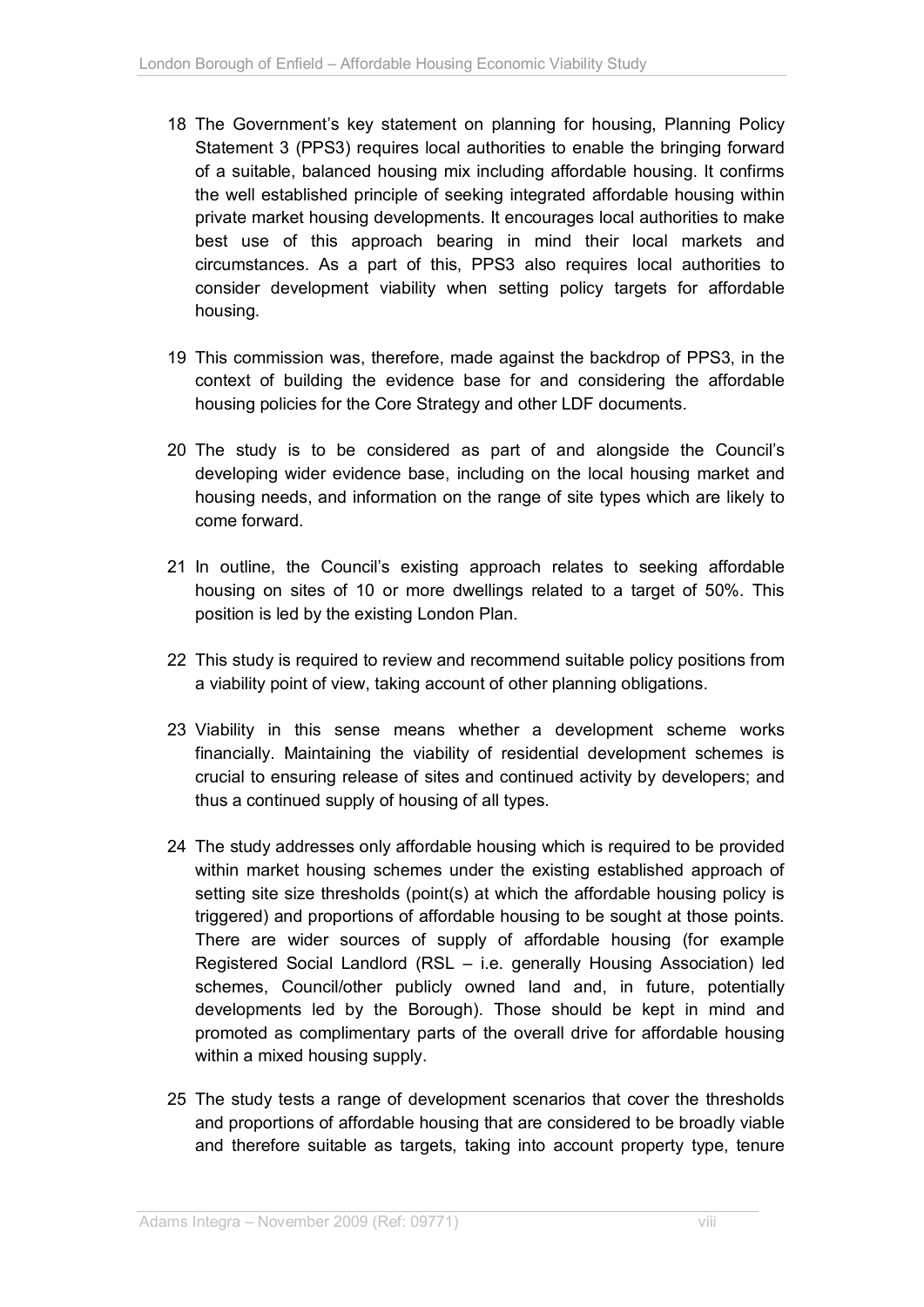mix, market value levels, grant funding, wider planning obligations and associated characteristics of residential development.

- 26 The study is based on carrying out a large number of developer type appraisals. These use well established "residual land valuation" techniques to approximate the sum of money which will be left for land purchase once all the development costs, including profit requirements, are met (hence "land residual"). The study methodology is settled and tested through Examination in Public, having been used in a wide range of local authority locations for this purpose (e.g. including South Hams District Council Affordable Housing Development Plan Document which we understand has been held up as a good practice example, for the Stoke on Trent/Newcastle Under Lyme Core Strategy and most recently at Mole Valley).
- 27 We vary the affordable housing assumptions across the range of appraisals and the outcomes inform our judgments on the likely workability of various policy positions from a viability viewpoint. Having fixed development costs and profit requirements, we can see the impact on development viability caused by variations to the amount and type of affordable housing. Two of the key ingredients to ensuring viable development are sufficient land value created by a development (relative to existing or alternative use values; or perhaps to an owner's particular circumstances) and adequate developer's profit in terms of risk reward.
- 28 Affordable housing impacts development viability because it provides a significantly reduced level of revenue to the developer compared with market level sales values.

### **Property Market and Overall Viability Findings**

- 29 Before commencing modelling Adams Integra researched the local residential property market to inform the range of appraisal assumptions which were adopted, and to help set the context for considering the outcomes. This research is included within our Property Value Report, which is to be found at Appendix III to the full study document.
- 30 We have seen wide ranging property prices locally on reviewing both the overall (resale property dominated) market and available new build properties. This is not unusual as a general feature – in many locations we study, we see wide variation. However, the Borough of Enfield does contain values towards the top of the range seen elsewhere, as well as values lower than those seen in many London and South East locations.
- 31 So, in terms of values and the level of viability those support, there is the potential to select a single appropriately pitched policy target to be applied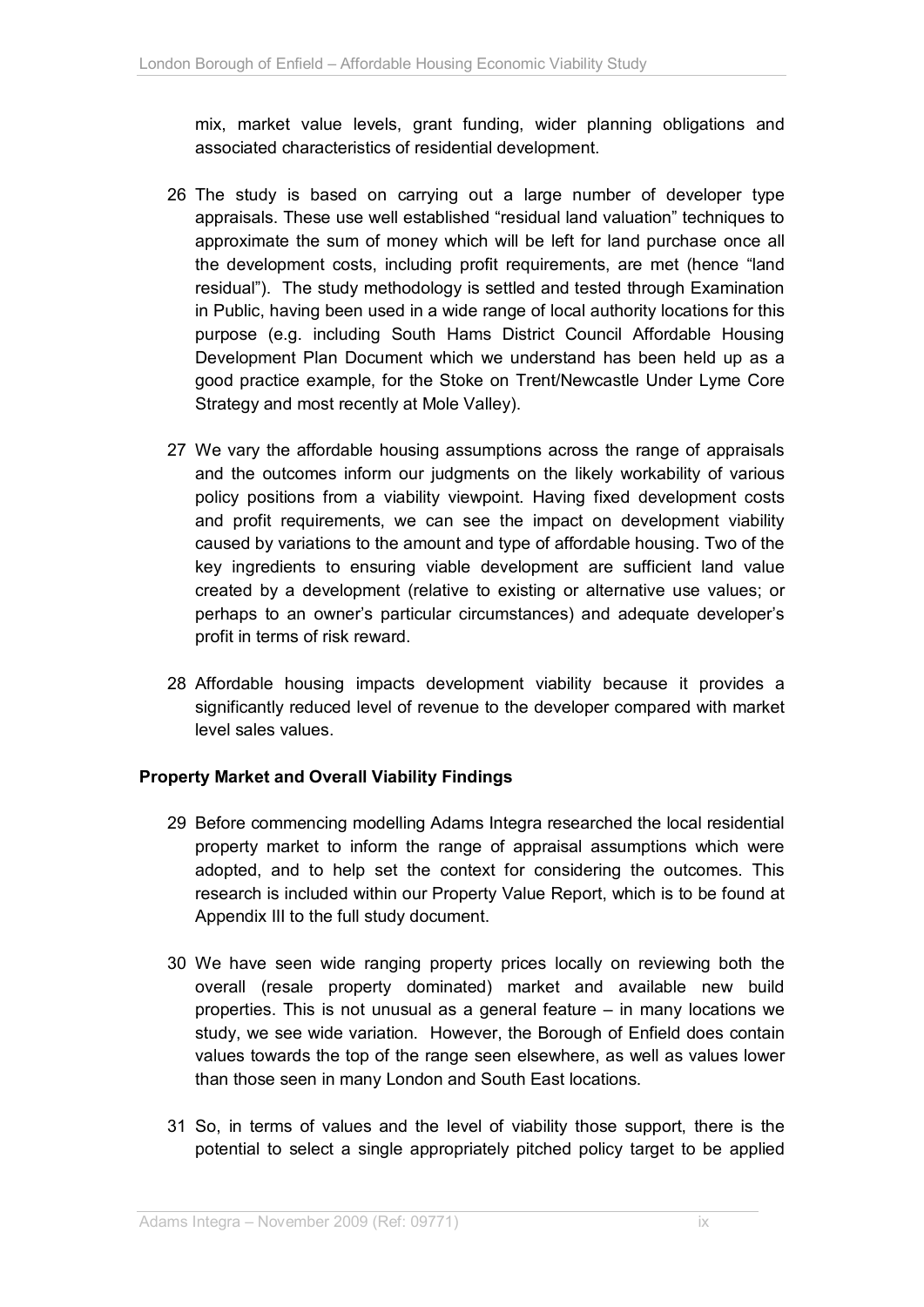Borough-wide, or to develop a more complex, area specific set of targets based on how values vary and the likely viability of schemes.

- 32 However, while there are very different characteristics within the Borough (comparing say the south and east with the north and west), in practice those do blur and overlap with each other. So the development of area based policies and targets would to some extent rely on geographical definitions that created firmer boundaries than exist in reality. The Council would also need to weigh up the potential benefits alongside any extra resourcing requirements in terms of preparing and updating guidance, explanations and negotiations.
- 33 Given these disadvantages, this option is not considered likely to be as appropriate as a single target. Furthermore, it may well be that any distinction between areas would be best approached by looking at on site specifics such as existing tenure mix in the locality, housing needs, funding and viability  $$ and how those aspects come together. As part of the Council's Place Shaping Agenda and Strategies, variation in affordable housing tenure mix according to local specifics in order to create mixed, balanced communities, could play an important role in these areas.
- 34 At the time of the study, the local market broadly reflects the type of conditions which are being experienced throughout the UK and beyond. The market is severely lacking in confidence, funds for property finance are much less readily available than in relatively recent times (as per the well reported "credit crunch"). Property sales volumes are very markedly down. Over the autumn and Winter 2008/9 period this lack of activity was been seen to flow through more significantly to sales values. Those have been falling month on month over that period and into early spring 2009, more sharply than previously.
- 35 It is simply not possible to predict the future direction of the market. However, since around March 2009, we have started to pick up on a greater variety of messages about the market, with more positive sentiment being reported by The Royal Institution of Chartered Surveyors (RICS), Nationwide Building Society and others. The latest Land Registry House Price Index information reports slowing price declines as its overview, with some regions seeing small house price increases again. Overall, we regard these as mixed messages still, but certainly with some small signs of market improvement coming from slightly increased confidence levels.
- 36 Given the long-term nature of the LDF, however, any study such as this also has to envisage a more stable, active market stimulated by functioning financial markets and lending climates, which will again begin to feed a more normal level of market and therefore development activity.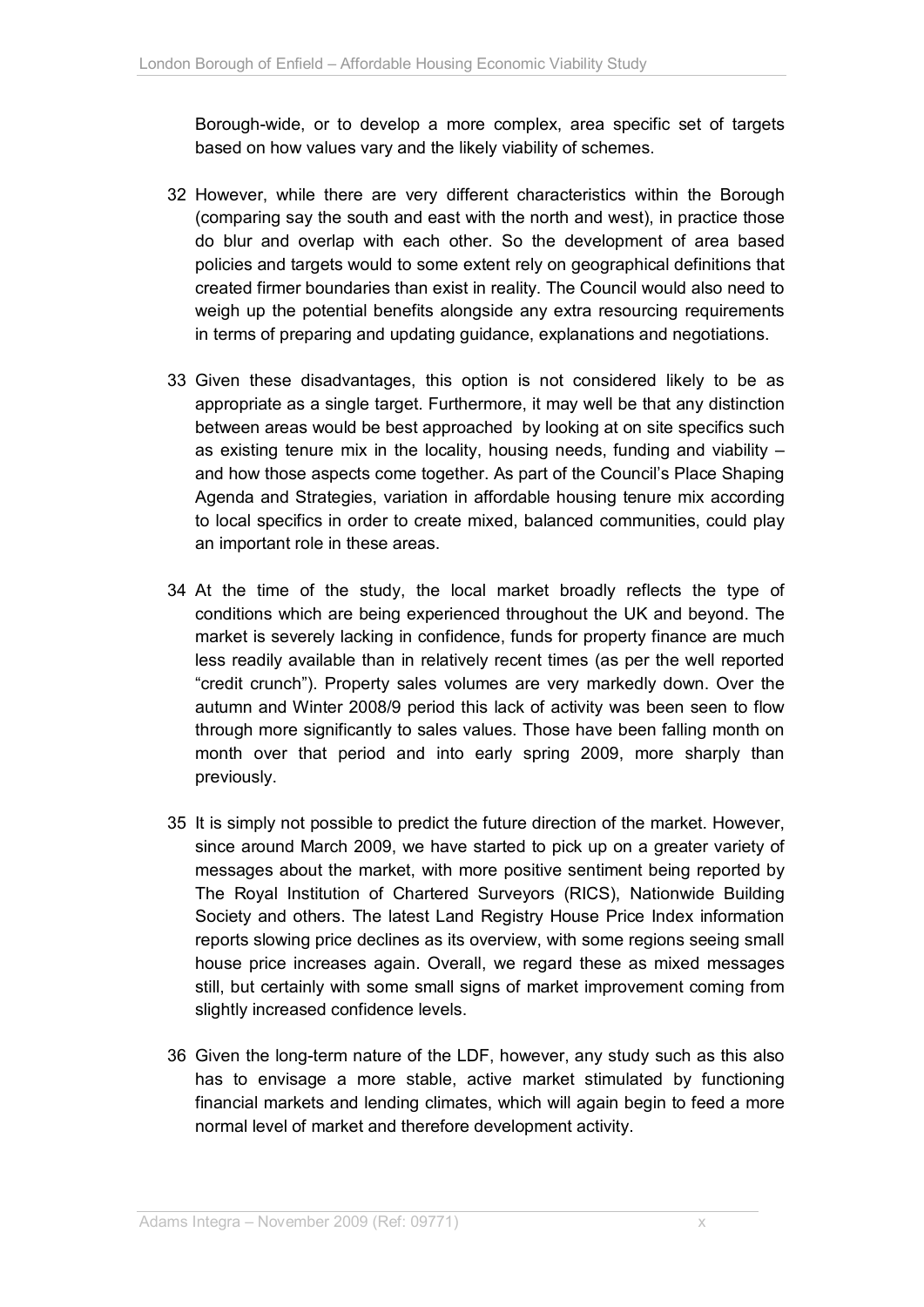- 37 The results of our study show that viability of development in the Borough is varied. This is because we have considered a wide range of values, including (at the low end) values currently that are quite low in the London and South East context where achieving viable outcomes may be more difficult. Alongside this, the values at the middle to upper parts of the range we have studied suggest scope for sites to deliver significant proportions of affordable housing. The Council will need to monitor the local market as, if there is further decline, values will be seen at lower levels more frequently.
- 38 In our view, the current economic downturn should not be the only factor that determines policy positions. Housing need is worsening and, although the picture is developing, the economic conditions are most likely to be adding to this trend. A more strategic view needs to be taken, but applied practically – especially in the short-term.
- 39 Whilst we have to consider the particular market conditions now in coming to our recommendations, those are very likely to change in some way over a short period of time in relation to the development plan periods being considered. We do not consider that it is appropriate or realistic to set strategic polices and targets based on a snapshot of current market features alone. Such an approach could mean regularly varying policy. That could lead to potential inequities and requirements that are uncertain.
- 40 This Study recommends suitably ambitious and challenging targets, particularly in the short-term as policy expectations change and we have very difficult market conditions. It is, therefore, vital that the Council continues to apply policy with flexibility where needed. As a part of this, the current financial conditions mean that the Council may need to prioritise planning obligations or other requirements within overall objectives and targets.

### **Summary of key recommendation points**

- 41 **This Study recommends a headline affordable housing target with 40% in our view representing a suitably challenging and appropriate target if applied Borough-wide**, applicable on sites of 10 or more dwellings in accordance with the existing London Plan led approach to thresholds.
- 42 Around this, there are other options which were considered. These are not set out in this summary, but are considered in the Chapter 5, Key Recommendations, where the pros and cons relating to these other options are outlined.
- 43 In response to the recommendations, the Council should consider which option(s) has the potential to provide maximum certainty while seeking to optimise affordable housing provision in the range of circumstances discussed; and which also fit best with the anticipated land supply pattern.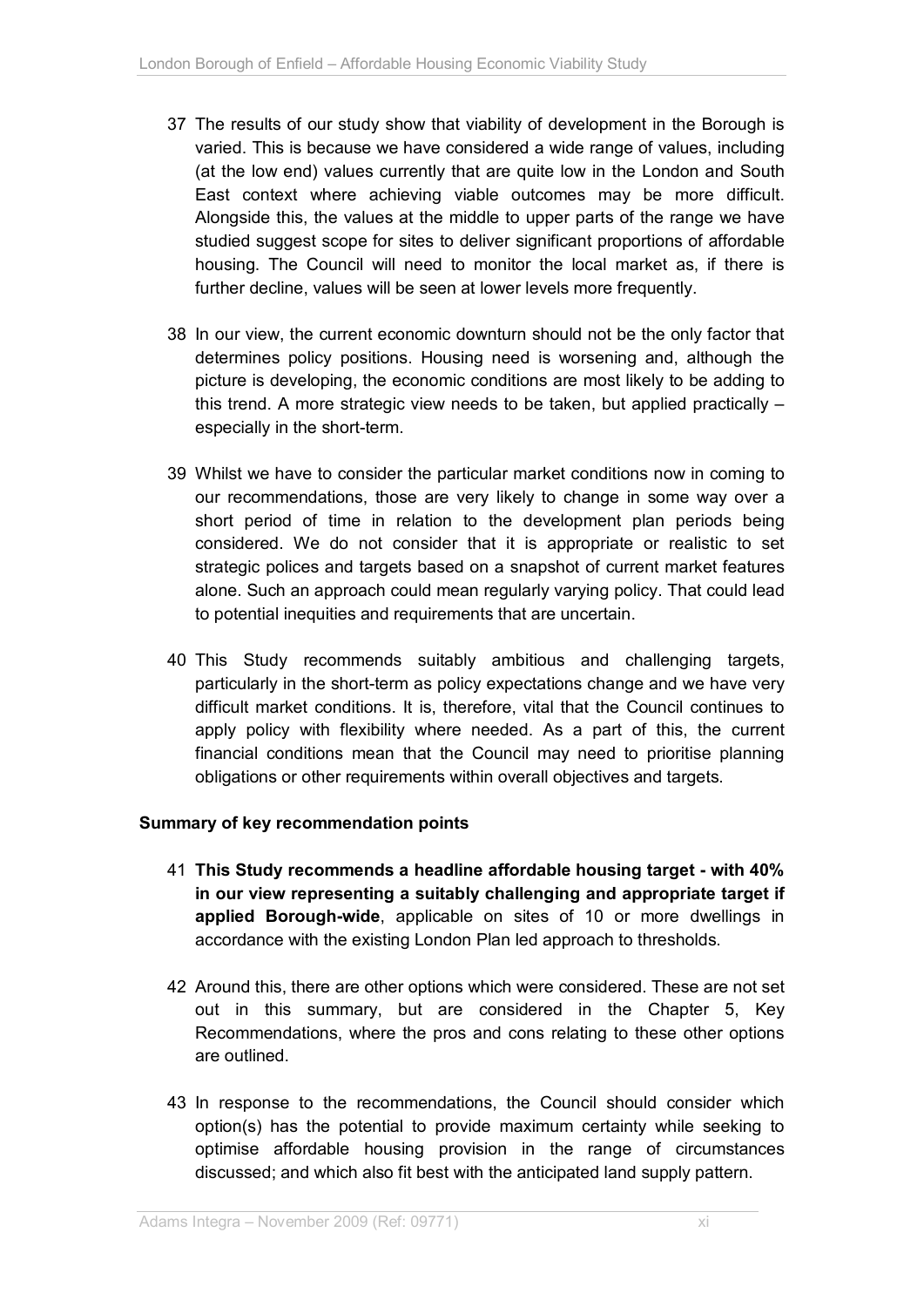- 44 In any event, a blanket target of 50% is in our view likely to be over ambitious, in the set of circumstances which include:
	- Low value areas and instances, which could potentially become more frequent if market conditions worsen again.
	- 40% being more realistic and appropriately challenging taking the longer-term strategic view, with uncertain market conditions making this particularly so in the short-term.
	- The need to create the right quality, type and mix of affordable housing, especially given the uncertainty over grant availability levels; not just numbers. A tenure mix in favour of affordable rented homes over intermediate affordable tenure is proposed. A 70/30 mix has been appraised and the Council will generally seek to provide the maximum possible proportion of affordable rented in the given circumstances, but this is likely to be considered based on site specifics.
	- The need to stimulate and maintain all housing supply.
	- The likelihood that planning obligations, building specifications and other costs will increase.
- 45 This (as always) is on the basis that it is simply not possible to provide definitive cut-offs or guarantees of deliverability at any particular point.
- 46 This study relates to a strategic approach, as fits longer-term policy development and strategies. It does not replace site by site consideration (particularly in the current economic climate) of working with developers and other partners to optimise affordable housing delivery alongside wider planning criteria as far as possible from individual opportunities. It is inevitable that a second layer of more detailed consideration will be needed, related to site specifics. That applies universally – not just in Enfield.
- 47 The study included wider work on the consideration of potential lowered thresholds. This was carried out due to the proven levels of need and the local site supply pattern (where small sites are common). **We consider that an equitable approach would include the principle of seeking contributions from a wider range of sites than existing policy achieves. The recommended approach is to seek financial contributions (rather than on-site affordable homes) based on an equivalent proportion of 20% affordable housing from sites of 1 to 9 dwellings, again based on targets and negotiation rather than a rigid approach.**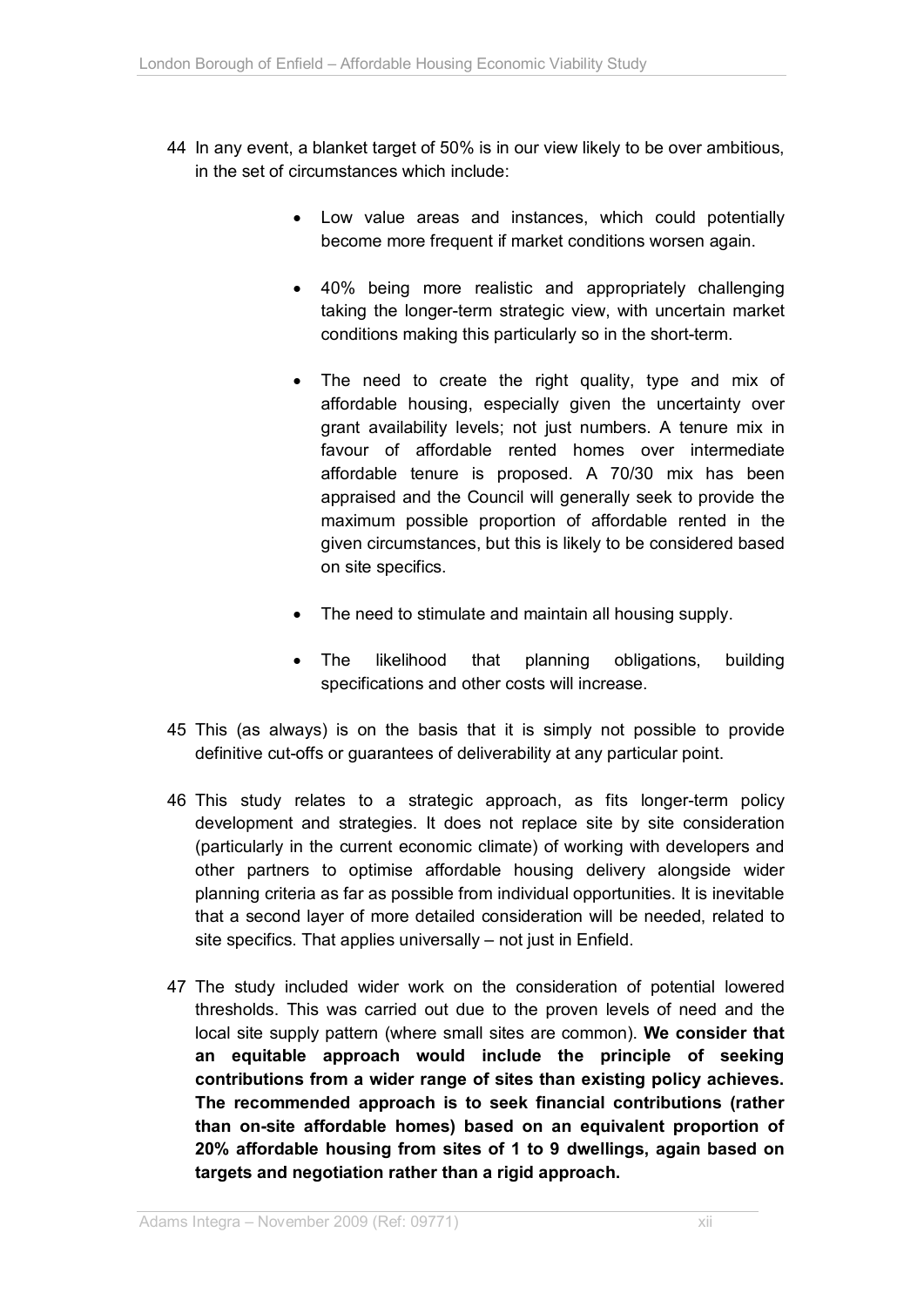- 48 The further development of policy positions in all cases **should be subject to continued evidence of needs and site supply patterns**. These viability findings should be **considered alongside the Council's wider evidence base as well as its local delivery experiences and knowledge.**
- 49 **Unambiguous policy wording should be developed which sets clear targets as a basis for the practical, negotiated approach, acknowledging the relevance of site viability.** The report discusses policy wording, which in Adams Integra's experience is critical in providing clarity for landowners, developers and others, as well as being a key part of sound policy for the purposes of the Public Examination.
- 50 There is the potential to build on the approach through the development of a Supplementary Planning Document (SPD) and/or Development Plan Document (DPD) to set out the detail. This would explain the working practices and help to guide expectations.
- 51 Acknowledging current market conditions in particular, the Council will need to approach **site by site delivery in an adaptable way, reacting to viability issues which may arise.** This key point about the flexible, practical application of policy always applies, as the study emphasises, but particularly in the type of market conditions we have seen both locally and nationally during the study period.
- 52 This approach should extend to **considering the collective burden placed** on development schemes in terms of planning obligations and potentially other costs. It might be necessary to consider **some degree of prioritisation of planning obligations**.
- 53 The Council will need to **monitor** affordable housing delivery progress and experiences alongside its site supply monitoring work. **Review** periods and potential delivery **contingency measures** will need to be considered, linked to those monitoring processes.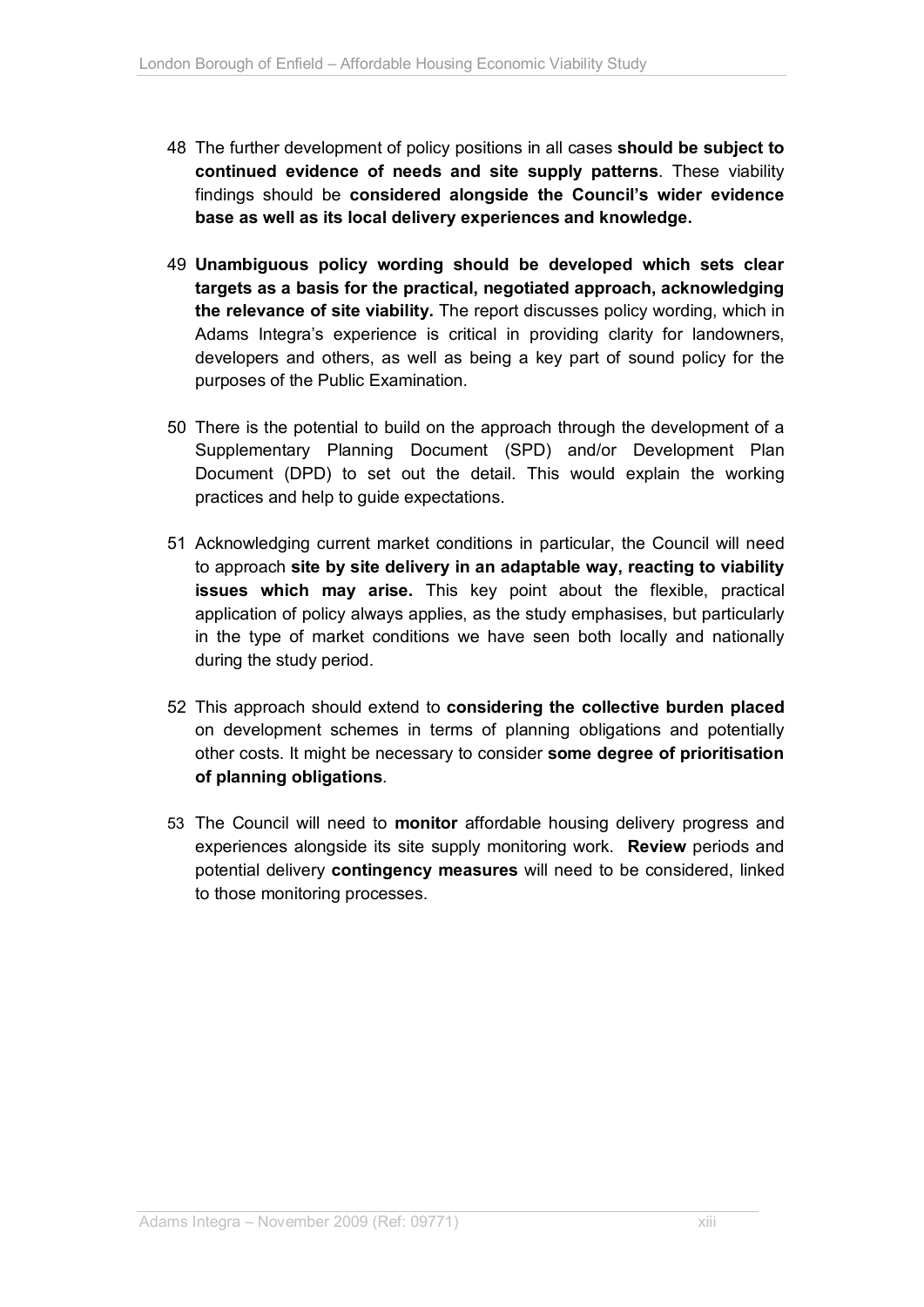## **1 INTRODUCTION**

### **1.1 Background**

- 1.1.1 London Borough of Enfield is in the process of preparing its Core Strategy Development Plan Document (DPD) as part of the Local Development Framework (LDF).
- 1.1.2 The Council consulted on its preferred options for the LDF Core Strategy in February 2008 and is now preparing for submission to the Secretary of State. Within the Core Strategy the Council will set out its core policy for the provision of affordable housing, stating an overall target for affordable housing provision, the threshold in terms of housing unit numbers above which affordable housing will be required, and the proportion of social to intermediate housing tenure required in such schemes.
- 1.1.3 As a north London Borough, Enfield is an area with generally high house prices, particularly in relation to median incomes locally – and, therefore, affordability of housing is a major issue. The Local Housing Market Assessment suggests an annual shortfall of approximately 2,100 affordable homes
- 1.1.4 Our understanding is that Housing Strategy for the Greater London area is developing, with more emphasis on local characteristics, needs and solutions likely to emerge. The Greater London Authority's (GLA) developing approach will clearly be a consideration for the Council, but in the meantime it is placing emphasis on local relevance as will be borne out through the Core Strategy. The Council currently applies the London Plan affordable housing threshold and target for the purposes of negotiations – i.e. a target of 50% on sites of 10 or more dwellings.
- 1.1.5 The purpose of this study is to contribute to a robust evidence base to support the London Borough of Enfield Core Strategy and other Local Development Documents. This study assesses the (financial) capacity of residential development schemes in the Borough to deliver affordable housing without unduly affecting viability, and will help inform affordable housing policies. Specifically the study is carried out in accordance with Planning Policy Statement 3 (PPS3) - Housing<sup>1</sup> and its accompanying document "Delivering Affordable Housing"<sup>2</sup>; and; the London Plan policies on affordable housing (in terms of comparison of options with existing positions).
- 1.1.6 Paragraphs 27-30, in particular, of PPS3 deal with the Government's approach to, and key guidance to local authorities on, seeking affordable housing through Local Development Documents. Local authorities are

Adams Integra – November 2009 (Ref: 09771) 1

 $\overline{a}$ 

<sup>1</sup> Communities and Local Government - Planning Policy Statement 3: Housing (November 2006)

<sup>&</sup>lt;sup>2</sup> Communities and Local Government – Delivering Affordable Housing (November 2006)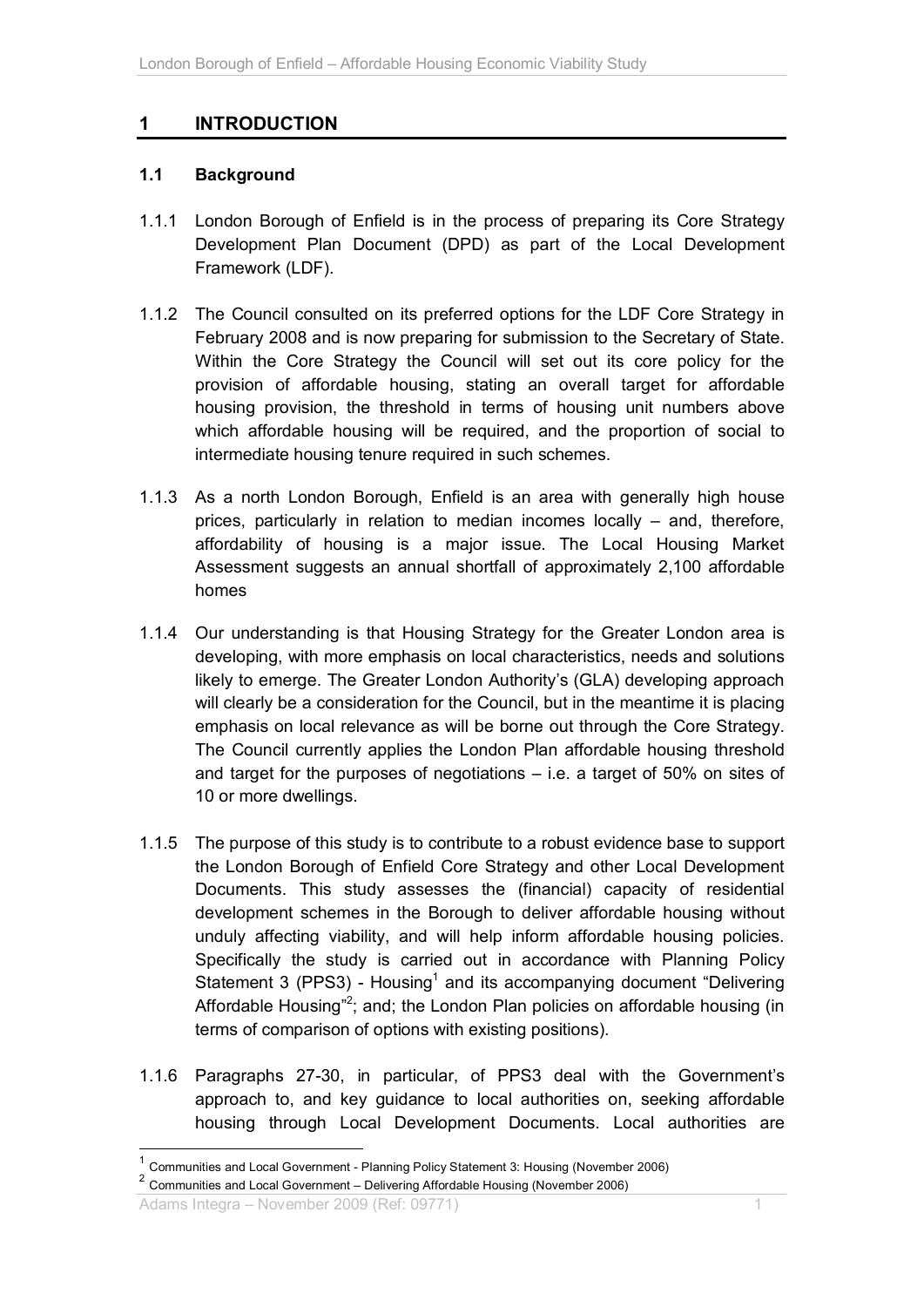required to undertake an informed assessment of the economic viability of any thresholds and proportions of affordable housing proposed.

- 1.1.7 The London Plan's current policy is to normally require affordable housing provision on a site which has a capacity to provide 10 or more homes, applying the density guidance set out in the London Plan. Boroughs are encouraged to seek a lower threshold.
- 1.1.8 It is important however that the Council's policies do not deter development through reducing the supply of land brought forward for residential development more widely. Any policy must balance increasing the delivery of affordable housing and planning obligations with maintaining sufficient incentive (reasonable land value levels) for landowners to release land, and for developers to make appropriate returns (profits, in return for bearing development risks) – allowing developers to promote and bring forward schemes
- 1.1.9 This study explores the viability impacts of a range of policy options relating to seeking various levels of affordable housing obligations from new development, taking into account property type, market value levels, tenure mix, wider planning obligations and associated characteristics of residential development.
- 1.1.10 Specifically, it investigates and assesses the impact on land values, and therefore on development viability, of potentially lowering the affordable housing thresholds and increasing the proportion of affordable housing sought on private (market sale) residential sites across the Borough. This is considered alongside wider planning obligations and costs. The range of testing carried out for this study is shown at Appendix I – Development Scenarios.
- 1.1.11 In addition to looking at on-site affordable housing (i.e. provision integrated within market housing sites), this study included wider work to investigate the viability of collecting financial contributions in lieu of on-site affordable housing provision on smaller sites (those below any potential on-site threshold of 10 dwellings). If implemented by the Council this would be hinged around a strategy to use contributions towards funding the provision of affordable housing on other sites, or perhaps for wider investment in affordable housing locally. A strategy would need to be developed.
- 1.1.12 The study tests the impact of a range of affordable housing proportions, in order to generate a feel for viability based on current requirements, and how that varies with potential changes to those. It provides advice on the thresholds and proportions of affordable housing that are considered to be broadly viable and, therefore, suitable as targets.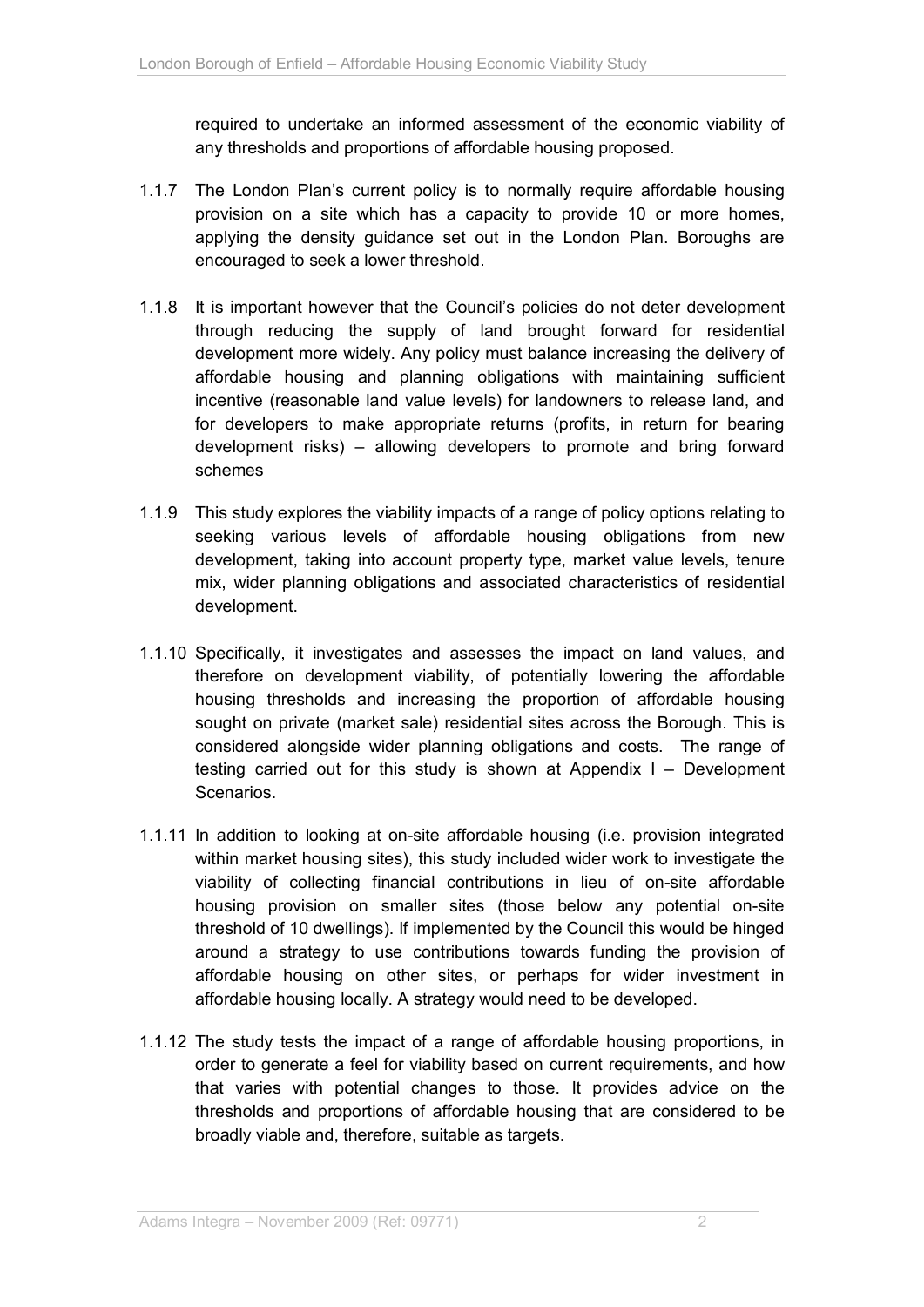- 1.1.13 We use the impact of varying affordable housing requirements on Residual Land Value (RLV) as our measure in putting forward our judgments and guidelines. This process involves comparing the likely impact of (changes to RLVs as a result of) a range of potential policy options. So the study examines the variations in the approximate RLVs our appraisals indicated for residential development schemes around Enfield Borough on this basis - as we envisage policy changing - and the implications of these RLV variations are central to the assessment of likely scheme viability.
- 1.1.14 Where possible, the study provides parameters and options for the Council to consider for affordable housing policy and delivery, from a viability perspective. The Council will need to consider these findings alongside wider policy considerations and overall priorities.
- 1.1.15 It must be recognised that this planning-based tool for securing affordable housing relies on market-led processes. Throughout the study, an emphasis is placed on the need for a practical approach to be taken by Council, bearing in mind development viability – with an emphasis on that particularly in the current and likely short-term market conditions. In carrying out this assessment from the necessary strategic viewpoint, it is assumed that there will be a return to more stable financial and property market conditions. By this we mean where improved access to mortgage and development finance, on appropriate terms, will promote demand and re-stimulate more normal levels of development activity than we have seen while working in Enfield at the present time. This supply of affordable housing relies on market-led processes. The same applies to all such studies which look at affordable housing supplied through market-led schemes.
- 1.1.16 The report has the following structure: the methodology and assumptions used are described in Chapter 2, the results are discussed in Chapter 3, the conclusions and recommendations set out in Chapter 4 and Chapter 5. Chapter 6 sets out wider points in relation to affordable housing delivery. The tables, graphs and associated information referred to throughout this study are appended to the rear of the document.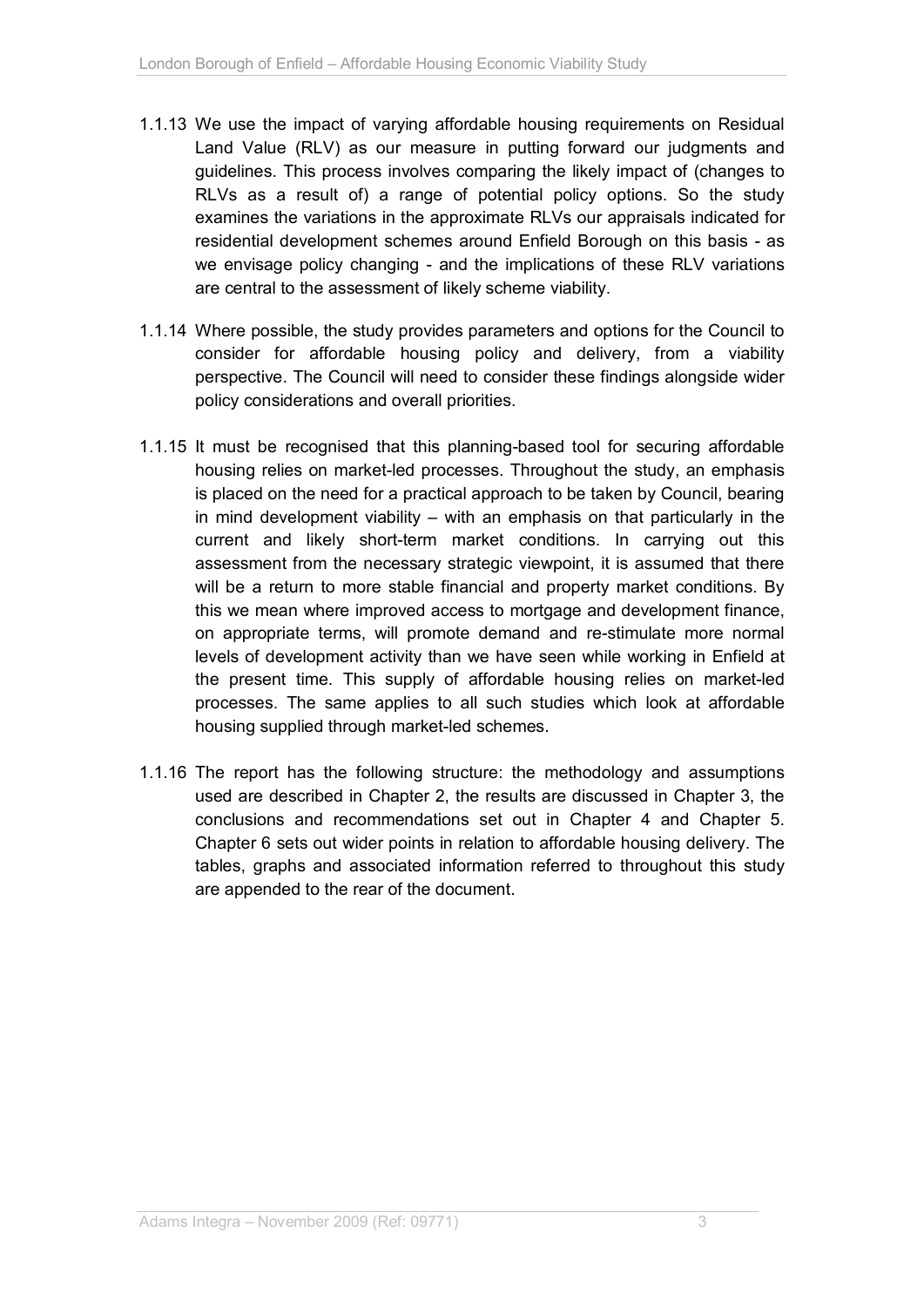## **2 METHODOLOGY AND ASSUMPTIONS**

### **2.1 Background**

- 2.1.1 In considering the factors that need to be taken into account in bringing sites forward that include affordable housing, it is necessary to determine what effect increased affordable housing proportions, reduced thresholds, variations to tenure mix and other development costs may have on the value of a potential development site.
- 2.1.2 This study investigates residential development scenarios across a range of site sizes. Site sizes of 5, 7, 10, 15, 25, 50, and 100 dwellings have been considered for on-site affordable housing scenarios (see Appendix I – Development Scenarios, for the range of appraisals carried out). Site sizes of 1, 2, 3, 4, 5 and 9 dwellings have been considered at varying equivalent proportions of affordable housing – for a potential approach to seeking financial contributions towards meeting affordable housing needs from those sites which fall beneath the current policy threshold (Appendix IIi sets out that range of scenarios). So the financial impact and, therefore, viability of collecting carefully judged financial contributions in lieu of on-site provision has also been tested on schemes of fewer than 10 dwellings.
- 2.1.3 The schemes modelled are notional sites but informed by the Greater London Authority (GLA) London Development Database (LDD) and chosen to reflect scenarios that best match the various policy options to be tested. It was agreed that these reasonably reflect the range of scheme types coming forward now, and as are likely to in the future, for the purposes of this strategic overview study.
- 2.1.4 Although the scheme types are informed by real examples, those are not quoted – the sites have been made anonymous and Adams Integra's assumptions applied to them to ensure comparison of results on a 'like for like' basis. They have been chosen to enable development viability to be tested at a range of points with reference to scale of development (as will relate to affordable housing policy thresholds) and dwelling mix, as part of this strategic overview work. The smallest schemes enable us to test viability at potential lowered thresholds. The larger schemes enable us to test the impact of varied affordable housing proportions on sites that already trigger the requirement for affordable housing (i.e. sites of 10 or more dwellings).
- 2.1.5 It is acknowledged that an alternative approach to testing development viability on a strategic basis could be to investigate the development viability of actual sites. We have chosen the notional approach for a number of reasons including: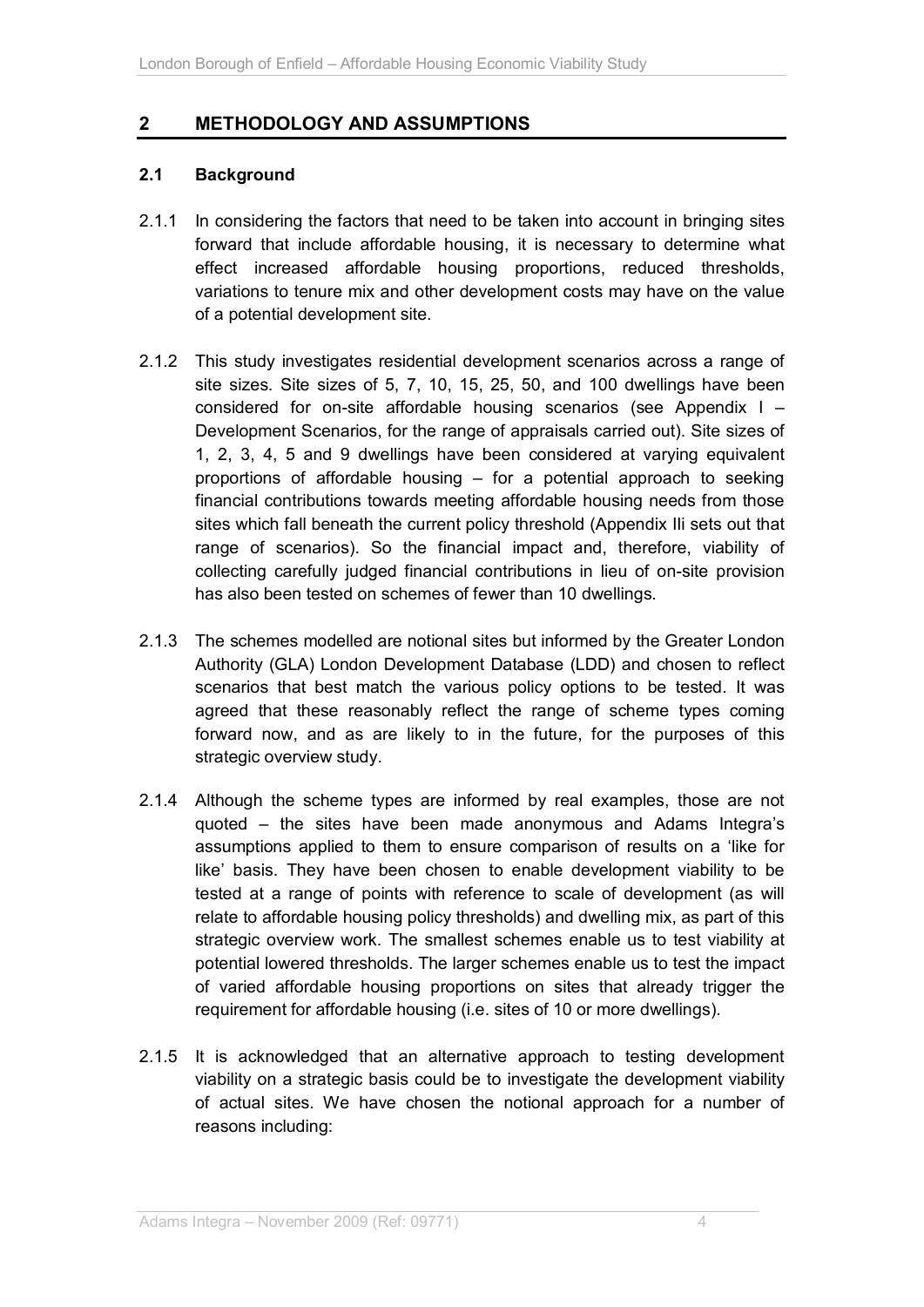- There is no published good practice guidance on a methodology to follow for carrying out development viability studies.
- Our established approach to this viability work, including the use of notional sites, has been tested successfully through the former Local Plan Inquiry and current Development Plan Examination processes.
- There can be difficulties in obtaining sensitive information from developers and landowners in relation to actual sites. This leads to appraisals of actual sites becoming heavily assumption based in any event.
- The use of actual sites affects our ability to compare outcomes 'like with like' to assess the impact of varying affordable housing requirements – the key viability factor being studied. Affordable housing impacts can become blurred with, or by, other issues which vary from one site to another.
- Sensitivities with reporting, information and potential effect on future negotiations.
- Site sizes may not align to studying potential threshold points.
- An actual site approach can be very resource hungry and thus costly for this stage of the process.
- Ultimately, unless extensively applied (noting the former point) an actual sites approach does not fit well with taking a strategic overview of the impact of potential affordable housing polices, when in fact sites vary so much.
- 2.1.6 The outcomes of the appraisals based on the range of scenarios tested provides us with a scale of results (discussed in Chapter 3) from which conclusions can be drawn as to the key factors and trends affecting viability across the Borough of Enfield. This leads to discussion on how these might be considered in reviewing policy options, and then to policy recommendations (Chapters 4 and 5).

### **2.2 Property Values**

2.2.1 Local property market research was undertaken examining the range of property values found in Enfield. Given the widely varying values found throughout the Borough, often even within the same localities, a range of "Value Points" was considered rather than the specifics of particular areas or centres (within which values can vary greatly in any event). By taking a Value Points approach we mean that the value levels considered at each Value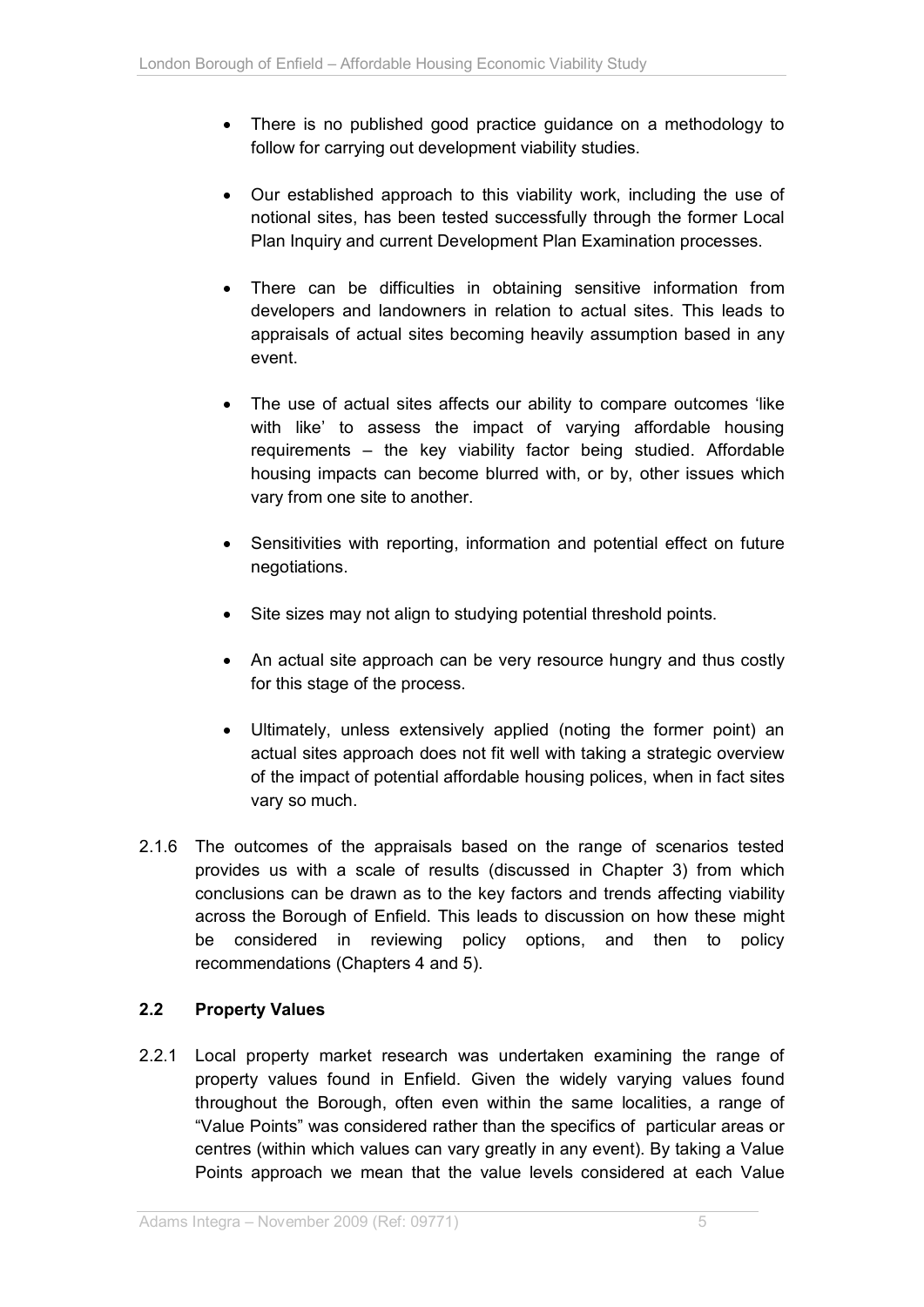Point could, in fact, be found anywhere within the Borough. This approach provides a scale of outcomes which relate to values as those might vary by scheme specifics and location, or as influenced by a range of market conditions. The range also includes value points not currently seen locally. This is intentional, as it allows this study to consider sensitivities to the wider potential for changing market conditions to further influence values over time. Reviewing the sensitivity of viability outcomes to values - as those vary - is a key aspect of this study.

- 2.2.2 To this end research into property prices across Enfield, on a detailed localised basis, was undertaken to determine realistic development values (property sales) for each of our appraisals. A summary map showing the geography of the Borough – with main locations and corresponding postcode sector boundaries – is shown within Appendix III, the property values report. Postcode sectors were used as a means of gathering and describing property prices information – again, see Appendix III.
- 2.2.3 We reviewed the 'asking' and 'subject to contract' sale prices of all available new build 1 and 2-bed flats and 2, 3 and 4-bed houses across the area to enable us to provide reasonable average values for Enfield by dwelling type. The data was collected through a mixture of "on the ground" and desktop/internet research in March to April 2009. Adams Integra acknowledges that there is usually a gap between marketing and sale price. In recent difficult market circumstances this gap has typically grown, although it is not possible to make a statement about the usual gap between the two, as a particular owners' aspiration and the saleability of particular properties clearly varies significantly in any event. The research has been reviewed in the context of this, and the range of value levels assumptions set accordingly. This process informs our judgments on the range of values that we apply as we conduct a large number of appraisals. The review of various sources of information on values ranges is preferred to any single desktop resource, which would be limited to historic data.
- 2.2.4 The results of the property value research (see Appendix III for the detail), and in particular the new build values research, led to the formation of 7 Value Points. Points 2 to 6 cover the range within which new build housing values in most areas of Enfield Borough fall. Two additional value points (1 and 7) were also used in the modelling for this study (above and below the typical range seen) to enable us to consider the sensitivity of results to market conditions and price levels outside the typical range seen at the time of the study. Most areas have a variety of property values (even within the same postcode) therefore the results of this research can be used independently of location where approximate sales values can be estimated.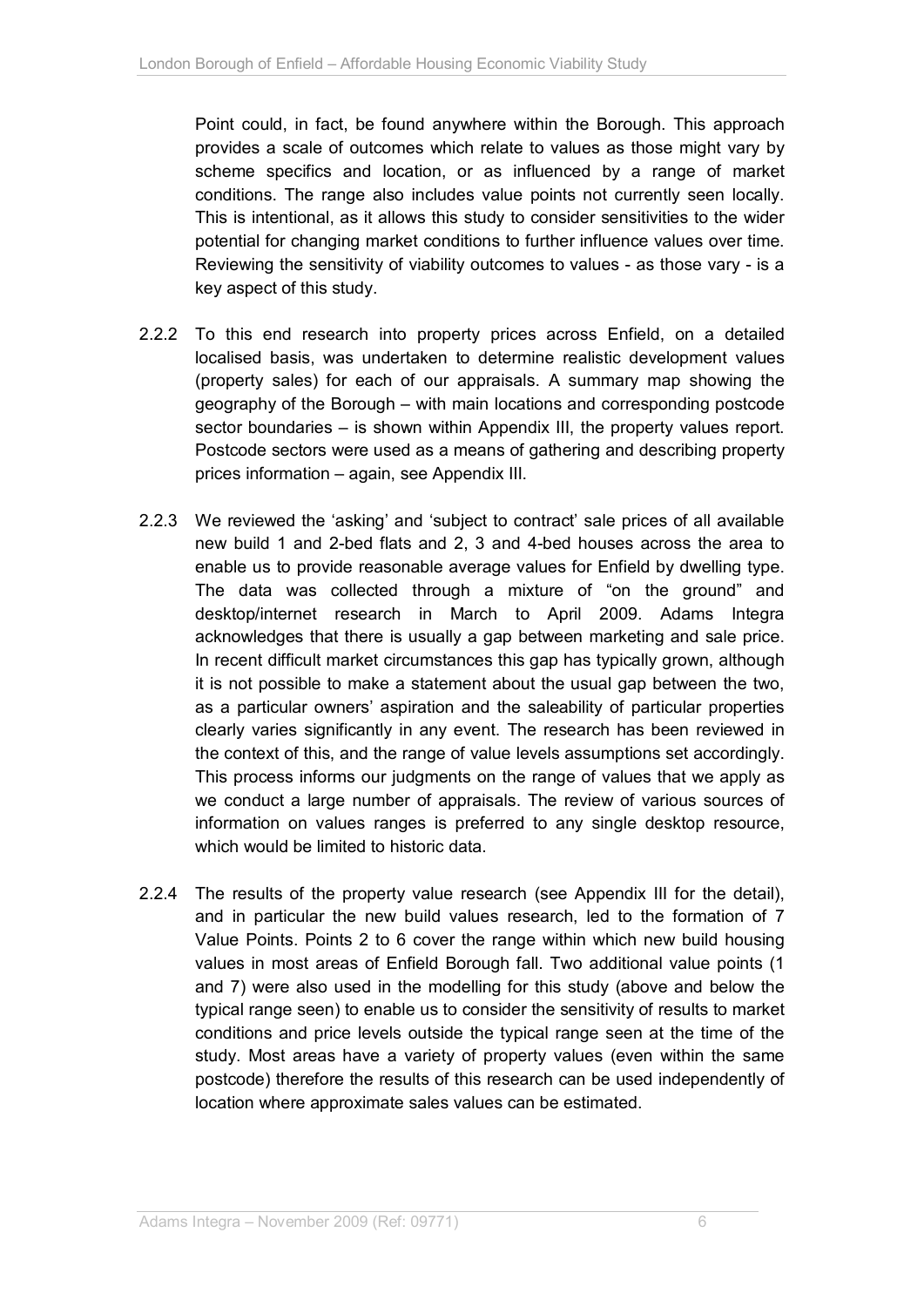| Value<br><b>Point</b><br><b>Property</b><br><b>Type</b> | 1-Bed<br><b>Flat</b><br>(50m²) | 2-Bed<br><b>Flat</b><br>(67m <sup>2</sup> ) | 2-Bed<br>House<br>(75m <sup>2</sup> ) | 3-Bed<br>House<br>(85m <sup>2</sup> ) | 4-Bed<br><b>House</b><br>$(100m^2)$ | Guide<br>£ per<br>m <sup>2</sup> |
|---------------------------------------------------------|--------------------------------|---------------------------------------------|---------------------------------------|---------------------------------------|-------------------------------------|----------------------------------|
| <b>Value Point 1</b>                                    | £100,000                       | £134,000                                    | £150,000                              | £170,000                              | £200,000                            | £2,000                           |
| <b>Value Point 2</b>                                    | £137,500                       | £184,250                                    | £206,250                              | £233,750                              | £275,000                            | £2,750                           |
| <b>Value Point 3</b>                                    | £175,000                       | £234,500                                    | £262,500                              | £297,500                              | £350,000                            | £3,500                           |
| <b>Value Point 4</b>                                    | £212,500                       | £284,750                                    | £318,750                              | £361,250                              | £425,000                            | £4,250                           |
| <b>Value Point 5</b>                                    | £250,000                       | £335,000                                    | £375,000                              | £425,000                              | £500,000                            | £5,000                           |
| <b>Value Point 6</b>                                    | £287,500                       | £385,250                                    | £431,250                              | £488,750                              | £575,000                            | £5,750                           |
| <b>Value Point 7</b>                                    | £325,000                       | £435,500                                    | £487,500                              | £552,500                              | £650,000                            | £6,500                           |

**Figure 1: Summary of Value Points Adopted for Each Property Type (based on assumed floor areas):** 

- 2.2.5 This is only intended to indicate general tones of values/value patterns the range within which values are typically seen. It helps us understand how varying policy (and the resultant range of viability outcomes) might affect housing and affordable housing delivery on sites which produce differing values across the Borough (due to site specifics/location and/or with time as market conditions vary). In practice, very specific local factors influence value.
- 2.2.6 As part of the research, we spoke to estate agents in March and April 2009 at various locations across the Borough. The judgments on the range of values considered were verified and supplemented by using Land Registry average sales figures and resale data, and, where possible, through visits to, and enquiries made of, house builders' sales offices. In a more general sense, we were also able to compare our information and judgments with our ongoing wider work experience and through discussions with others such as land agents.
- 2.2.7 The comprehensive review of asking and subject to contract sale prices of all re-sale properties was undertaken using internet property search engines. This process helps us to understand and consider, very broadly, how values vary with location across the Borough in the context of the value points. We are able to compare the information with that found on new build schemes. The study results consider how values generally tend to vary by area within the Borough, but it must be reiterated that any attempt to define values patterns can only be highly indicative as values can change over very short distances (even down to street level) dependent on a site's location and its surroundings, local amenities, etc.
- 2.2.8 This study does not attempt to provide comprehensive property valuation data, but rather identifies the typical range of new build values for various dwelling types based on the assumed sizes set out (see Figure 1 above). The values research is carried out to enable us to make an assessment of the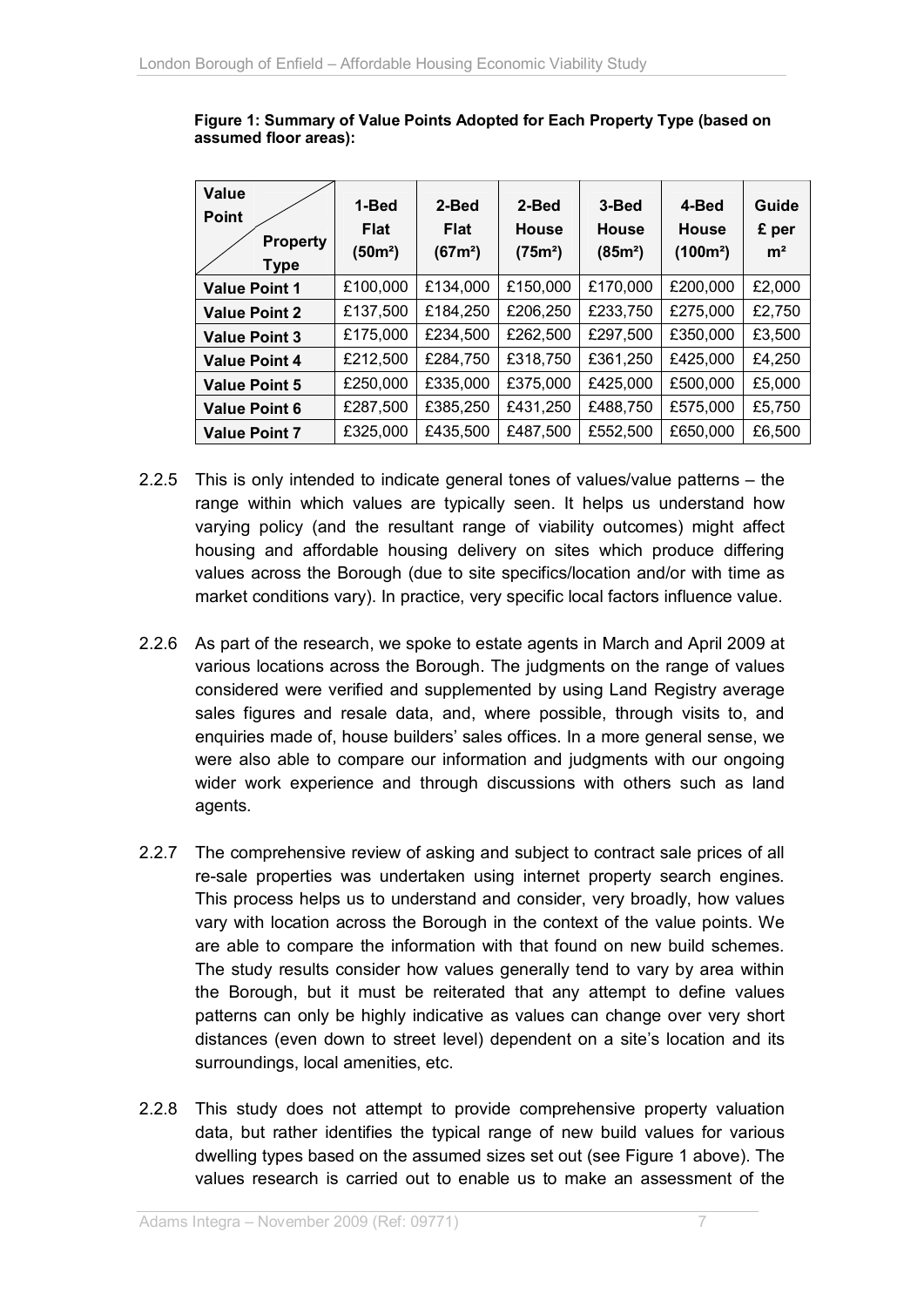range of values of new build properties typically seen – and likely to be seen. Inevitably judgments have to be made. It is not a statistical exercise. The values used in the appraisals are averaged across properties of varying size and type, and it must be remembered that any settlement could contain a range of property values covering a single property type. We believe, however, that the information used is reasonably representative. The key point is to consider the likely range of typical new build values which will underpin this planning-led delivery of affordable homes, rather than consider overall resale market Land Registry type data alone, which can often dilute the new build market picture or not reflect it clearly.

2.2.9 While any specific value level from within the range applied here cannot reflect definitive future property value increases or decreases owing the level of unknowns looking ahead, when viewed overall this approach enables us to consider how value trends might impact viability. Elsewhere within this report we acknowledge the changing wider market conditions which are being reported as the study progresses. Indeed the Government's Valuation Office Agency (VOA) has commented that it cannot carry out its normal six monthly residential land forecast and stated that:

*"Due to the effects of the global financial crisis it has been decided not to include a residential land forecast in this edition of the report (July 2008). The unprecedented volatility in national and international world financial markets will not have been reflected in the previous data series used to compile the forecasts. Until these exceptional events are more fully reflected in these data series, any forecast using this method would be subject to unacceptable levels of uncertainty"*

*Source: VOA property market report July 2008* 

- 2.2.10 Clearly, future values cannot be predicted, but this methodology does allow for potential future review of results in response to more established market trends or revised price levels - as well as sale price variations through site characteristics or location. It enables us to look more widely at the sensitivity of results to value levels.
- 2.2.11 Prior to and during the study period, there has been continued reporting at all levels of a weak and uncertain property market. As at June 2009 these conditions could not be described as over by any means. However, after continued fairly bleak market reporting from a range of sources into January and February, from around March 2009 there has been some more positive reporting and market sentiment to balance this picture. This has reported reduced rates of price decline and even news of very recent slight increases in average property values in some areas. This is also discussed later in the report and our market review information is included at Appendix III – Property Prices Report. There are still wide-ranging views on how much further the downturn has to go or whether/to what extent the market is stabilising. During the closing stages of the study, some prominent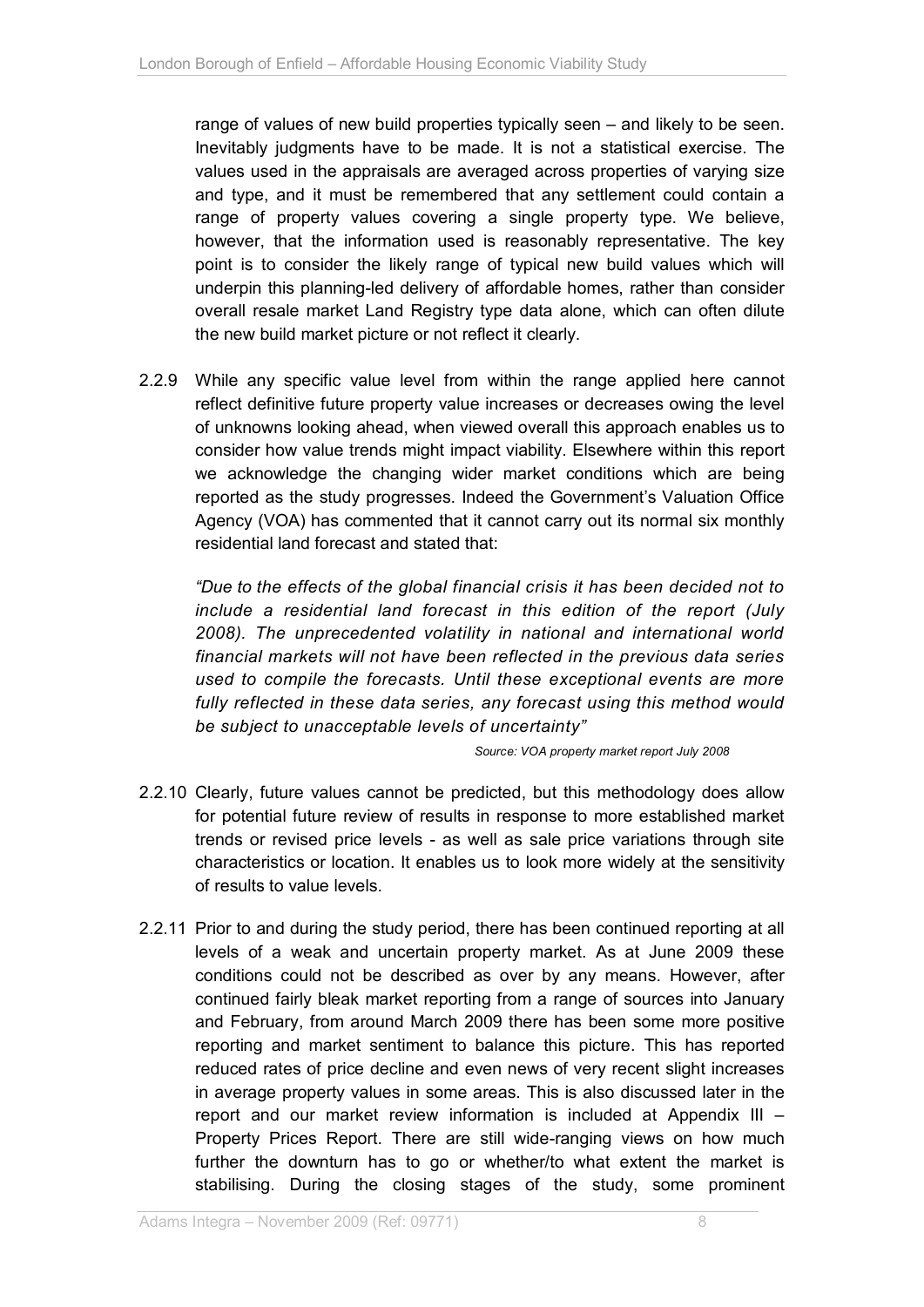commentators are of the view that the outlook for 2010 remains very uncertain and that we could see a further weakening of property market conditions. This view relates to the recent support to property prices from lack of supply, rather than from any significant level of increased market confidence or from improved availability of finance. Examples of characteristic features of the downturn seen in the period prior to our work with the Council and to be noted in the context of this study include:

- $\bullet$  A marked slow-down in the rate of construction of new homes  $-$  a virtual stalling of new build progress.
- Increased reports of developers pulling out of schemes, and delaying starts or slowing scheme progress/"mothballing" sites.
- Incentives being offered fairly typically on new build sites such as stamp duty/5% deposit paid/deferred purchase/shared equity/mortgage payments assistance, and perhaps others – dependent on a prospective purchaser's position together with the developer's marketing experience and sale potential of particular plots, etc.
- Some use of quide pricing alone, or even no advertised pricing.
- Some schemes still selling relatively well but usually with slower sales where this is so.
- Some developers considering offers from RSLs for expanded affordable housing quotas on sites, or even entire schemes for affordable.
- Extended development periods in some cases, with a knock-on effect of impacted sales progress because there is less for purchasers to see. Purchasers are far less likely to purchase off plan given uncertainty over values movements. This creates a circular effect with regard to build progress on some schemes – i.e. some developers taking a view that build progress needs to be underpinned by firmer sales interest. Others are, however, proceeding based on prospective purchasers typically now wanting "to see what they will get".
- Examples of estate agents combining, closing or mothballing offices, or operating restricted hours. Developers' sales operations operating reduced hours/being rationalised.
- Fewer investment buyers active.
- Mortgage lending well down and difficulties in obtaining funding more widely experienced by prospective purchasers.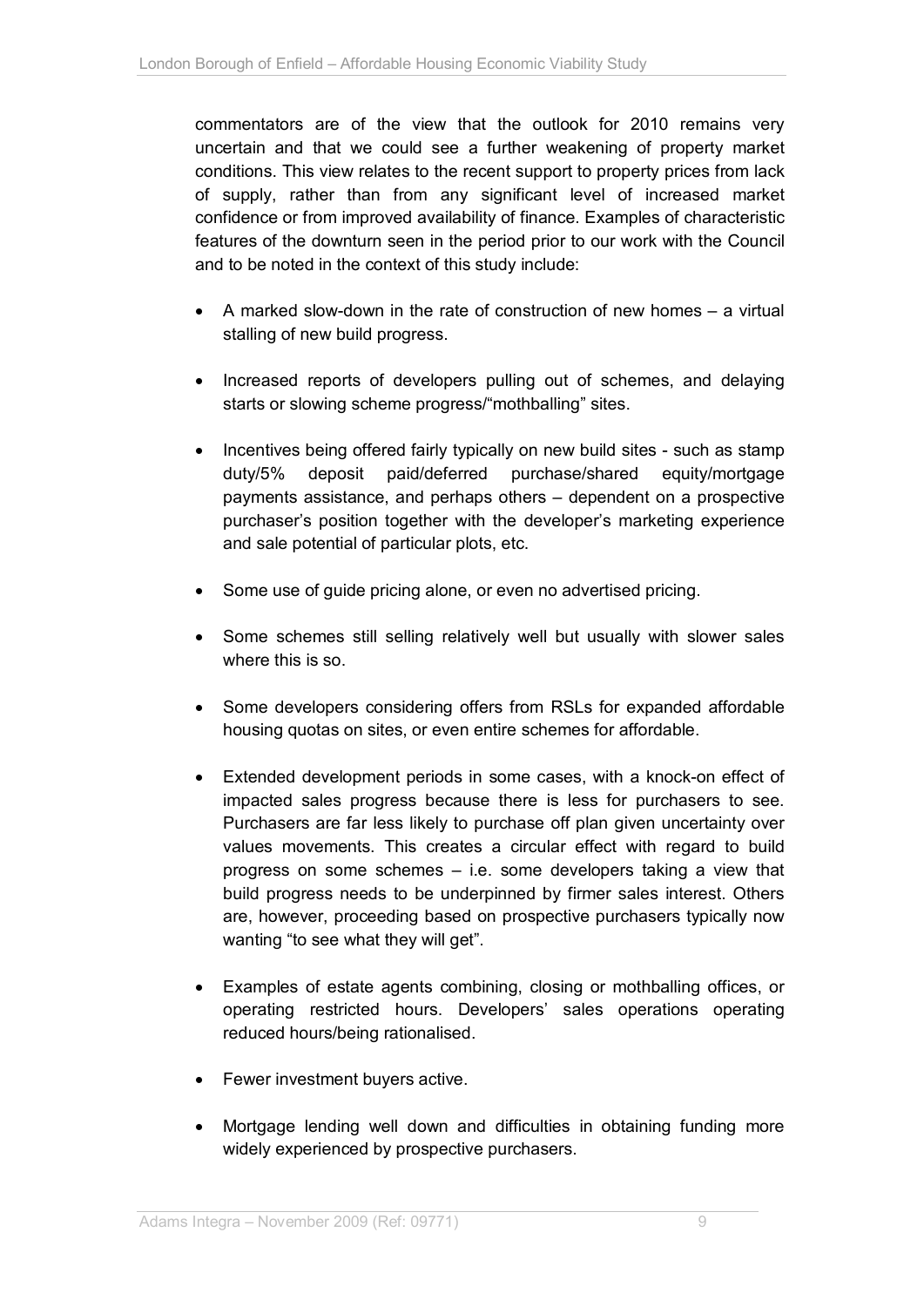- Some house builders and others involved in the development industry reducing staff numbers significantly, with some ceasing to trade. Many house builders have been reporting reduced returns and trading results.
- 2.2.12 Despite the small signs of the makings of a more positive market picture being noted as the study progressed, it would be premature to say that the above affects are now a thing of the past. In terms of study methodology, the current uncertainties are very difficult to reflect. In our view, it would be impractical for a local authority to move affordable housing and perhaps other viability related planning obligations targets in response to what could be relatively short-term market conditions and adjustments. As discussed, the use of a range of Value Points enables us to see how residual land values (and thus likely scheme viability) change as the market values of properties varies. This could be with time and/or by scheme/location.
- 2.2.13 One of the principal concerns with the market currently is the volume of sales being achieved rather than simply the value levels. Sales volume is difficult to reflect in financial viability terms. It may affect developers' views on risk levels, and it may affect development and sales periods, and thus finance periods. These will in any event be site-specific factors. To what extent the very depressed levels of market activity will ultimately affect value levels remains to be seen. However, it should also be noted (related to the point here about value levels not being the critical issue in isolation) that value levels are still high when long-term trends are reviewed. In the past, schemes have been brought forward and have therefore been viable at similar or lower value levels.
- 2.2.14 In our view, the key message for local authorities in this situation is the need to monitor the market, housing delivery outcomes and trends locally, and respond to those through contingency measures and possible policy review in the longer-term. It is also about adopting a practical and flexible approach to secure delivery of all housing types in the short-term. This will be picked up again in Chapters 4 and 5.

## **2.3 Approximate Residual Land Value (RLV)**

- 2.3.1 In order to determine the impact of potential affordable housing policy requirements on the range of site sizes appraised across the range of Value Points, it is necessary to determine a common indicator to ensure comparisons are made on a like-for-like basis.
- 2.3.2 The key viability outcome and indicator for this study is the land value that can be generated where there is a predetermined and fixed level of developer profit (alongside allowing for all other assumptions and variations discussed in this report). It is not based on the notion of fixed land values with developer's profit varying as affordable housing or other requirements change. Land value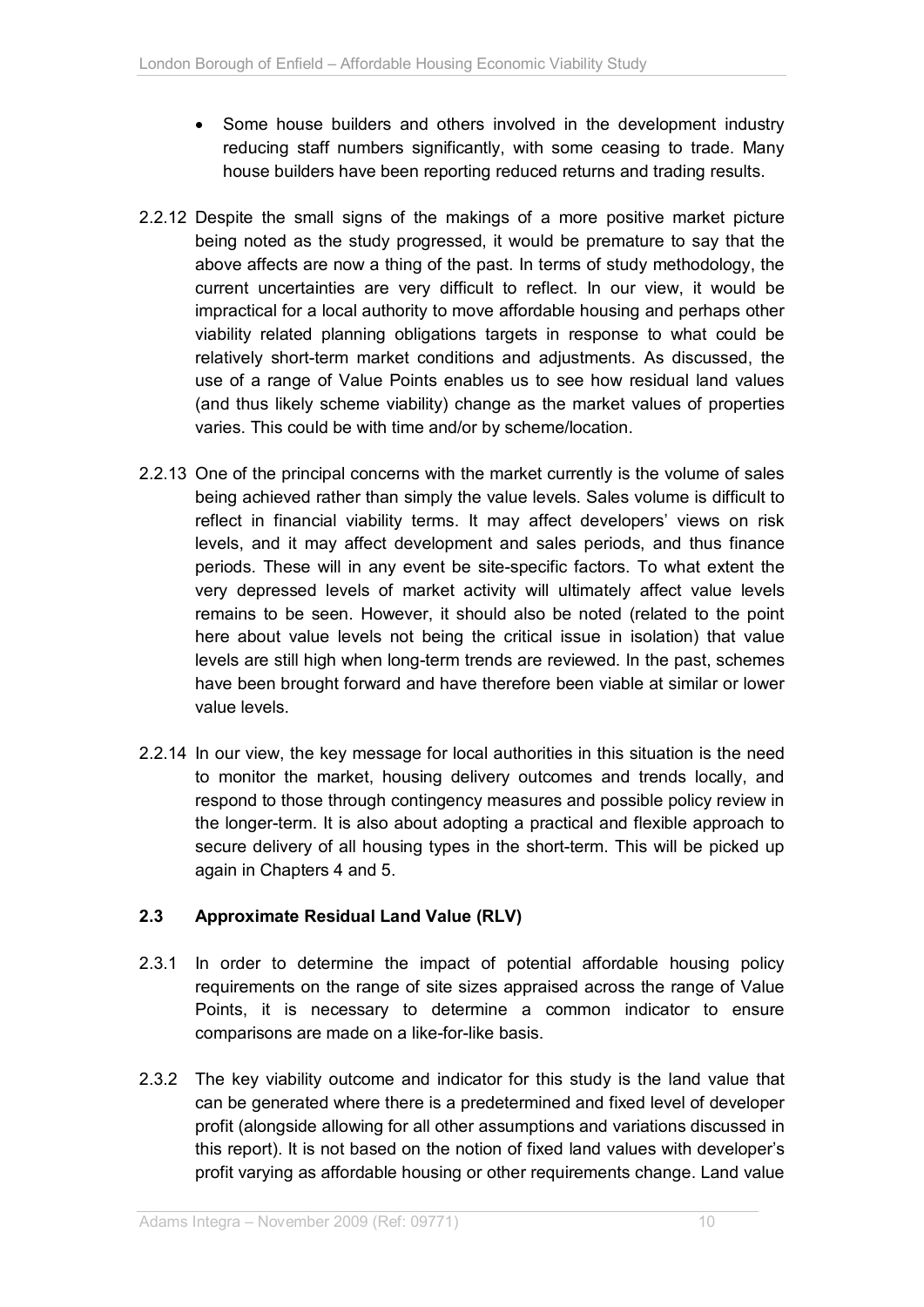expectations (and how those need to be adjusted over time with changing markets in addition to changing planning and environmental requirements) are central to this work and to the ongoing negotiation and delivery processes. Local authorities and others involved in the process must recognise that developers need to make reasonable profits, and this work is not based on a premise that those should be eroded below reasonable levels. This area is discussed further below, including at paragraph 2.5 – Developer's Profit.

- 2.3.3 Assuming a developer reaches the conclusion in principle that a site is likely to be viable for development, an appraisal is carried out to fine tune the feasibility and discover what sum they can afford to pay for the site.
- 2.3.4 In this study we have to assume that a negotiation has occurred or is under way based on knowledge of the current development climate and planning policy requirements as they will apply to the scheme. Therefore, this study compares the viability outcomes from the variety of potential policy requirements tested (e.g. increased affordable housing proportions and lower site thresholds).
- 2.3.5 The simplest, most effective and widely understood way of checking site viability in most instances is via a developer-type Residual Land Value (RLV) appraisal (see Appendix IV – Glossary). We have developed our own spreadsheet tool for this purpose. In doing so we have made what we feel are reasonable assumptions but it must be noted that individual developers will have their own varying approaches, and a developer might also apply a different approach from one site to another.
- 2.3.6 Ultimately, land value is a product of a series of calculations that provides a residual valuation based on both the specific form of development a site can accommodate, and its development costs. While the market uses a variety of approaches to appraise sites and schemes (including comparisons between sites) in early stages of feasibility testing, a more detailed approach is necessary to understand how the value/cost relationship appears - as used in this study
- 2.3.7 A highly simplified example which groups various cost elements together and showing only the basic structure of the RLV calculation, is shown in Figure 2. This is an illustrative example only and is not to be relied upon for calculation purposes. It demonstrates, in outline only, the key relationship between development values and costs. This is a dynamic relationship and determines the amount left over (hence 'residual') for land purchase from the total sales value (the 'gross development value') of the site. It can be seen that as values increase but costs remain similar, there is more scope to sustain adequate developer's profit levels together with, crucially, land values which will be sufficient to promote the release of land for residential development.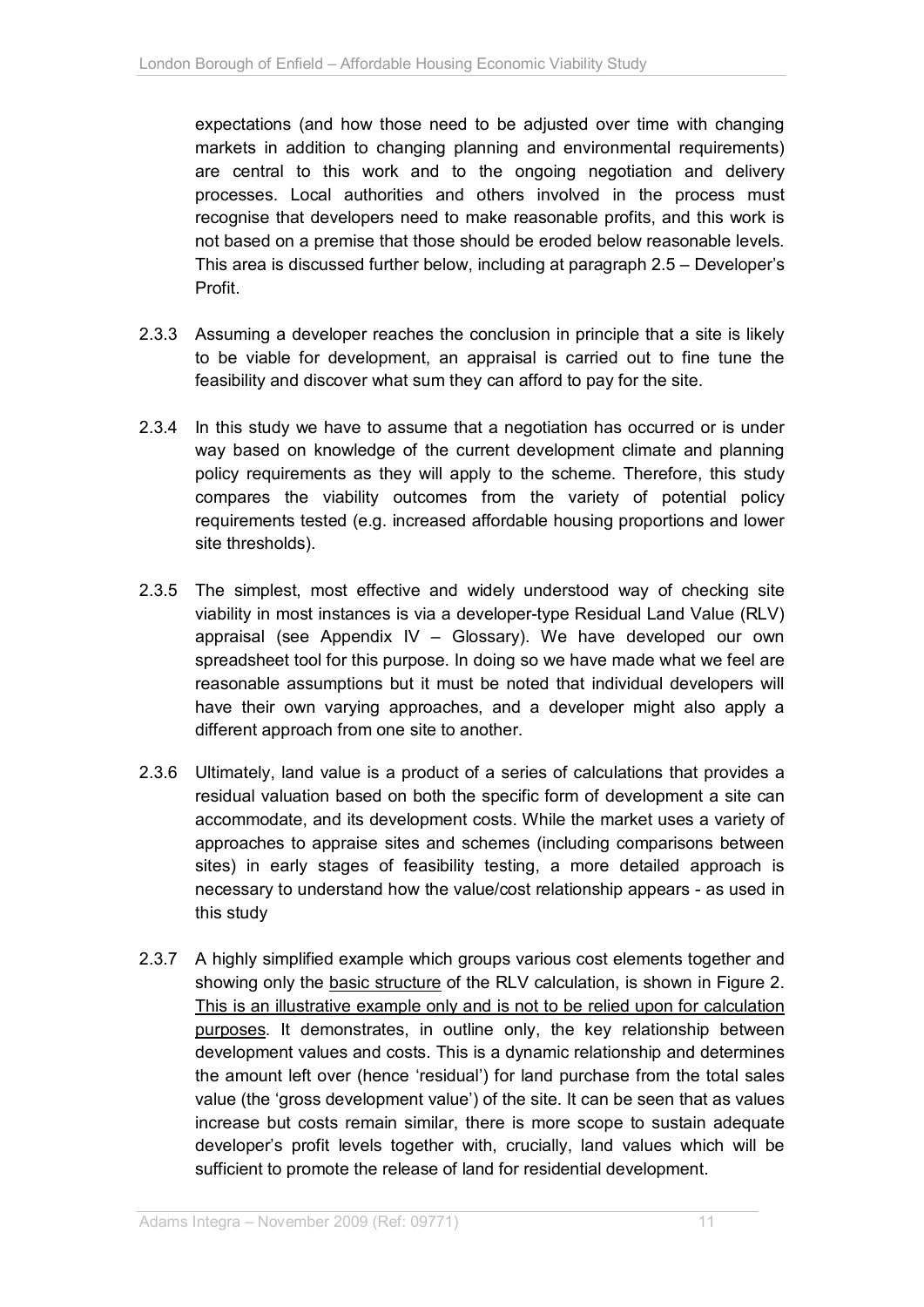| <b>Starting point is total sales value ("Gross</b>                                                                                                |                              |  |  |  |
|---------------------------------------------------------------------------------------------------------------------------------------------------|------------------------------|--|--|--|
| Development Value")                                                                                                                               |                              |  |  |  |
| Number of Units =<br>Sales Value =<br><b>Gross Development Value = A</b>                                                                          | 10<br>£120,000<br>£1,200,000 |  |  |  |
| Development Costs (build costs, fees,<br>$etc.$ ) = B                                                                                             | £575,000                     |  |  |  |
| Development Profit (@15% of Sales<br>$Value) = C$                                                                                                 | £180,000                     |  |  |  |
| Land Purchase Costs and<br><b>Planning</b><br>Infrastructure (not including affordable<br>housing element) = $D$                                  | £75,000                      |  |  |  |
| "Residual<br>Land Value"<br>(Gross<br><b>Development Value - Development Costs</b><br>- Profit - Land Purchase and Planning<br>Obligations) = $E$ |                              |  |  |  |
| $A - (B + C + D) = E$                                                                                                                             | £370,000                     |  |  |  |

#### **Figure 2: Simplified Example of Residual Land Value (RLV) Calculation (for illustration purposes only)**

- 2.3.8 This method reflects one of the main ways of how development viability tends to be assessed. We have been able to verify our experience and thoughts on the structure of, and components within, the model and indicative output land values through our contact with developers and their advisers.
- 2.3.9 The tool used for analysis in this instance uses a calculation that provides an approximate RLV, after taking into account assumed normal costs for site development. As applied to this study, it does not allow for abnormal costs. Abnormal costs can only be properly reflected with detailed site-specific knowledge. If such varying costs were to be considered within this study, it would affect our ability to accurately compare like with like, when assessing the impacts of affordable housing requirements.
- 2.3.10 Accounted for within this RLV calculation is the inclusion of an affordable housing element, whereby the developer receives a payment from a Registered Social Landlord ('RSL') (or other affordable homes provider) for a number of completed affordable homes provided within a market housing development. This level of receipt is based on a predetermined calculation,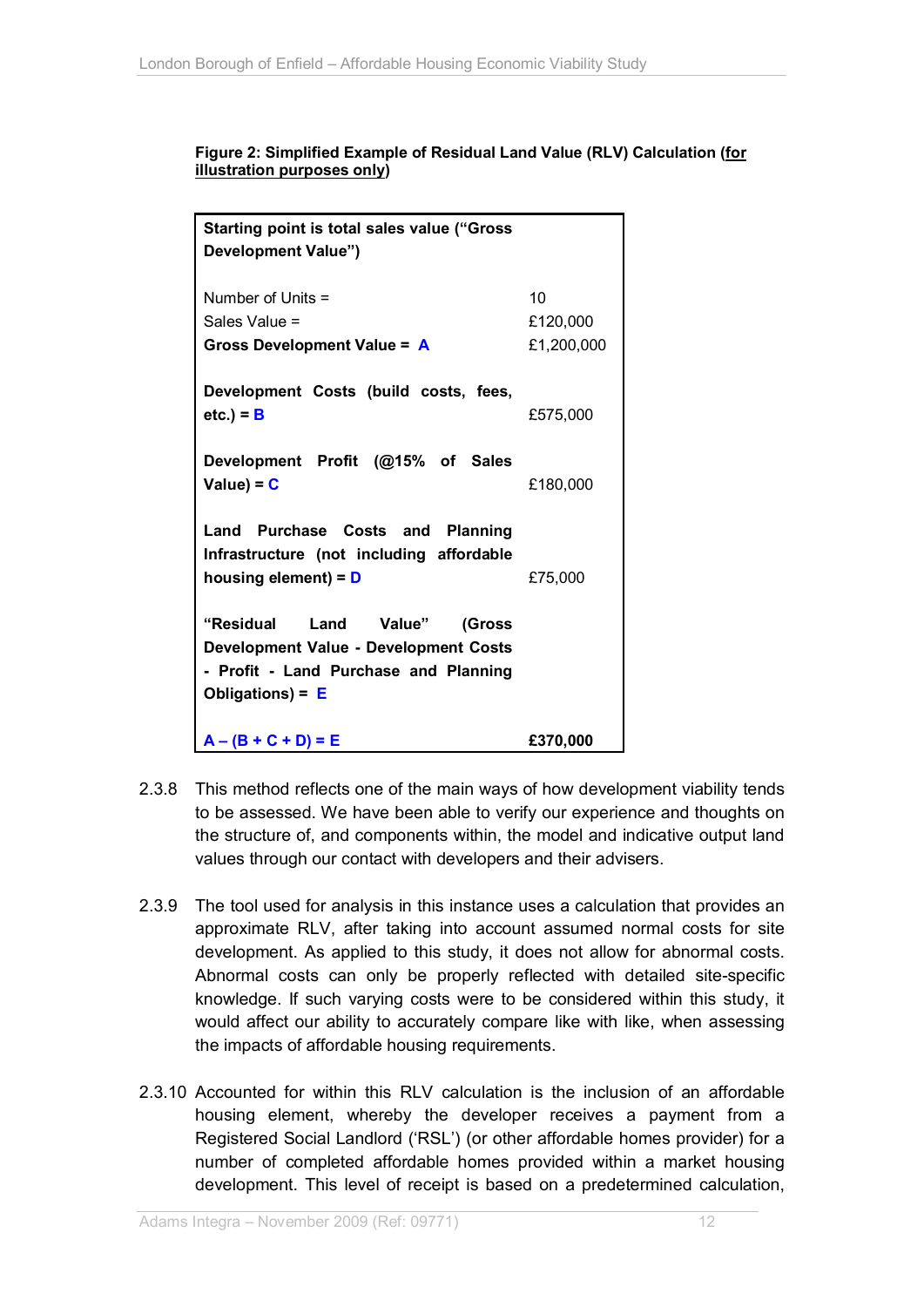and it is not at a level comparable with open market values. This is how the viability impact of affordable housing principally arises.

- 2.3.11 In addition, an allowance for other planning infrastructure costs is also included. Although in practice these payments will be calculated on a site-bysite basis (depending on dwelling mix), this study looks at fixed overall costs (per unit) to determine the additional impact a range of planning infrastructure costs may have on development viability in tandem with other potential cost areas (e.g. – but not exclusively - renewable energy, Code for Sustainable Homes etc). See paragraphs below (from 2.9) on Other Assumptions.
- 2.3.12 Assuming that a developer will require a minimum fixed profit margin on any given site to balance risk and obtain funding, beyond a certain point it is, therefore, the land value that will be affected by the introduction of affordable housing or other infrastructure requirements. In this sense (and although there can be positive cash flow affects similar to those from "off-plan" sales) affordable housing is viewed as a significant cost element to the developer's appraisals, in much the same way as other planning infrastructure requirements (planning obligations).
- 2.3.13 The results of the appraisal calculations (set out in the Appendices) show the indicative residual land value (RLV) generated – in monetary terms – and the RLV as a percentage of the gross development value (GDV). Where possible, the results are then also compared against potential alternative use values for the site types. Those comparisons build on our acknowledgements that existing or alternative use values are often a key factor in determining viability outcomes. So the comparisons help to inform our judgments – they are a measure which can help in determining the viability of a site. This can only be highly indicative at this strategic overview study level, however. In practice every site will have specific characteristics and its value will be determined by its type, location, use, lifespan, marketability and development potential, and the cost of creating/realising that potential use or maintaining an existing/alternative use.
- 2.3.14 Regarding existing/alternative use values, the Commercial Property Market has been suffering and seen a greater degree of downturn, even, than the residential market as a consequence of the financial markets crisis. Although a generalised statement, demand for commercial property has fallen very dramatically with severe consequences for values. This factor needs to be borne in mind. The comparisons that are relevant are likely to change over time. The relative positions, in viability terms, of alternative proposals for sites could alter.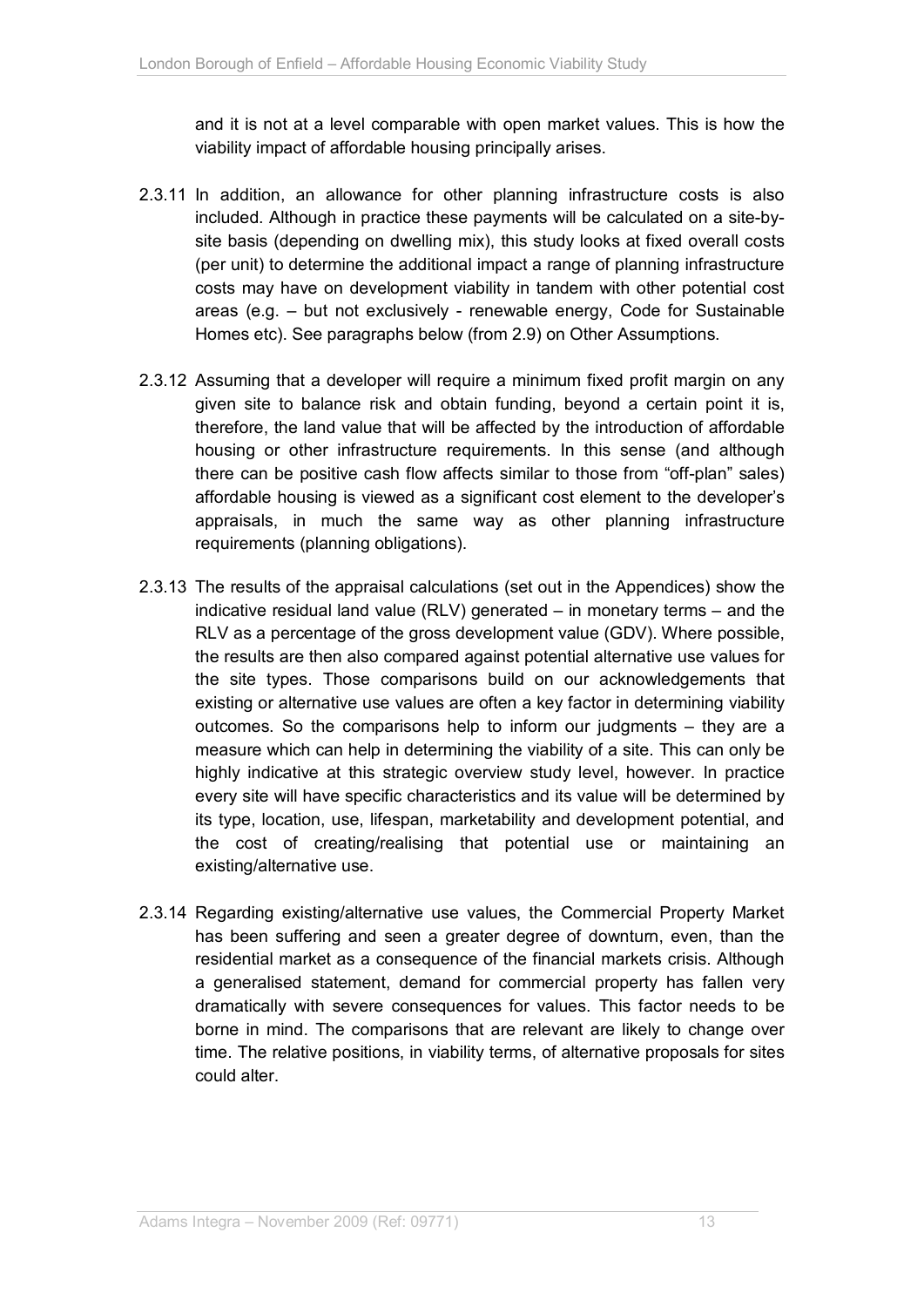## **2.4 Gross Development Value (GDV)**

2.4.1 Gross Development Value ("GDV") is the amount the developer ultimately receives on completion or sale of the scheme, whether through open market sales alone or a combination of open market sales and the receipt from a RSL for completed affordable homes. Thus the developer's profit in each case relates to that scheme-specific sum rather than to a base level of GDV that assumes no affordable housing. It assumes that the developer has appraised the site and secured land in the knowledge of, and reflecting, policy that will apply; i.e. the developer is aware that receipts will be at a lower level than prior to any affordable housing policy taking effect. This can be regarded as a reasonable approach given established local and national policy guidance on the provision of affordable housing.

### **2.5 Developer's Profit**

- 2.5.1 The requirement to place an increased proportion of affordable housing on a site will inevitably reduce the sales income that a developer can reasonably expect to receive. As this reduction will not be accompanied by lower construction costs, the offset must be taken up in a reduced development profit, a lower land price or a combination of the two.
- 2.5.2 Developer's profit and landowner's sale price are key considerations that must be taken into account if residential development is to be undertaken.
- 2.5.3 If profit levels fall below a certain point then developers will not take the risk of developing a site, nor in many cases will funding organisations lend them development finance. Equally, if the price offered by a developer to a landowner for a site is too low, the landowner may not sell and instead continue with, or pursue, an existing or higher value use. There are also intangibles, for instance some smaller sites may start out as homes, gardens or small business premises which will not be sold unless certain aspirations are met. Business and tax considerations, investment values and costs, and availability and cost of replacement facilities can all influence decisions to retain or sell sites. A mix of these factors may be relevant in some cases.
- 2.5.4 Continued ready access to development finance is likely to be a particular issue in the current market conditions which have flowed from the "credit crunch".
- 2.5.5 At the time of considering the study assumptions, Adams Integra's experience of working with a range of developers and of reviewing appraisals, leads us to suggest that they would need to seek a fixed profit (margin) of at least 15% (gross) of GDV. In general, only if the projections reveal this fixed profit margin (as a minimum) would a developer pursue a site.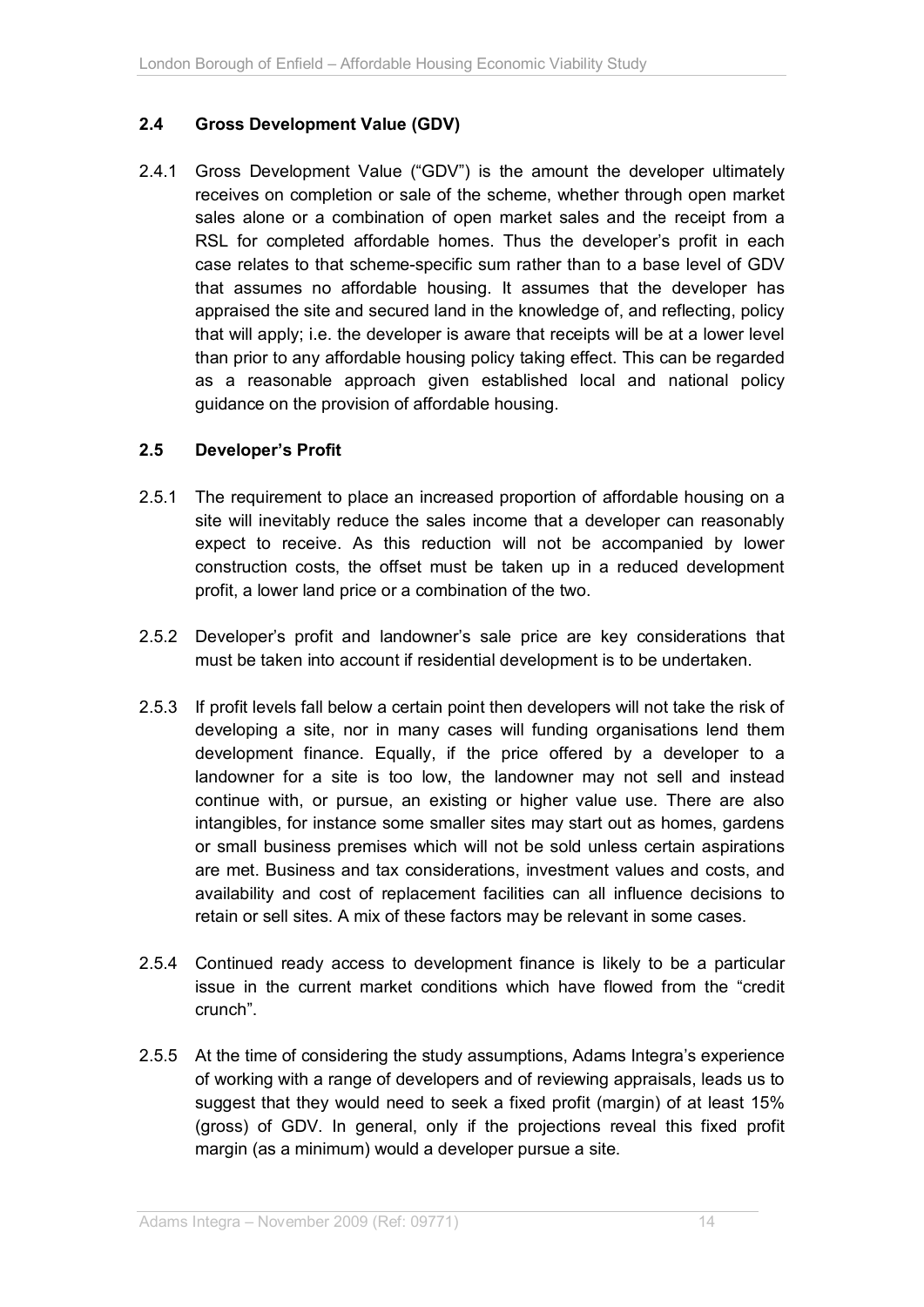- 2.5.6 This study, therefore, uses a developer's profit fixed at 15% of GDV, which is at the lower end of the acceptable profit range in normal circumstances. We felt it appropriate to appraise the scenarios at the margins from the developer's perspective. Higher profit levels than those we have assumed may well be appropriate, depending on the nature of the project and risk/reward scenario – and in this sense the market conditions. Different profit aspirations will also be held by different types of house building and development companies.
- 2.5.7 Until recently, the former Housing Corporation Economic Appraisal Toolkit (re-launched in summer 2009 by the Homes and Communities Agency (HCA)) developer's profit guide figure was 15% (at the point of fixing assumptions for this study). This was raised to 17.5% at that point.
- 2.5.8 Our experience shows that particularly for smaller and lower risk schemes, and those often carried out by smaller more local developers (or contractor developers), a 15% level of developer profit may well be an appropriate assumption. However, given our acknowledgement of varying profit levels, as above, we have also carried out appraisals on the basis of 20% developer profit (based on GDV). In this context, development profit can be regarded as a development cost. In reality, again there will be no substitute for site specific consideration of the details – as with other assumptions that will be reviewed where viability is discussed on sites coming forward. The assumptions used here are suitable guides and starting points, but should not be regarded as fixed figures which will always suit.

### **2.6 Model Scenarios, Property Types, Size and Mix**

- 2.6.1 A range of scenarios were appraised to assess the viability of the potential approach to thresholds and proportions of affordable housing alongside other planning obligations.
- 2.6.2 In considering on-site provision of affordable homes, the scheme types modelled range in size from 5 to 100 units to allow the study to investigate a full range of potential policy options. As part of the wider brief, appraisals were also carried out on notional sites of 1, 2, 3, 4, 5 and 9 units but based on the collection of a financial contribution in lieu of on-site affordable housing provision. Those small sites were appraised assuming 10%, 20% and 25% affordable housing equivalent proportions – linked to a potential sliding scale type approach, with a view to a wider range of sites potentially coming within policy scope.
- 2.6.3 The notional schemes with on-site affordable housing were tested using 0% (current policy only applicable to sites below 10 units across Enfield), 25%, 40% and 50% affordable housing content. These investigate a range of policy options for the proportion of affordable housing to be sought above the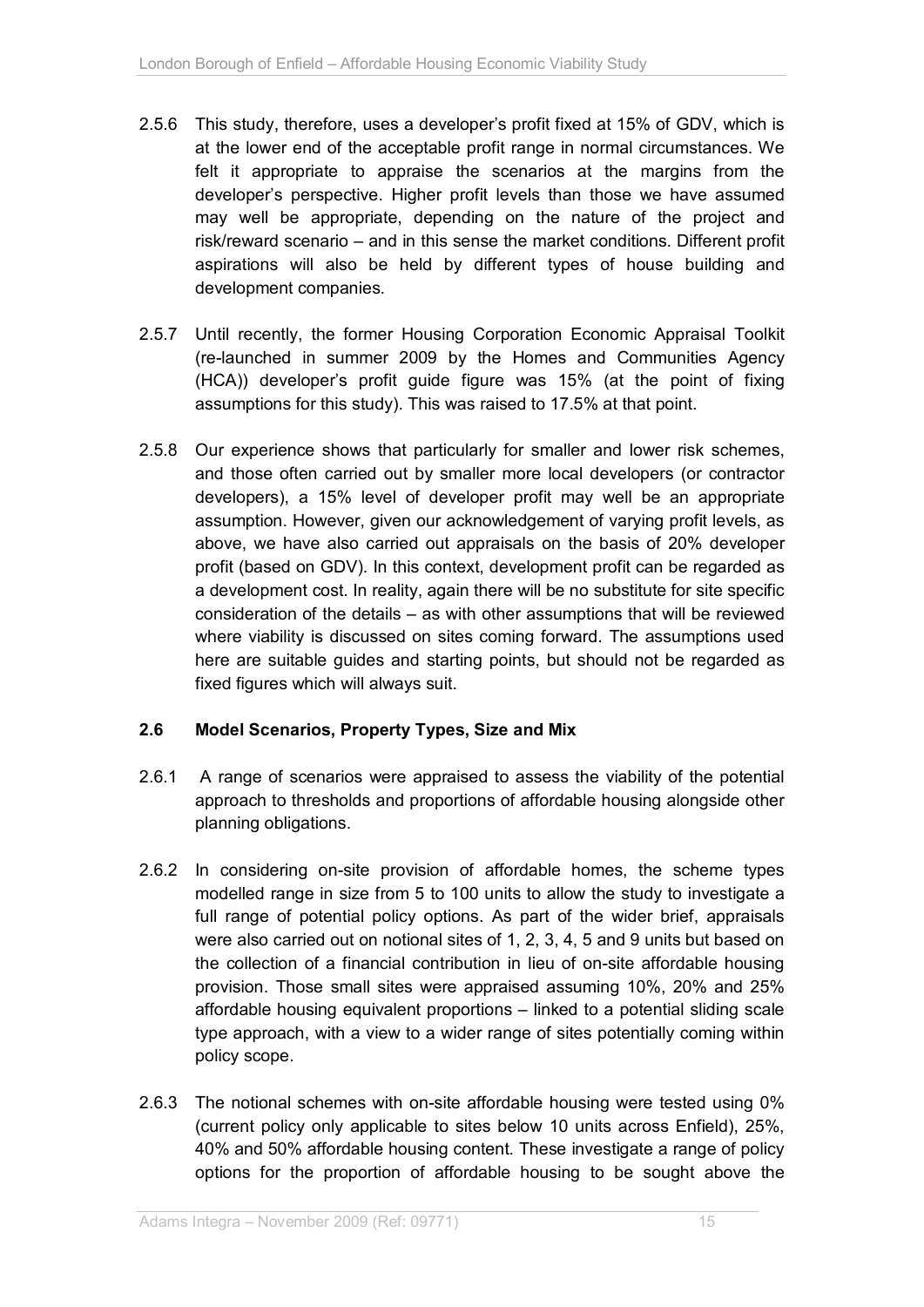current threshold of 10 dwellings. It is simply not practical or economic to appraise and consider every conceivable policy option (combination of threshold and proportion). The volume of results can grow very rapidly without usefully adding to how the study can assist policy development.

- 2.6.4 The dwelling sizes applied in the modelling are 50sq m for 1-bed and 67 sq m for 2-bed flats. For 2, 3 and 4-bed houses we have used 75sq m, 85sq m and 100sq m respectively. These are all gross internal areas. They are thought to be reasonably representative of the type of units coming forward for smaller and average family accommodation; within the scheme types likely to be most suitable for on-site integrated affordable housing. We acknowledge that these 3 and 4-bed house sizes may be small compared with some coming forward, but our research suggests that the values for larger house types would also often exceed those we have used and would, therefore, be similar on a "£ per sq m" basis. Conversely, many new build flats for the private market may be below the unit sizes assumed – all will vary, and from scheme to scheme. It is always necessary to consider the size of new build accommodation while looking at its price – hence the range of prices expressed per square metre is the key measure used in working up the range of Value Points.
- 2.6.5 This study assumes that the affordable housing mix will broadly reflect that of the private housing and would be transferred to an RSL on a proportional basis. Clearly, in practice, the exact private and affordable housing mixes will vary from site to site, as may the consistency between them. The intention of this study assumption was to follow the principle that a mix of affordable housing dwelling types will be expected wherever that is achievable.
- 2.6.6 For details of the dwelling mix for each on site scenario modelled see Appendix I – Development Scenarios. It is acknowledged that dwelling mix will vary from site to site in practice but these mixes are representative of the development types being delivered, and in our experience this has proved a suitable way of considering viability for this strategic purpose.
- 2.6.7 In practice, there would be a tendency towards developers needing to maintain the higher value units within a scheme for private sales whilst also thinking about the relationship of the private units to the affordable units in terms of location. These are all factors which in reality (and dependent on the site location and characteristics) will affect the unit and tenure mix as part of the negotiated approach.

## **2.7 Indicative Scheme Density**

2.7.1 To provide broad comparisons with published land value data, the approximate site area (land take) required for each development scenario (site type and size) has been indicated. These are the sizes and densities as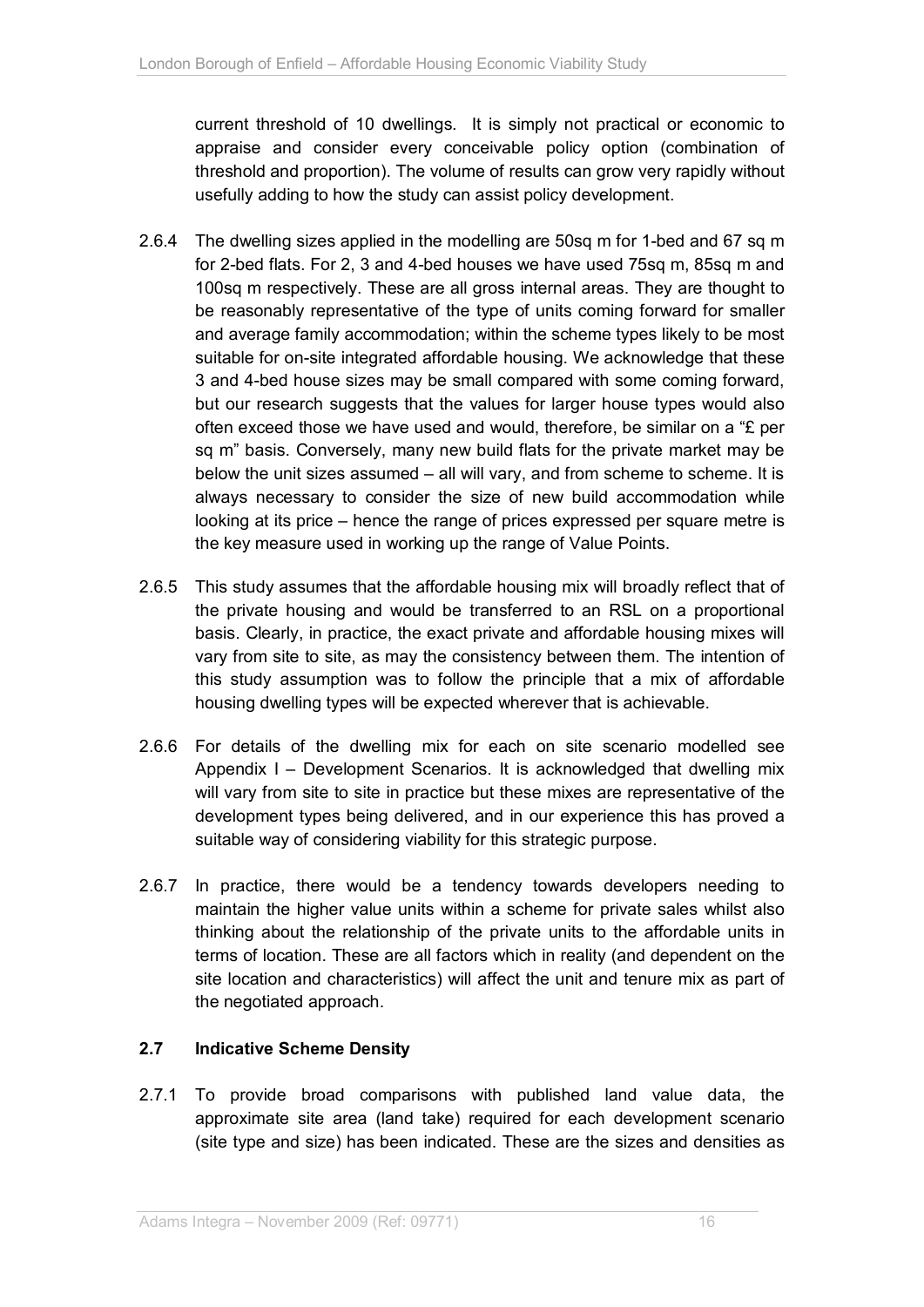set out in the information provided in the LDD for the sites chosen. The details are set out in Appendix I.

2.7.2 Based on the unit sizes assumed in this study, this provides us with indicative densities of between 28 and 204 dwellings per hectare (dph) depending on the scheme. This part of the exercise is purely for the purposes of an additional review of results. In practice, densities will be highly variable. Site sizes are also shown in the appropriate tables of the Appendices.

## **2.8 Affordable Housing Transfer (to RSL) – Method of Payment Calculation and Type of Property Transferred**

- 2.8.1 Discussions with the Borough Council suggested that for the purposes of this study the payments developers receive from RSLs (Registered Social Landlords) for the provision of completed affordable homes are currently based on a negotiated approach between those parties. These are in turn driven by scheme costs and what the RSL can afford to pay based on its business planning and financial assumptions when it considers the cashflow that will be produced by a scheme.
- 2.8.2 As PPS3 asks us to consider the availability of funding in looking at viability, the Council also wanted to test the impact of public subsidy (in the form of Social Housing Grant (SHG)). All appraisals were carried out without grant and a small sample was tested "with grant". The "with grant" appraisals assumed an approximate level of £25,000 per person housed for affordable rented units and £9,000 per person for intermediate units.<sup>3</sup> In practice, on specific sites this might vary considerably, dependent on property type. It is simply not possible to predict the amount of SHG that will actually be available. Recent grant rates have often been significantly higher than these assumptions. However, rather than assume high figures based on what seems to have been quite an opportunity led approach to funding by the Homes and Communities Agency (HCA) in very recent months, we have preferred what we consider to be more realistic, sustainable assumptions longer-term – where social housing grant is made available. The Government's continued drive through the HCA (formerly the Housing Corporation) is for best value, and making sure that grant money achieves "additionality" rather than supporting land value or similar.
- 2.8.3 The likely payment that an RSL would make for an affordable rented or unit of intermediate tenure within this modelling was determined through carrying out a series of appraisals using industry standard software (in this case - "ProVal") whilst making judgments on the range of input assumptions following liaison with a number of locally active RSLs. Effectively, the value that could be paid to a developer for completed affordable homes is usually related to the mortgage finance the RSL could raise based on the rental

 $\overline{a}$ 

<sup>&</sup>lt;sup>3</sup>Source - Housing Corporation Regional Investment Statement 2008-11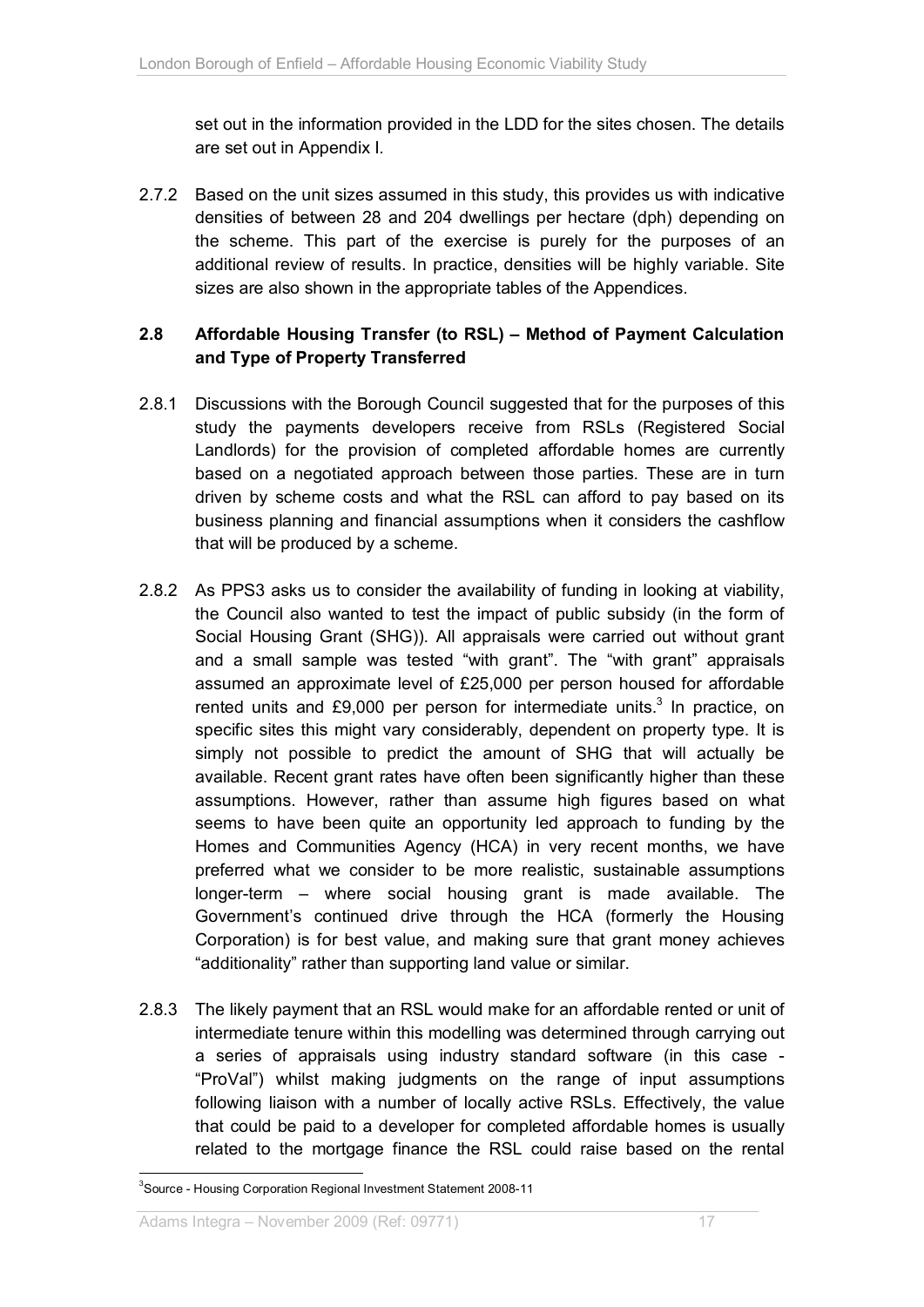income stream (affordable rent) or capital and rental income stream (in the case of shared ownership or similar) with management and other costs deducted.

- 2.8.4 In practice, the values generated could be dependent on property size and other factors including the RSLs own development strategies and thus would vary from case to case when looking at site specifics. The RSL may have access to other sources of funding, such as its own resources or recycled capital grant from stair-casing receipts, for example, but such additional funding cannot be regarded as the norm – it is highly scheme dependent and variable and thus has not been factored in here.
- 2.8.5 The figures used in the appraisals are shown in Figure 3 below for each property type, and reflect the sums received per completed affordable home (of either tenure) by the developer in return for constructing them (usually for an RSL to which they are transferred):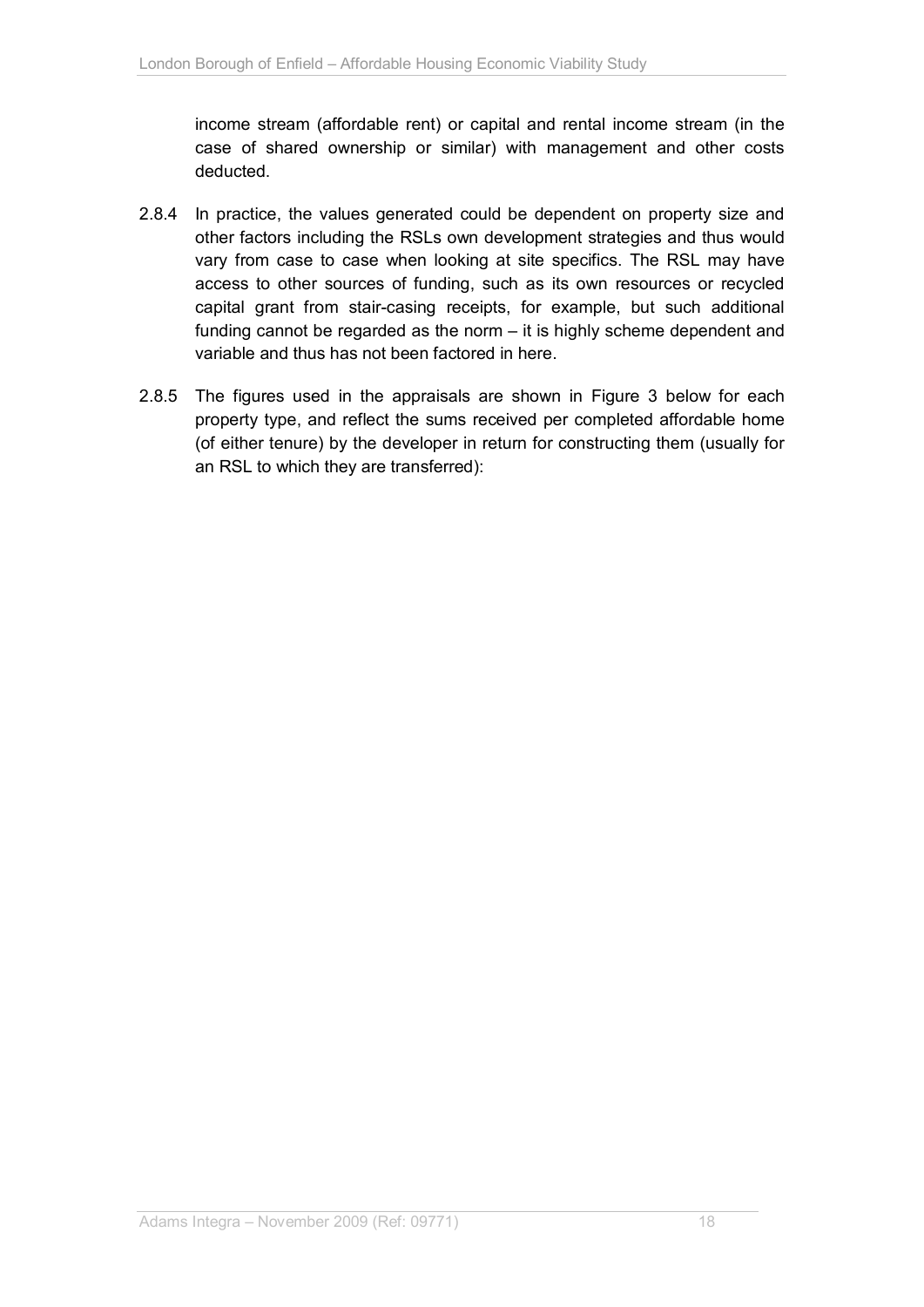#### **Figure 3: Summary of Indicative Sums Assumed Payable by RSL to Developer for Completed Affordable Units**

| <b>Rent (no Grant)</b>           |            |            |                          |                        |                        |  |  |
|----------------------------------|------------|------------|--------------------------|------------------------|------------------------|--|--|
| Value                            | 1 Bed Flat | 2 Bed Flat | 2 Bed                    | 3 Bed                  | 4 Bed                  |  |  |
| Point                            |            |            | House                    | House                  | House                  |  |  |
| 1                                | £52,000    | £63,000    | £66,000                  | £75,000                | £85,000                |  |  |
| 2                                | £55,000    | £68,000    | £71,000                  | £81,000                | £91,000                |  |  |
| 3                                | £59,000    | £73,000    | £77,000                  | £86,000                | £98,000                |  |  |
| 4                                | £62,000    | £77,000    | £82,000                  | £92,000                | £105,000               |  |  |
| 5                                | £66,000    | £82,000    | £87,000                  | £98,000                | £105,000               |  |  |
| 6                                | £70,000    | £87,000    | £92,000                  | £100,000               | £105,000               |  |  |
| 7                                | £73,000    | £91,000    | £94,000                  | £100,000               | £105,000               |  |  |
|                                  |            |            | <b>Rent (with Grant)</b> |                        |                        |  |  |
| Value<br>Point                   | 1 Bed Flat | 2 Bed Flat | 2 Bed<br>House           | 3 Bed<br>House         | 4 Bed<br>House         |  |  |
| 1                                | £78,000    | £102,000   | £118,000                 | £140,000               | £163,000               |  |  |
| 2                                | £81,000    | £107,000   | £123,000                 | £146,000               | £170,000               |  |  |
| 3                                | £85,000    | £112,000   | £129,000                 | £151,000               | £177,000               |  |  |
| 4                                | £88,000    | £116,000   | £134,000                 | £157,000               | £184,000               |  |  |
| 5                                | £92,000    | £121,000   | £139,000                 | £164,000               | £184,000               |  |  |
| 6                                | £95,000    | £125,000   | £144,000                 | £165,000               | £184,000               |  |  |
| 7                                | £98,000    | £130,000   | £146,000                 | £165,000               | £184,000               |  |  |
|                                  |            |            | Intermediate (no Grant)  |                        |                        |  |  |
| Value<br>Point                   | 1 Bed Flat | 2 Bed Flat | 2 Bed<br>House           | $(n/a)$ 3 Bed<br>House | $(n/a)$ 4 Bed<br>House |  |  |
| 1                                | £72,500    | £97,150    | £108,750                 | N/A                    | N/A                    |  |  |
| 2                                | £86,250    | £115,575   | £129,375                 | N/A                    | N/A                    |  |  |
| 3                                | £102,308   | £137,092   | £153,462                 | N/A                    | N/A                    |  |  |
| 4                                | £118,750   | £159,125   | £178,125                 | N/A                    | N/A                    |  |  |
| 5                                | £135,000   | £180,900   | £202,500                 | N/A                    | N/A                    |  |  |
| 6                                | £150,568   | £201,761   | £225,852                 | N/A                    | N/A                    |  |  |
| 7                                | £165,000   | £221,100   | £247,500                 | N/A                    | N/A                    |  |  |
| <b>Intermediate (with Grant)</b> |            |            |                          |                        |                        |  |  |
| Value<br>Point                   | 1 Bed Flat | 2 Bed Flat | 2 Bed<br>House           | $(n/a)$ 3 Bed<br>House | $(n/a)$ 4 Bed<br>House |  |  |
| 1                                | £83,750    | £112,225   | £125,625                 | N/A                    | N/A                    |  |  |
| 2                                | £99,750    | £133,665   | £149,625                 | N/A                    | N/A                    |  |  |
| 3                                | £114,423   | £153,327   | £171,635                 | N/A                    | N/A                    |  |  |
| 4                                | £130,000   | £174,200   | £195,000                 | N/A                    | N/A                    |  |  |
| 5                                | £145,658   | £195,182   | £218,487                 | N/A                    | N/A                    |  |  |
| 6                                | £161,364   | £216,227   | £242,045                 | N/A                    | N/A                    |  |  |
| 7                                | £178,750   | £239,525   | £268,125                 | N/A                    | N/A                    |  |  |

Note that the 'N/A' entries within Figure 3 above were where 3 and 4 bed dwelling types were not considered for intermediate tenure within the base appraisal dwelling mixes, owing to likely lack of affordability to households in need. In practice this does mean that intermediate tenure of 3 and 4 bed homes would be ruled out – each case would be considered by the Council on site specifics.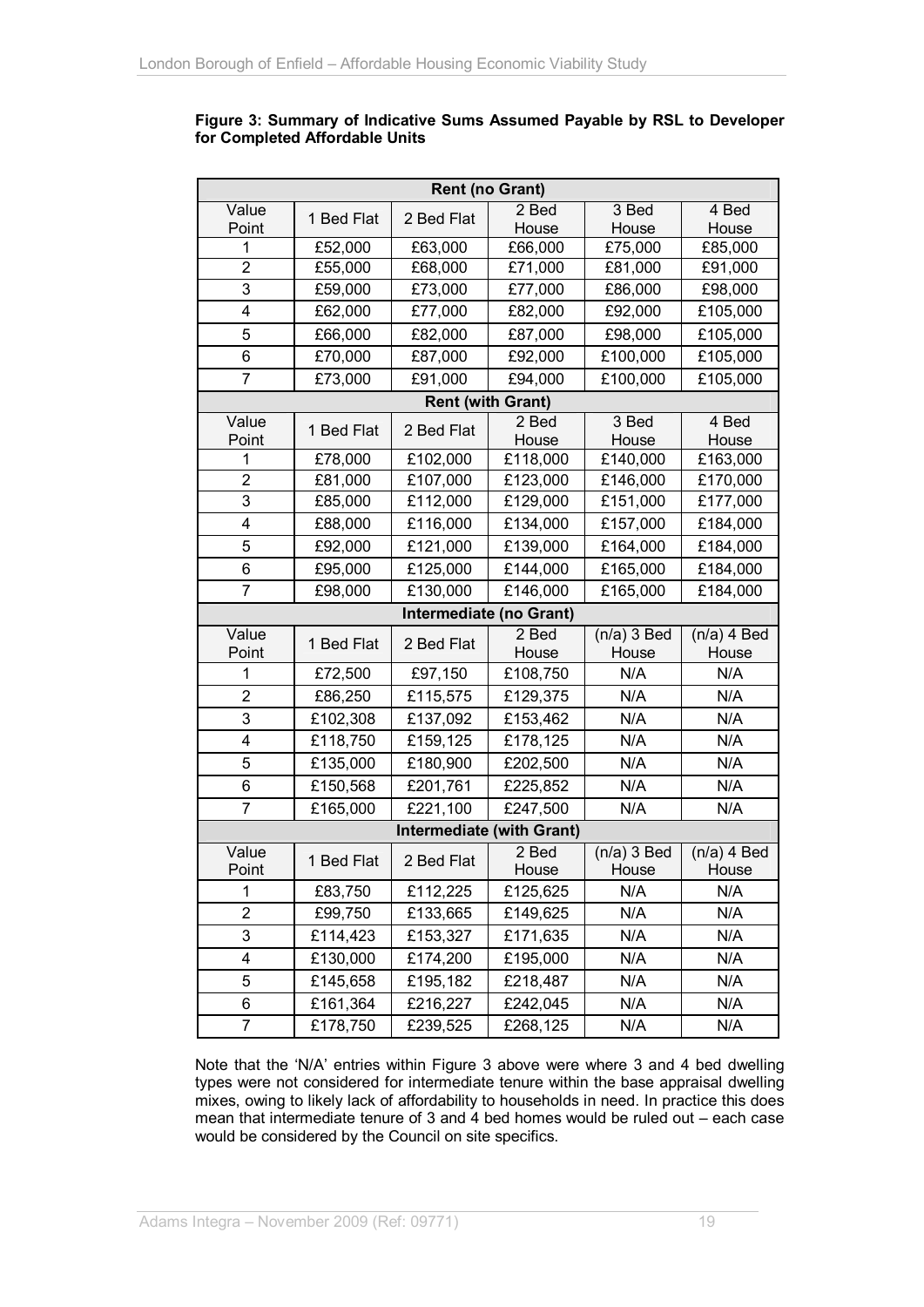- 2.8.6 The exact nature and mix of tenure models within an affordable housing scheme will often need to be bespoke to a particular location and site. Particular flexibility is required in the type of uncertain market and funding conditions we have. In terms of Intermediate affordable tenure what is suitable is likely to be dependent on demand as influenced by a wide range of factors. These might include mortgage product availability, changing price levels and affordability, the Government's constantly evolving range of initiatives, and developers' reactions and own practical marketing initiatives. The general direction of Enfield's housing requirements, as identified through ongoing Housing Market Assessment work, is likely to be for mixed housing provision, including more emphasis on meeting the acute need for larger family homes.
- 2.8.7 Although tenure mix is a site-specific consideration and dependent on local housing needs evidence plus the type of factors mentioned at 2.8.6, this study tests the impact of varying the tenure mix on development viability – based on certain assumptions that have to be fixed in order to run the appraisals. Experience with scheme specifics shows that in the current climate, RSL type financial appraisals for shared ownership and intermediate rent produce broadly similar outcomes in respect of what RSLs can afford to pay for dwellings. Various tenure mixes were tested, to explore how this potentially affects residual land value and, therefore, viability. These were as follows and as agreed with the Council:
	- 70% affordable rent/30% intermediate
	- 60% affordable rent/40% intermediate
	- 50% affordable rent/50% intermediate
	- 40% affordable rent/60% intermediate (sample for comparison)
	- 30% affordable rent/70% intermediate (sample for comparison)
- 2.8.8 In looking at our assumptions for intermediate tenure more generically in this way, for shared ownership accommodation our calculations were based on a 35% initial capital sale with 2.5% rent paid by the purchaser on the retained equity. Intermediate rents would normally be at up to 80% of market rent levels. For the base appraisals we assumed that only houses and flats of 2 bedrooms or less would be transferred to an RSL for intermediate tenure with larger units remaining as private and/or being transferred for affordable rented tenure. This is due to the potential lack of affordability, particularly of shared ownership properties - where larger units may be unaffordable to the end user.
- 2.8.9 Although generally it is expected that housing needs will dictate a bias towards affordable rent as a strategic starting point, it is acknowledged here that there may well be local circumstances where the Council will look to work with its partners on a different approach to tenure mix in some areas in order to create mixed and balanced communities. The sample appraisals which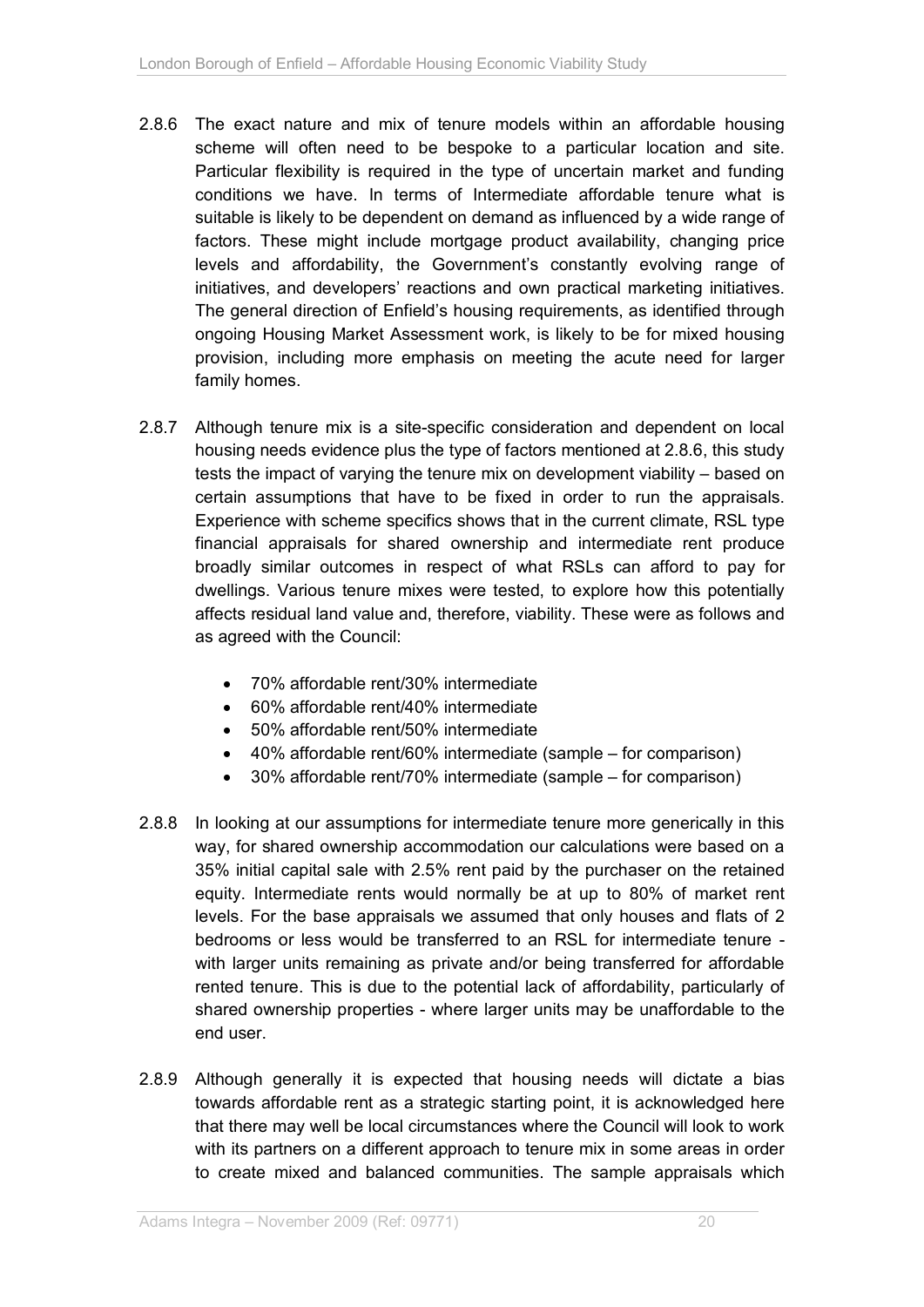skewed mix in the favour of intermediate tenure consider these circumstances and the implications on the viability of schemes. For those sample appraisals, as the intermediate affordable housing content of notional schemes expanded, we had to include the larger (3 and 4 bed) units in the mixes as far as the maths dictated (to make the mixes work).

2.8.10 It should be noted that where we refer to shared ownership in this study - and that may still be a part of specific site discussions between the Council on intermediate tenure content, developers and RSLs - other tenure options or models may well now be relevant. The focus will increasingly be on "intermediate tenure" in an adaptable mix alongside the priority needed affordable rented accommodation. Other models, including renting at rates discounted from market rental costs ("intermediate rent"), may well be relevant. Those could come into play depending on local specifics such as need, demand, funding, market factors (especially in the current climate) and affordability. In most cases, they will produce improved cash-flows and provide a better viability outcome, compared with affordable rent without grant; and be considered as more market friendly by developers as part of their overall view.

### **2.9 Other Assumptions**

- 2.9.1 The appraisal model includes other variables such as fees, land buying costs, finance, agency costs and planning infrastructure provision that are all taken into account when calculating an approximate land residual value.
- 2.9.2 These figures, in some instances, are factors of other elements of the appraisal and, therefore, vary by site size and type.
- 2.9.3 The percentages and values assumed for the purposes of this exercise are listed below and are the result of Adams Integra's experience of appraisals, work and discussions with developers, valuers and agents:
	- **Base Build Costs (House Schemes)** *£1,100/sq m*
	- **Base Build Costs (Flatted Schemes low rise)** *£1,250/sq m*
	- **Base Build Costs (Flatted Schemes to 6 Storey)** *£1,600/sq m*
- 2.9.4 The above are applied to the Gross Internal Area (GIA) of the accommodation. Base costs for flats are likely to be higher than for a scheme of houses particularly where sites are constrained and often difficult to work on (involving materials storage difficulties, craning, etc). Common areas have to be allowed for, as does the degree of repetition of costly elements. Cashflows for flatted development can also be less favourable as rolling sales are more difficult to deliver. In this study the £1,250 per sq m figure assumes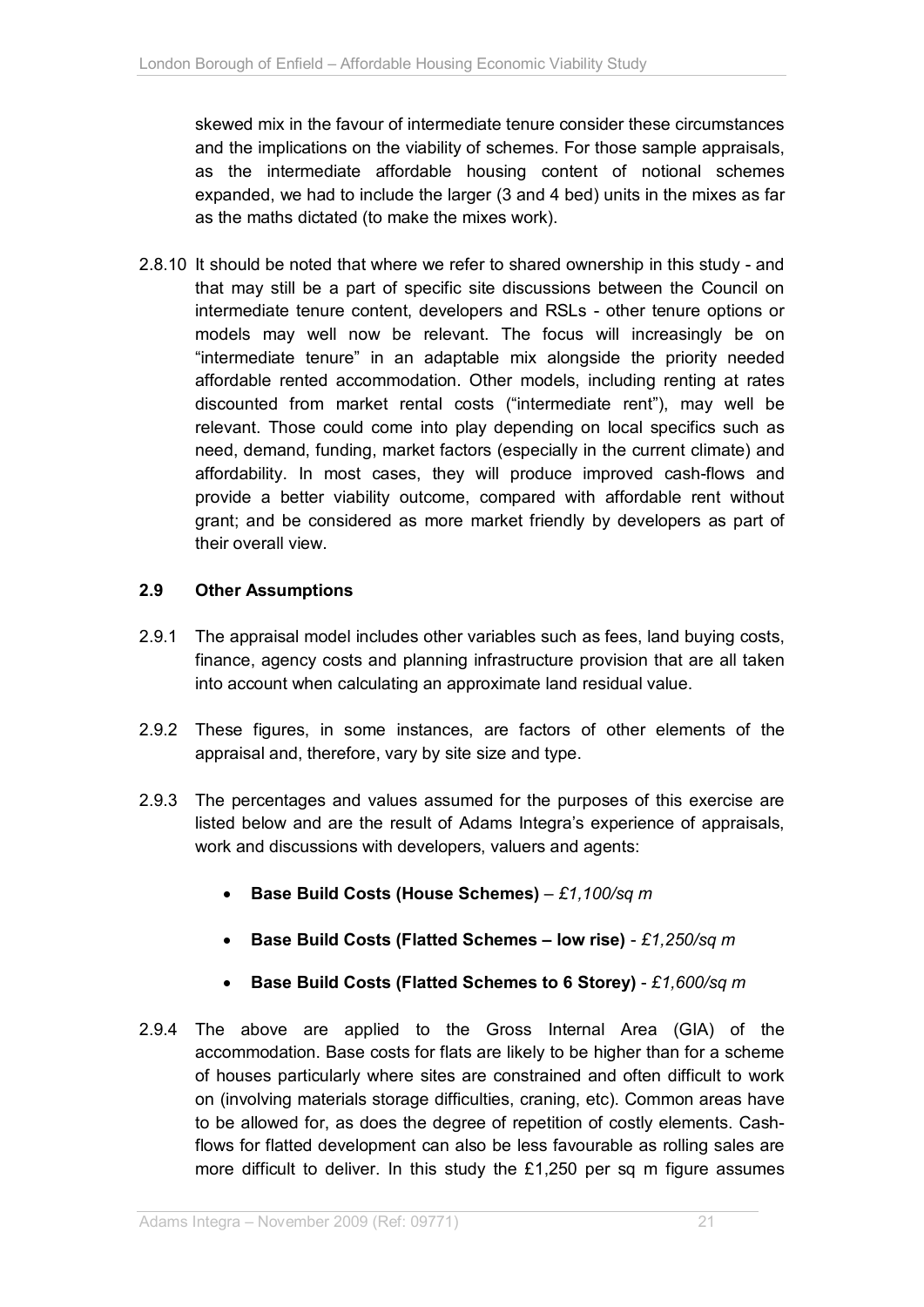standard low-rise flats (typically no more than 3/4 storeys and allowing standard construction techniques). The £1,600 per sq m figure assumes 6 storey construction representative of larger, usually apartment based, schemes. In practice, again all schemes will be different. We considered that we needed to assume a significant increase in build costs for this higher density type of scheme, where framed constructions and elements such as lifts become more the norm.

- 2.9.5 Build cost figures have been taken as an indicative level, supported by our ongoing experience of scheme specifics, whilst also taking into account a range of information from BCIS data (the Building Cost Information Service of the Royal Institution of Chartered Surveyors (RICS)).
- 2.9.6 There will always be a range of data and opinions on, and methods of describing, build costs. In our view, we have made reasonable assumptions which lie within the range of figures we generally see for typical new build schemes (rather than high specification or particularly complex schemes which might require particular construction techniques or materials). As with many aspects there is no single appropriate figure in reality, so a judgment on some form of benchmark is necessary. There will be instances where other costs are relevant, including in overcoming abnormal site issues or characteristics.
- 2.9.7 We are aware that the developer's base build costs can be lower than our base cost figures, and also that the BCIS tends to indicate lower figures. In contrast, however, there is also much said about costs being higher than this, often in the context of RSLs procuring new housing through contractors and developers. Build costs are set out in a range of guises, including in BCIS, whereby items such as external works costs and fees, etc are sometimes included, sometimes excluded. It can be difficult to carry out reliable analysis. So a view needs to be taken, and then monitored, tested and updated as informed by the experience of site specifics, negotiations and (from the affordable housing perspective) in light of funding availability and affordability for occupants.
- 2.9.8 Typical scheme-specific additions to these are:
	- **Architect Fees**: *3.5% of build costs.*
	- **Consultants Fees**: (e.g. engineer, planning supervisor, project manager) *3.0% of build costs.*
	- **Contingencies and insurances**: 5.5*% of build costs.*
	- **Marketing and Sales Fees**: *1.5% of Estimated Gross Sales Value. There will be instances, dependent on the location and scheme type,*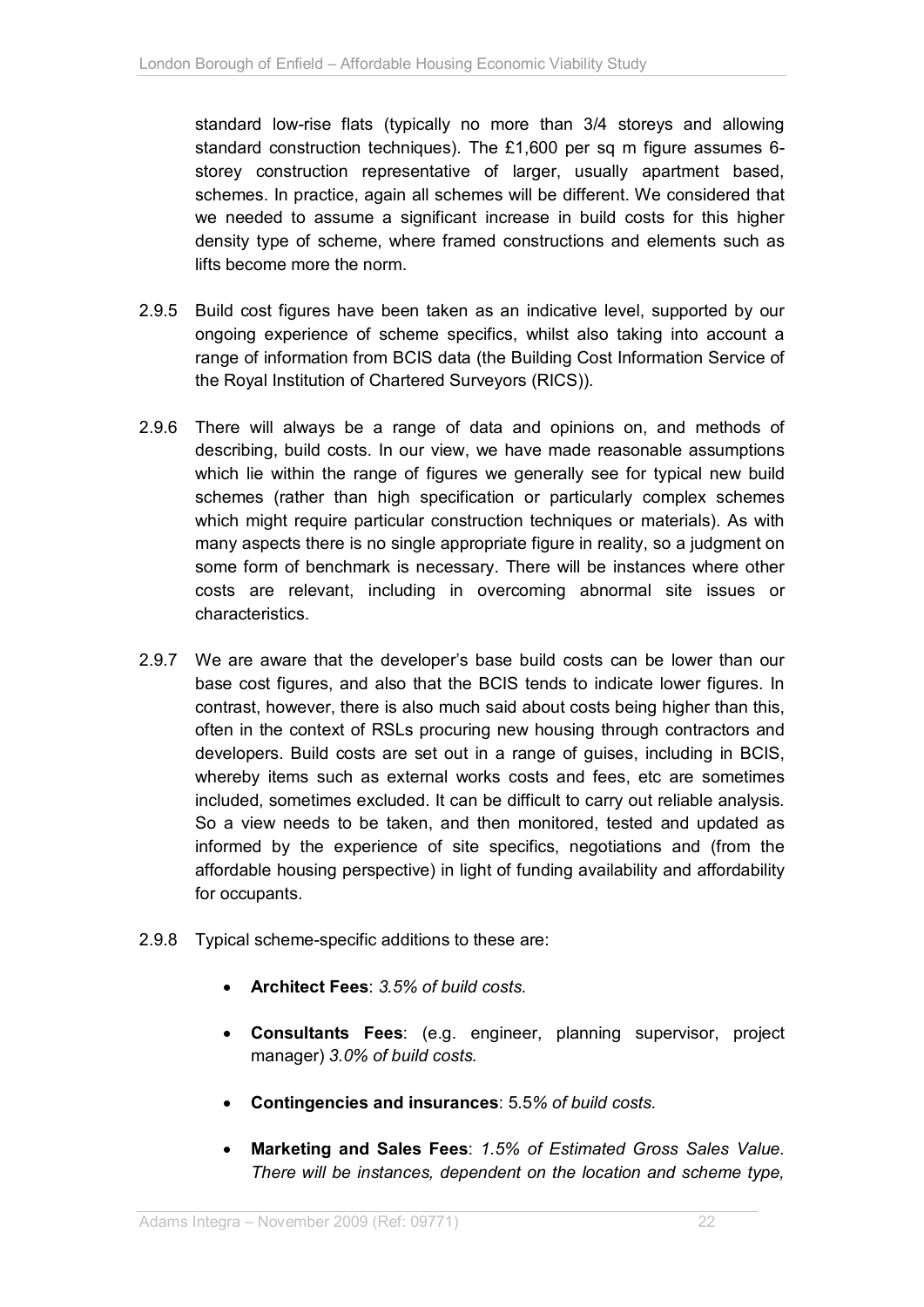*where some of this expense, or an additional sum will be directed to the setting up of a show home. This will, however, not be appropriate on all schemes hence we have not included for it as a standard assumption item. We would not expect it to alter the outcomes fundamentally.*

- **Legal Fees on Sale**: *£400 per unit.*
- **Finance (build)**: *7.0% APR on above build costs over build period.*
- **Build Period:** *6 months for 5 unit schemes, 9 months for 7 to 15 unit schemes, 12 months for 25 unit schemes, 18 months for 50 unit schemes, 24 months for 100 unit schemes.*
- **Land Survey Costs***: Approximate cost of £500 per unit including basic ground conditions research (on larger schemes especially there will usually be additional cost associated with transport, environmental/landscape, ecology etc dependent on the scheme detail and not covered here).*
- **Legal Fees on Land Purchase**: *0.5% of land value (this will often produce a low figure when looking at very small or low value sites but only make a minimal difference to outcome).*
- **Planning Application costs**: *£335 per dwelling where the number of dwellings is 50 or fewer; where the number of dwelling houses exceeds 50 - £16,565 plus £100 per dwelling in excess of 50, subject to a maximum total of £250,000.*
- **Stamp Duty Land Tax**: *Between 0% and 4% depending on RLV.*
- **Infrastructure Payments (wider planning obligations)**: Appraisals carried out assuming £5,000 per unit, £10,000 per unit and £20,000 per unit. This covers a range of potential infrastructure costs but equally could apply to other future costs. They are notional levels. We varied this assumption so that we, and the Council, could review the sensitivity of results to this factor – using similar thinking to the Value Points methodology rather than looking only at a relatively narrow set of assumptions. This was done with the potential nationwide Community Infrastructure Levy (CIL) policy developments in mind, but also in the context of a range of other areas which could effectively add costs to schemes from a developer's and, therefore, landowner's perspective.

The figures used are not intended to be a guide to CIL levels. We have used the range of values to test the additional impact of those costs on development viability of the schemes types appraised.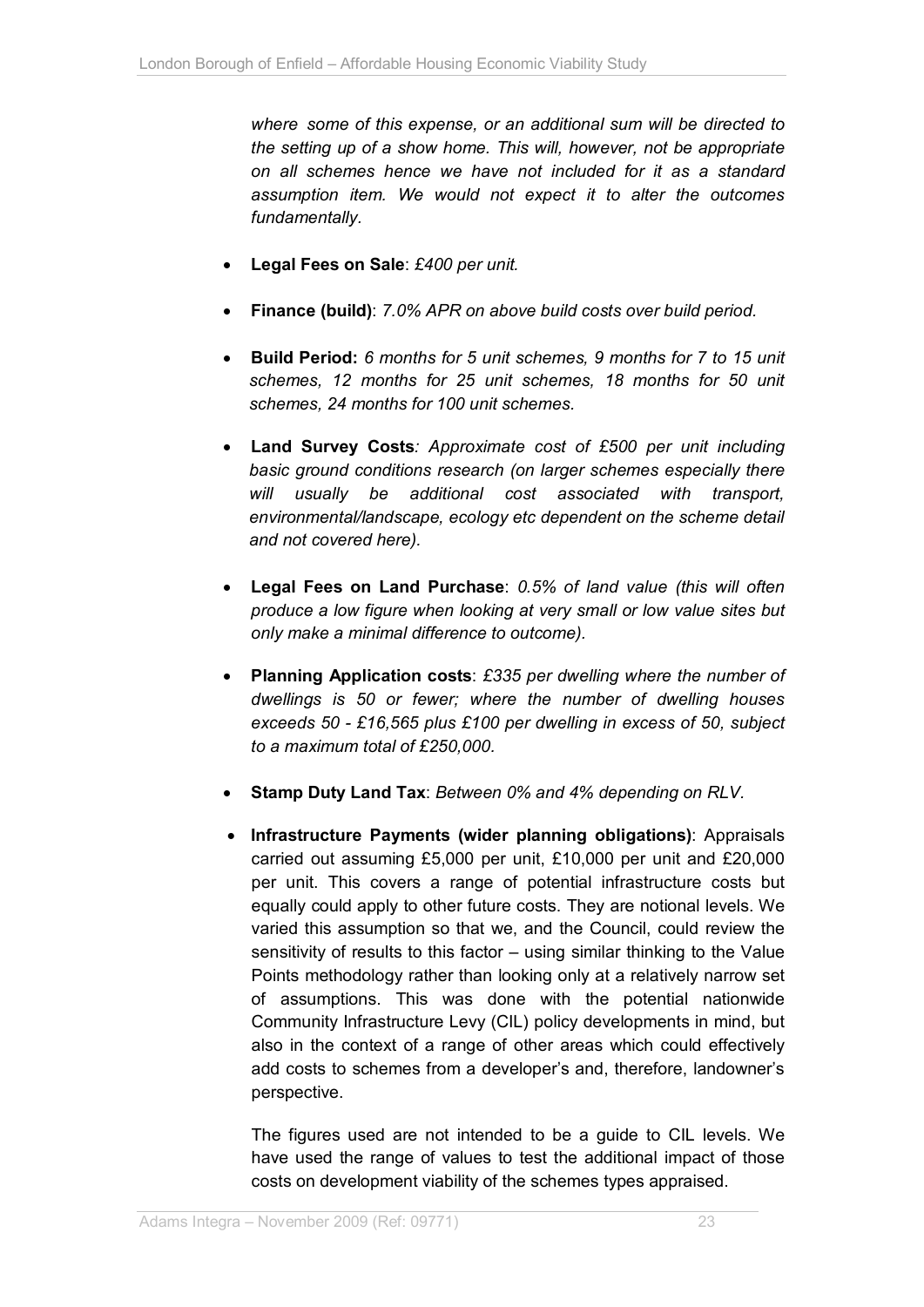As stated elsewhere in the study text, this group of appraisals can also serve a wider purpose in that the outcomes give a guide as to how RLVs vary when costs at these levels are added to appraisals. In fact those costs could be related to a range or group of different factors – including on sustainability measures or abnormal site costs. The results can be interpreted in a wider way.

- **Additional requirement for reduction in CO2 through on site renewable energy generation**: All appraisals carried out on basis of cost allowances added for achieving 10% reduction in  $CO<sub>2</sub>$  emissions (carbon reduction) through on-site renewable energy generation on top of Code for Sustainable Homes cost allowances; sample appraisals on sites of 10, 15 and 25 units with added allowance for  $20\%$  CO<sub>2</sub> reduction through on site renewable energy measures again over and above Code attainment. Added costs of approximately £3,500 per unit for the 10% generation allowance (estimated cost from EST CE190<sup>4</sup>), added costs estimate of £7,000 per unit representing 20% generation on same basis – as a guide. The London Plan target approach has, therefore, been considered fully amongst the range of appraisals. However, it should be noted that there is potential here for overlaps between Code for Sustainable Homes and wider carbon reduction requirements, particularly by the time Code Level 4 is assumed. Additional sums for renewable energy generation have been shown explicitly with the aim of not under-allowing for potential relevant costs overall. In addition, within the wide range of appraisals undertaken, other results may be referred to in the event that the impact of cost allowances for these or other areas beyond these specific additions needs to be considered. For example, the appraisals and results relating to increasing planning obligations infrastructure would also give a guide to how outcomes vary as further cost is added. Overall, we would not want to make assumptions which added more specific costs for renewable energy and related items than those applied, given that we are making a strategic overview and considering a wide range of scheme types.
- **Code for Sustainable Homes**: Addition of £50/m² to build costs for achieving Code Level 3. Sample appraisals on 50 unit scheme carried out assuming increase to Code Level 4 (additional £100/m² over base costs) and Code Level 6 (additional £350/m² over base costs). Additional build costs based on CLG - July 2008 $<sup>5</sup>$  report and assumes</sup> medium case scenario for flats and terraced houses. These costs, as stated above are in addition to requirement for on site renewable energy generation. Once again, the wide scope of appraisals and

l <sup>4</sup> Energy Saving Trust - "Meeting the 10 per cent target for renewable energy in housing - a guide for developers and planners" (September 2006)<br><sup>5</sup> DCLG – Cost Analysis of the Code for Sustainable Homes (July 2008)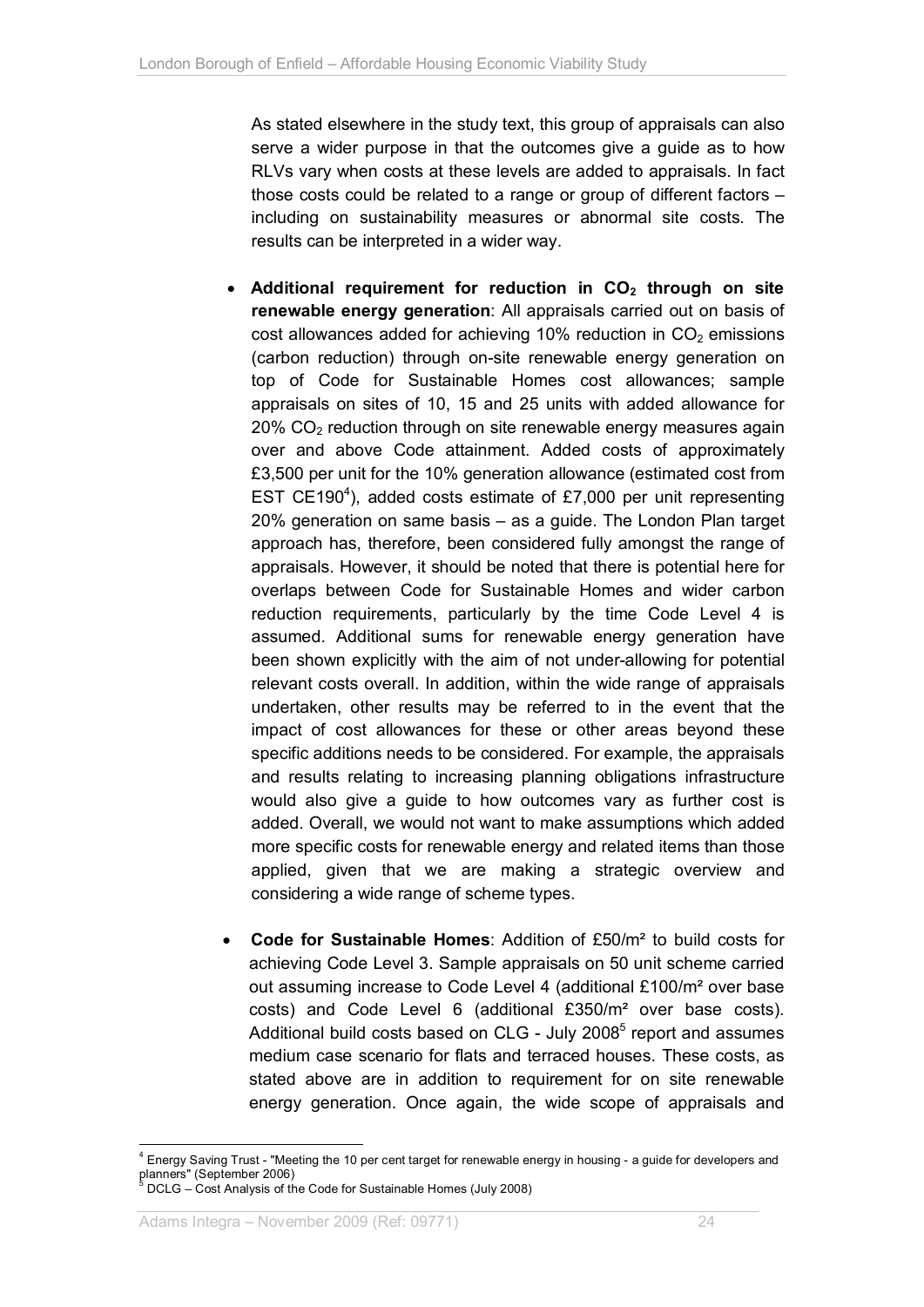outcomes allows other results to be considered as also representing the impact of particular added costs beyond those allowances specifically mentioned in these sections.

- **Lifetime Homes**  is currently an area under review and debate but increasingly in the Government's thinking. While it can affect scheme viability in a wider sense - from the point of view of potentially increasing building footprints and, therefore, cost and site capacity - it does not necessarily add significant cost but has design implications. Interpretations and opinions vary widely. Early design input minimises its impacts, and costs depend on to what degree standards are applied and what other standards are already to be met. There are overlaps, and even areas where it can compromise or not fit well with other requirements. It is an area that needs to be kept under review in terms of practicalities, costs and impacts – as part of the overall expectations from schemes. For the purposes of this exercise and to build on our acknowledgment of the relevance of this area, rather than make our own judgement we have preferred to rely on the published work by Habinteg Housing Association [\(www.lifetimehomes.org.uk\)](www.lifetimehomes.org.uk) which suggests that the cost of meeting lifetime homes standards is up to £545 per dwelling (included) depending on size, layout and specification of the property. It is an area that needs to be kept under review in terms of practicalities, costs and impacts – as part of the overall expectations from schemes. The same applies to the need for Wheelchair adapted housing being incorporated wherever possible within schemes – specific needs, design implications and impacts will need to be considered as sites come forward and planning applicants will need to build this in to their thinking.
- **Finance related to land purchase:** 7.0% interest cost on land survey, planning costs, legal fees on land purchase and RLV over build time plus 26 weeks. No finance arrangement or related fees have been included for the purposes of this exercise. They might in practice be applicable, but we would not expect them to alter the viability equation fundamentally. Scheme funding arrangements will vary greatly, dependent again on the type of developer and scheme. As with much of this exercise, this is a snapshot and there are varying views as to what future trends will hold, and so over time we would need to see how added costs balanced with changes in sales values.
- During the course of the study, the Bank of England Base Rate has been maintained at 0.5%. On fixing our assumptions in the early study stages we decided to leave our finance rate assumptions unchanged. In light of the daily "credit crunch" reporting (on the reduced availability and associated likely terms of finance), we considered this approach to be further validated and therefore to remain appropriate. On closing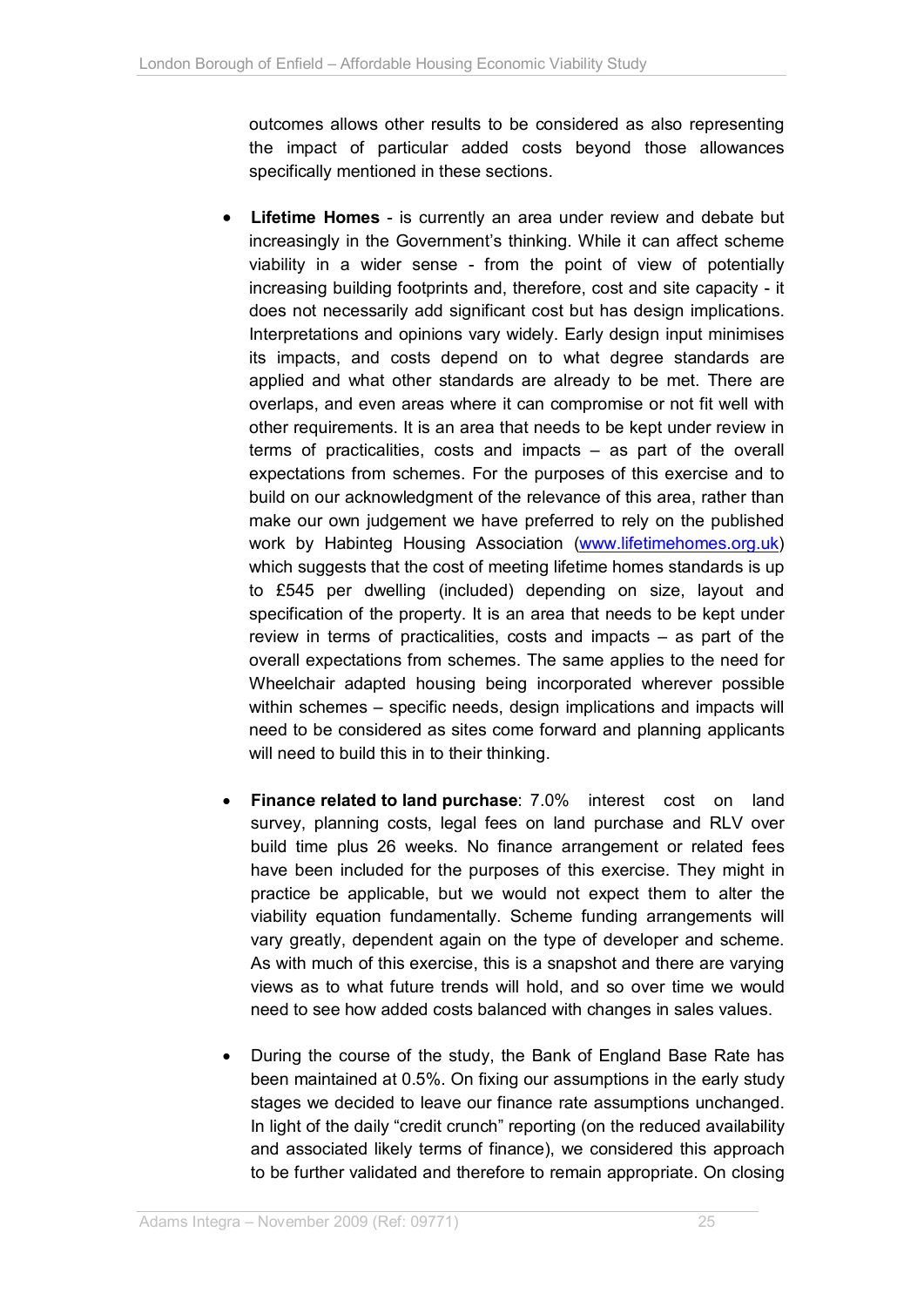the study, the impacts of the low Base Rate have not been seen in any notable way, but with further time our interest rate assumption will, we suspect, begin to look high. Nevertheless, this again fits with looking at viability cautiously rather than striping out too many cost allowances from appraisals. Our understanding is that house-buying and development finance remains relatively difficult to access – at least on favourable terms, related to the risks perceived by the markets and to the fact that lending between institutions is still not working on terms or to the extent that had underpinned the active market in preceding years. We have had a climate recently whereby rate reductions have tended not to be passed on, certainly not to a significant degree, to borrowers, and where other charges (arrangement fees, etc) have weighed against any cuts. So far as we can see, similar applies in a commercial sense, so these trends have affected developers and investors abilities to raise suitable funds, as well as householders. In summary, at the time of writing, we have no reason to believe that the commercial lending climate has eased significantly.

2.9.9 The general study requirements and processes were discussed at a meeting with stakeholders in April 2009. This involved invited members of the Enfield Housing Forum Group, joining Council Officers and Adams Integra consultants at the Council's offices for a discussion on the topic of the market, viability and related factors. The group was mainly comprised of RSL representatives, plus a house-building company representative – based on those who responded and those who subsequently attended. This meeting aimed to invite comment and it proved to be a useful general discussion about local dynamics. However, whilst it was followed up with specific invitations to submit information or comments which could be used to help inform study assumptions and judgments, it resulted in no additional information to that usually gathered from RSLs as part of Adams Integra's normal consultation process – done through emails sent to developer and RSL partners and contacts, usually supplied by the Council.

## **2.10 Further notes and Limitations to this Study**

2.10.1 This study requires judgments based on the development values and changes seen in land values as a result of varying potential policy positions. This is in the context of seeking to guide policy development and arrive at clear policy targets. The results cannot be a definitive guide to how specific sites will be appraised or how outcomes on a site-specific basis will look. As this is a relative exercise aimed at determining the likely effect of a range of policy options, the most important factor is consistency between assumptions used for modelling scenarios. Specific assumptions and values applied for our schemes are unlikely to be appropriate for all developments. The same could be said of any set of study assumptions. We are confident, however, that our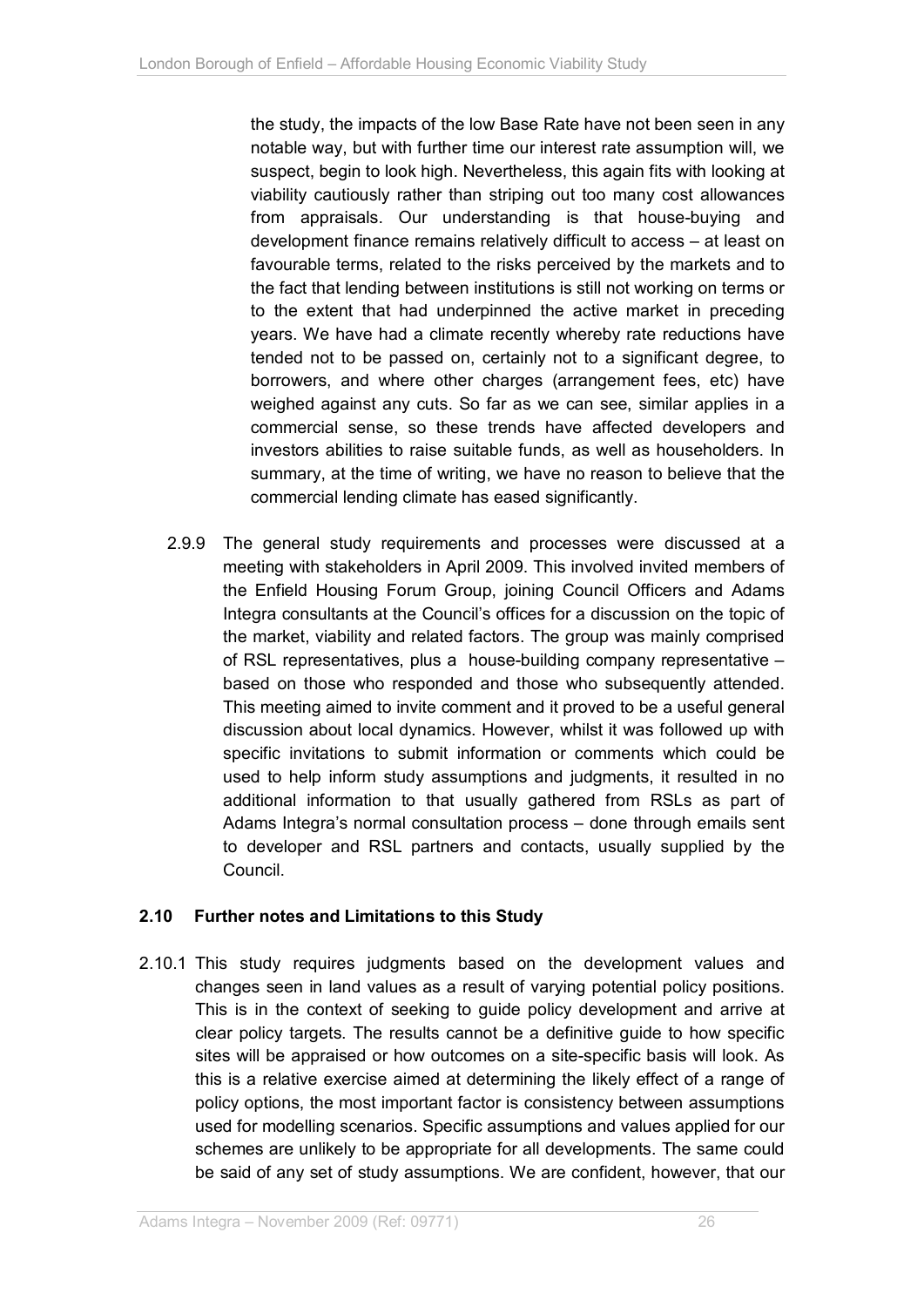assumptions are reasonable in terms of making this viability overview and informing policy development.

- 2.10.2 This study is set in the context of setting clear and realistic targets as a basis for long-term policy but bearing in mind short-term flexibility required to deal with the current housing market. Development viability will vary from site to site, and there will be no substitute for the negotiated approach to provision where necessary (e.g. sites with abnormal costs, low sales values, etc).
- 2.10.3 There can be no definite viability cut off point owing to individual landowner's circumstances. It is not appropriate to assume that because a development appears to produce some land value, the land will change hands and the development proceed. This principle will, in some cases, extend to landowners expecting or requiring the land price to reach a higher level, perhaps significantly above that related to an existing or alternative land use. This might be referred to as a premium or sufficient level of incentive to sell. In some specific cases, whilst weighing up overall planning objectives to be achieved, therefore, the proposals may need to be viewed alongside the owner's enjoyment/use of the land, and a potential "overbid" relative to existing use value or perhaps to an alternative use that the site may be put to.
- 2.10.4 These factors will not always come in to play or always have very significant influences on outcomes. For instance, the market for an existing or alternative use proposal, and, therefore, the value it produces, will vary with time, location and economic conditions. They are likely to be highly variable as to relevance for, and impact on, particular schemes. In reality, scheme-specific land values have to be considered alongside existing or alternative use values and the latter, being very location and planning use or business dependent, will vary significantly too.
- 2.10.5 To attempt to make detailed comparisons with existing or alternative uses in this type of overview work for policy context would, in our view, have limited meaning. We have, however, attempted to provide examples of, and comparisons with, alternative use values. Commercial use values in particular are highly site-specific. Nonetheless this study acknowledges that the level of value created by a residential scheme after making allowance for affordable housing and other planning obligations requirements will need to be weighed up against any existing or alternative use relevant to a particular site.
- 2.10.6 The use of notional sites most effectively enables like-for-like comparisons to be made, i.e. the testing of impacts of the varying requirements on the same typical scheme in a range of value locations. The fact that individual schemes vary makes like-for-like comparison very difficult when studying those for this purpose of trying to measure policy impacts, with full reliable and readily comparable information being critical.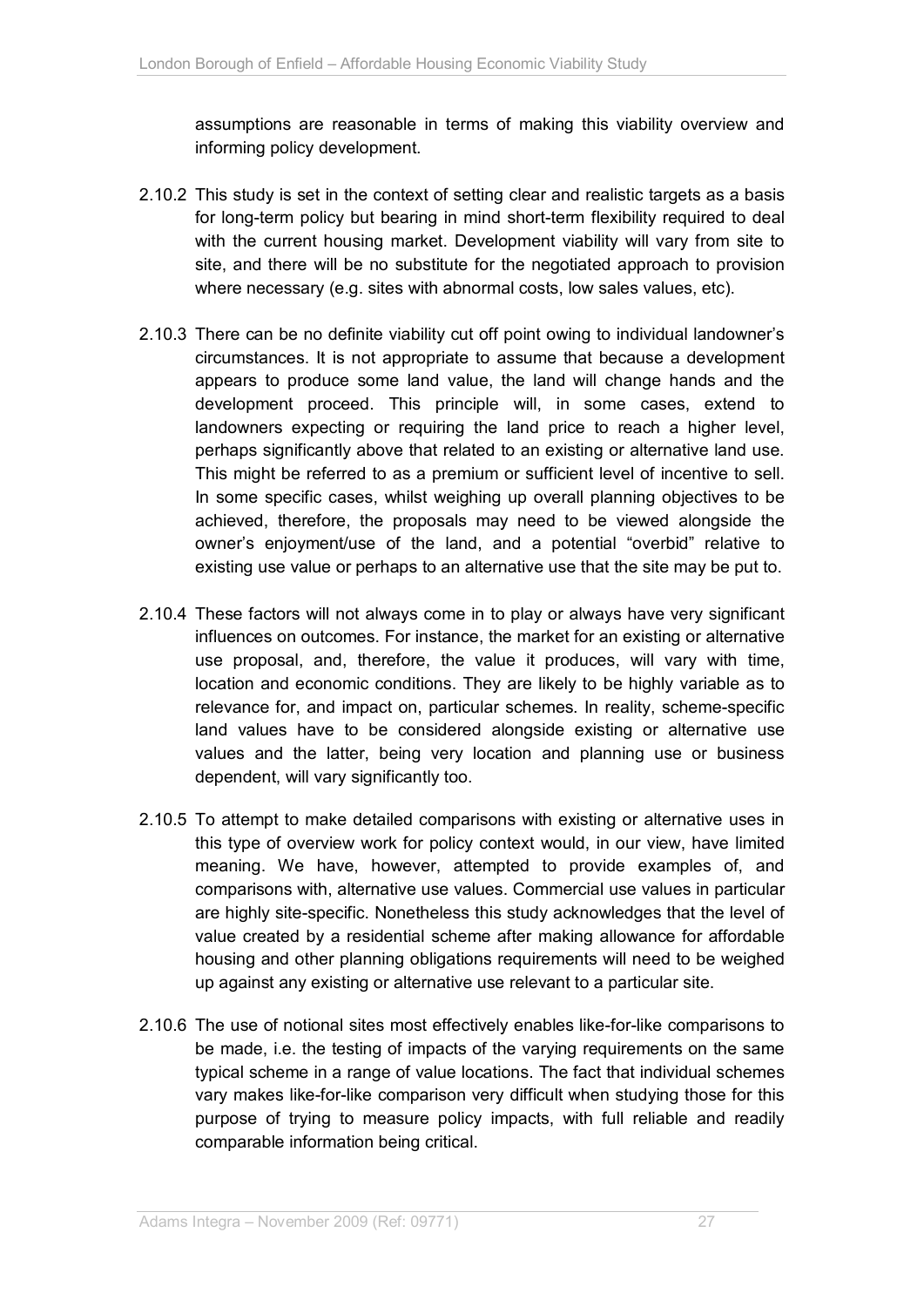2.10.7 We have not definitively labelled specific locations or areas as higher/lower value, or similar. This is because, while a general values hierarchy might be noted (see Appendix III) based on typical values, in practice we found that values can vary from street to street and within very small areas. The Value Points approach used in this study means that viability outcomes can effectively be transported around the Borough and a feel for viability gained in relation to relevant value levels as those might vary by location as well as by scheme). As noted, this approach of reviewing outcomes from a range of values also enables the consideration of viability impacts and trends as values change with regard to market adjustments over time.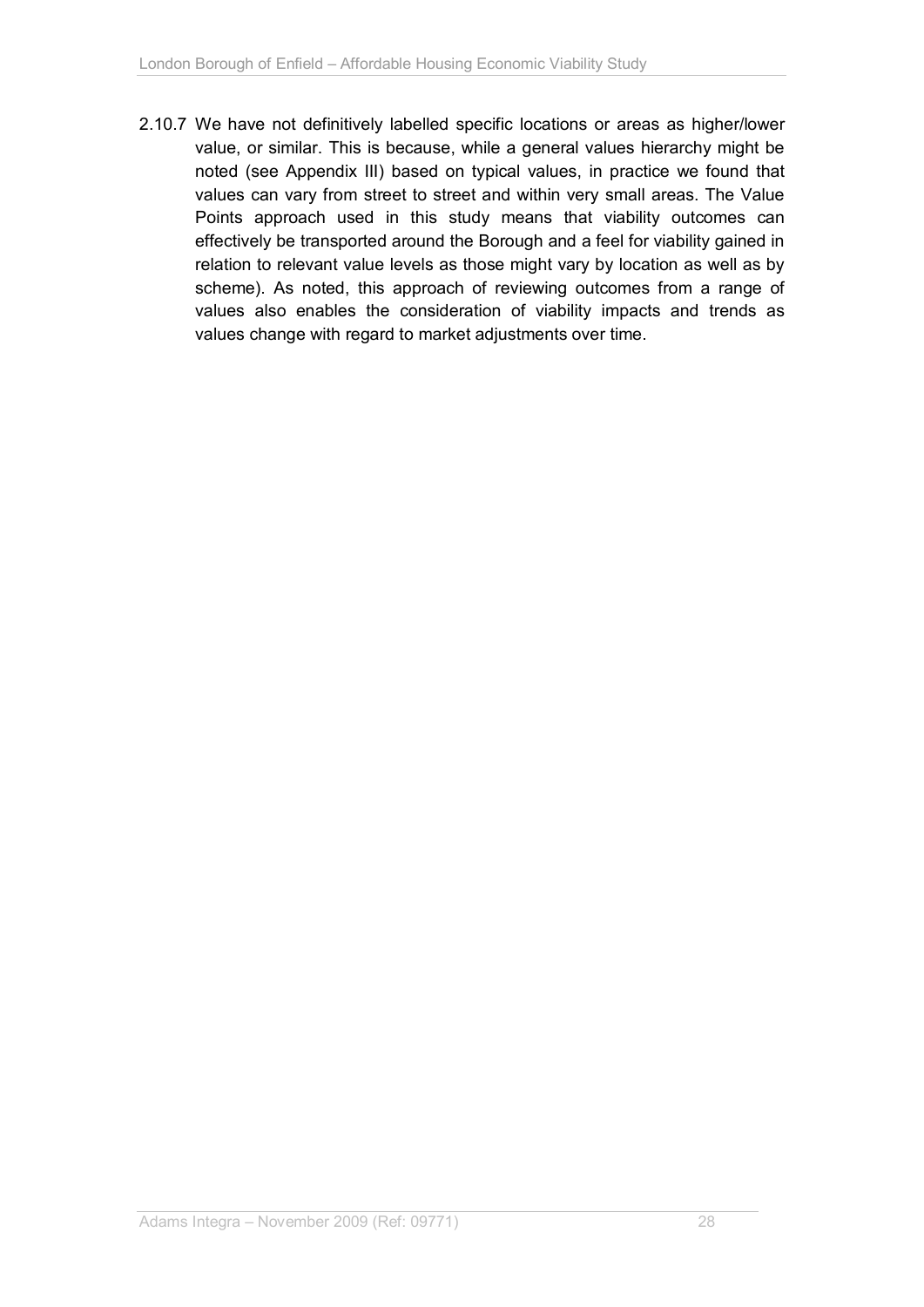# **3 RESULTS and related commentary**

### **3.1 Background**

- 3.1.1 The residual land value (RLV) modelling carried out for this study looks at a range of scenarios investigating the impact on development viability in accordance with the methodology as set out.
- 3.1.2 The number of appraisals required rises exponentially with the number of variables investigated. This is the case with all such studies. It is important to keep this exercise within practical limits. Although the number of scenarios modelled was contained to appropriate limits, the modelling created a very extensive range of results once all the variables are considered through additional layers of appraisals. These are presented by means of a large number of tables and graphs. The tables and graphs are all appended to the rear of this report should the reader wish to view them. They are set out in different ways depending on the particular impact we are seeking to investigate and visualise. The following results chapter aims to lift from that large volume of information a few example results to explain the characteristics, impacts and trends of various potential policies on development viability. The purpose here is to help guide the reader in interpreting the results and to illustrate key points and trends which have lead to our conclusions.
- 3.1.3 The data is shown in tabular and graphical form and shows the indicative residual land value produced by each appraisal; those residual land values shown as a percentage of gross development value (GDV), and the reduction in residual land values as the proportion of affordable housing proportions increase.
- 3.1.4 The Appendices are set out as follows:
	- Representing the base appraisals Appendices II, IIa and IIb show the results from the base appraisals carried out across a range of scenarios, with in all cases assumptions including tenure mix of 70% affordable rented and 30% intermediate, Code for Sustainable Homes Level 3 attainment plus an additional build cost allowance for 10% on site renewable energy generation measures, on the basis of nil grant and 15% developer's profit. These appraisals were carried out assuming varying infrastructure (wider planning obligations) costs of £5,000, £10,000 and £20,000 per unit respectively. The results are shown as a summary for all Value Points and then in more detail by individual Value Point. This allows us to see the impact on residual land values of increases in property values, increases in affordable housing proportions and increases in infrastructure costs. The higher levels of infrastructure cost are intended primarily to reflect potential future increases to the planning infrastructure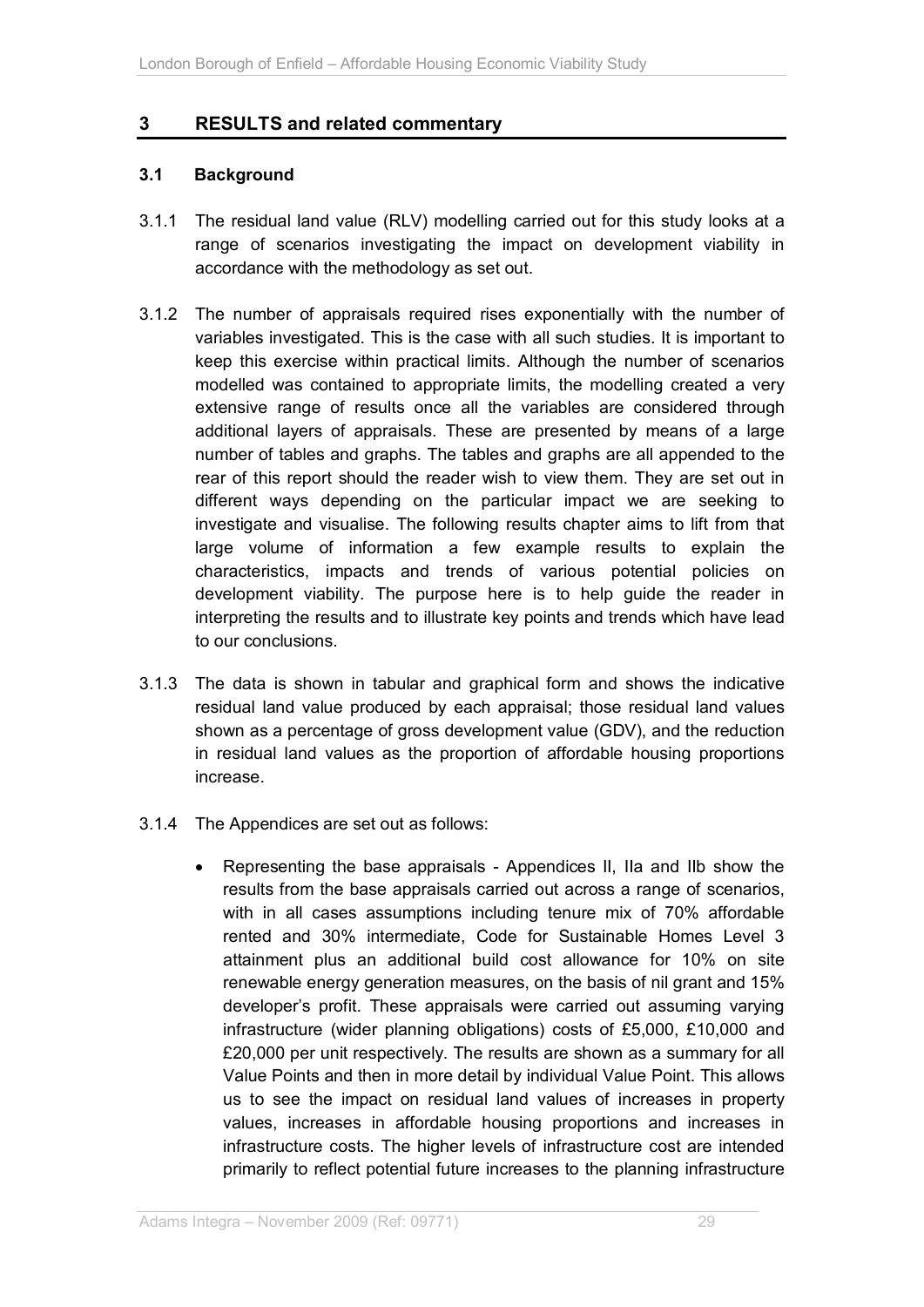burden through increases to existing calculations and requirements; but equally they could represent potential growth in any other cost area e.g. associated with potential flood risk mitigation, other sites works, increased allowances for Lifetime Homes or mobility standards, other building specification enhancements, etc).

- Appendix IIc shows the results of the sample appraisals carried out assuming changes to tenure mix (60% affordable rented and 40% intermediate).
- Appendix IId shows the results of the sample appraisals carried out assuming changes to tenure mix (50% affordable rented and 50% intermediate ).
- Appendix IIe shows the results of the sample appraisals carried out assuming increased developer profit (at 20% of GDV).
- Appendix IIf shows the results of the appraisals that assume an element of grant (based on a tenure mix of 70% affordable rented and 30% intermediate).
- Appendix IIg shows the results of the sample appraisals carried out testing the additional cost allowance for 20% on site renewable energy generation.
- Appendix IIh shows the results of the sample appraisals carried out testing the requirement for Levels 4 and 6 of the Code for Sustainable Homes.
- Appendix IIi sets out a summary of the RLV maths behind and the appraisal results relating to the potential collection of financial contributions from sites in the size range 1 to 9 dwellings.
- Appendix IIj sets out the appraisal results relating to the additional sample modelling carried out with the affordable housing content skewed towards intermediate tenure (30% affordable rent/70% intermediate, and 40% affordable rent/60% intermediate).
- Appendix IIk outlines results from Value Point 4 appraisal variations looking at the potential cumulative impact of costs and obligations.
- Appendix III contains a summary of our property values and market research.
- 3.1.5 Appendices II, IIa and IIb also summarise (Tables and Graphs 1b, and Table 9b and Graph 16b, Table 17b and Graph 31b respectively) the RLV results across all scenarios and site sizes showing the corresponding monetary value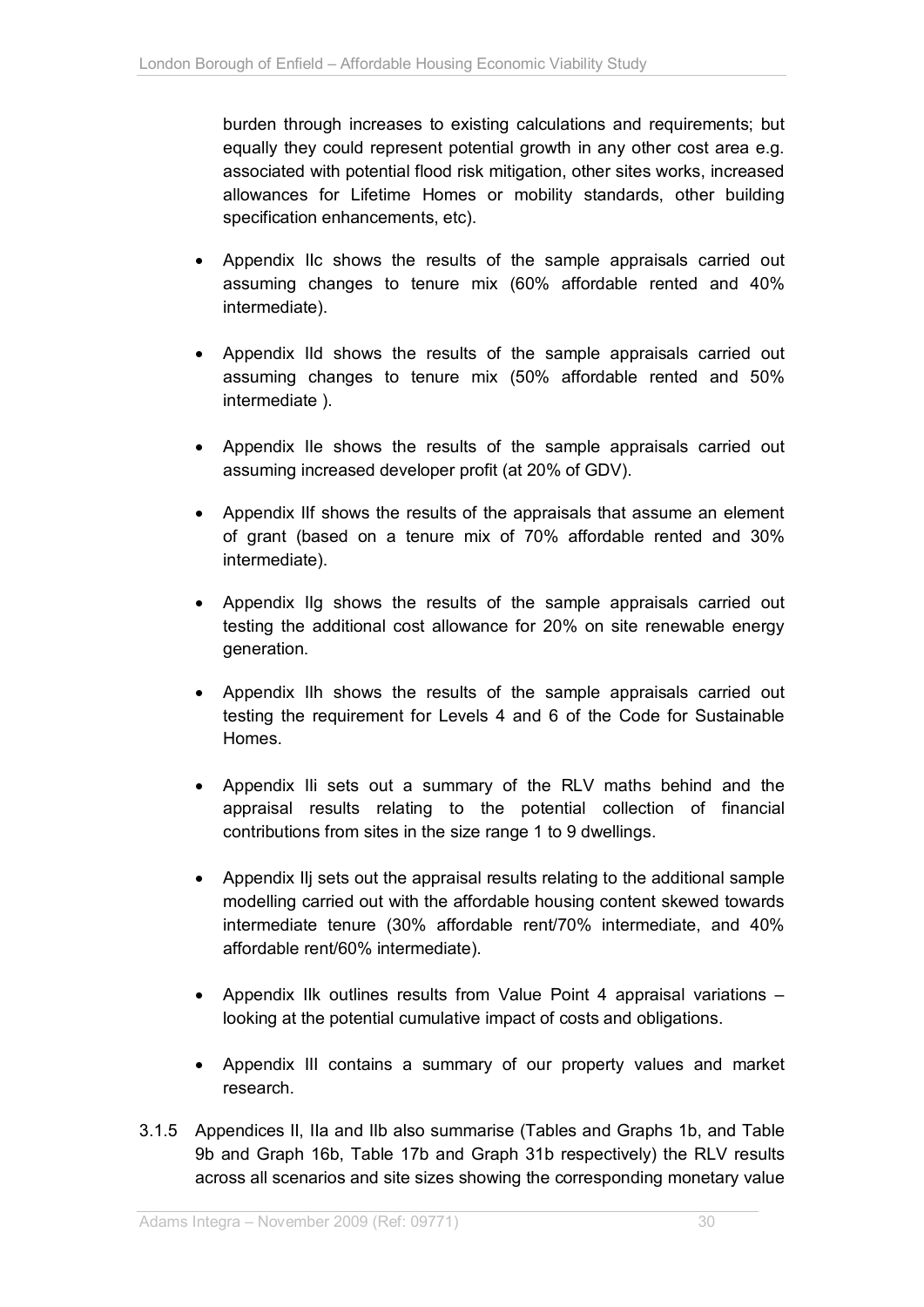in pounds per hectare (£ per Ha) based on assumed site areas (land take) for each scenario. These graphs also show Valuation Office Agency (VOA) reported land values<sup>6</sup> for example alternative land uses in Enfield (agricultural and industrial, but with our acknowledgement that the former is likely to be of limited relevance in the Enfield context). The purpose of adding that data is purely for indicative comparison with the value levels produced by our various appraisals. It builds on our acknowledgement of the role that existing/alternative land use values tend to play in viability discussions. In practice, as the study notes elsewhere, the values likely to be attributed to various existing or potential uses of a particular site will be highly site specific.

- 3.1.6 Adams Integra sought additional, more Enfield specific, information on land values such as was available at the time of research. The information search was also kept open during the study period. This was done through enquiries of local agents who may be dealing with land sales – sites for commercial and residential developments. Desktop (web-based) searching for any information was also carried out. Our study process involves asking agents if they have dealt with or are aware of any specific land sale (or marketing) information – or, if not, whether through their experience they can offer any general pointers or views on local land values. These are typically, but not always, different agents from those we talk to about residential property sales. Particularly in the current market, this extra research has typically resulted in little additional information, however, any that was gathered as the study progressed is included at Appendix III.
- 3.1.7 Our results are compared against VOA sourced range of average industrial land values (the range being shown by the vertical bars extending above and beneath the black line on the relevant graphs) and maximum agricultural land values. We have looked at similar in other studies. Again, it should be noted that both the assumed development scenario site (land take) areas and the VOA data are highly indicative. This type of data can become outdated quickly – especially in times of fast-changing markets as we have currently. Such comparisons are used within this study only to help highlight how land value varies as assumptions change, and to show very generally the type or range of other information that the indicative RLV results might be compared with when it comes to considering how likely a scheme is to proceed given other valuation factors. The inclusion of this information here seeks to help with illustrating how the value (RLV) created by residential development proposals may look and vary relative to other example uses only. The key point through these indications is to build on the emphasis that considering alternative/competing or existing use values will often be important in viability and thus delivery discussions.
- 3.1.8 At this strategic level overview for policy development, we are able only to make broad comparisons. Unfortunately it is simply not possible to provide

 $\overline{a}$ 6 VOA Property Market Report January 2009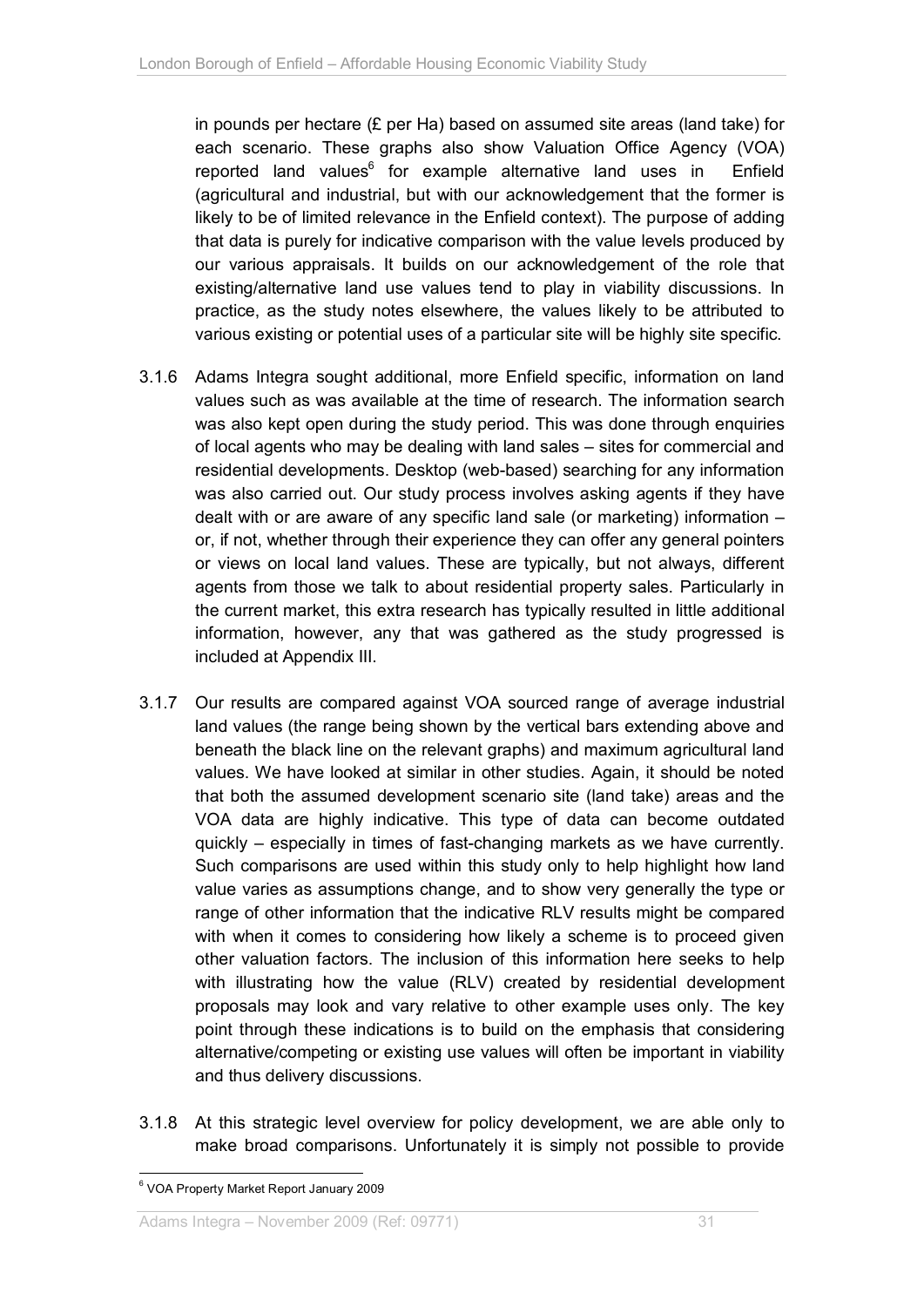the Council with definitive "cut-off" points where a scheme definitely would proceed, or conversely where viability would be compromised to the degree that development would not take place. Site specifics will influence viability on individual sites.

- 3.1.9 There will need to be a second stage to this overall viability process whereby site-specific discussions prevail in situations where it is necessary to have those – for example in the event of landowners or developers needing to demonstrate that affordable housing targets, or perhaps other planning obligations, cannot be met. The same might apply where a developer or landowner wished to explore enhanced (in excess of target levels) or alternative provision of affordable housing with the Council, possibly reliant to a varied extent on Social Housing Grant (SHG) or other subsidy. There are a range of viability appraisal assessments (usually computer based spreadsheet calculation tools reliant on a similar residual land valuation process to ours) which could be used to assist in considering viability further in such cases. Examples of tools frequently used, and usually based on the same residual valuation structure, are the (former) Housing Corporation Economic Appraisal Tool (re-issued by HCA August 2009) and in the London context the GLA ("Three Dragons") toolkit.
- 3.1.10 As we have commented about existing and alternative use values (for example commercial), and how those vary greatly with site specifics, much the same will apply if the Council consider the viability of a mixed use scheme in dialogue with a landowner or developer. Our suggested starting point would be to consider the residential element of such a scheme in a similar way to a solely residential scheme, and then consider any positive or negative impact, on overall viability, from the other scheme elements. Inevitably this consideration will be highly site and scheme specific, but there is no reason why the general target approach - the level at which that is pitched, and the overall process - would not follow that which is related to entirely residential sites.

# **3.2 Property Values**

- 3.2.1 In terms of the property market generally there is a wide range of property values seen. Typical values are hard to pin down by area given the highly variable nature of housing product and local influences on price. However, on an indicative overview basis from our research, the following hierarchy of values was noted (by Postcode):
	- EN4 (Hadley Wood, Cockfosters) Highest
	- N21 (Winchmore Hill)
	- N14 (Southgate)
	- N11 (New Southgate)
	- N13 (Palmers Green)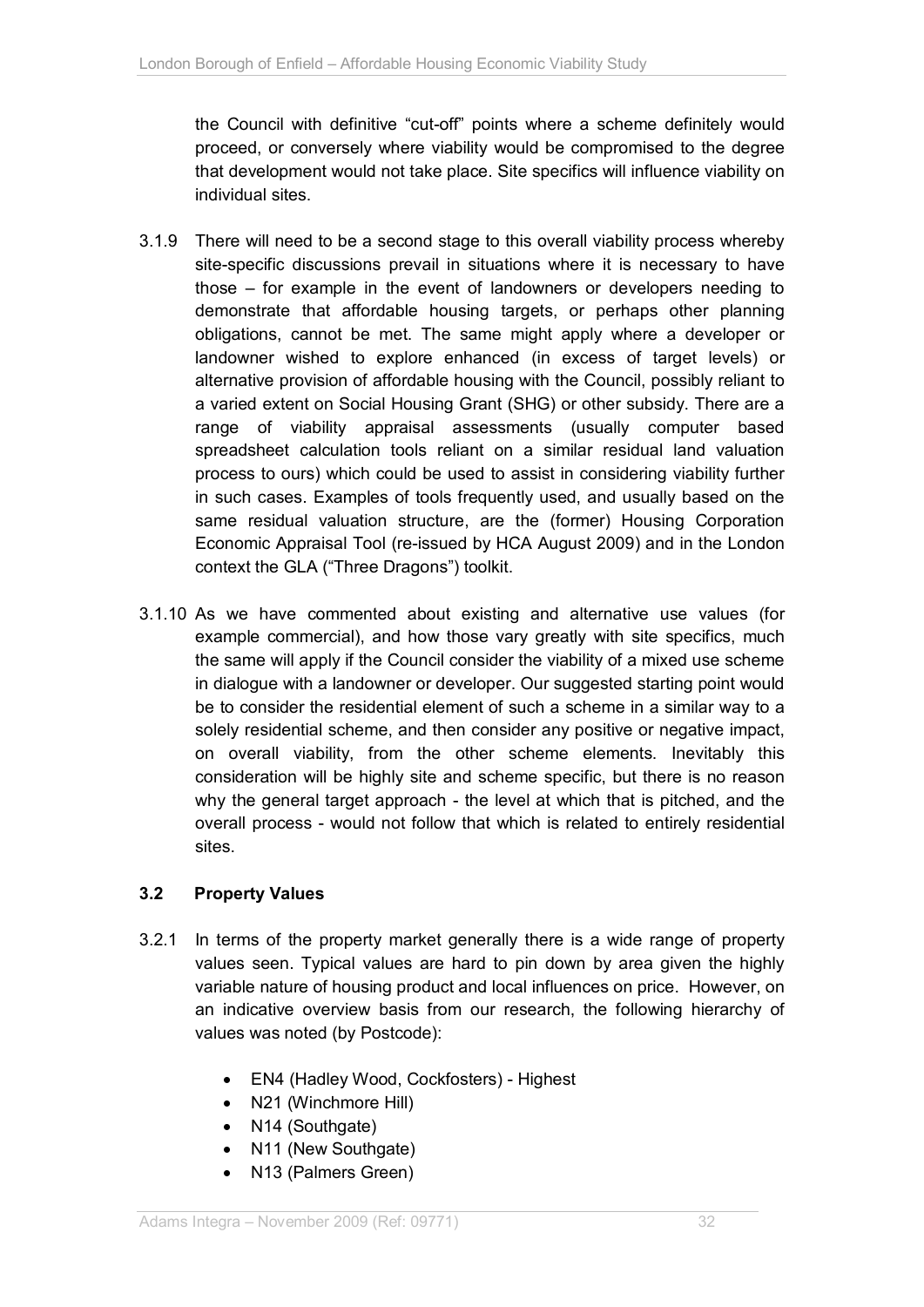- $\bullet$  EN2 (Enfield west)
- EN1 (Enfield central/east)
- $\bullet$  N9 (Edmonton north)
- EN3 (Enfield east/Enfield Highway/Enfield Lock/Ponders End)
- N18 (Edmonton south) Lowest
- 3.2.2 Within that hierarchy average overall pricing (all property types) more than doubles from bottom to top, with EN1/EN2 typical property prices representing the approximate middle area of the range.
- 3.2.3 The values are averages. Across the Borough these general observations and trends are affected by prices in particular locations or areas within settlements and/or by volumes of particular housing types for sale at any one time (which in turn is influenced by the local stock make up). Values can be driven by specific location and scheme desirability as much as by particular area or settlement. The property values report (Appendix III) summarising our research goes into more detail.
- 3.2.4 With regard to new build values which needed to be the focus of our attention for the appraisal assumptions, again there is a wide range of values. We have to be careful in analysing new build pricing, since often when higher values are seen, the property floor areas are larger too. That relationship needs to be borne in mind and, therefore, the Value Points are aligned to indicative £ per square metre levels as a guide to aid comparisons and the consistency of the approach.
- 3.2.5 Based on this research, the general range of values, in terms of per square metre sales prices, seen and assumed for carrying out appraisals is as follows:
	- Value Point 1:  $£2.000/m<sup>2</sup>$
	- Value Point 2:  $£2.750/m<sup>2</sup>$
	- Value Point 3:  $£3.500/m<sup>2</sup>$
	- Value Point 4:  $£4,250/m<sup>2</sup>$
	- Value Point 5: £5,000/ $m^2$
	- Value Point 6: £5,750/ $m^2$
	- Value Point  $7: \text{\textsterling}6,500/m^2$
- 3.2.6 Some further analysis of the pricing information we have gathered indicated that the average new build marketing price point for Enfield Borough as a whole area was about £3,565/sq m. Of course sales prices are lower (on a variable basis) compared to asking prices too. Nevertheless, it provides evidence of relatively high local values levels when viewed overall, and thus of the affordability issues in the Borough. The full range of new build values seen (in  $E$  per sq m) goes from approximately  $E2.535$  per sq m to almost £9,000 per sq m. For the purposes of this study we have, however, capped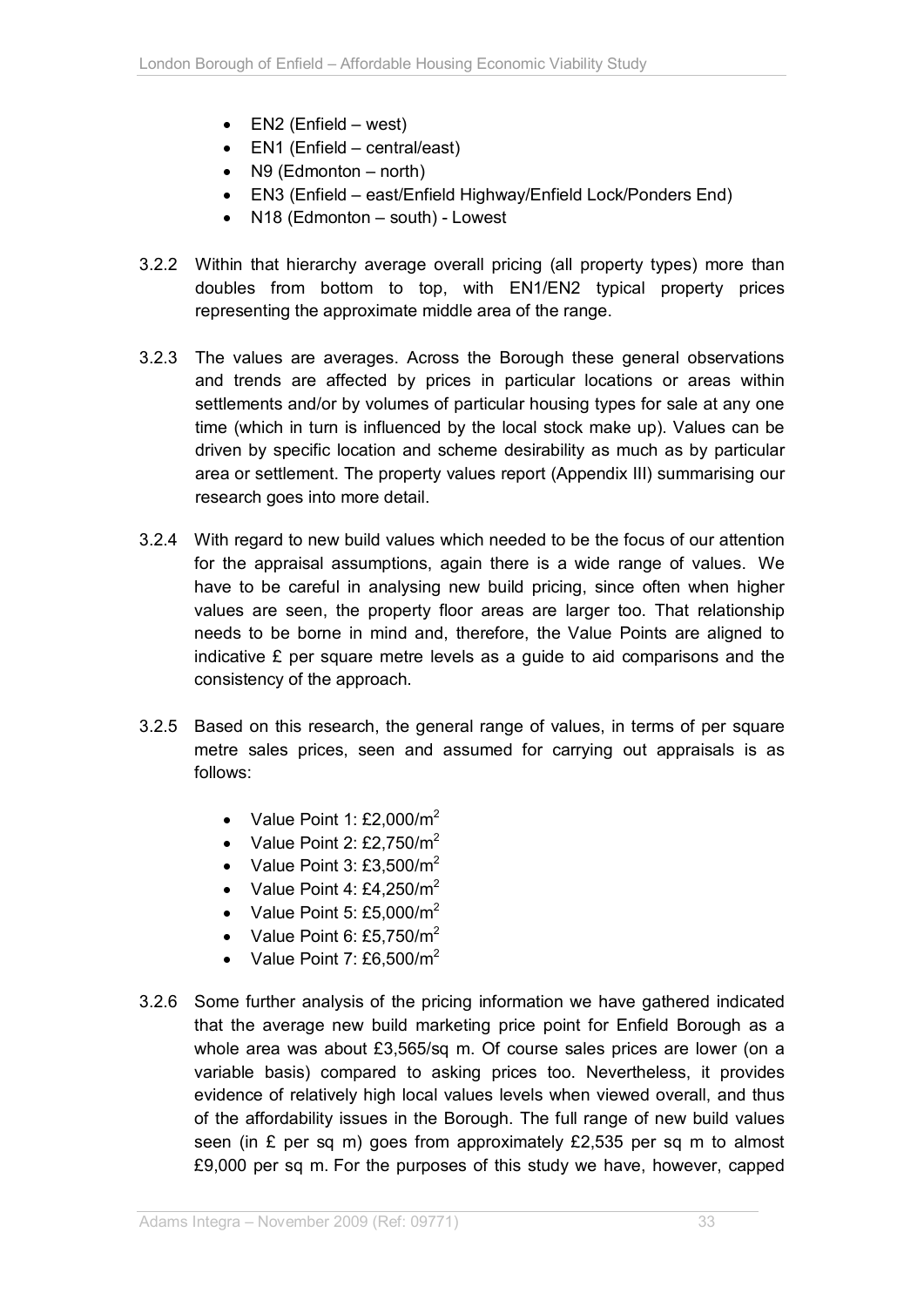the highest Value Point in the range at £6,500 per sq m, representing the very top of the range usually seen at present. Typical value levels locally are not expected to reach those levels in the foreseeable future. Whilst we saw few instances of values below £2,500 to £3,000/sq m, the level of those low end values (and how those might further fall in continuing weak market conditions) will need to be considered in terms of viability and the setting of realistic policy targets. The range of Value Points, as at 3.2.5, covers the typically occurring new build values seen in the Borough – and likely to be seen with additional foreseeable market movements, up or down. Within Appendix III we give examples of currently seen new build market pricing in relation to these Value Points – and of how those might vary by Value Point with both downward and upward market movements.

- 3.2.7 It appears that, generally, values in the range of our Value Points 2 to 5 were most commonly seen, with the most typical values seen within a narrowed band of say Points 2/3 to 4. Infrequent examples of values falling below Value Point 2 were noted. As mentioned above, Value Point 7 levels are at the top of the range that is regularly seen, although there are also new build values that get to levels in excess of that. We also have to acknowledge that this looks like being a moving scenario in current market conditions, and not on any sort of predictable basis. As we have already observed, the market, and pricing within it, is very difficult to assess.
- 3.2.8 Recent RICS research suggests that asking to sale price gaps are reducing. However, sales prices will usually vary from asking prices (to a variable and sometimes significant degree, especially in a weak market). Bearing this in mind, there may be occasions in certain areas of the Borough where new build values achieve only very low levels in the London context (but not as low as our Value Point 1 at present, so far as we can see). Such low values (in the Borough and wider context) occur infrequently to date. If market conditions continue to deteriorate, however, we could see a general move downwards within our overall scale of value levels meaning lower value occurrences could increase, at least over the short-term. However, even in depressed conditions, there will also be cases where values are much higher (our Value Point 4-5 or above). The overall tone of values seen in the Borough, and considered to be most relevant to this exercise, centres around our Value Points 2/3 up to 4. This fits with the average new builds pricing point of £3,565/sq m as noted at 3.2.6 above. Values are higher in favoured areas of the Borough and also for premium housing products.
- 3.2.9 Adams Integra's recent research for viability studies suggests in general that there no longer appears to be a significant premium value attached to new build properties compared to re-sales of a comparable type (although data is not always on a like-for like basis). This is due to the current lack of confidence in the housing market triggered by the "credit crunch". We are picking up more anecdotal reports of mortgage valuation surveyors down-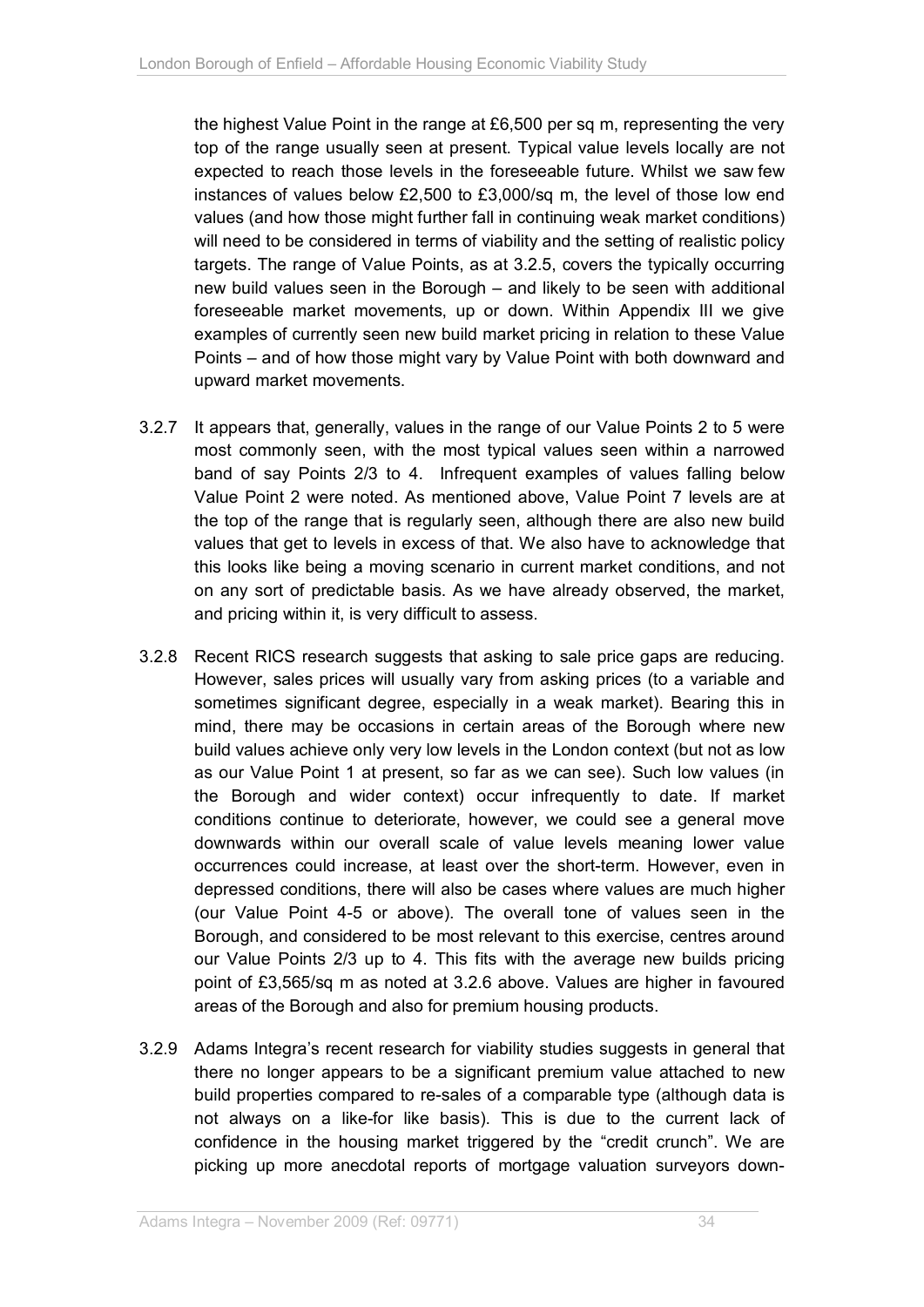valuing new builds. Many agents have indicated that new build property now has to compete directly with resale in pricing terms. This is not always been the case, however - for example where a scheme creates what is considered to be a unique offer.

- 3.2.10 It should be noted that given the downturn, the property market and its likely next direction is particularly difficult to assess at the moment - both in a wider sense and more locally. By looking at a range of values to drive our large number of appraisals, however, this study process is able to be used in a way which enables the review of viability outcomes in response to value levels as those vary.
- 3.2.11 A strong feature of the housing market which has developed over the past few months (and appears to be universal) is the dramatic slow-down in the rate of sales (number of sales being agreed and proceeding). The impact of the vastly reduced level of market activity (volume of house sales) appears to be affecting the level of development activity by increasing perceptions of uncertainty and risk. It remains to be seen how this will play out fully in terms of the financial appraisal of schemes and sites and, as mentioned in Chapter 2, we see a range of reactions to it in terms of profit levels sought, and other assumptions applied.
- 3.2.12 We feel there is no doubt that recent and current economic and market conditions contribute to significant negative financial viability impacts - when compared with how schemes are viewed and pursued in a more stable, confident market. Developments in general will be taking longer to sell (with build progress possibly slowed and costs outstanding for longer as a result) and varying packages of incentives are typically being offered. These factors were identified at 2.2 and are also recognised in Appendix III.

## **3.3 Results Trends**

- 3.3.1 This study has looked at the likely impact of a range of affordable housing proportions and thresholds on development viability within the Borough.
- 3.3.2 The wider work also looked at the possibility of seeking affordable housing on sites below the currently adopted threshold (of 10 dwellings), and at potentially removing the affordable housing threshold altogether (i.e. requiring a contribution towards affordable housing from all residential development sites). So the potential introduction of a "sliding scale" of policy requirements has also been reviewed, purely in viability terms, enabling the Council to consider reducing or effectively removing the threshold. This could lead to a policy position where the affordable housing proportion sought increased with site capacity at set "steps". It would reduce the size of the step in expectations that occurs with a single threshold position, but would mean more complex policy.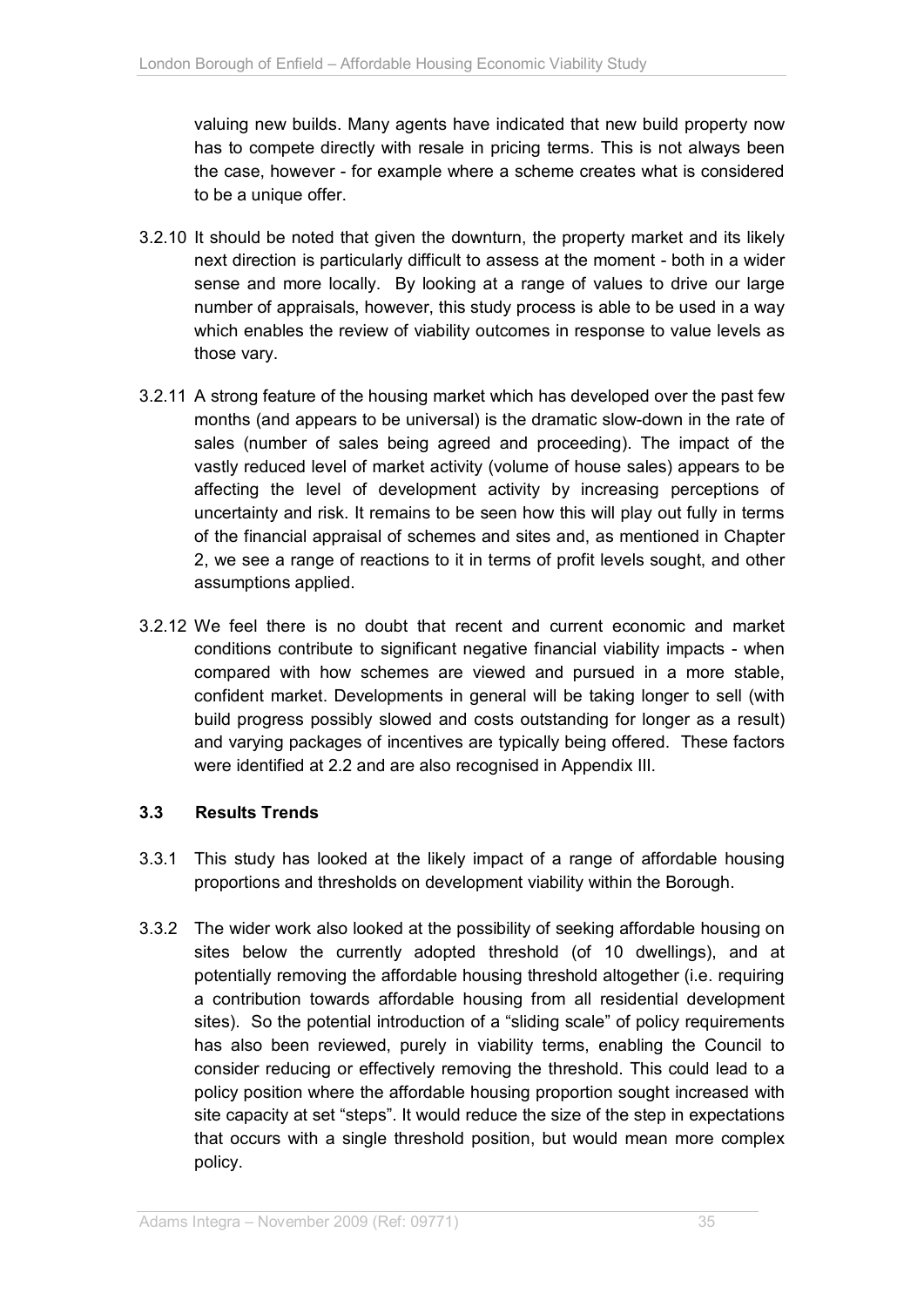- 3.3.3 The overall trend of results shows a decrease in residual land value (RLV) for all site sizes/types in all areas as:
	- Market property values decrease.
	- The proportion of affordable housing increases.
	- Affordable rented tenure is increased (unless with sufficient grant levels assumed).
	- Availability of grant is reduced/removed.
	- Developer's profit is increased.
	- Planning obligations/infrastructure requirements are increased, and
	- other costs are added (e.g. increased Code for Sustainable Homes requirements, renewable energy generation, etc).
- 3.3.4 A reduction in RLV would be seen if any of the costs within the appraisals are increased or the affordable housing revenue to the developer reduced whilst maintaining the same private sales values. These are all normal trends encountered in any such study (or indeed site-specific appraisal). They demonstrate the dynamic nature of the development process and the fluid nature of any appraisal modelling that endeavours to understand or demonstrate the process.
- 3.3.5 The above will all have an impact on development viability because the sums of money remaining to purchase land after all costs are met (i.e. the RLVs) reduce as development costs increase (including increasing affordable housing requirements, in the context of this study). The importance of strong sales values to viability, particularly as development costs (again including affordable housing) increase, can clearly be seen.
- 3.3.6 A combination that includes all of the factors which decrease RLV (as per the examples listed above) will have the greatest impact on the viability of a scenario.
- 3.3.7 The findings indicate a range of values across the Borough from relatively weak values in the London context (where development viability is compromised even with the most favourable cost assumptions considered) to very strong values (where development viability is improved and schemes will usually be able bear greater costs).

## **3.4 Base Appraisals**

3.4.1 These assume a tenure mix of 70% affordable rent and 30% intermediate, nil grant, Code for Sustainable Homes Level 3 attainment plus an additional cost allowance for achieving 10% CO2 on-site renewable energy generation over that Code assumption, with 15% developer's profit. Looking at the base appraisals at Value Point 1, with our appraisal assumptions applied there is little or no land value generated on most of the schemes appraised (see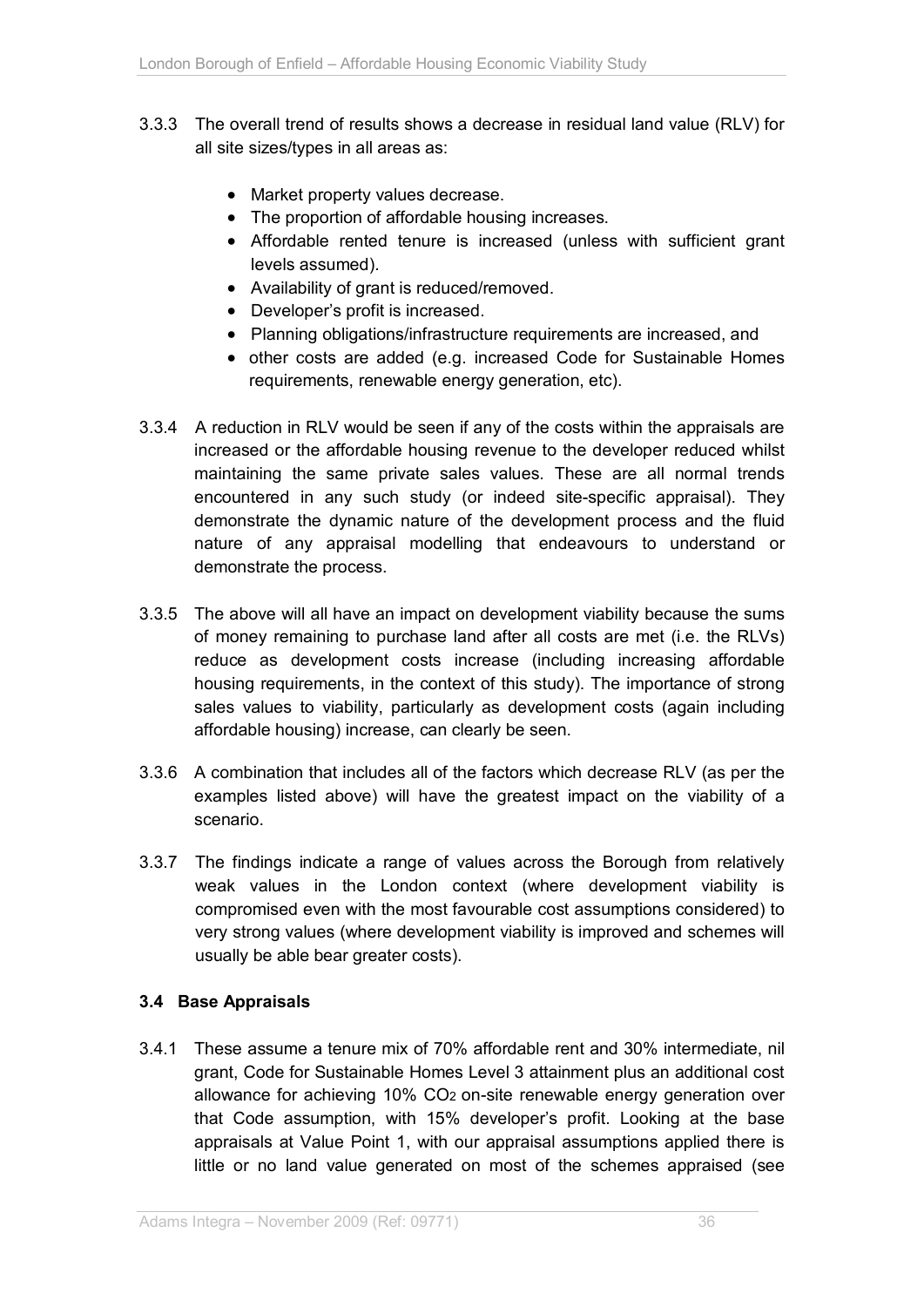Appendix II for full results). Essentially this means that there is insufficient value in such schemes to overcome their development costs whilst still creating sufficient development profit and a meaningful land value. As such, it would not be practical to expect such schemes to deliver affordable housing in any substantial proportions, unless they were promoted on sites where existing or alternative use values were relatively low – or where land did not have to be purchased. As mentioned in Chapter 2, Value Point 1 values are below the levels seen currently in the Borough, however, we could see more of Value Point 1 (or point 1 to 2) levels if market conditions worsen - where a sustained lack of buyer activity is likely to bring more downward pressure on prices.

- 3.4.2 At Value Point 2 (the lower end of the new build values range typically seen across the Borough in the current market), land value is generated across most scheme types, sizes, and proportions of affordable housing. The indicative land values (RLVs) generated by our appraisals are relatively low. With the higher proportions of affordable housing (40% and 50%) they are unlikely to match existing lower end commercial or industrial use values or sites in existing residential use (residential redevelopment). By comparison, even with 50% affordable housing, most land values generated by our results exceed agricultural use values. We are conscious that development on this type of land may only occur infrequently in the Enfield Borough context. Nevertheless, there could be scenarios on the edge of existing housing estates and built-up areas where wider considerations such as these may be relevant. This is for indicative purposes only bearing in mind the more typical nature of development locally. The tables and graphs within the Appendices which have a 'b' suffix to their number show the indicative RLVs produced by our appraisals in monetary value per hectare  $(E$  per ha). Comparisons with VOA indicated alternative land values can also be made by reference to the horizontal lines on the relevant graphs showing the range of those VOA values which can be then be compared with the vertical bars relating to our RLV outcomes.
- 3.4.3 By Value Point 3, much stronger residual land values are generated more often where the affordable housing requirement reaches 40% affordable housing. At 40% the residual land value regularly exceeds likely alternative lower end commercial or industrial use values but again may struggle to compete with sites in existing residential use. At 50% affordable housing the land values deteriorate further to the point that they only occasionally meet the lower end of the commercial/industrial use values and again would be unlikely to compete with sites in existing residential use (i.e. sites with permission for residential redevelopment where the purchase of one or more existing properties is required). At this point it is worth re-iterating that the requirement for affordable housing or any other "cost" to a scheme will have a negative impact on residual land value. The frequent occurrence of sites for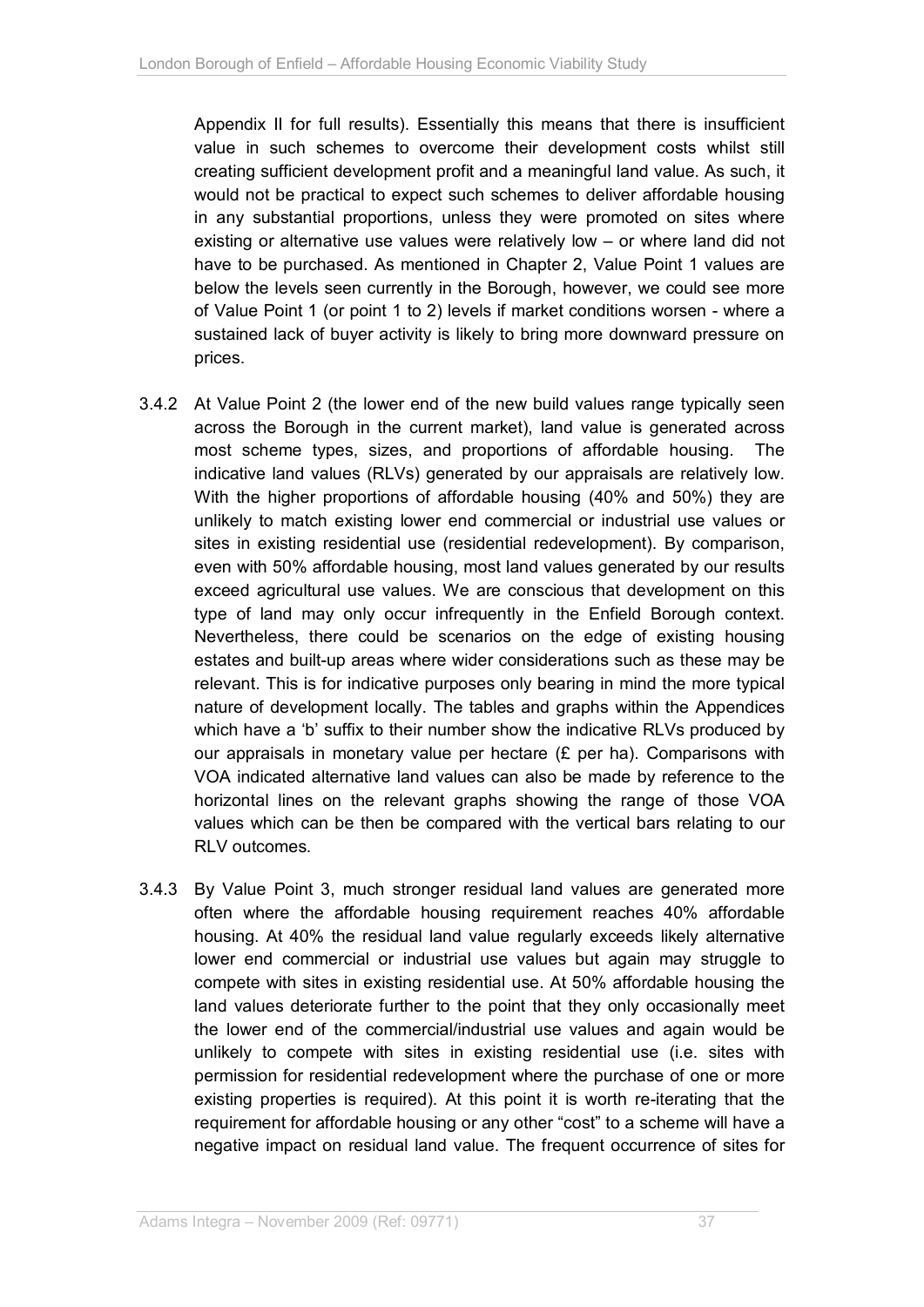residential redevelopment has a bearing on our judgements on potential policy positions and how ambitious those could be.

- 3.4.4 At Value Point 4, towards the upper end of the typical range of values seen locally, the indicative land values generated by our appraisals reach levels likely to be well in excess of most potential competing use values where there is a requirement for 40% affordable housing. Where that requirement increases to 50%, we see a continued drop in RLVs but on most scheme types the RLVs indicated are still likely to exceed the values relating to most potential competing land uses. Whilst within the typical values range, that value level (VP 4) represents the top end of this typical range and fits with values above the average pricing of new builds seen, overall (which was just over £3,500/sq m as reported at 3.2.8). So supporting this level of affordable housing with a degree of confidence would most likely be linked with a reliance on values levels that are perhaps too high to be considered typical for the Borough.
- 3.4.5 The frequency of occurrence of Value Point 5 levels and above reduces significantly. At these value levels, the indicative RLVs generated by our appraisals reach the point where they are likely to comfortably exceed any alternative/competing use value even with the highest proportions of affordable housing. What we have to bear in mind, though, is the likely frequency of such value levels.
- 3.4.6 As with all study locations, there will be variations within and exceptions to these types of trends.

## **3.5 Further Review of Affordable Housing Proportions**

- 3.5.1 For schemes at or above a policy threshold of 10 units, the modelling carried out for this study tests 25%, 40% and 50% affordable housing. This is on the basis that the currently applied, London Plan-led, approach already requires an element of negotiated affordable housing on sites of 10 units or more in line with the current 50% strategic target. We have commented that those GLA requirements are under review, and it is incumbent on individual local authorities to consider their own locally relevant positions when developing policy, in line with PPS3.
- 3.5.2 A comparison of the reduction in RLVs for a 10 unit housing scheme across Value Points 1 to 7 resulting from an increase in the affordable housing requirement on qualifying sites from 25% to 50% indicates a reduction of 100% at Value Point 2 to 29% at Value Point 7 (no value is generated to compare at Value Point 1). The tables and graphs numbered 1 within Appendix II highlight this trend.
- 3.5.3 The pattern of reduction in RLV is repeated across all scheme types and sizes above the 10 unit affordable housing threshold. We see RLV reducing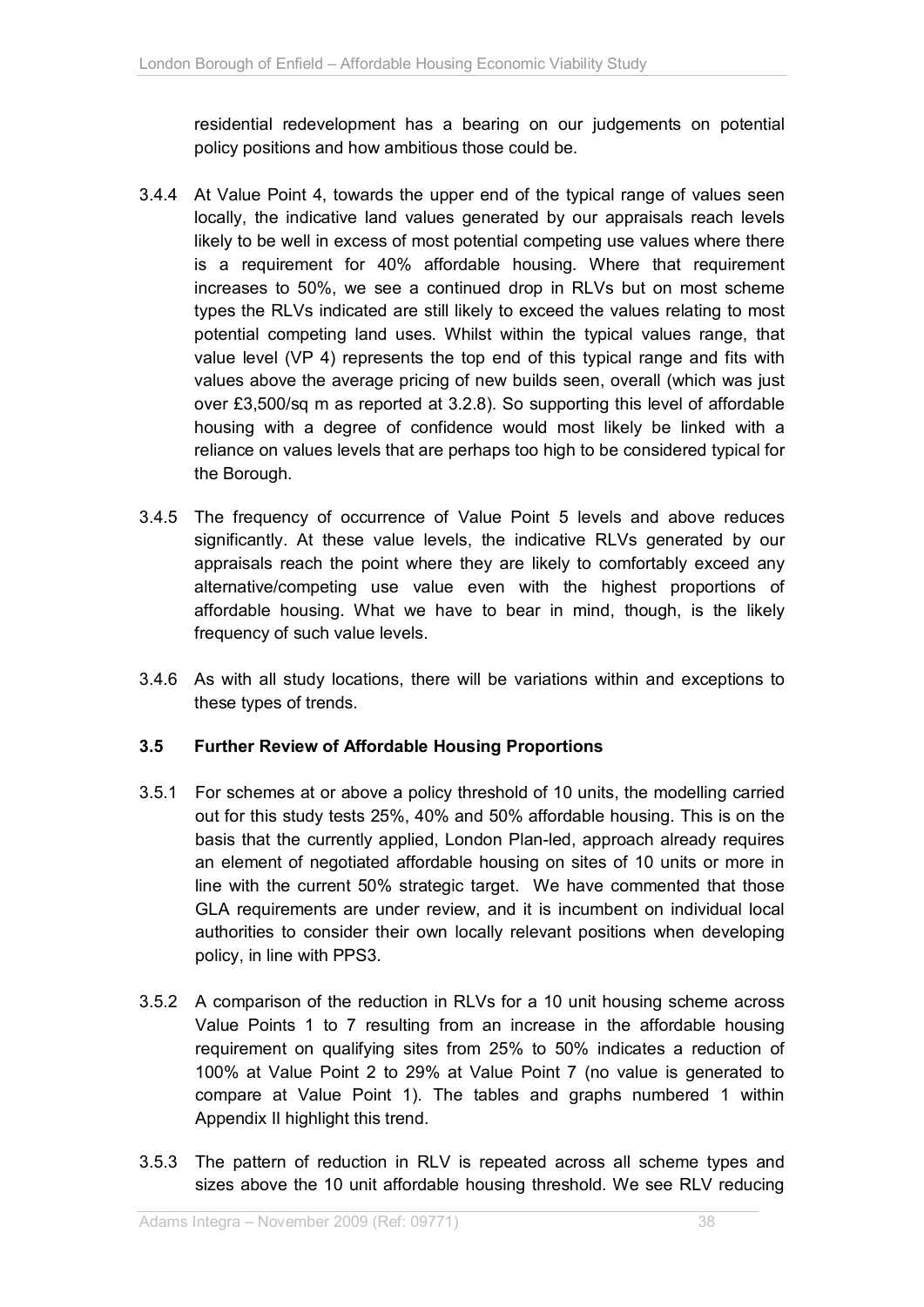as the affordable housing proportion increases, but this effect is mitigated by increased market value levels as schemes are able to generate significant land value whilst bearing more cost.



## **Figure 4: Example showing impact on RLV of increasing affordable housing proportion (Value Point 3) relative to VOA indicated industrial land values range**

- 3.5.4 Where the increase in proportion required is from 25% to 40% (rather than to 50%) we see a smaller reduction in residual land value (as is to be expected). In our 10 unit flatted scheme the range of reduction in RLV is from 59% at Value Point 2 to 15% at Value Point 7 as we move from 25% to 40% affordable housing.
- 3.5.5 The results which show very large reductions in RLV are caused by relatively low starting value schemes. Only a small increase in costs (or reduction in sales receipt) results in a large relative percentage drop in RLV. This impact is principally going to have an effect on sites which are asked to provide affordable housing for the first time (i.e. go from providing 0% to potentially up to 40% or 50%, and see below at 3.6 and 3.7). However we are also seeing it here with lower end value schemes where even 25% affordable housing deteriorates results significantly and provides very low or negative land values (as at Value Point 1 and 2).
- 3.5.6 The results suggest that there will be difficulties experienced in applying 40% or 50% proportions of affordable housing in areas at Value Point 1 and to some degree, Value Point 2 levels. In those instances the RLVs produced by residential schemes may be marginal or even low compared to existing use values. Affordable housing requirements at the higher proportions (40% and 50%) are likely to mean that the Council will need to negotiate in such instances, particularly in current market conditions – with even more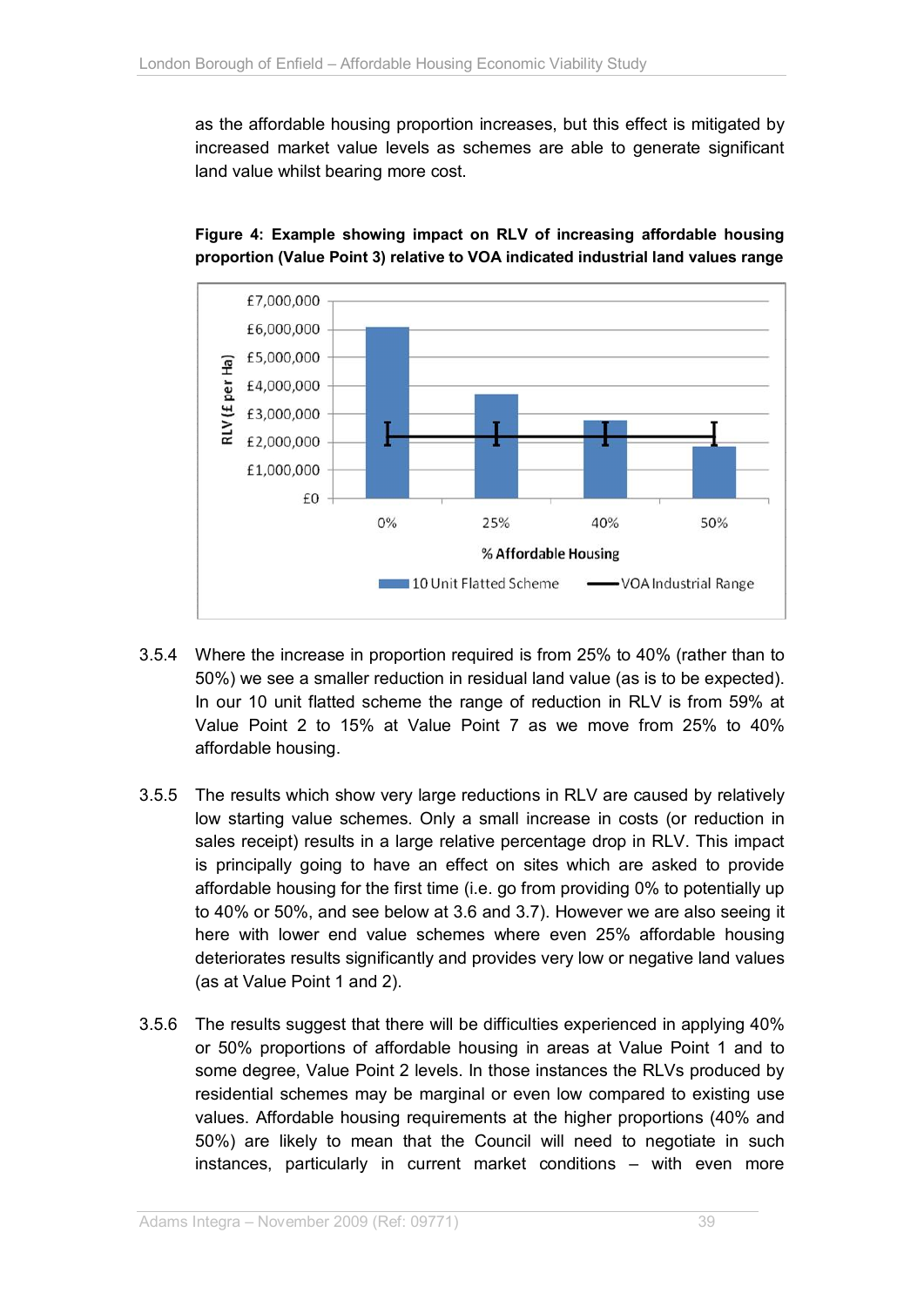emphasis on negotiation if the market weakens further. This would also apply to schemes with high abnormal costs, highlighting the importance of regarding the policy positions as targets, wherever they are set.

- 3.5.7 By Value Point 3 the RLV for our notional 10 unit flatted scheme achieves £431,428 (or £3,719,203 per Ha) at 25% affordable housing and has improved to the point where there is a reasonable prospect of achieving 40% (residual land values of £320,993 or £2,767,184 per Ha) affordable housing alongside the and base assumptions and (lower) level assumption on infrastructure cost requirements (but, depending on other site specifics, most likely without other potential higher cost burdens including higher infrastructure, increased renewable energy requirements, increased developer's profit, etc).
- 3.5.8 By Value Point 4, the RLV of this same scheme has increased to £721,973 (£6,223,906 per Ha) at 25% affordable housing and drops to £582,794 (£5,024,087 per Ha), with the effect of a 40% affordable housing policy. At 50% affordable housing the residual land value drops further but is still relatively strong providing an RLV of £448,236 (equating to £3,864,104 per Ha) and could exceed a range of alternative use values in the Enfield Borough context. Figure 5 shows the detail of Value Points 2 to 4 on this 10 unit flatted scheme.



**Figure 5: Residual Land Value (£ per Ha) - 10 Unit Flatted Scheme** 

**(again including VOA indicated industrial land values range for comparison)** 

3.5.9 So, for schemes around Value Point 3 to 4, the approximate RLVs appear to be able to support affordable housing at a proportion of 40% to 50%, but in conjunction with the lower level base assumptions on other cost areas. This will obviously be dependent on the existing or alternative use value and owner expectation of any site value and as such there is no definitive cut off point where it is possible to say that land values can or cannot support affordable housing. However, it indicates that Value Point 3 residual values are more likely to support a 40% affordable housing requirement than Value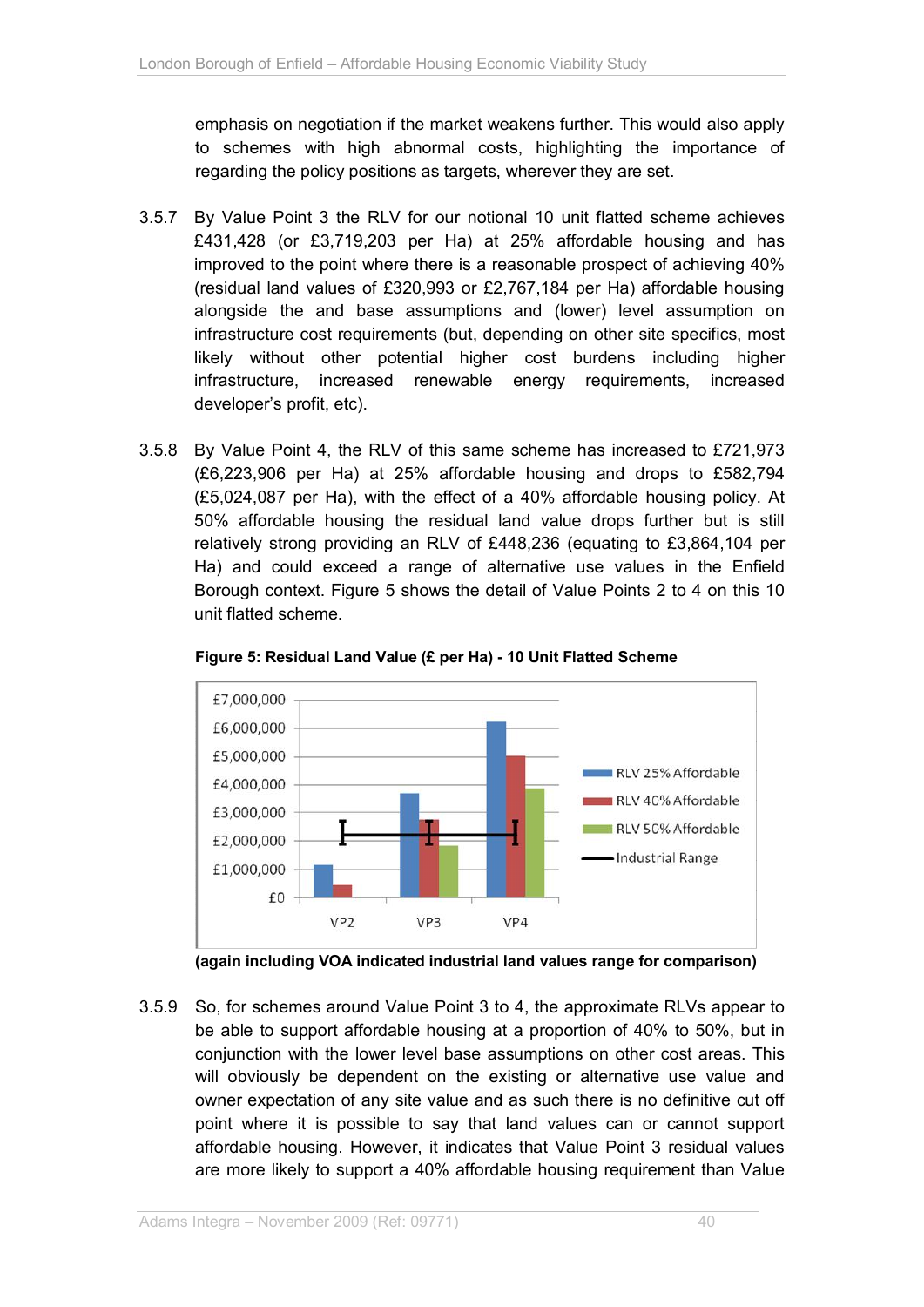Point 2 or 1 linked to the discussion later on possible alternative use values. Again, it indicates that Value Point 4 levels are more likely to be needed to support 50% affordable housing alongside the base assumptions (i.e. value levels at the top of the current typical local range).

- 3.5.10 Value Point 2 values generally remain positive at the lower proportions of affordable housing but it is likely that negotiation is more frequently going to be required on the percentage of affordable housing to be sought, especially alongside other planning requirements. Value Point 1 residual values are in the main nominal or zero with reference to our calculations (although the occurrence of developments with this level of value were not seen at the time of conducting the research for this study). A different view of the cost (particularly build cost)/value relationships, departing from our assumptions, may kick-start certain schemes and mitigate lower value development (Value Point 1 and lower Value Point 2) barriers and issues. Again, this shows that site specifics will prevail and that this overview cannot fit every situation likely to occur.
- 3.5.11 A practical approach will need to apply in all cases especially while we have depressed conditions with such a low level of market activity. In lower value cases (as above) we think there will need to be a particular emphasis on the affordable housing requirements being looked at sensitively on a site-by-site basis. In our view, this does not suggest abandoning an ambitious target which clearly sets expectations for the long-term strategy; it is about how that is implemented, particularly in the short-term.

# **3.6 Wider consideration of Affordable Housing Threshold - Potential Sliding Scale**

- 3.6.1 The overall impact of a range of potential affordable housing policies also needs to be judged with reference to the scheme size (principally number of dwellings) at which policy requirements could take effect. These scheme sizes, or trigger points for policy, are known as thresholds. The study brief extended to cover wider potential options including the review of a lowered or no threshold (i.e. where a wider range of smaller sites, or perhaps all sites, would contribute in some way towards meeting affordable housing needs).
- 3.6.2 The London Plan sets a requirement for the provision of affordable housing from sites with the capacity to provide 10 dwellings or more. To reflect schemes of fewer dwellings, i.e. falling outside the scope of the present or current policy review approaches being considered, the range of modelling carried out for this study also included a starting proportion of 0% affordable housing on those smaller sites – as a benchmark representing the fact that the London Plan policy does not require affordable housing from them.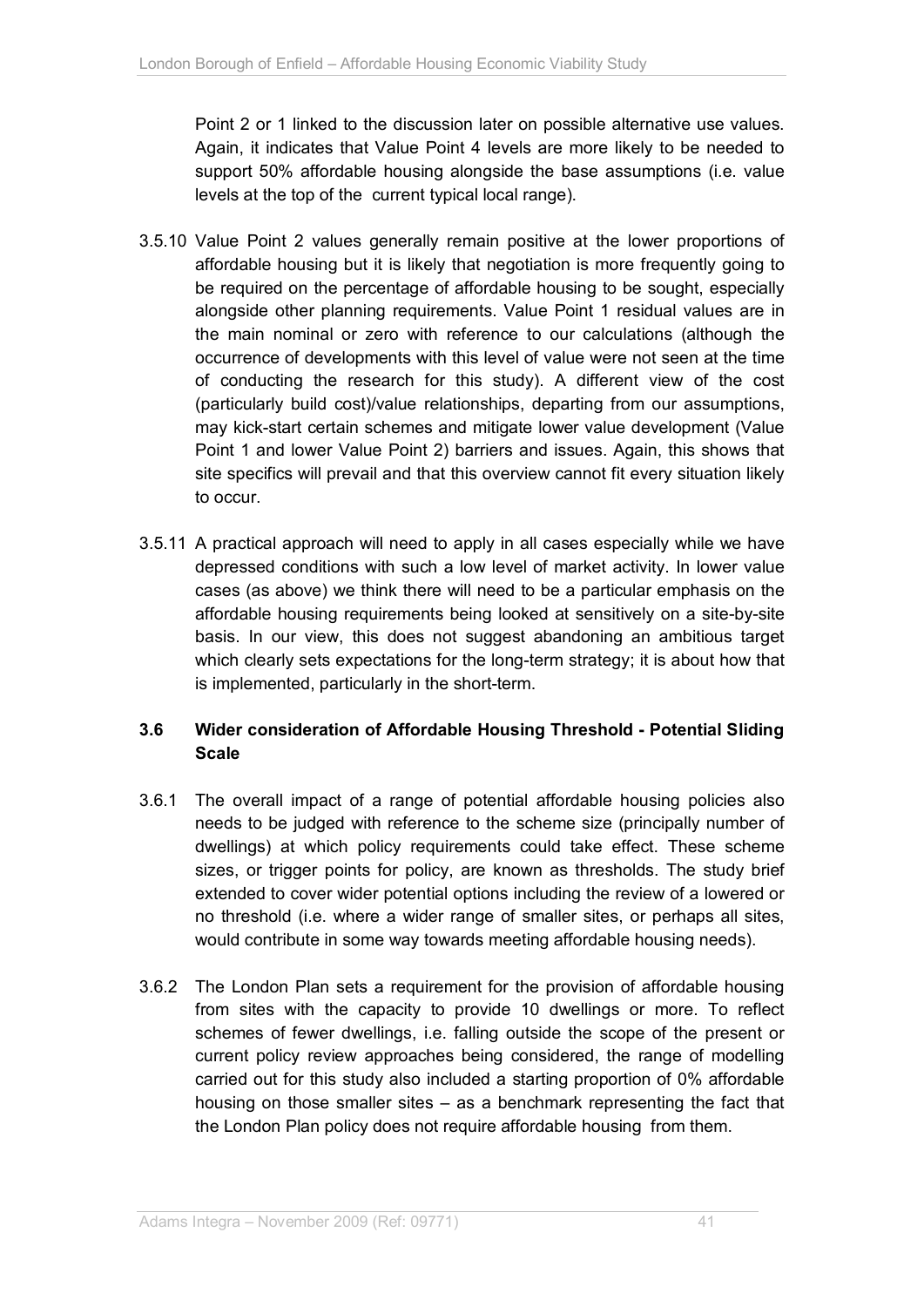- 3.6.3 Analysis of the results indicates that, as expected, a potential lowering of the on-site affordable housing threshold to 5 units (effectively increasing the proportion of affordable housing from the current 0% position to 25%, 40% or 50%) on any of the scenarios modelled leads to significant reductions in RLV across the entire range of Value Points and scheme types. As an example, a comparison on a 5 unit housing scheme across Value Points 1 to 7 resulting from an increase in the affordable housing requirement on qualifying sites from 0% to 25% affordable housing, indicates a reduction in RLV of between 32% at Value Point 2 to 20% at Value Point 7 (for example see tables and graphs numbered 1 within Appendix II).
- 3.6.4 Based on the lower planning infrastructure costs, at Value Points 3 and 4 (within the current typical range of new build values found), we see a reduction of 25% and 23% respectively for a 5 unit housing scheme (based on moving from 0% to 25% affordable housing requirement). At 40% affordable housing the reductions seen range from 52% at Value Point 2 to 29% at Value Point 7.
- 3.6.5 In terms of the notional RLV produced by the 5 unit housing scheme in the example referred to above, at Value Point 3, this lowers from £549,559 at 0% affordable housing to £412,244 at 25%, £335,191 at 40% (Appendix II, Table 1). Alternatively, this can be expressed in value per hectare (Appendix II, Table 1b). So, for this 5 unit housing scheme, we see a reduction in RLV (£ per Ha) from £6,039,115 per Ha at 0% affordable housing to £4,530,158 per Ha at 25% to £3,683,414 at 40% affordable housing.
- 3.6.6 If the proportion of affordable housing is increased further, to 50%, at Value Point 3 for a 5 unit housing scheme, the notional RLV lowers from £549,559 to £196,113. Expressed in value per hectare these equate to a reduction from £6,039,115 per Ha to £2,155,088 per Ha from 0% to 50% affordable housing requirements respectively.
- 3.6.7 Similar trends are seen on all other schemes below the existing 10 unit onsite affordable housing threshold with a similar reduction in land values.
- 3.6.8 The trend of results shows increases in RLV for each of the affordable housing proportions (keeping those constant) as we move through Value Points 1 to 7, i.e. as values increase. These trends again are seen across all scheme types and all potential affordable housing proportions. The results show that market property values are the main determinant of site viability.
- 3.6.9 They also show that scheme size is not a determinant of viability in itself. This is a consistent finding across all of our studies. There is nothing within the appraisal maths which suggests that smaller or larger sites tend to be any more or less viable. It really does come down to site specifics – the nature of sites and the proposals for them relative to existing use, specific costs, etc.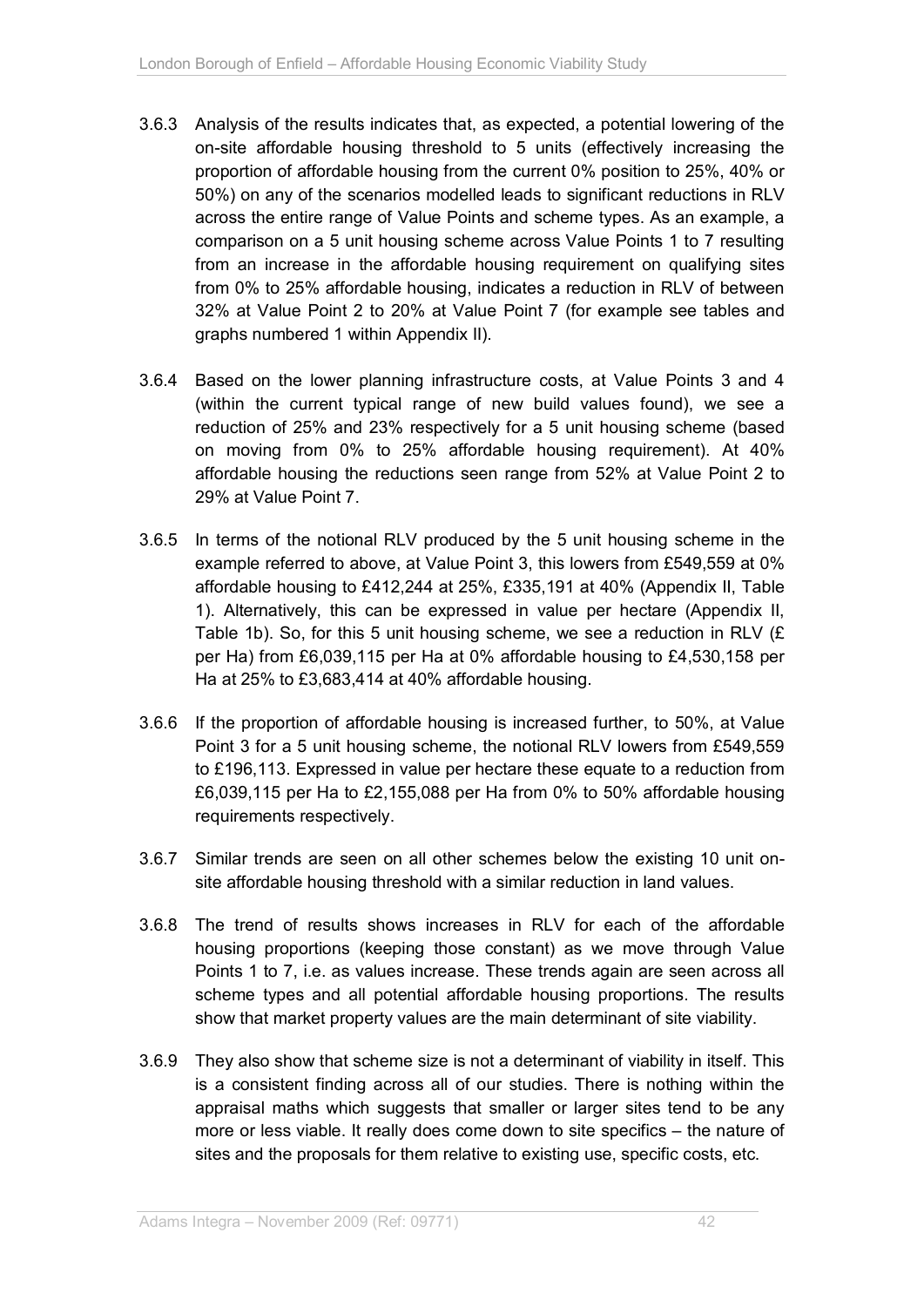- 3.6.10 We see the same basic trend of RLV deteriorating with affordable housing proportion increasing, regardless of scheme size. This is essentially a proportional effect too.
- 3.6.11 To recap, sites of 10 or more dwellings are currently expected to provide affordable housing given the well established policy context. Smaller sites are not expected to contribute at present. Therefore, more of an adjustment in RLV is required for those sites of fewer than 10 dwellings sites as a result. As above, appraisals have also been carried out at 0% to 50% affordable housing on sites beneath the 10 dwellings threshold. By way of an example (Figure 6) a comparison of the RLV generated at 0% affordable housing with those generated at increasing affordable housing proportions shows the size of the step down in (deterioration of) land value increasing from the landowner's current position (i.e. impact increasing) as we move from left to right. The same is seen on other similar graphs as scheme type varies.



#### **Figure 6: Example Results 5 Unit Housing Scheme – Value Point 3 Only**

3.6.12 We could then go to a graph which shows a scheme size at or over the currently applied 10 unit threshold – e.g. showing a 10 unit housing scheme as affordable housing proportion increases (see Figure 7). That increases from a starting point of 25% (for example representing the landowner's expectation under the lowest proportion tested) to 40% and 50% as we look from left to right. The reduction in RLV from 25% to 50% on a 10 unit scheme (Value Point 3) is approximately 40% but the reduction from 0% to 50% on a 5 unit scheme is approximately 64%. What this shows is the reduced size of the impact step, since we no longer have the stronger 0% affordable housing based indicative RLVs as a benchmark or starting point. Instead we see a flatter looking graph overall as we do not have the significant initial step away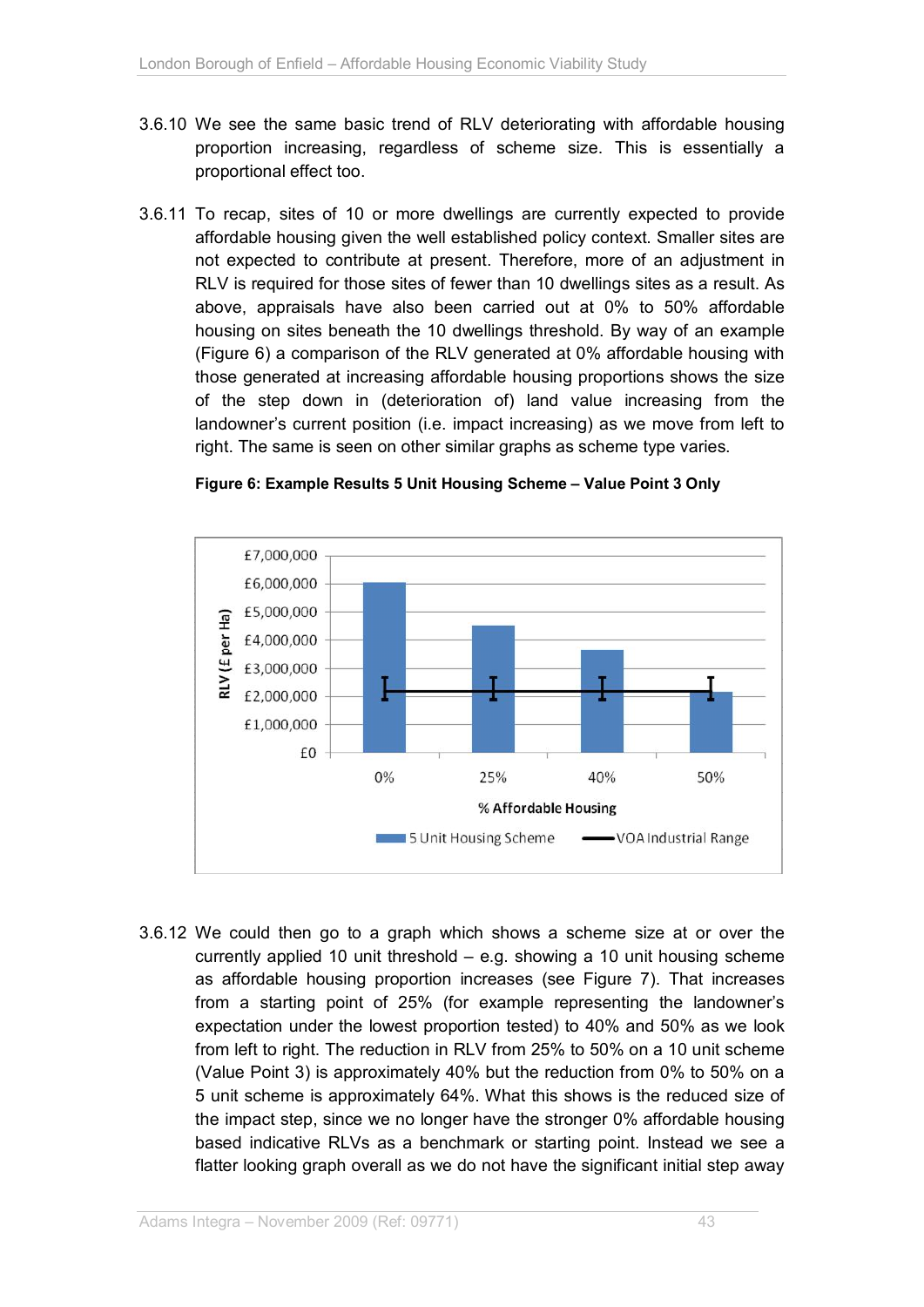from the 0% affordable housing position. The greatest impact from affordable housing is from its first introduction.



**Figure 7: Example Results 10 Unit Housing Scheme – Value Point 3 Only** 

- 3.6.13 Consideration of the effect of the first time policy impact (i.e. moving from 0% rather than an existing proportion) helps to demonstrate why we consider a sliding scale of affordable housing requirements could have potential as a useful and effective tool for reducing viability impacts on these smaller sites which could trigger affordable housing requirements for the first time should the affordable housing thresholds be lowered from 10.
- 3.6.14 In the event of wider evidence also supporting the inclusion of smaller sites within this policy scope and such an approach being worked up, then, in our view, the sliding scale route would be preferable to a straight requirement for say 40% (or more) on significantly smaller sites than those captured currently.
- 3.6.15 On the smallest sites, on-site provision of affordable housing may not be suitable. This has less to do with development viability alone than the practicalities of delivery on small sites including integration of affordable units, scheme design, marketing issues, perceptions, management sustainability and potentially a feeling of isolation from tenants. In addition, in Enfield such smaller schemes can be very high value and comprise very large dwellings, with consequential affordability issues around suitability and affordability for affordable housing tenure.
- 3.6.16 Discussion and example calculations and results on the topic of collecting financial contributions in lieu of on-site affordable housing (potentially relevant to sites having a capacity in the range 1 to 9 dwellings) follows below at section 3.7 and a summary of the RLV maths behind the approach together with the relevant RLV results is included at Appendix IIi.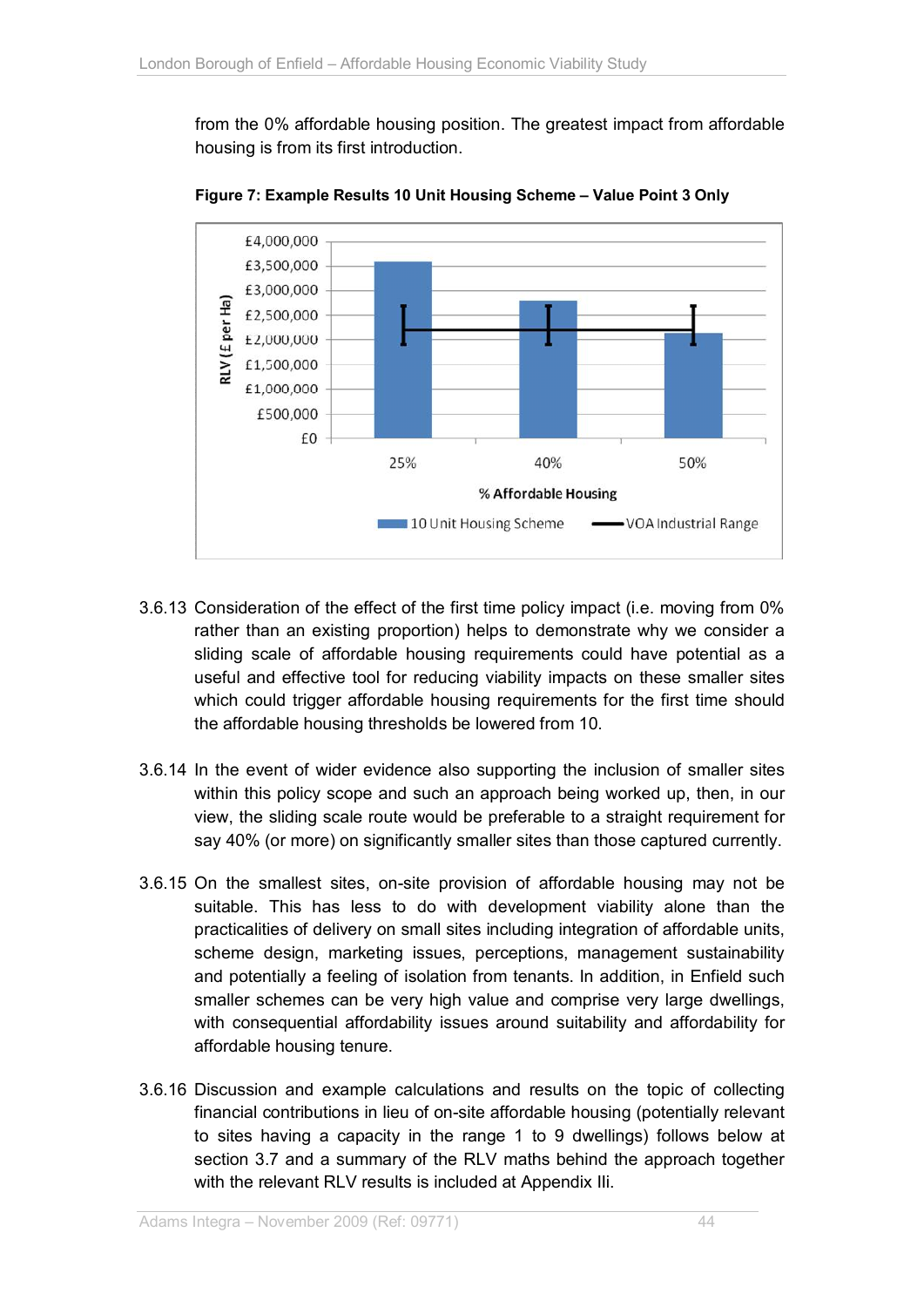## **3.7 Potential Approach to Seeking Affordable Housing Contributions**

- 3.7.1 To inform policy development, the study includes consideration of the smallest development sites, below the existing affordable housing threshold. The thinking behind this is the need to optimise overall contributions towards meeting affordable housing needs by seeking some level of provision from the numerous smaller sites which typically make up a very significant proportion of the authority's housing delivery pattern.
- 3.7.2 In all of our calculations for such studies we find no reason for stating that smaller sites are more or less financially viable than larger ones. Hence there is no viability reason why smaller sites should not make an appropriate, carefully judged, level of contribution towards meeting affordable housing needs as an expanded policy approach. If implemented, it might be viewed as an extension of the sliding scale principle, (as discussed above at 3.6). It would reduce the inevitable abrupt step in requirements once the on-site affordable housing threshold takes effect.
- 3.7.3 This approach, if implemented, would effectively mean a lowering of thresholds but with financial payments being made (in lieu of on-site requirements) from schemes within the relevant size range.
- 3.7.4 Although for this study some of these smaller sites (of 5 and 7 dwellings) have been modelled also assuming on-site affordable housing provision, the likely practicalities of provision (as referred to at 3.6.15 above) suggest that a more suitable solution would usually be to collect a financial contribution in lieu of on-site provision from sites of fewer than say 5 dwellings.
- 3.7.5 Therefore, Adams Integra carried out some modelling relating to the potential viability of requesting financial contribution payments for affordable housing from schemes of fewer than 10 dwellings. The notional sites appraised in this way were of 1, 2, 3, 4, 5 and 9 dwellings in size. These were all appraised at affordable housing equivalent proportions of 10%, 20% and 25%. We can see how results vary over this scale, and can consider the potential to align this thinking to a sliding scale approach. As a benchmark (relating to comparison with current adopted policy) we also appraised these sites assuming 0% equivalent (i.e. no affordable housing contribution). This set of results, as shown at Appendix IIi, overlaps with those generated for the on-site affordable housing scenarios – in terms of some site sizes considered. We will not describe these results in detail here.
- 3.7.6 Adams Integra's approach to financial contributions (commuted sums) for affordable housing (regardless of scheme size) is set out in detail at 3.7.21 and subsequent paragraphs to that. In applying the formulaic approach to schemes below the on-site provision threshold, we suggest that the same basis would be applied as for larger sites (in exceptional cases where an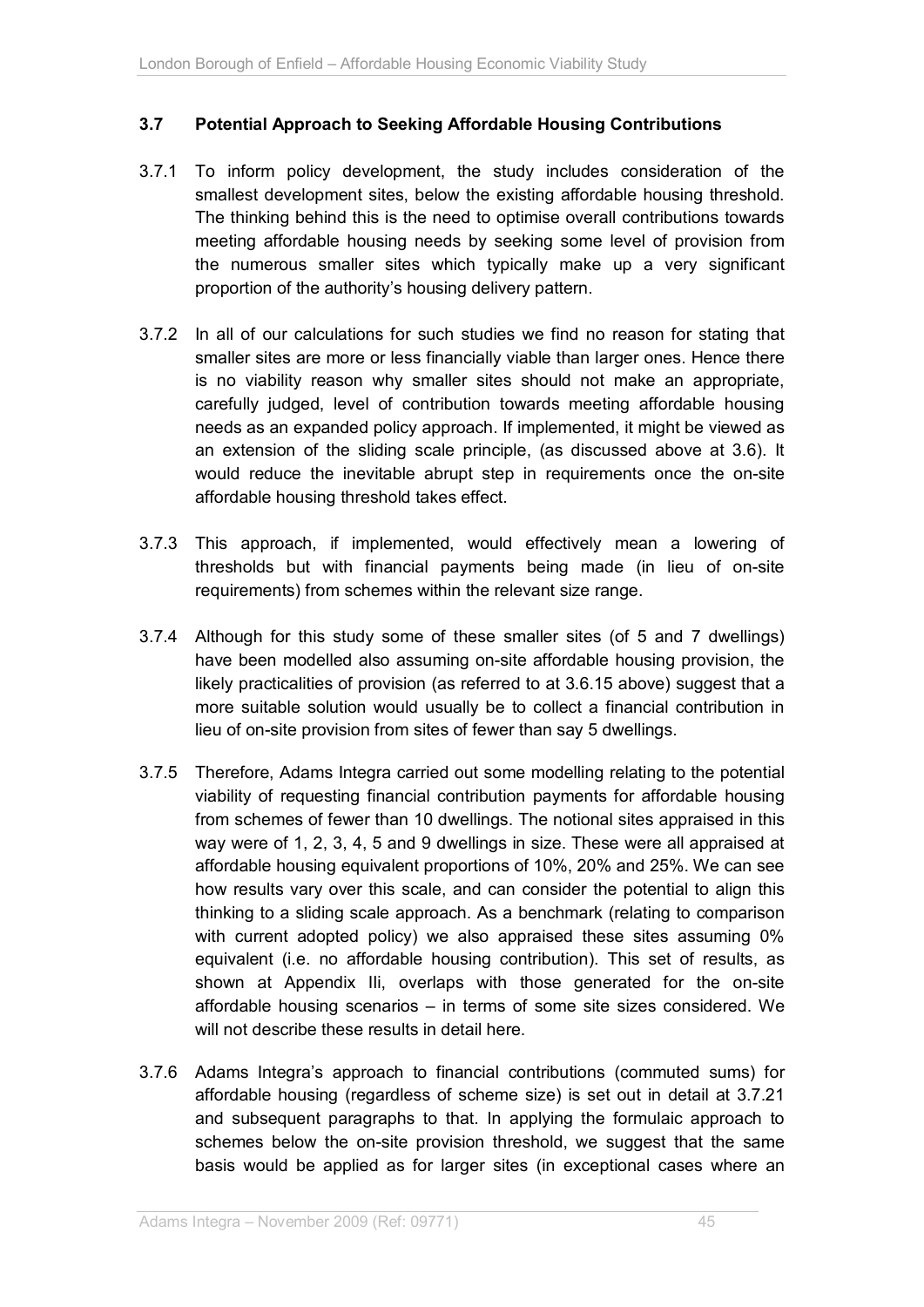alternative route to on site provision is agreed to better meet sustainable communities objectives) - for consistency and to get to an equitable position. The relevant per unit (dwelling) sums would be apportioned depending on the scheme details and relevant affordable housing equivalent proportion.

- 3.7.7 Distorting anomalies that result from numbers rounding and how that affects on-site provision could be set aside through this route; sums could be calculated exactly, to include part dwellings equivalents where those arise. This detail may be important for specific viability outcomes on the smallest sites where on-site provision involving rounding can significantly affect the actual proportion sought or provided.
- 3.7.8 The results for this set of appraisals show that, as in all other instances of increasing affordable housing proportion, the indicative RLV decreases as the calculation assumes a financial contribution based on an increasing proportion representing various potential policy positions - from 0% to 10%, then to 20%, and again to 25%.
- 3.7.9 As identified throughout the results and discussed above, stronger RLVs after affordable policy impacts are maintained in higher value development scenarios. There is a significant improvement to results as the scenarios move from Value Point 1 upwards.
- 3.7.10 Bearing in mind the deterioration of results with increasing affordable housing proportion on these first time impacted sites, it is likely to be appropriate for the Council to consider a lower proportion to be applied to the calculation in these instances. This would respect the viability trends and fit in with the sliding scale principle which we consider to be appropriate.
- 3.7.11 At the time of writing, Adams Integra is aware that many authorities are looking at, or pursuing, the idea of all sites making some form of contribution. Other local authorities, particularly in the South, are exploring the scope for, and issues with, lower thresholds and/or financial contributions linked to smaller sites in a similar way. We are asked to review these areas, in terms of viability, in many of our studies. Adams Integra produced the viability study for South Hams District Council to support its Affordable Housing DPD at examination in public. We understand that approach and study, with which this and our other studies share principles and methodology, was received as good practice. Since then we have been closely involved with a wide range of other authorities on policy development and viability. As examples, reduced thresholds have been supported recently at Mole Valley in Surrey and in Southampton. Sliding scale principles and/or financial contributions routes have been successfully followed through to confirmed sound and adopted policy positions.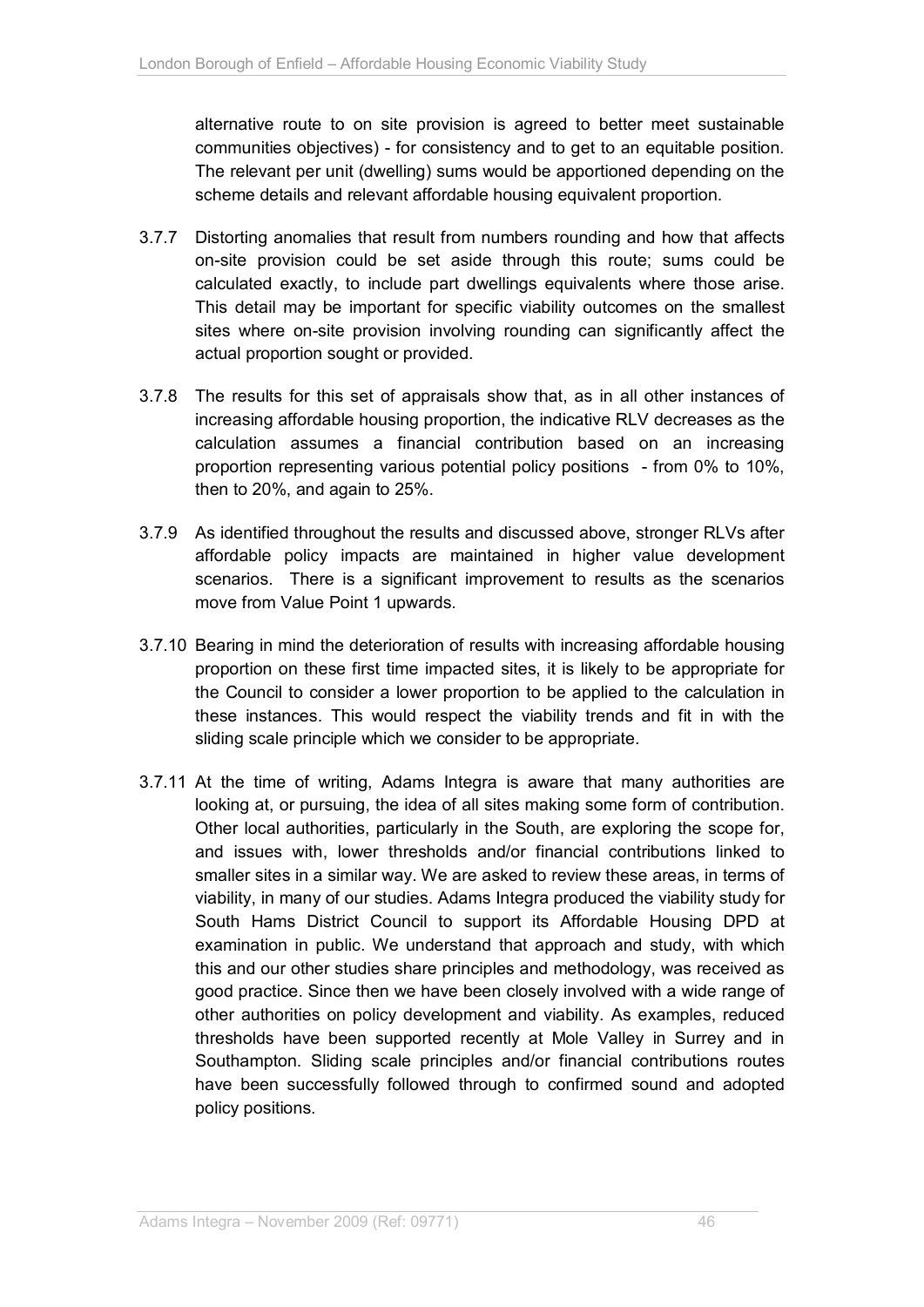- 3.7.12 Compared with previous national advice under Circular 6/98 and PPG3 (now rescinded), PPS3 gives more scope for the consideration of thresholds related to local circumstances "where viable and practicable".
- 3.7.13 Policy development should include this financial contributions aspect if it is to be pursued, so as to make clear to landowners and developers how the Council would apply its approach, and on what basis calculations would be made.
- 3.7.14 The following sub-sections will cover the topic in outline. It is an area of the Council's potential approach that may need to be developed in more detail through a SPD, or other guidance allied to the LDF.
- 3.7.15 From paragraph 3.7.20 below we set out the type of calculations which might accompany such an approach, and type of guidance which could be set out as part of clarifying the approach in general. The approach could be applied to any sized scheme (i.e. including to a larger scheme in exceptional circumstances where an alternative route to on-site provision is agreed to better meet sustainable communities objectives). However, we look in particular at the potential for equitable collection of financial contributions from those developments that would provide very small numbers of units if the onsite route was followed (and often very large, high value properties unsuitable for affordable housing tenure).
- 3.7.16 Before setting out our thinking in more detail, however, it is worth considering other approaches briefly.
- 3.7.17 As far as establishing or indicating payment levels is concerned, local authorities adopt a number of calculation methods. In most cases this area of an authority's approach means considering a methodology which either:
	- Relates to the build cost of the affordable homes, or
	- Relates to the land cost element allied to a nil-cost land approach to on-site affordable housing, or
	- Considers the difference between the open market sale revenue and the affordable housing revenue for the relevant homes which would have formed the on-site quota. This latter route may be more complex, need more updating and be viewed as less market related.
- 3.7.18 Some local authorities have continued using mechanisms which relate back to the former Housing Corporation Total Cost Indicator ("TCI") regime in some way, or to RSL finance-driven models which link to how much finance RSLs are able raise or grant/other subsidy they need based on dwelling type and tenure assumptions.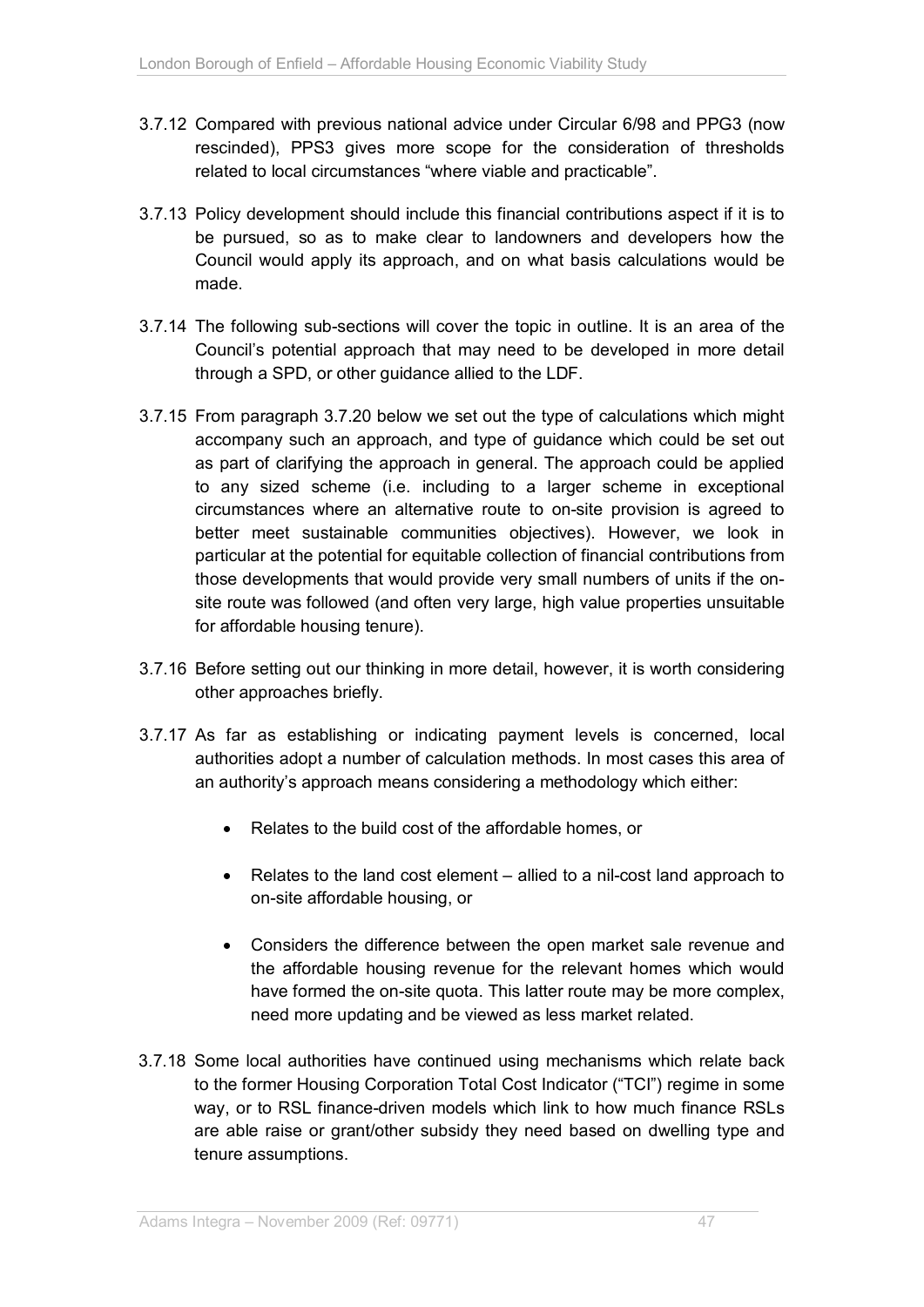- 3.7.19 Reference to TCIs is now outmoded. Furthermore, methodologies such as those relate less well to the market in our view. Methodologies which relate more closely to the market-led provision that flows from the planning obligations are preferable and more widely understood in our experience.
- 3.7.20 In our view, the most appropriate route more generally may be to look at land value. In essence the thinking involves calculating how much it would cost, approximately, to go off-site and replace the land on which the affordable housing would have been provided on-site. This is the basis we have assumed.
- 3.7.21 In summary, in carrying out viability appraisals on this principle we added the relevant (estimated) land values and acquisition expenses associated with acquiring an equivalent plot in the market elsewhere to the costs section of the model. This is because we are assuming here a straightforward payment being made by the landowner (who may be the developer) under the terms of a Section 106 agreement in much the same way as occurs with planning obligations for aspects such as highways/transport, open space, education etc.
- 3.7.22 So the methodology assumes an additional planning obligations payment being made by the developer, albeit from the increased Gross Development Value which results from having no affordable housing on-site. So far as we can see, the calculation should not (and this way it does not) look at the benefit to the developer of moving the affordable housing contribution off-site. PPS3 requires the contribution secured to be "of broadly equivalent value" to that which would have been secured through on-site provision.
- 3.7.23 We have advised other authorities similarly. In our experience it tends to be understood by landowners and developers better than potentially more complex affordable housing finance related mechanisms. A commuted sums methodology based on land value links better to market reality and processes, and should be simpler to take account of in the early stages of site feasibility.
- 3.7.24 We will now work through our calculation methodology, which as above is based on a formulaic approach to approximating the land value that needs to be replaced elsewhere, and then allowing also for the cost of acquiring and servicing that land. In practice, the Council might not look to buy another site, but should have a strategy for monitoring, managing and spending these contributions. That strategy could include providing a variety of more creative affordable housing funding assistance to other local schemes, addressing priority needs and contributing to sustainable communities aims - again as required by PPS3.
- 3.7.25 We would start by taking a pre-affordable housing land value, calculated as a percentage of the market sale value of a property. This percentage would reflect the pre-affordable housing (0%) residual land value results, as taken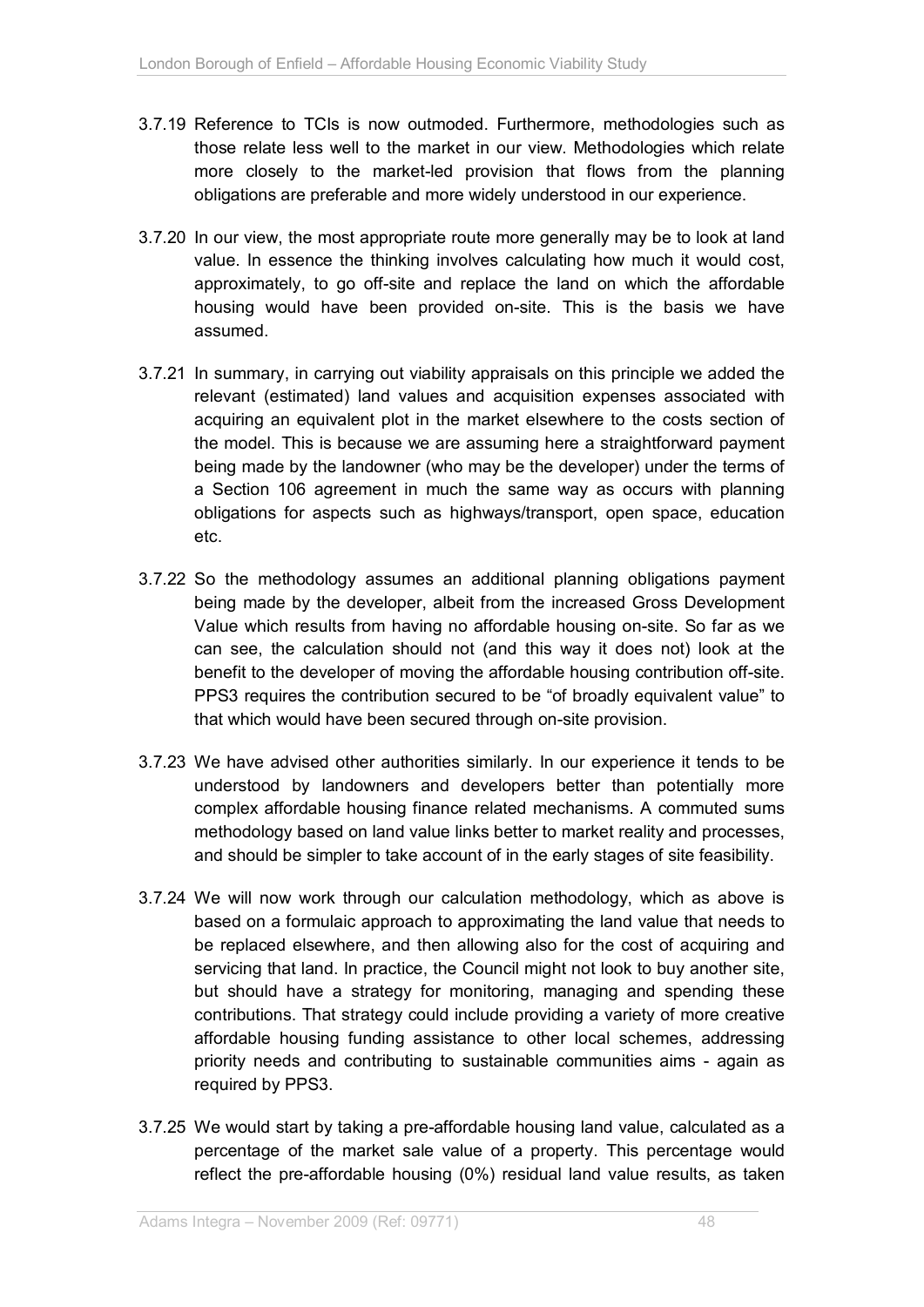from this study. An allowance might well be added bearing in mind that as well as land value there would be acquisition plus (potentially) servicing costs to bear in the case of replacing the land elsewhere, in the market.

- 3.7.26 In summary, the indicative payment figures in the table at Figure 8 below are arrived at by the following steps:
	- Step a: Open market value (OMV) of relevant or comparative property (depending on to what degree the formulaic approach is to be site-specific and linked to actual values or Boroughwide guide figure, etc).
	- Step b: Multiply by the residual land value percentage. We have used 38.2%, derived as above (it would be possible to look at this in a variety of ways, including on a more specific RLV basis).
	- Step c: Add 15% of the result of [a x b] to reflect site acquisition and servicing costs. This gives the per unit sum.
	- Step d: Apply to the relevant site number and equivalent affordable housing policy proportion (in this case 10%, 20%, or 25%).
- 3.7.27 Figure 8 sets out the per unit indicative financial contributions which we have arrived at on this basis, using our property size and wider assumptions. These figures are as applied in our additional Appendix IIi appraisal results from notional sites of 1 to 9 units assuming 10%, 20%, and 25% proportions of affordable housing.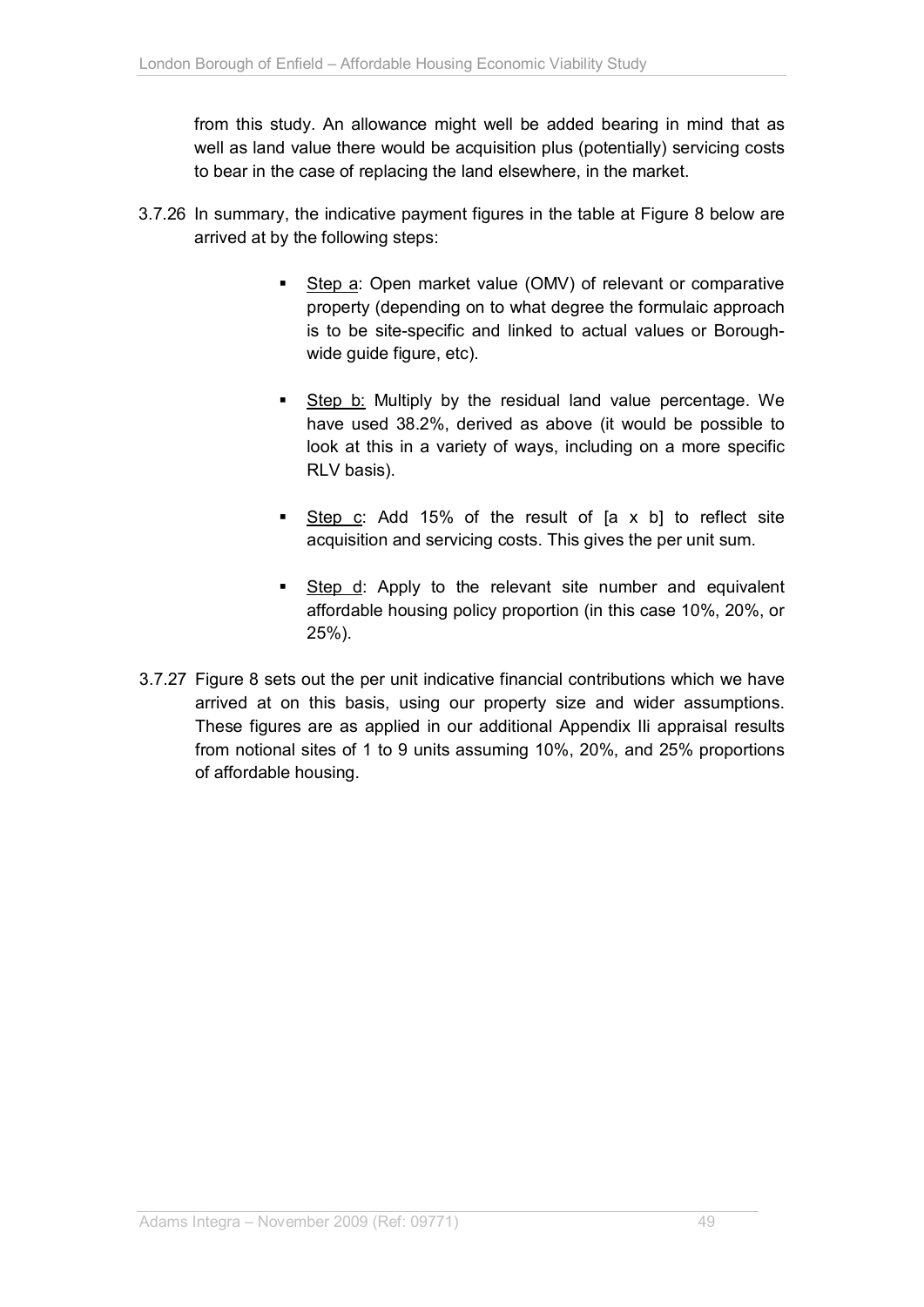**Figure 8: Indicative Financial Contributions In Lieu of Affordable Housing Figures Used as Basis for Appraisals (source: extracted from Appendix IIi; Adams Integra unit size assumptions applied)** 

| <b>Value</b><br><b>Point</b> | 1 Bed Flat  |                         | 2 Bed Flat         |                         |         |                         |
|------------------------------|-------------|-------------------------|--------------------|-------------------------|---------|-------------------------|
|                              | OMV £       | Indicative<br>£ payment | OMV £              | Indicative £<br>payment |         |                         |
| 1                            | 100,000     | 43,930                  | 134,000            | 58,866                  |         |                         |
| $\overline{2}$               | 137,500     | 60,404                  | 184,250            | 80,941                  |         |                         |
| $\overline{\mathbf{3}}$      | 175,000     | 76,878                  | 234,500            | 103,016                 |         |                         |
| $\overline{\mathbf{4}}$      | 212,500     | 93,351                  | 284,750            | 125,091                 |         |                         |
| 5                            | 250,000     | 109,825                 | 335,000            | 147,166                 |         |                         |
| $6\phantom{1}6$              | 287,500     | 126,299                 | 385,250            | 169,240                 |         |                         |
| 7                            | 325,000     | 142,773                 | 435,500            | 191,315                 |         |                         |
|                              | 2 Bed House |                         | <b>3 Bed House</b> |                         |         |                         |
| <b>Value</b><br><b>Point</b> |             |                         |                    |                         |         | <b>4 Bed House</b>      |
|                              | OMV £       | Indicative<br>£ payment | OMV £              | Indicative £<br>payment | OMV £   | Indicative £<br>payment |
| 1                            | 150,000     | 65,895                  | 170,000            | 74,681                  | 200,000 | 87,860                  |
| $\overline{2}$               | 206,250     | 90,606                  | 233,750            | 102,686                 | 275,000 | 120,808                 |
| 3                            | 262,500     | 115,316                 | 297,500            | 130,992                 | 350,000 | 153,755                 |
| 4                            | 318,750     | 140,027                 | 361,250            | 158,697                 | 425,000 | 186,703                 |
| 5                            | 375,000     | 164,738                 | 425,000            | 186,703                 | 500,000 | 219,650                 |
| $6\phantom{1}6$              | 431,250     | 189,448                 | 488,750            | 214,708                 | 575,000 | 252,598                 |

- 3.7.28 In our experience figures at around these levels are likely to be appropriate in the context of Enfield Borough which sees high values when viewed overall.
- 3.7.29 Seeking to collect sums such as these in areas that fall within Value Point 1 is likely to have a significant impact on viability, even if the equivalent proportion is set at the lower 10% level appraised. At Value Point 2-3 value levels and above, residual land values improve to the point where, with the normal caveats applying (with regard to site specifics, being allied to a target approach as with on-site provision, etc), viability should be workable assuming up to the 25% equivalent proportion appraised. The range of results highlighted in the following two paragraphs - 3.7.30 and 3.7.31 – is shown at Appendix IIi.
- 3.7.30 RLVs ranging between 0% and 54.5% of GDV (between Value Points 1 and 7) can be seen on sites of between 1 and 9 units. Approximate RLVs in the range 0% to 4.4% of GDV (the low end of these results) were seen from all schemes of 1 to 9 units at Value Point 1 with 25% to 10% affordable housing equivalent respectively. Indicative RLV results all in excess of 42% of GDV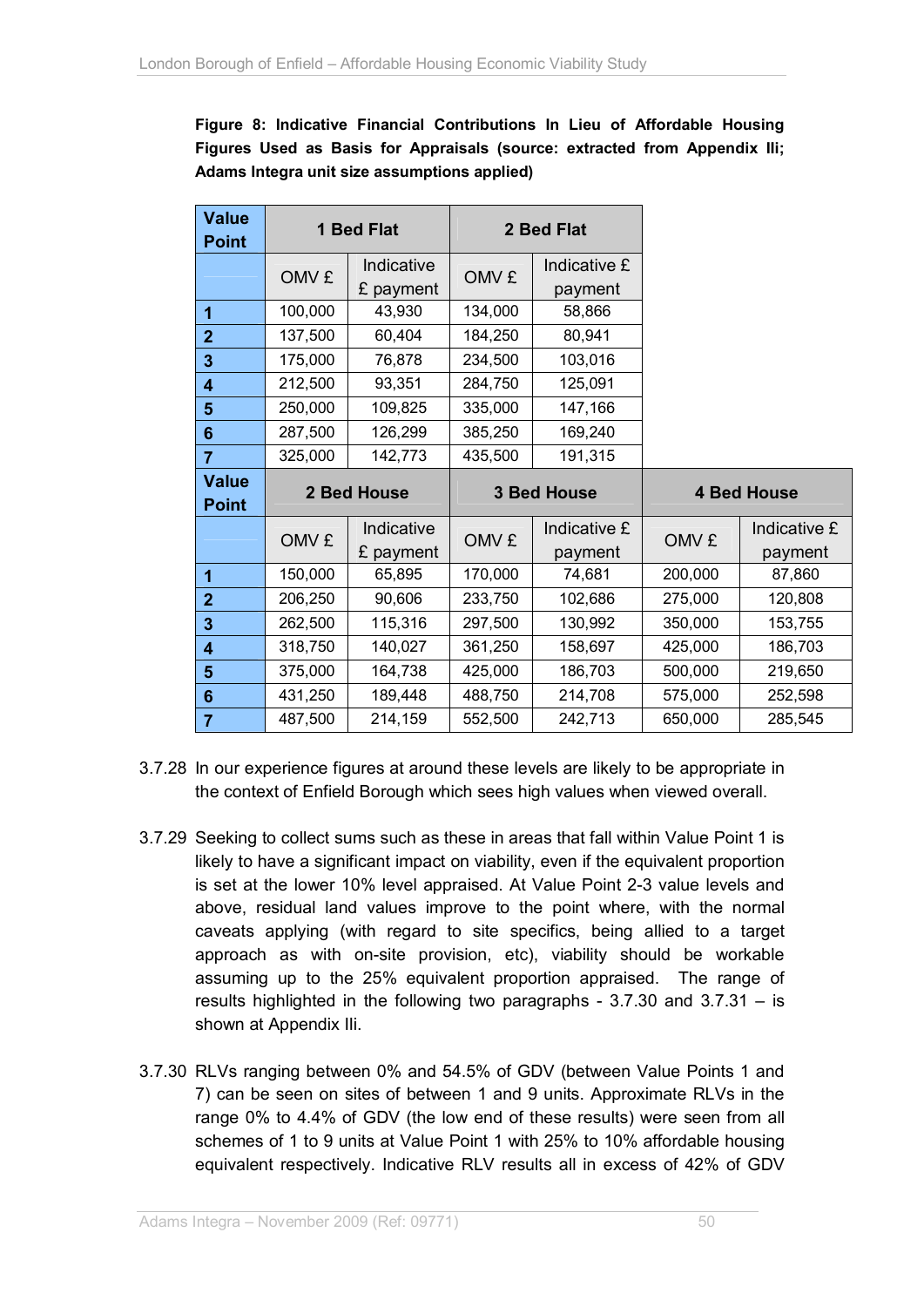were generated by all schemes of 1 to 9 units at Value Point 7 even with the maximum 25% affordable equivalent appraised – the two extremes of the range of outcomes seen here, in terms of scheme value.

- 3.7.31 Looking at mid range values, by Value Point 3, the RLV outcomes all exceeded 25% of GDV assuming 25% affordable housing equivalent contribution, and moved nearer to 30% of GDV assuming 20% affordable equivalent. At Value Point 4 with 25% equivalent the indicative RLV outcomes were in the range 31.6% to 34.3% of GDV.
- 3.7.32 Whilst, as with other areas of the outcomes relating to potential policy positions, there can be no single right answer in reality, we consider that the results indicate potential viability difficulties at the lower end of the values range. However, Value Point 1 levels are below those seen currently in our experience, so what happens at Value Point 2 may be of more concern. At that point, the results from a 10% equivalent proportion are all in excess of 20% of GDV and at around £2.3m to £2.7m/Ha are likely to represent competitive land values (although per hectare indications cannot be relied upon alone). At 20% and 25% proportions (with relatively little difference between results when viewed overall) the RLVs fall to less than 20% of GDV and are in the range approximately £1.7m to £2.2m/Ha. Those figures again suggest these scenarios could start to be workable at Value Point 2 levels.
- 3.7.33 As with on-site provision, this area also has to be viewed in the context of site specifics. What one landowner finds acceptable as a payment for their land will be different from another – this is especially true on small sites where we could be considering garden plots, etc. In real monetary terms, the residual value of land may reduce to the point whereby landowners of small plots do not feel there is sufficient recompense. Equally, where existing residential units are bought up and demolished to make way for a larger number of units, viability issues may occur. This is due to the high value of the existing residential properties that usually needs to be overcome before the new development can become viable.
- 3.7.34 The Council could further simplify the above type of approach to financial contributions with a Borough-wide single figure per property type. If this route were preferred then a mid-range figure from the above could be selected for each unit type. This would mean taking an average approach, with the outcome more favourable from some sites than others (from both the Council's and developer/landowner's points of view). In the case of this Borough, local property price levels, as discussed, the point selected could be the Figure 8 indicative contribution figures relating to Value Point 3 or possibly 4 (with the latter being less market friendly and probably meaning more negotiations).
- 3.7.35 Moving in the other direction, to add more sophistication the approach could be worked up further to reflect a more local RLV percentage (rather than a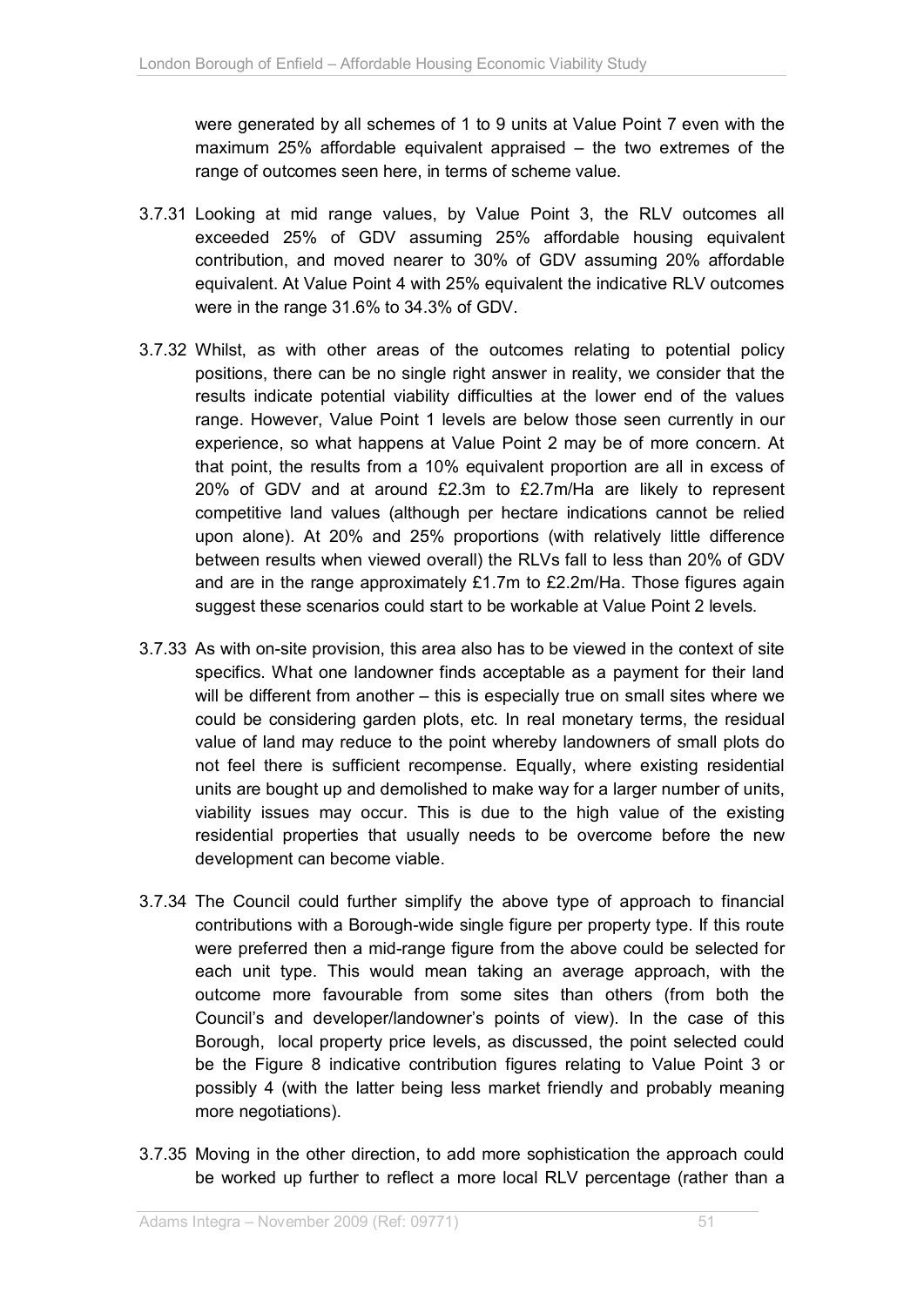Borough-wide approach). This could then be applied to the property value in our formula. With reference to that range of RLV outcomes (as a % of GDV) set out in Appendix IIi, figures of 7.6% to 54.5% of GDV were indicated principally depending on the strength of values applied within any given example. The Council could select RLV percentages to apply, depending on the site specific values and other circumstances (dwelling numbers, etc) – by reading off from our results an RLV % outcome from a scheme most comparable to the one being considered. It is anticipated, however, that this could involve more Officer time and it may to difficult to prepare clear guidance (as to the Council's expectations) on such a basis.

- 3.7.36 In arriving at the outline and figures above, however, we applied a figure of 38.2% of OMV being the average outcome (% of GDV remaining for residual land value) from all relevant 0% affordable housing appraisals – sites in range 1 to 9 units, (see Appendix IIi).
- 3.7.37 The Council would need to decide how to apply such a formulaic approach within the options we discuss here (including single guide figure per unit type, range of guide figures - by indicative value - per unit type, or the general formulaic approach then related to site specifics). Whether a Borough-wide or more location-specific route is taken would depend largely on resource availability (in terms of the availability and knowledge of staff available to carry out negotiations on the collection of financial contributions and the monitoring of those).
- 3.7.38 Overall, the Council may feel that a "one size fits all" simple guide to contribution figures by dwelling size (single guide figure per dwelling type – e.g. taken from Value Point 3 figures above) would be the best compromise in terms of clarity, resourcing and operation. We feel that would serve well in terms of informing landowners' expectations and supporting the necessary negotiated approach. Too much detail or sophistication can sometimes mean less clarity.
- 3.7.39 We feel that this formulaic approach based on land value, applied by selecting one value point to base it on as a guide, would provide a sound, and relatively simple, clear basis. In reality a replacement site, or scheme to be funded with the monies collected, could be anywhere within the Authority's boundaries given the Borough-wide need for affordable housing, which perhaps again fits with a "one size fits all" approach to this aspect. However, if the Council's approach to seeking on-site affordable housing is to be areas specific, then consideration could be given to whether it would also be appropriate to vary any financial contributions aspect, if that is pursued.
- 3.7.40 As the scenarios investigated for this element overlap with the on-site approach studied, this provides the Council with a range of options from which to formulate affordable housing policy (presented for discussion in Chapter 4).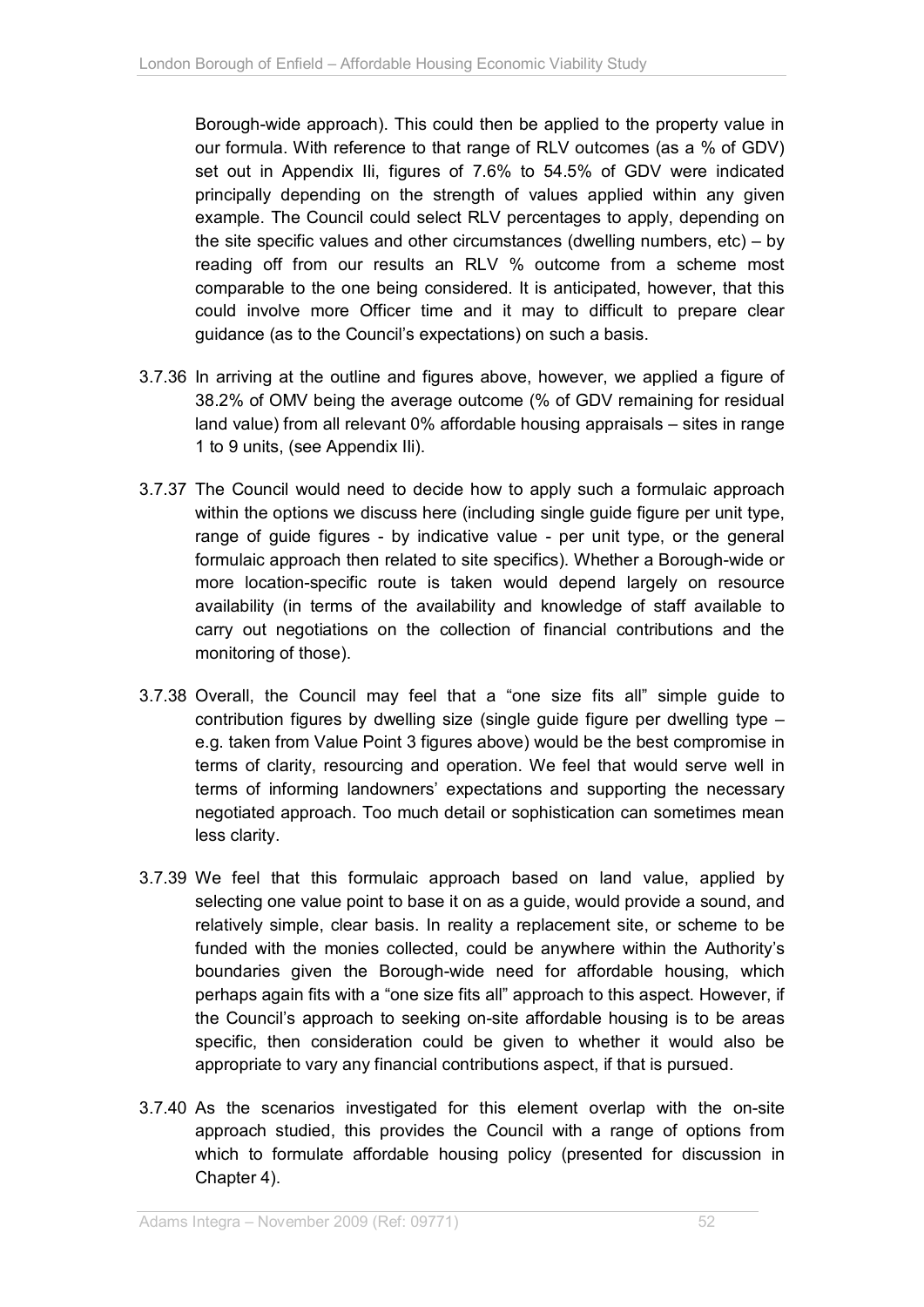- 3.7.41 The formulaic approach suggested could also be applied to a larger scheme (i.e. above the potential threshold for on-site affordable homes provision) in exceptional circumstances where the collection of monies for use off-site is felt to offer a more appropriate route to meeting overall sustainable, balanced communities objectives. The relevant higher proportion of affordable homes would be reflected in the calculation in such a case.
- 3.7.42 If the financial contributions route is pursued, the Council may also wish to consider developing an approach which could fairly and effectively derive developer/landowner financial contributions towards meeting affordable housing needs, on an equivalent basis, from the type of very large, luxury housing types which also occur in the Borough (mostly in the north/north western localities). This could be looked at whilst developing the detail in due course.
- 3.7.43 Such schemes may involve the development of a single additional, or a very small number of, large high value homes. Thus, in developing its detailed approach, the Council could consider a parallel mechanism (allied to property/development size) to drive the formulaic type of approach to land value equivalent that we have suggested. The starting point could be to consider the property size to be developed so as to establish the equivalent number of more typical home (in terms of values). That equivalent number could then be applied within the suggested formula (as per 3.7.25 and 3.7.26 above). Alternatively, there could be a straight calculation applying the relevant affordable housing proportion to the dwelling (s) size (sq m) and value  $(E/\text{sq } m - \text{as per our range of indicative sales value points).$  If considering such a route, the Council should make clear its expectation and any distinct methodology points which would be applied in calculations for these types of schemes.
- 3.7.44 A financial contributions approach could potentially be applied equitably to these development types through the same type of thinking and formulaic approach – within which the increased development size or value would be reflected. We consider that it would be a case of comparing it to a more modest scheme in this way. The Council might view this as a suitable and more equitable approach than considering site area as a trigger and driver for affordable housing discussions on such schemes. Site area in itself is not directly related to the accommodation or therefore to the value created.
- 3.7.45 As with the on-site route, in all cases flexibility needs to be considered when reviewing and negotiating financial contributions for affordable housing - with viability related discussions taking place where necessary in the context of valuation and site-specific issues. As with all other aspects, the positions wherever pitched need to be regarded as targets.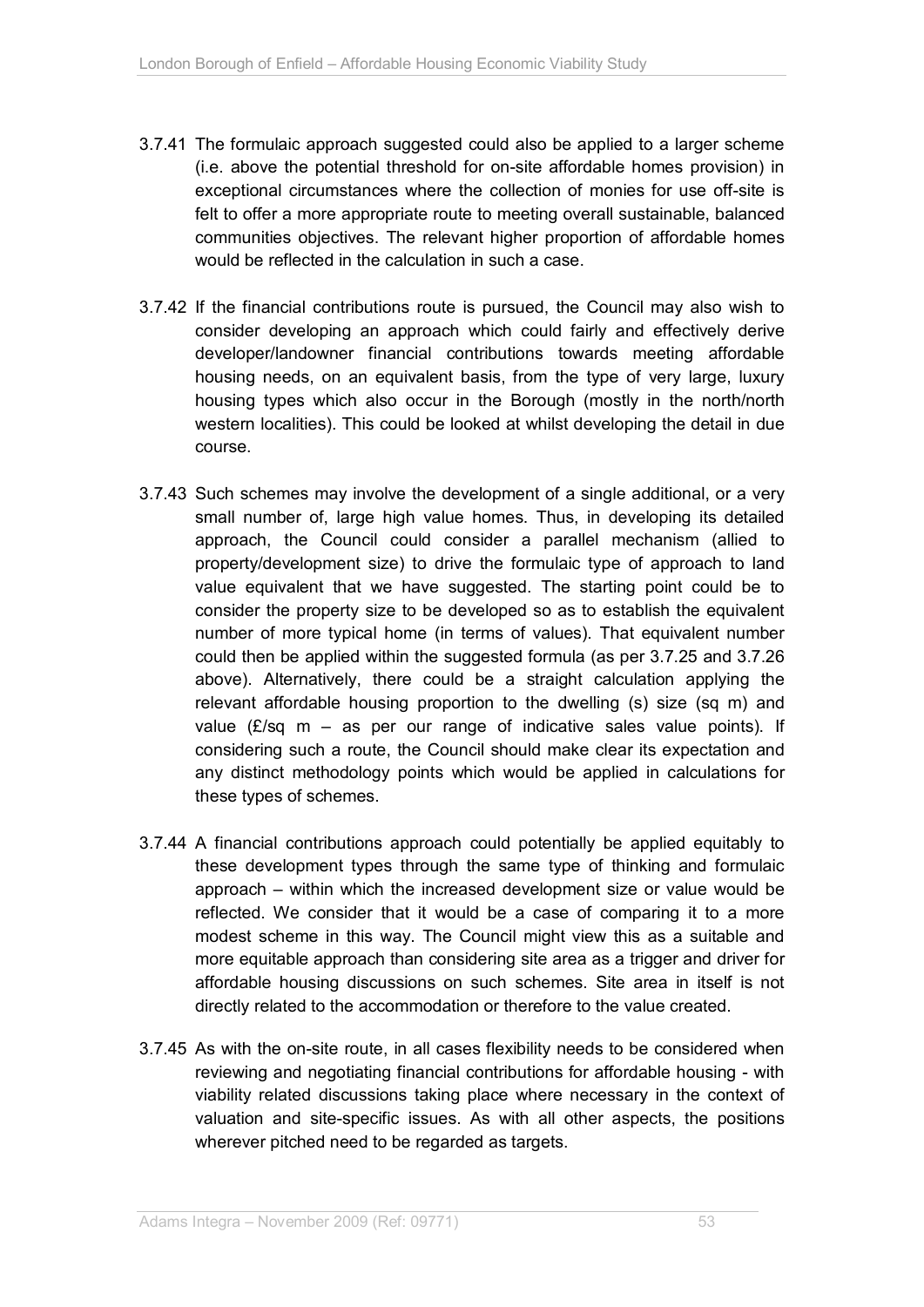## **3.8 Impact of increased Developer's Profit**

- 3.8.1 As mentioned in section 2.5 of this report, viability has also been investigated on a sample of scenarios using 20% developers profit in place of 15%. This has been carried out on schemes of 25 and 50 units at all Value Points and infrastructure cost levels, and at 25%, 40% and 50% affordable housing. A summary of the 25 unit mixed scheme results at Value Point 3 is provided here with a comparison to the results using a 15% developer's profit. The full results can be found in Appendix IIe.
- 3.8.2 This comparison allows us to investigate the additional impact of increased profit requirements that may be more likely on schemes as a result, for example, of increased risk in bringing more complex sites forward for development. As expected, the same trends discussed previously are seen, whereby the lower the development values, the greater the additional impact on scheme viability.
- 3.8.3 Figure 9 below shows the additional impact of increasing this assumption to 20% on the 25 unit mixed scheme examples appraised.

| <b>Appraisal</b>         | 25 Unit Mixed Scheme - Without Grant, £5,000 infrastructure<br>costs |                              |                              |                              |  |  |  |
|--------------------------|----------------------------------------------------------------------|------------------------------|------------------------------|------------------------------|--|--|--|
| <b>Type</b>              | $RLV - 15%$<br><b>Profit</b>                                         | $RLV - 20%$<br><b>Profit</b> | $RLV$ (£/Ha) –<br>15% Profit | $RLV$ (£/Ha) –<br>20% Profit |  |  |  |
| 25%<br><b>Affordable</b> | £1,498,545                                                           | £1,279,947                   | £3,593,633                   | £3,069,416                   |  |  |  |
| 40%<br><b>Affordable</b> | £1,029,516                                                           | £858,614                     | £2,468,862                   | £2,059,027                   |  |  |  |
| 50%<br><b>Affordable</b> | £724,541                                                             | £586,385                     | £1,737,509                   | £1,406,199                   |  |  |  |

**Figure 9: Comparison of Appraisal Results at 15% and 20% Developer's Profit (Value Point 3 only)** 

- 3.8.4 In all cases an increased developer's profit leads to further reductions in the financial sums available for land purchase and, therefore, impacts further on site viability. The impact is also more marked with lower starting values. Taking the 40% affordable housing scenario in Figure 9 above, we can see that this increase in developer's profit reduced the indicative RLV by about 17%. The additional impact of the higher developer's profit does not materially affect our recommendations or conclusions from this study. There may be the need for site-specific consideration and awareness of the risk/reward balance requirement, leading ultimately to a negotiated approach between the Council and developers – particularly in lower value situations where viability outcomes will be more sensitive to increasing costs.
- 3.8.5 We have to consider that there will be a wide range of scheme types brought forward by an equally wide range of parties. Once again, there are no firm rules when it comes to scheme-specifics as might be reviewed (though not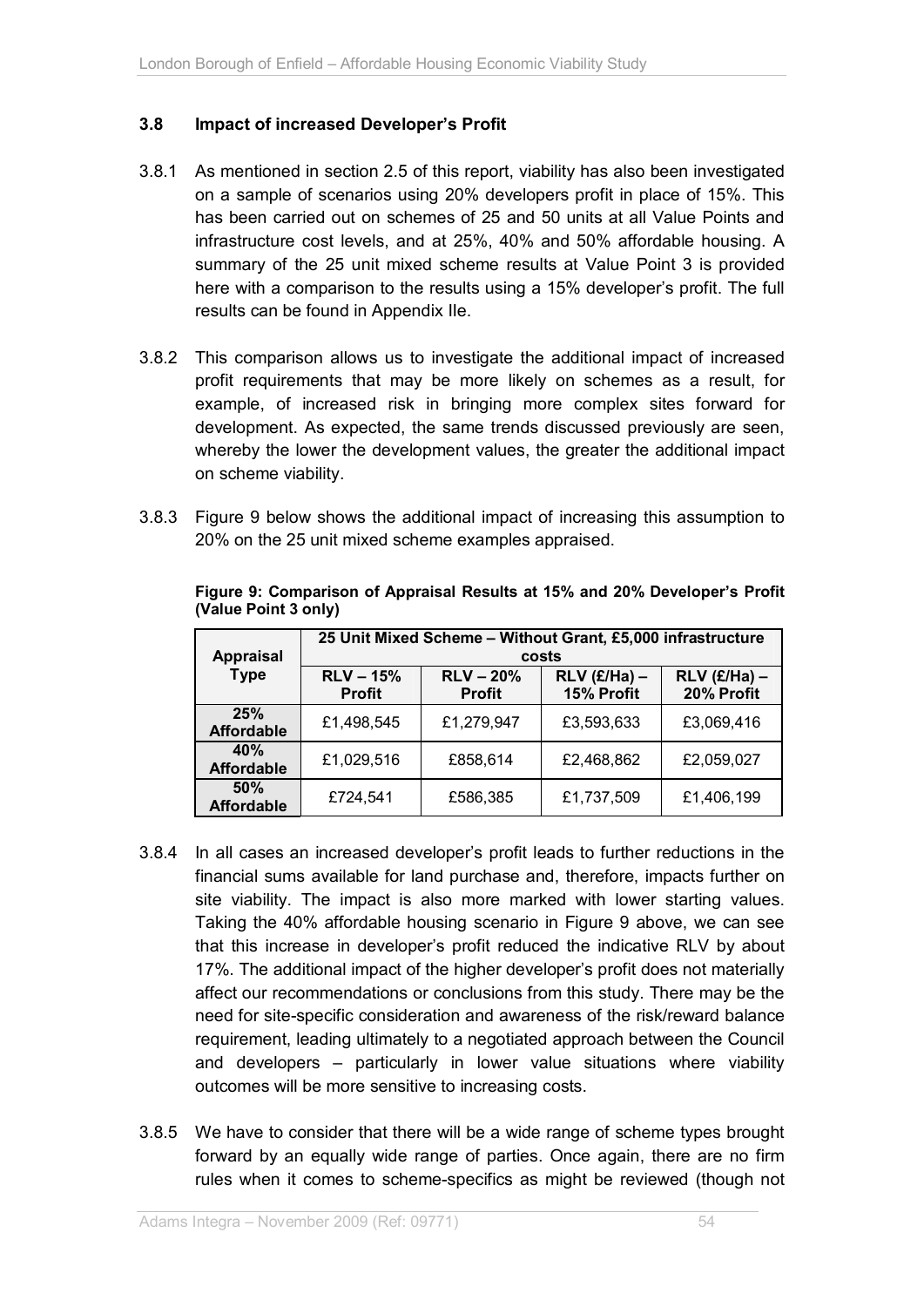exclusively) through the use of the HCA's Economic Appraisal Tool or the GLA (Three Dragons Toolkit).

3.8.6 As the study has progressed we have seen some reporting on developers having to accept reduced profit levels in some instances in what have been weakening market conditions. However, there is also an argument to be made about increased risk in such circumstances. In this context we noted at 2.5.7 that on its summer 2009 Appraisal Tool re-launch the HCA moved its developer's profit guide assumption up to 17.5% of GDV from 15%. In the current uncertain market conditions we are seeing a range of indicators on developer's profit levels, and these are becoming increasingly difficult to judge with respect to perception of risk levels. So, on balance, our range of assumptions is considered to be appropriate with regard to market conditions. These will need to be kept under review as part of the Council's monitoring processes, negotiations and delivery experiences. What is appropriate for one scheme may well not be for another, and the collective costs burden on schemes will always need to be borne in mind.

## **3.9 The Impact of Social Housing Grant and Tenure Mix**

3.9.1 Sample appraisals have also been carried out to show what happens to our notional sites as we further improve the viability picture through the addition of grant to the scheme (see also Appendix IIf). The appraisals were run on sites of 10, 15 and 25 dwellings. Figure 10 below compares the results of appraisals run with and without grant on a 25 unit mixed scheme. In this instance grant was added to the base appraisals.

**Figure 10: Comparison of Appraisal Results With and Without Grant (in this case for illustration only - Value Point 3 only; £5,000 infrastructure cost, 70/30 tenure mix)** 

|                         | <b>25 Unit Mixed Scheme</b> |                |                                |                             |  |  |  |
|-------------------------|-----------------------------|----------------|--------------------------------|-----------------------------|--|--|--|
| <b>Appraisal Type</b>   | <b>Without</b><br>Grant (£) | With Grant (£) | <b>Without</b><br>Grant (£/Ha) | <b>With Grant</b><br>(E/Ha) |  |  |  |
| 25% Affordable<br>(RLV) | £1,498,545                  | £1,710,387     | £3,593,633                     | £4,101,648                  |  |  |  |
| 40% Affordable<br>(RLV) | £1,029,516                  | £1,400,474     | £2,468,862                     | £3,358,450                  |  |  |  |
| 50% Affordable<br>(RLV) | £724,541                    | £1,201,420     | £1,737,509                     | £2,881,104                  |  |  |  |

3.9.2 Figure 10, with data taken from Appendix II and IIf, indicates that adding grant to the scheme improves the residual land value by as much as about 14%, 36%, and 66% in each case above (at 25%, 40% and 50% affordable housing respectively). Grant ultimately improves the viability of a scheme, but the availability of grant is an element that must be considered on a site-specific basis. It is not possible to predict grant availability.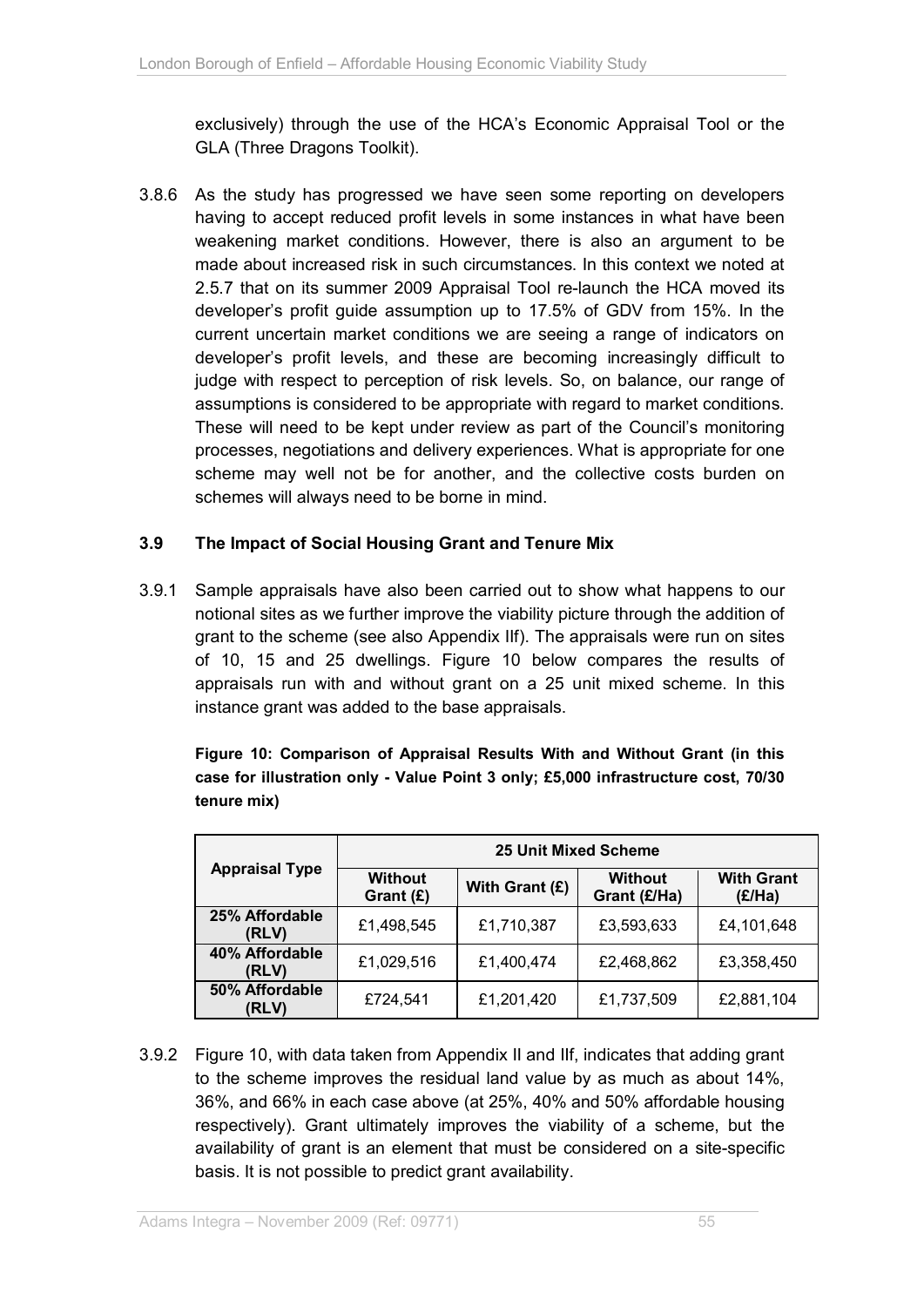- 3.9.3 Whilst (in line with the HCA's "additionality" approach), the Council's starting point may well be to consider what affordable housing can be achieved without grant, as discussed above, our view is that grant may have an important role to play in balanced housing delivery locally, and in particular in supporting varied and appropriate tenure provision, perhaps especially on lower value schemes particularly where a bias towards affordable rent is needed, or in instances of competing alternative land use values where viability may be more marginal. We understand that the strategic approach will be to seek 70% affordable rented tenure and 30% intermediate tenure, although site specifics will prevail. Whether or not grant is available, and if so at what level, will be one of the key determinants of whether this tone of tenure mix can be supported on a regular basis over the longer-term. Unfortunately, it is not possible to rely on, or predict, grant availability. Our very recent experience is that HCA social housing grant funding has been quite opportunity-led and many schemes have provided increased proportions of affordable rent compared with previous experience. This is because of a mixture of factors including:
	- The HCA's current relatively reactive funding approach (based on deliverable schemes – ready, and often in progress).
	- Wider housing market trends (crucially the limited availability, still, of suitable mortgage finance) mean that low cost home ownership tenure such as shared ownership may be either unattractive or unworkable in many instances.
	- Linked to this, affordable rent with grant can now look equally, or more attractive to RSLs in terms of their financial appraisals – and thus also to developers in terms of viability.
- 3.9.4 Overall, this can only be regarded as a fluid set of circumstances, which together with the levels of local need and London Plan Policy, point towards a bias to affordable rented tenure as a target position.
- 3.9.5 In our experience and especially in better market conditions for low cost home ownership tenure models, approximately balanced affordable housing tenure (i.e. 50/50 mix or thereabouts) can be achieved with little or no grant, providing the affordable housing proportions sought are not too high. However, as above, we consider that there is likely to be a role for grant to support a bias towards the priority needed affordable rented tenure in particular, especially where the proportion of that tenure rises. As an example of the possible positive impact of grant, with regard to the current mortgage access issues that can be experienced with home ownership products, it may be that through increased grant input more affordable rent could produce more viable schemes which are also more acceptable financially to RSLs in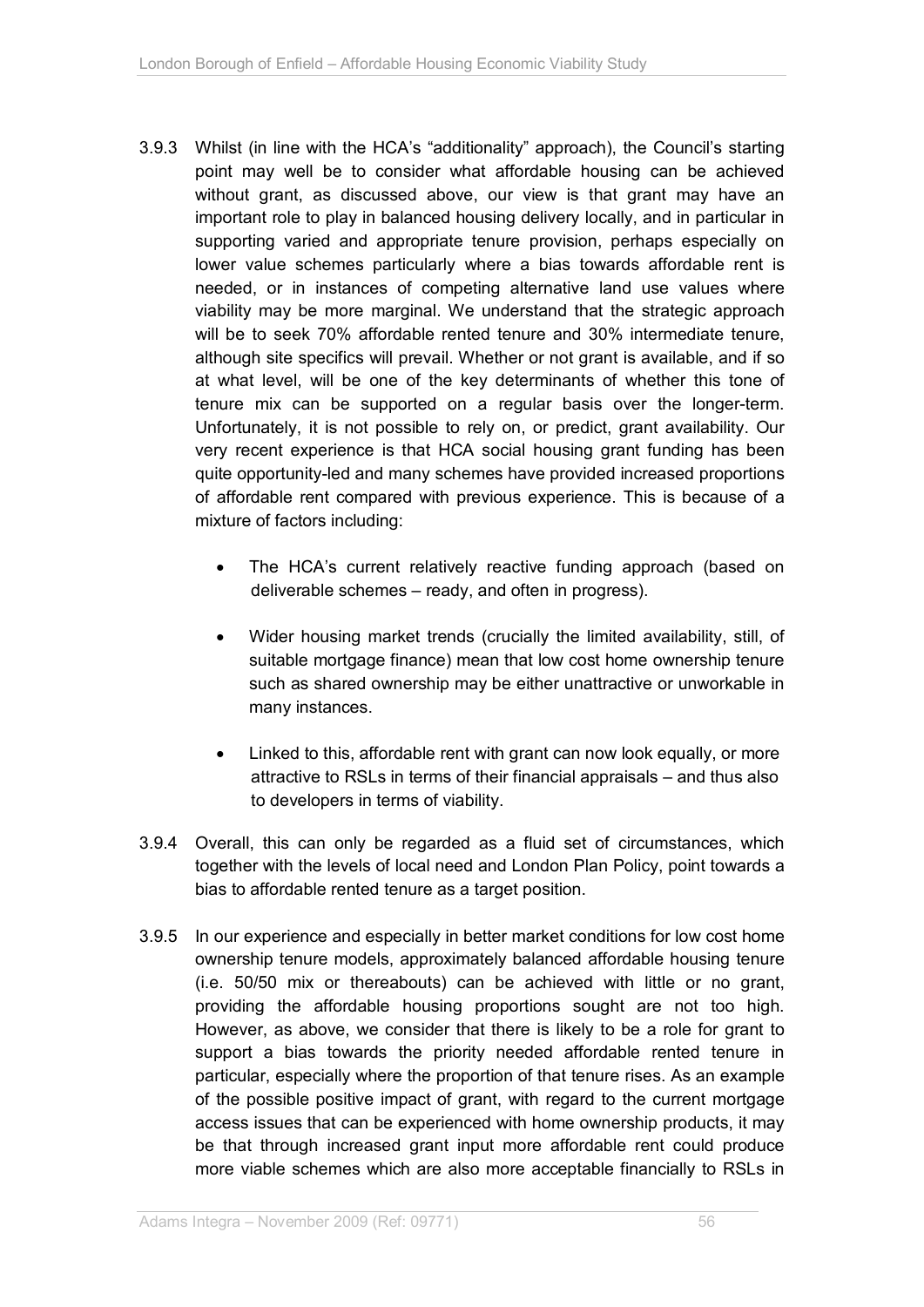the current conditions. Although there is much uncertainty surrounding grant funding availability, the Council and its development partners will need to consider such factors in relation to site specifics.

- 3.9.6 Following the same theme, it may well be that tenure selection for particular sites becomes a key factor – dependent on local needs and existing housing mix, as well as on funding and viability. Varying tenure mix towards intermediate tenure could be a central tool for getting schemes (perhaps especially lower value ones) to work in funding and viability terms whilst also meeting mixed community objectives – providing more aspirational housing and ownership opportunities in certain areas. Later in this section, sample results which consider a skewing of affordable tenure towards intermediate (rather than towards affordable rent) will also be considered.
- 3.9.7 In the current uncertain funding climate, we must stress the importance of guiding and considering tenure, of seeking to influence the affordable housing procurement costs locally, (including through landowner/developer subsidy mechanisms as discussed in this study) and of continuing to consider cascade type mechanisms to adapt the make up of scheme, depending on funding availability.
- 3.9.8 A cascade principle or mechanism allows the affordable housing element of a scheme to adapt to funding circumstances at the point of the delivery details being fixed (i.e. most likely post planning, but prior to contracts being entered in to by the developer and RSL for the affordable housing construction and purchase).
- 3.9.9 The arrangement would normally be built in to the Section 106 agreement. It has the potential to help delivery when the availability of funding is uncertain, or perhaps when other planning or site issues mean that the exact details of the affordable housing delivery need to be agreed. This can help avoid or reduce delays where Section 106 agreements would otherwise be renegotiated instead. An agreement including a cascade principle provides scope for the affordable housing content of a scheme to be reshaped and usually optimised given the available funding and perhaps other financial circumstances.
- 3.9.10 Usually, a local authority would expect to lead the process which redefines the affordable housing, working closely with the other parties such as the developer, HCA and any involved RSL. As an example of a potential cascade outcome, the Council may take a view that it is best to consider fewer affordable homes, but of the priority needs tenure type (i.e. usually affordable rent). Alternatively it may decide to maintain affordable homes numbers delivery by allowing the tenure mix to skew towards more financially viable home ownership or intermediate housing tenure, or to commute the affordable housing delivery into fewer family homes. Ultimately, discussions and outcomes would be very site-specific.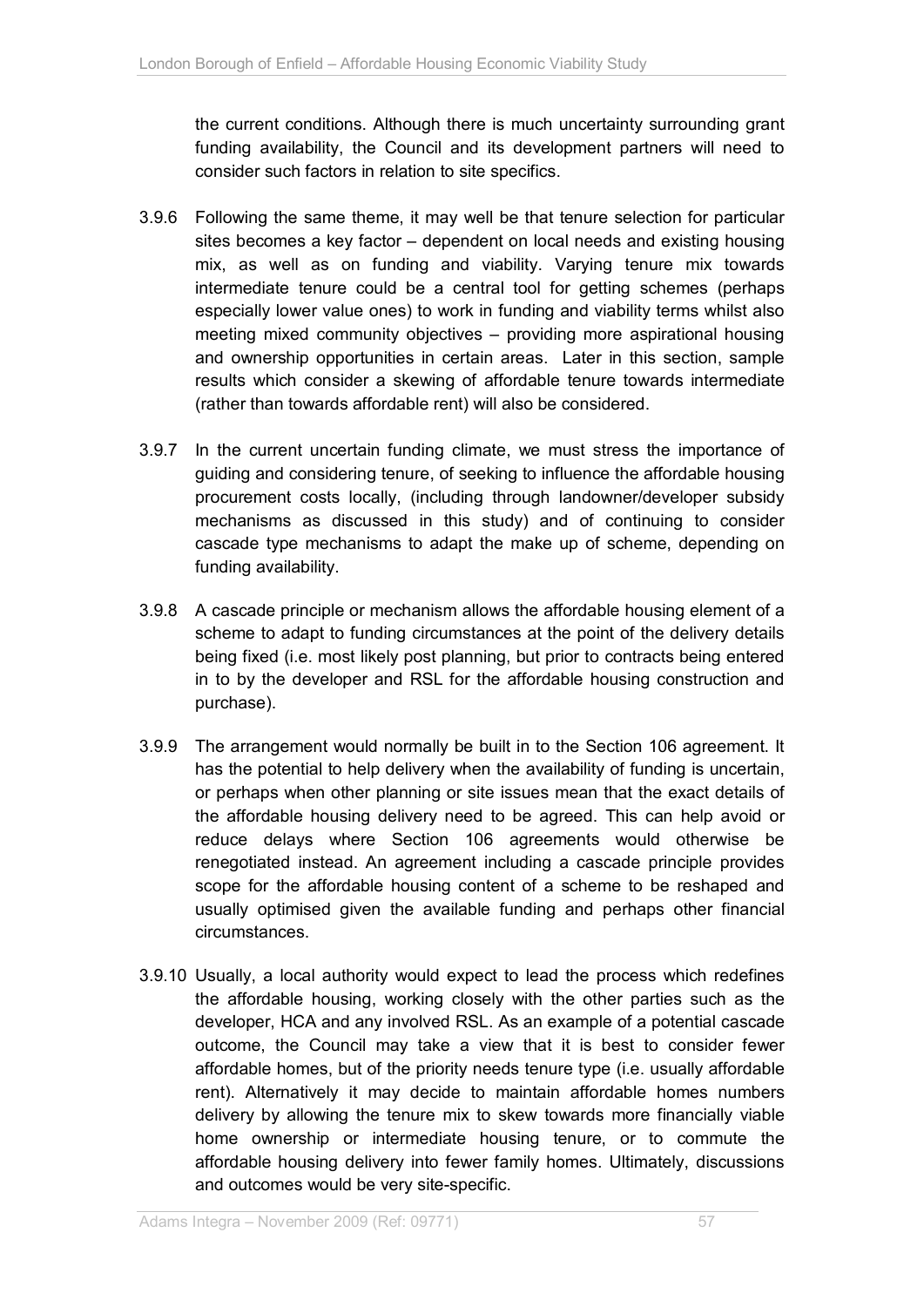- 3.9.11 The same principle as outlined above (the need to inform judgments on the affordable housing target proportions in conjunction with wider criteria including likely funding availability) is also relevant in the context of any wider consideration the Council may be giving to overall planning obligations requirements and other burdens on schemes. Those wider costs and obligations also affecting viability always need to be taken account of.
- 3.9.12 Grant may well have an important role to play on many sites where affordable housing numbers or deliverability of a favourable tenure mix can be improved compared with a nil grant route.
- 3.9.13 Given the viability constraints discussed so far at Value Point 1 and 2 with 40% or higher affordable housing, plus the possibility of higher infrastructure costs or other cost burdens (see later) it is likely that social housing grant or other public subsidy would need to be levered in to support such percentages. At the higher value points (Value Points 3, 4 and 5), there is scope for the Council to adopt a relatively robust position on the use of grant, and in negotiations with landowners and developers on what any grant input will be adding to a scheme.
- 3.9.14 Figure 11 shows a comparison between the use of grant on a scheme with a 70/30 tenure mix and no grant on the same scheme with a range of tenure mixes.

|  | Figure 11: Comparison of Appraisal Results With and Without Grant with |  |  |  |  |
|--|------------------------------------------------------------------------|--|--|--|--|
|  | variations to tenure mix - Value Point 3                               |  |  |  |  |

|                                   | <b>25 Unit Mixed Scheme</b>           |                                          |                                            |                                          |  |  |  |
|-----------------------------------|---------------------------------------|------------------------------------------|--------------------------------------------|------------------------------------------|--|--|--|
| <b>Appraisal</b><br><b>Type</b>   | 70/30 Mix<br><b>With Grant</b><br>(E) | 70/30 Mix<br><b>Without</b><br>Grant (£) | 60/40 Mix<br><b>Without</b><br>Grant $(E)$ | 50/50 Mix<br><b>Without</b><br>Grant (£) |  |  |  |
| 25%<br><b>Affordable</b><br>(RLV) | £1,710,387                            | £1,498,545                               | £1,498,545                                 | £1,546,782                               |  |  |  |
| 40%<br><b>Affordable</b><br>(RLV) | £1,400,474                            | £1,029,516                               | £1,077,752                                 | £1,125,989                               |  |  |  |
| 50%<br><b>Affordable</b><br>(RLV) | £1,201,420                            | £724,541                                 | £772,778                                   | £821,015                                 |  |  |  |

3.9.15 From the Figure 11 examples and the wider results, it is possible to see comparable outcomes (in RLV terms) with different combinations of affordable housing proportion, tenure mix and grant assumptions applied. Additional text on this area is also set out further on in report section 3.10. The 70/30 and 60/40 mix results at 25% affordable housing proportion are the same as the numbers rounding within those 2 calculations means the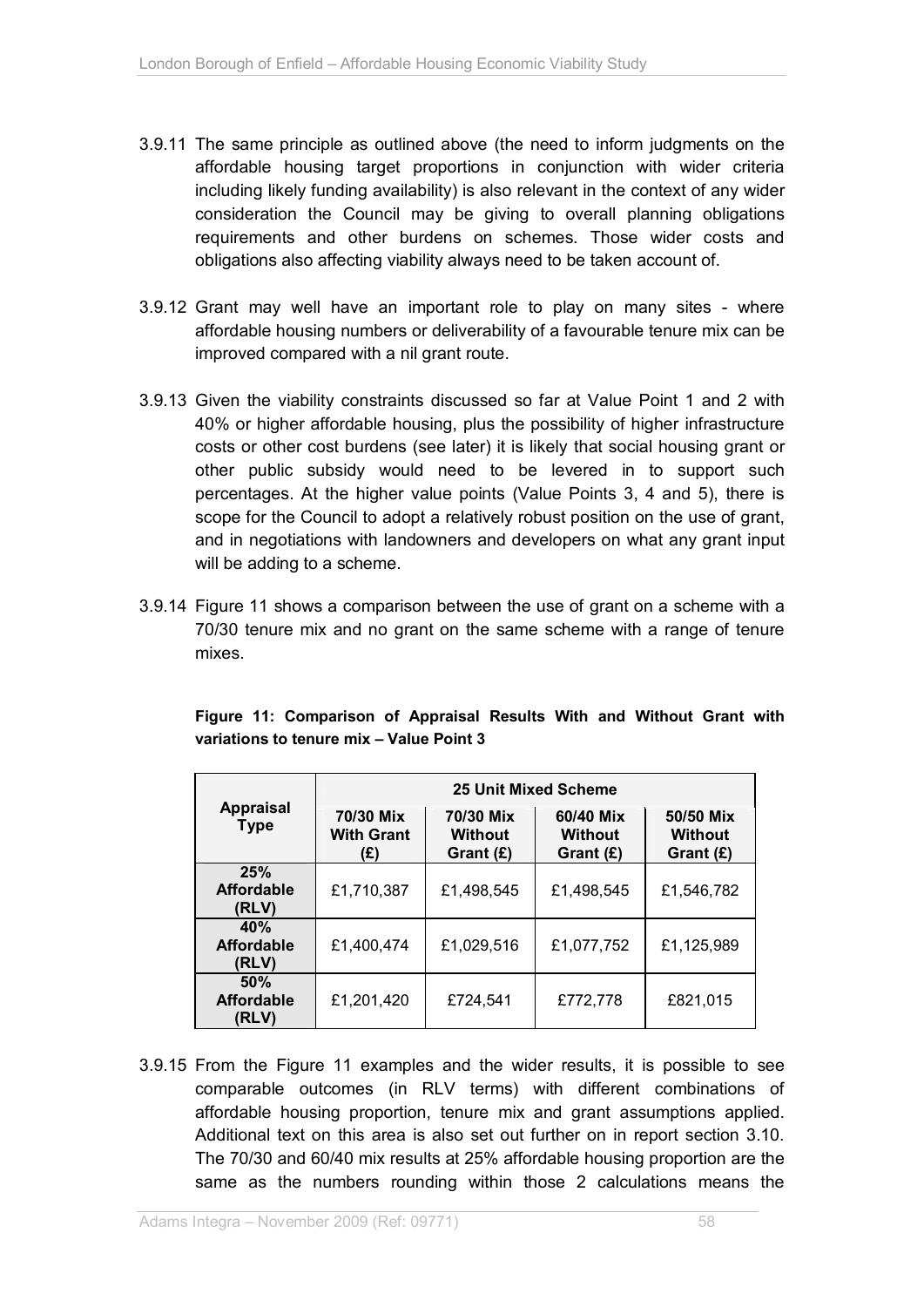affordable housing content is in fact the same. However, looking elsewhere in the above table (and wider results) we can see broadly comparable RLV outcomes indicated. The following is an example from within the above assumption combinations:

- $\bullet$  40% at 70/30 mix, with grant
- 25% at 70/30 (or 60/40), without grant
- 3.9.16 These results also indicate:
	- The significant impact (viability boost) that grant can have, though this should really be seen through improved affordable housing provision (additionality) not by way of increased land value.
	- How much RLVs can deteriorate by the time we allow for 50% affordable housing, particularly with no grant and even with a more balanced tenure mix.
	- That only on schemes with large numbers of units will a 70/30 tenure mix impact on viability very much more significantly than a 60/40 mix (due to the limited scope to vary the mix combined numbers rounding on smaller sites).
- 3.9.17 There is also scope for the Council to consider mechanisms for securing local level subsidy in working up its more detailed approach – for example, through a nil-cost land for affordable housing basis or through guiding affordable housing payment levels to developers in some way. In due course consideration might be given to reviewing the current negotiated approach, with such alternatives borne in mind. We are working from a base point here, again assuming workable site conditions, wider planning requirements and appropriate values relationships with existing/alternative uses.
- 3.9.18 Appraisals were undertaken where the only change to the assumptions was the mix of affordable housing tenure. For these notional schemes (of 10, 15 and 25 units across all value points) the tenure mix was changed from 70%/30% affordable rent to intermediate - to both 60% affordable rent/40% intermediate and 50% affordable rent/50% intermediate. The results of the 25 unit scheme are summarised in Figure 11 above.
- 3.9.19 Figure 11 shows the impact on scheme viability of altering the tenure mix. For example with an overall proportion of 40% affordable housing the indicative RLV reduces by £96,473 (or by 9%) when the affordable tenure mix is changed from 50% affordable rented to 70% (remainder in each case intermediate). Again, the reduction in RLV is made worse (percentage reduction grows) with lower starting values. The impacts of changes to tenure are lessened by higher market values.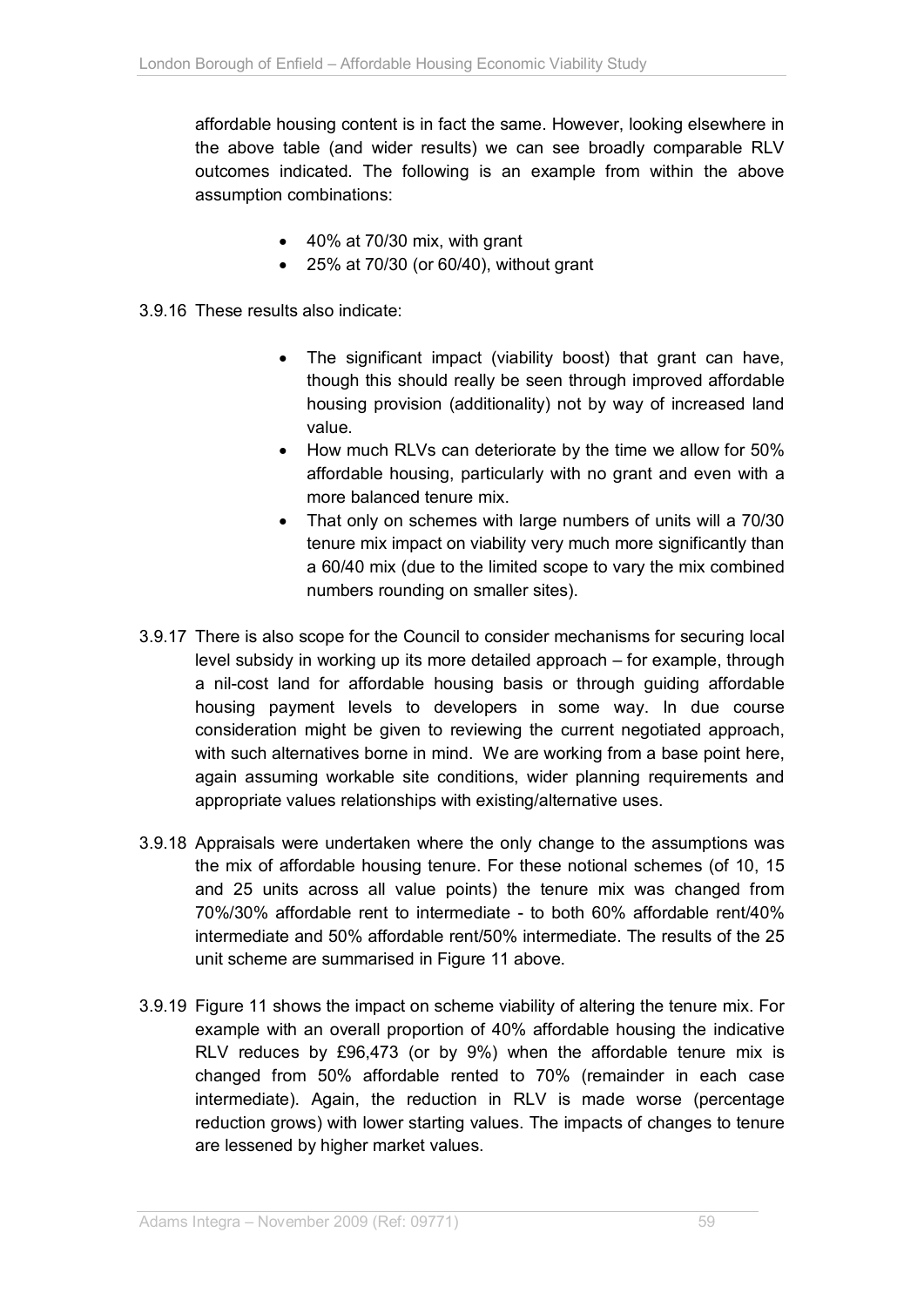- 3.9.20 Again, it may be useful to the Council to make some comparisons between these various results – in terms of the RLVs that the various combinations of assumptions produce. Although we see a reduction in RLV as the proportion of affordable rent increases, this has much less of an impact than increasing the overall affordable housing percentage.
- 3.9.21 Figure 12 below shows, just for illustration, an example result extracted from Appendix IIj (30/70 affordable tenure mix - i.e. switching in favour of intermediate tenure) of a without grant scenario compared with the result from the opposing tenure mix with grant – in the event it becomes relevant for the Council to consider such widely varying tenure mixes through consideration of funding/viability, local housing mix, and to meet mixed community objectives. They both assume £5,000 per dwelling planning infrastructure level and other base assumptions.

**Figure 12: Comparison of Appraisal Results With and Without Grant showing how switching the tenure mix can provide comparable outcomes.** 

|                         | 25 Unit Mixed Scheme (Value Point 4)                            |                                                               |  |  |
|-------------------------|-----------------------------------------------------------------|---------------------------------------------------------------|--|--|
| <b>Appraisal Type</b>   | 70/30 tenure mix (70%<br>affordable rent) - With<br>Grant $(E)$ | 30/70 tenure mix (70%<br>intermediate) -<br>Without Grant (£) |  |  |
| 40% Affordable<br>'RLV) | £2,139,210                                                      | £2,156,340                                                    |  |  |

It can be seen that comparable RLV and, therefore, viability outcomes result from these two scenarios, which illustrates the point made in paragraph 3.9.6 and how adaptable thinking on tenure mix could fit a variety of circumstances.

- 3.9.22 All of these figures are based purely on the appraisals carried out and assume that the intermediate product is feasible for RSLs and their customers. Aside from the well-established difficulties that can arise with the overall affordability (total costs) of shared ownership for its purchasers, there are increased experiences of difficulties with shared ownership saleability in the current market. This is largely due to mortgage availability. As we understand it, experiences are mixed, and tend to echo the open market in that the most popular, well located and attractively priced schemes can still sell relatively well while others are attracting little or no interest.
- 3.9.23 We have looked generically at the intermediate tenure, since what counts for financial viability is the level of revenue it produces for the developer. This reflects the increased likelihood that it will be seen in varied forms and combinations within schemes from now on. This is purely for the purposes of financial viability and fixing assumptions, where we are looking at increased payments to the developer compared with affordable rented tenure (particularly with no grant). It does not prevent the Council and its range of partners from considering and perhaps trialling a range of tenure models, or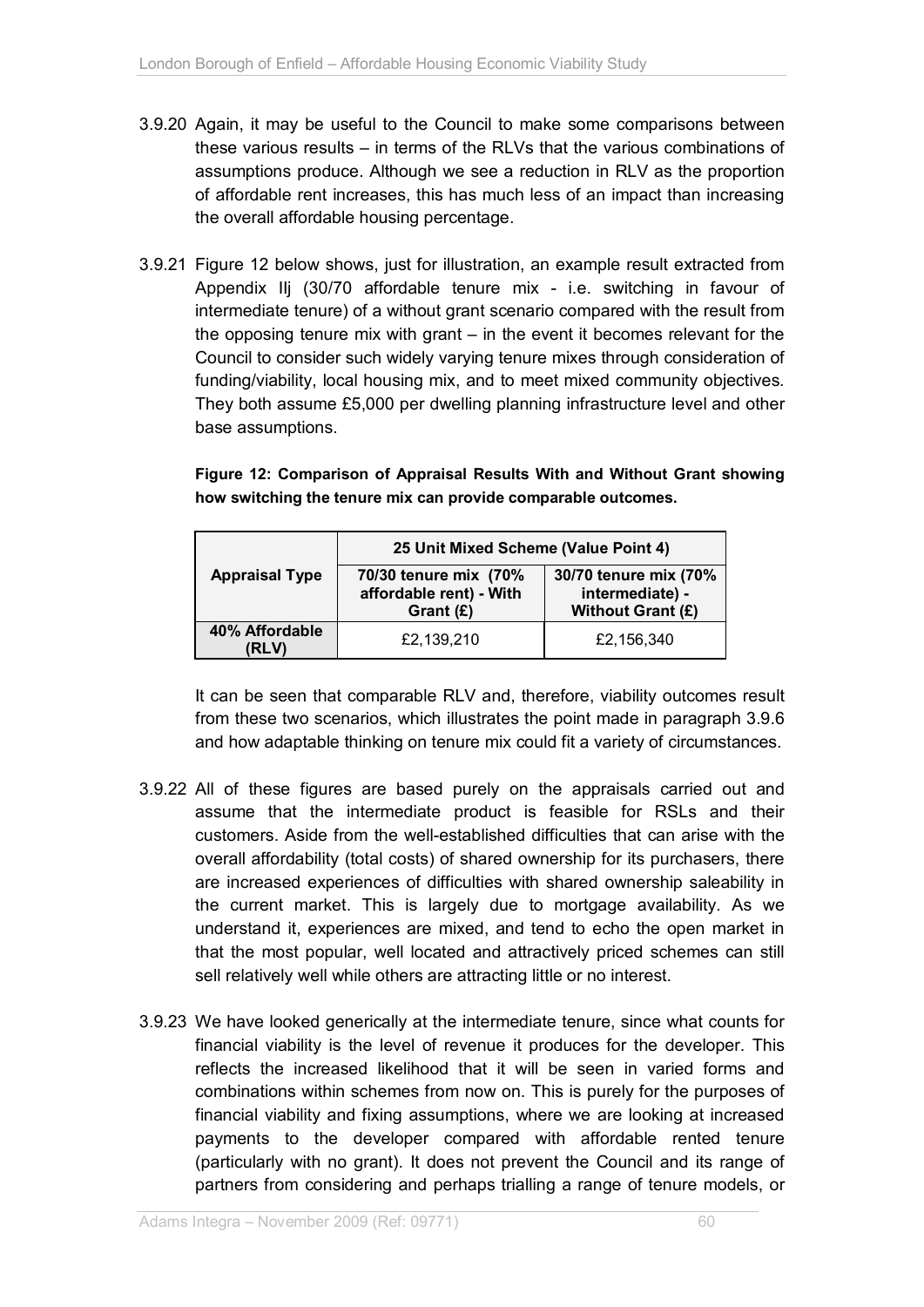from varying the assumptions we have applied. Indeed such an approach is to be encouraged – we expect that there will be a role for a wider menu of tenure options.

#### **3.10 Reduction in CO2/Renewable Energy and Code for Sustainable Homes**

3.10.1 All results (for all notional schemes and dwellings) apart from those shown at Appendix IIg, are generated assuming an additional cost allowance for an additional 10% reduction in CO2 achieved through on site renewable energy generation – over and above Code for Sustainable Homes (CfSH) allowances made. The Appendix IIg results include a 20% CO2 reduction through on site renewable energy assumption instead (and again in addition to CfSH cost allowances), so that we can see how that might impact viability when combined with the other base assumptions applied. The range of results helps to give a feel for the London Plan (Policy 4A.7) approach and target implications on this aspect – although in practice costs and outcomes will vary significantly between sites. We have looked at a range of scenarios, including what we consider to be the likely worst case for viability, bearing in mind the breadth of assumptions made.

|                                 |  |  |  | Figure 13: Comparison of Appraisal Results – additional allowances for $CO2$ |  |  |
|---------------------------------|--|--|--|------------------------------------------------------------------------------|--|--|
|                                 |  |  |  | reduction through on site renewable energy generation in addition to CfSH    |  |  |
| allowances (Value Point 4 Only) |  |  |  |                                                                              |  |  |

|                       | <b>15 Unit Mixed Scheme</b>                                             |                                                                         |  |  |
|-----------------------|-------------------------------------------------------------------------|-------------------------------------------------------------------------|--|--|
| <b>Appraisal Type</b> | $RLV$ (£) – 10% CO <sub>2</sub><br>Reduction e.g.<br>through renewables | $RLV$ (£) – 20% CO <sub>2</sub><br>Reduction e.g.<br>through renewables |  |  |
| 25% Affordable        | £1,299,331                                                              | £1,246,742                                                              |  |  |
| 40% Affordable        | £1,049,126                                                              | £996,537                                                                |  |  |
| 50% Affordable        | £768,211                                                                | £715,622                                                                |  |  |

3.10.2 Figure 13 shows the additional impact on residual land value caused by this increased renewable energy requirement. The results here are taken from Appendix II (Table 1) and Appendix IIg (Table 37) – based on 70/30 tenure mix without grant and £5,000 planning infrastructure per unit. This is to illustrate potential effects, rather than because local policy is known to be developing on this at present. The assumptions are based on an estimate of costs (see Chapter 2) and of course these costs may increase or decrease dependent on the renewable technology employed and potentially the size of a site (there may potentially be cost savings through economies of scale on larger sites). Potentially the views taken on added costs, as we have done, could alter over time – costs could reduce with increased up-take of technologies and construction techniques. At the present time, however, we are aware of no evidence which points to such a trend.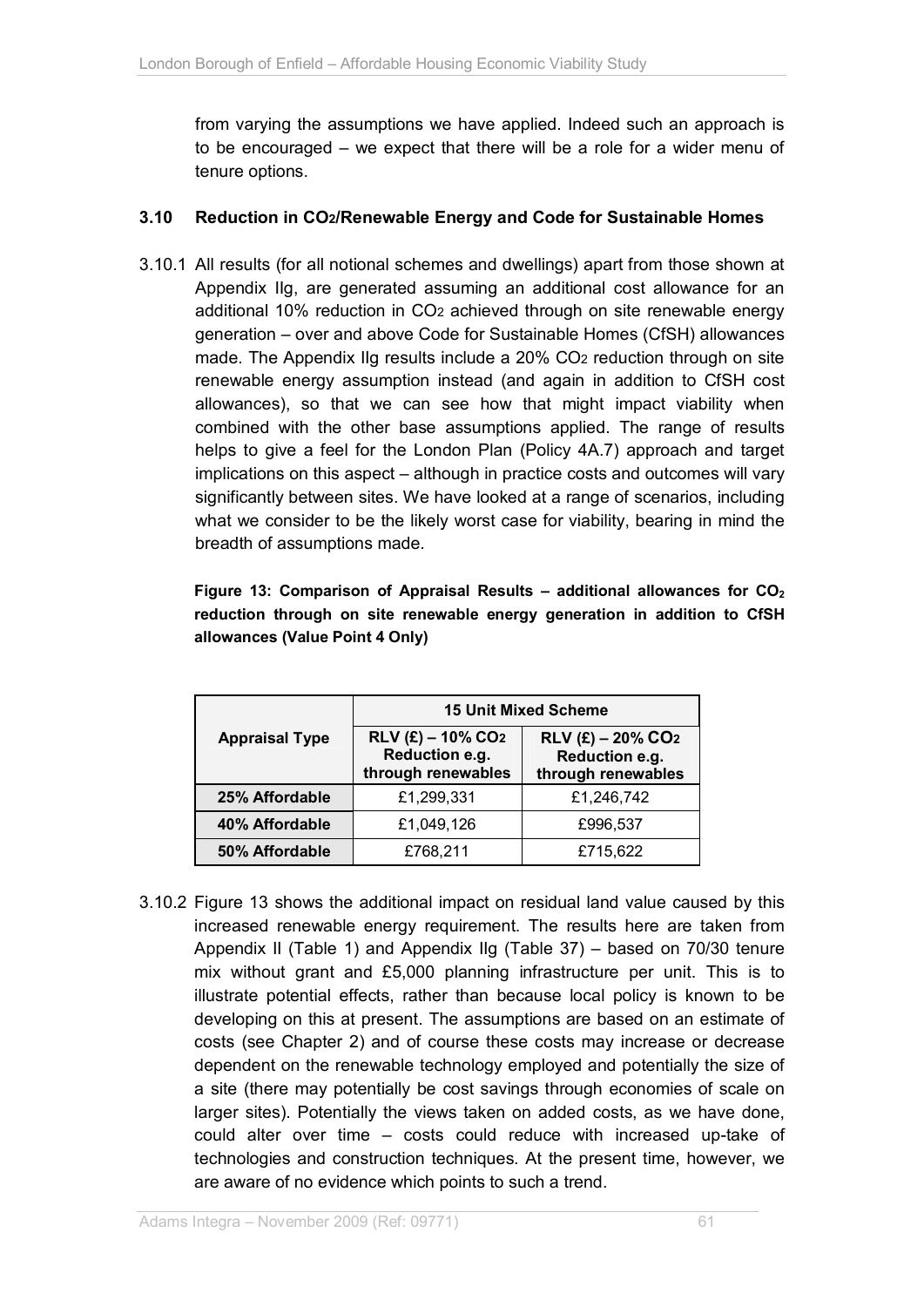3.10.3 Again the reduction in RLV is relatively small but as with other potential added cost areas, we can see a limited degree of trade off between a scheme with a higher proportion or enhanced tenure mix of affordable housing versus a lower renewable energy requirement. It could have an important affect when viewed along with other assumptions. Other comparisons could be made by the Council in analysing impacts in more detail, and assessing the collective burdens overall. Again, however, increasing the overall affordable housing proportion has the biggest impact.

#### **3.11 Indicative value comparisons**

- 3.11.1 As mentioned previously, due to highly variable potential existing and alternative use values of sites, it is simply not possible to provide the Council with definitive "cut-off" points where viability will be compromised to the degree that development may not take place. However, it is possible to provide a feel for the general type of comparisons that might be made and thus outcomes that could be seen at varying levels.
- 3.11.2 By way of a basic example, a residual calculation that provides an output of zero value (i.e. RLV of 0% of GDV) after testing the policy proposal means that development on this site would not go ahead unless there was a special business case for pursuing it. Conversely, as an appraisal outcome produces increasing land value after the application of affordable housing policy (so as the property values driving it rise and/or the development costs reduce), it becomes more likely that the land value is going to be high enough to absorb the impacts of the new policies.
- 3.11.3 In addition, the indicative RLVs resulting from the application of various policy positions across the different site types can be compared very generally to land values provided by organisations such as the VOA (the Government's Valuation Office Agency) through estimating the site area ("land take") relevant to the notional schemes.
- 3.11.4 Again bearing in mind the notional nature of it, Adams Integra's 15 unit mixed dwellings scheme (as discussed above) could occupy approximately 0.307 hectares (equivalent to a density of 49 dwellings per hectare). At this site size, and with base appraisals assumptions the value of the land at Value Point 4 with 25% and 40% affordable housing is indicated to be £4,232,348 and £3,417,348 per hectare respectively (Appendix II, Table 1b). With a requirement for 50% affordable housing this falls to £2,502,317 per hectare.
- 3.11.5 VOA statistics (as far as are available to date) for industrial land in Enfield<sup>7</sup> provide values between £1,900,000 and £2,700,000 and a typical value of £2,200,000 per hectare. VOA data also suggests that agricultural land value

l

<sup>&</sup>lt;sup>7</sup> VOA Property Market Report January 2009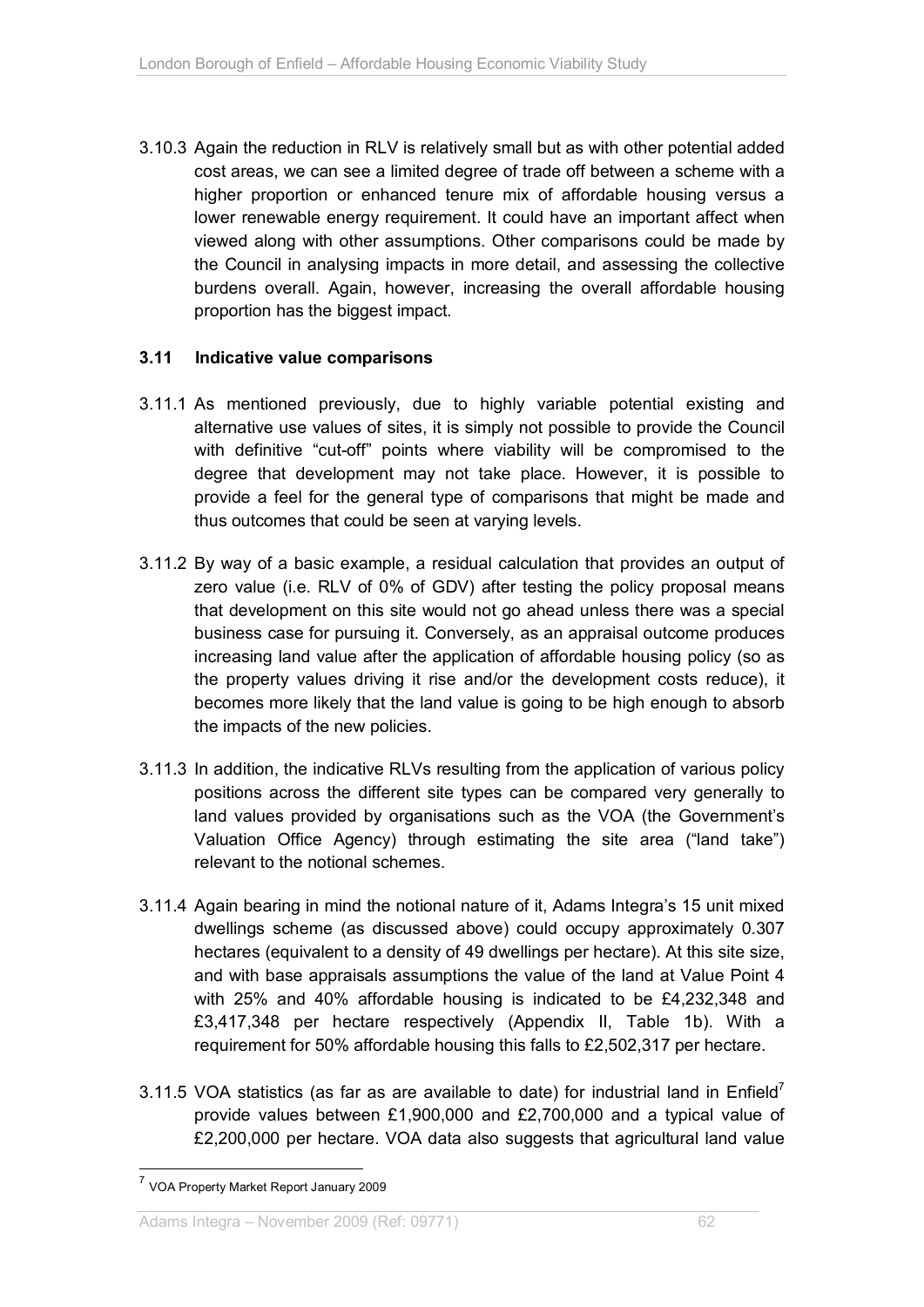is little more than £20,000 per hectare (dependent on type) although it is acknowledged that this has limited relevance in Enfield.

- 3.11.6 What this indicates on a comparison basis with average data from the VOA, is that the value of our 15 unit mixed scheme at Value Point 4 with 40% affordable housing, as well as producing RLVs significantly higher than agricultural values, also exceeds values produced by upper end industrial schemes and potentially higher end commercial values as well. At 50% affordable housing the indicative RLV falls to a level that is beyond the typical VOA industrial land figures but within their range (i.e. lower than the top end of the VOA industrial land values range). Bearing in mind that Value Point 4 values (at £4,250/sq m) are towards the upper part of the mid range/typical values in Enfield, this is a notable finding. It can be seen that with any growth in other costs or obligations, the 50% affordable housing target could be difficult to deliver with even these value levels.
- 3.11.7 Comparing those results with those from Value Point 3 (value levels, which at £3,500/sq m, are very close to the average of the new build asking price point we saw) we can see how the scope to bear affordable housing, alongside other assumptions, reduces. The 25%, 40% and 50% affordable housing results, compared with those at paragraph 3.11.4, fall to £2,665,803, £2,008,880 and £1,301,986 per hectare respectively. These figures represent significant reductions from the Value Point 4 figures, and show what happens as values fall – but only to typical levels rather than the lower levels also seen in the Borough. At these value levels it can be seen that the 25% affordable housing result should compete with upper end industrial land values, 40% should compete with lower to typical industrial land values but 50% affordable housing produces results that might not compete with such alternatives. It follows further that Value Point 2 levels give less favourable results. This is a general trend within the results.
- 3.11.8 For general information, the VOA also provides average data for residential land within Outer London. Although data is not available for Enfield specifically, as an example, Outer London figures of between £4,920,000 and £5,940,000 per hectare are indicated. These levels of RLV align more to our results as seen from higher end values and/or lower proportions of affordable housing. This information can only be regarded in very general terms, however, since we stress again that development values and appraisals are very site-specific once actual schemes are being looked at. Given the latest VOA reporting date of January 2009 at the point of our viewing that information, it is also likely that values will have fallen back significantly since then (at that time preceding information would have contributed to it). It also needs to be borne in mind that the basis of that values data may well not be consistent with particular planning obligations expectations, including on affordable housing, as well as with other current locally applicable assumptions.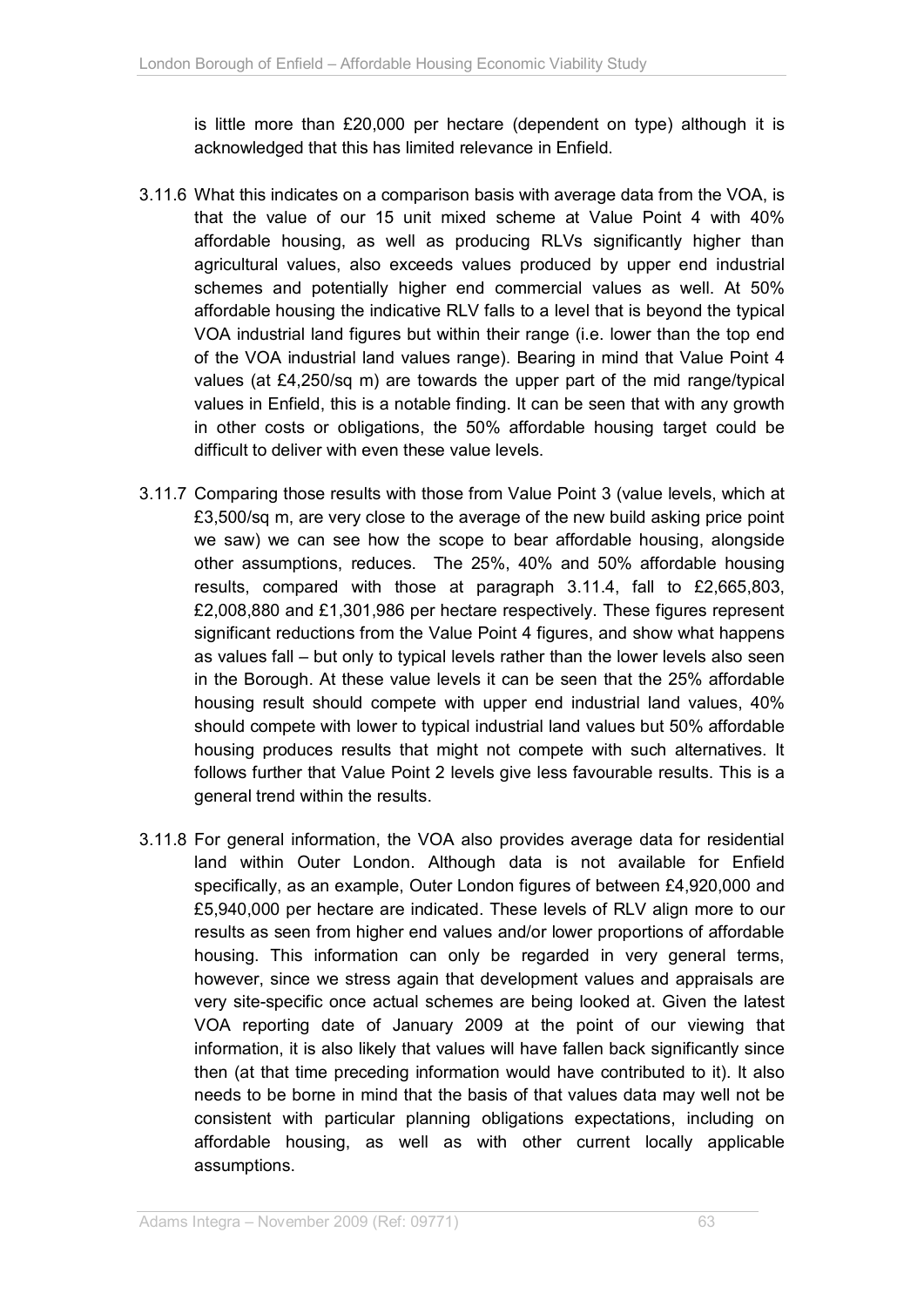- 3.11.9 The commercial property market is currently very depressed, has lost confidence and is seeing demand levels reduced more severely even than in the residential market – with very low occupier demand levels affecting values very significantly. It needs to be borne in mind that land value comparisons between residential and other existing/potential alternative (commercial) uses will vary quite significantly over time, particularly in such turbulent economic conditions.
- 3.11.10 We have noted that comparisons with other information such as provided by the VOA on land values for various uses, is purely indicative. The purpose is to reinforce the relevance of considering the issue of other land use values, and that those might impact on what becomes of a site - or on what a site is able to provide. The values relating to sites (whether for existing or alternative/ potential uses) will be highly specific. Appendix III includes any additional local land values information which has been sourced during the study period.
- 3.11.12 The site densities assumed above are for example purposes only as site specifics will influence viability on individual sites. The example values for alternative uses cannot be considered definitive. This section is provided as a guide only, and to emphasise that considering alternative use values will often be important in delivery discussions.

#### **3.12 Impact of Increased Planning Infrastructure (or other) Costs**

- 3.12.1 Appraisals were carried out assuming varying infrastructure (planning obligations) contribution levels of £5,000, £10,000 and £20,000 per dwelling (applied to all dwellings). This part of the work also has a wider potential relevance in that it enables the Council to see how viability results deteriorate when costs are added. An increase in costs could come from a wide variety of sources – related to planning requirements, site conditions, scheme specification or a combination of those.
- 3.12.2 Increased planning infrastructure burdens, as with any costs, have a negative impact on development viability. We have discussed the effect of additional costs, profit, affordable housing, etc above. Figure 14 below shows a brief example of the additional impact that higher planning infrastructure costs may have on schemes when combined with the "cost" of affordable housing provision.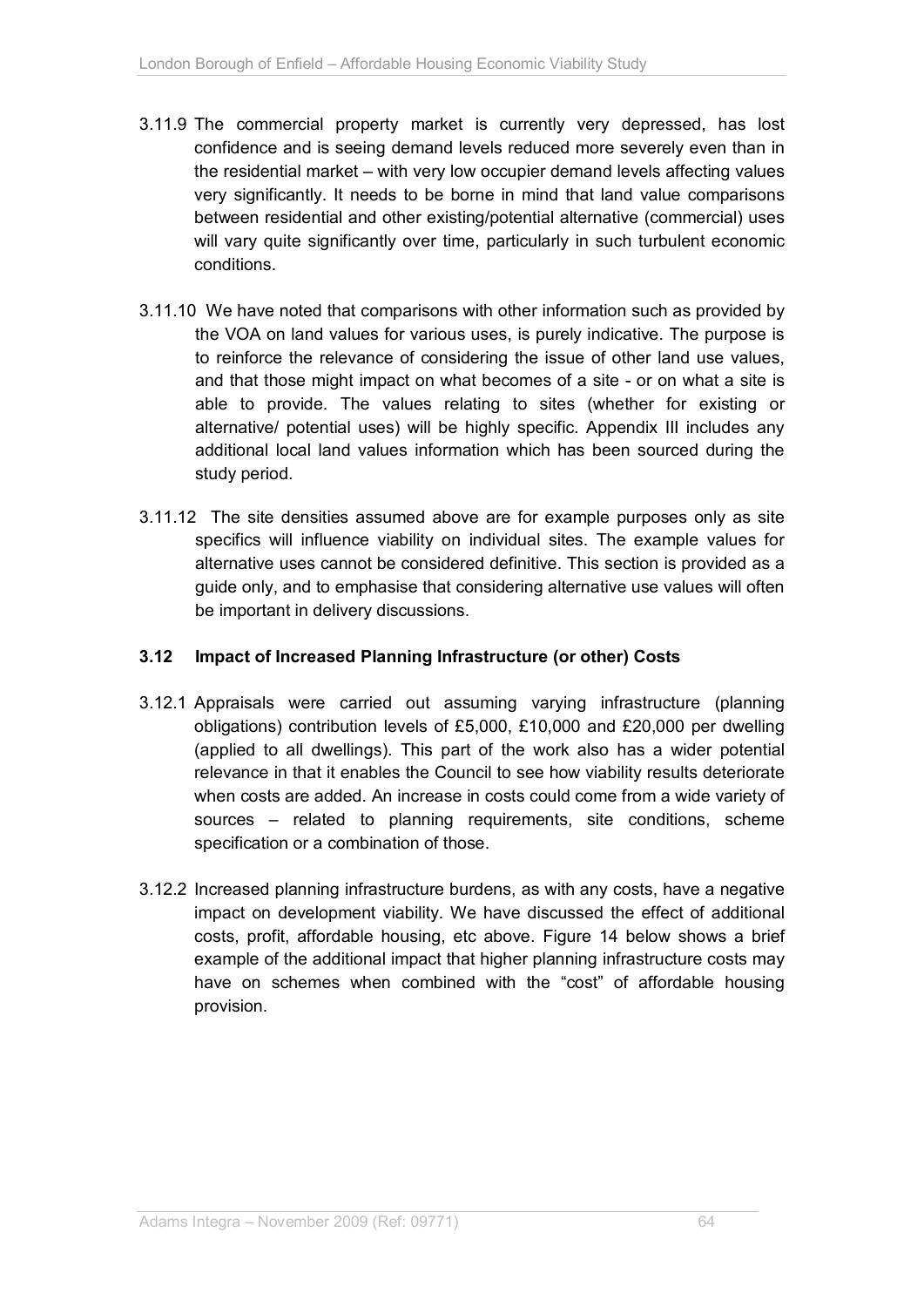| <b>Appraisal</b><br><b>Type</b> | 15 Unit Mixed Scheme - 70/30 tenure mix<br>- Without Grant |                                                        |                                                          |  |  |  |
|---------------------------------|------------------------------------------------------------|--------------------------------------------------------|----------------------------------------------------------|--|--|--|
|                                 | $RLV$ (£) - £5,000 /<br>unit Planning<br>Infrastructure    | RLV (£) - £10,000 /<br>unit Planning<br>Infrastructure | $RLV$ (£) – £20,000 /<br>unit Planning<br>Infrastructure |  |  |  |
| 25%<br><b>Affordable</b>        | £1,299,331                                                 | £1,233,991                                             | £1,103,311                                               |  |  |  |
| 40%<br><b>Affordable</b>        | £1,049,126                                                 | £983,786                                               | £853,106                                                 |  |  |  |
| 50%<br><b>Affordable</b>        | £768,211                                                   | £702,871                                               | £572,191                                                 |  |  |  |

**Figure 14: Comparison of Appraisal Results from varying Infrastructure Cost/(Planning obligations/other costs) - (Value Point 4 only)** 

- 3.12.3 These results (taken from Appendices II, IIa and IIb Tables 1, 9 and 17) show the reduction in RLV that occurs as the planning infrastructure (or other equivalent) cost assumptions are increased. As an example, if we take the 40% affordable housing scenario above, the indicative RLV reduces by approximately 6% as we increase planning obligations (or other equivalent costs) from £5,000 to £10,000 per dwelling. Increasing this cost further to £20,000 per dwelling reduces that level of RLV by a further 13%. So as the RLV (effectively the size of the remaining pot) reduces, the proportional impact increases. Viewed as a single step from £5,000 to £20,000 per dwelling, this means approximately a 19% reduction in RLV. We refer to 'other costs' as an alternative here, because any equivalent increase in the appraisal cost assumptions would have the same effect. In practice, scheme costs could increase over time for a variety of reasons, not only planning obligations. Effectively, therefore, these appraisals reviews added collective cost (whether related to planning obligations in full, a mix of those and other items, or other items in full).
- 3.12.4 The trends shown in the example results above are again repeated for all scheme types. This further emphasises the potential viability issues that could flow from seeking the highest levels of affordable housing whilst at the same time increasing the infrastructure burden on sites coming forward, especially in the event of nil or limited social housing grant.
- 3.12.5 Bearing in mind that all results vary, we can see some broadly comparable outcomes. This means that, again, the Council could consider which combinations of assumptions and requirements are likely to be workable or give similar outcomes/represent potential trade-offs. Just as an example, at £5,000 per unit with 40% affordable housing on this basis, gives a similar indicative result to 25% affordable housing with £20,000 per unit infrastructure burden. In practice all such comparisons would vary and be site specific.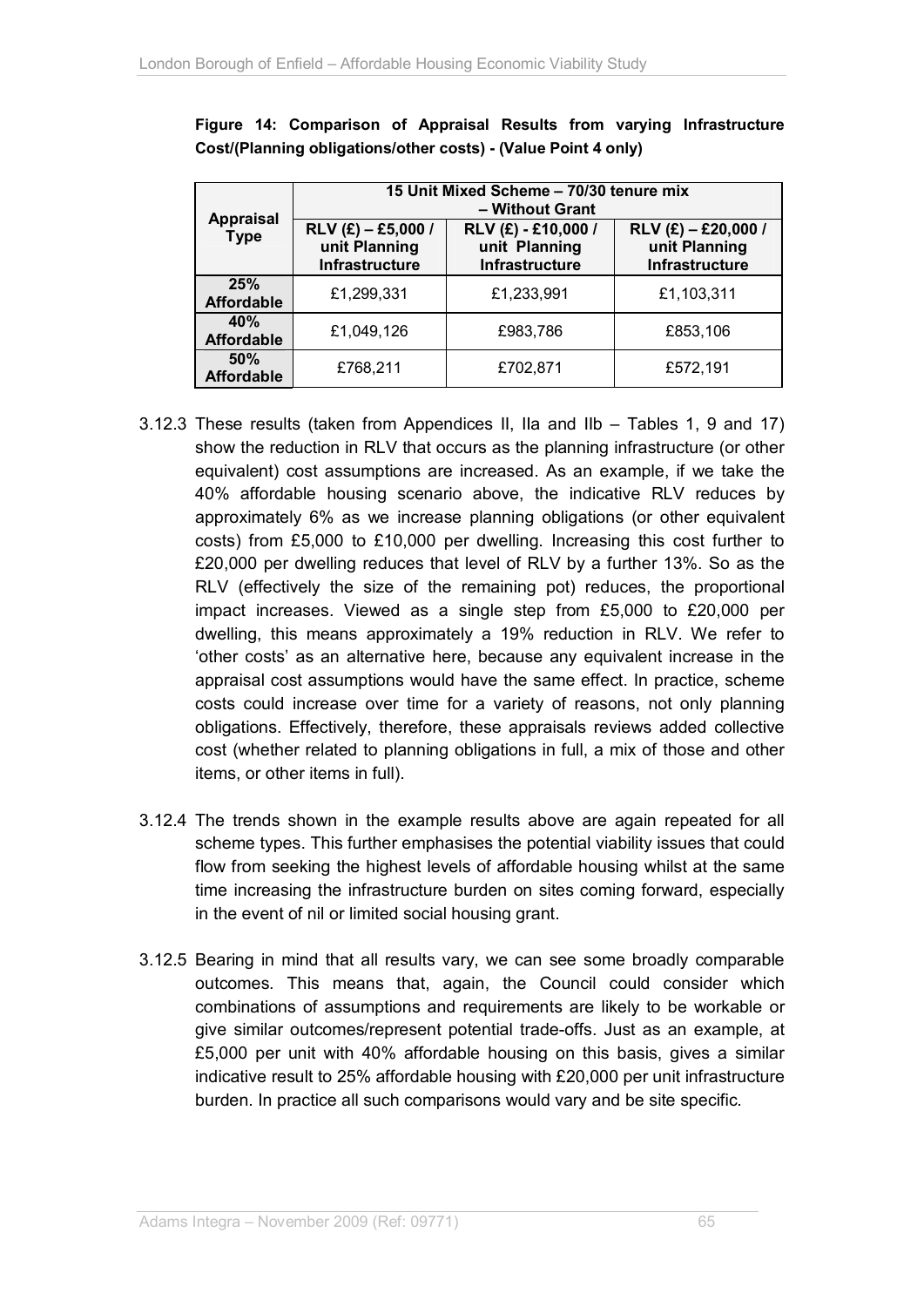## **3.13 Potential Cumulative Impact of Potential Additional Cost Areas on Development Viability**

- 3.13.1 Appendix IIk sets out a summary of RLV outcomes indicated from appraisal variations which look at a Value Point 4 scheme example of 50 units and increase step by step the various viability impacts we have discussed – so that by the end of that sample exercise they are assumed to be all impacting together. The relevant tables are numbered 45 (which gives the RLV indications in monetary terms  $(E)$  and 45a which shows the same RLV results in terms of % of GDV. In practice there could be many different combinations of costs and other factors influencing outcomes.
- 3.13.2 With an assumed land area of 0.569 hectares, it can be seen that we can get well down the table whilst generating an indicative RLV in excess of £3m per hectare or otherwise expressed as approaching or around 20% of GDV. This is potentially the case even with the higher level £20,000 per unit planning infrastructure (or other costs) whilst the affordable housing proportion is at 40% rather than 50% (at 50% the RLV drops nearer to £2m per hectare which could be an issue relative to some commercial uses according to the VOA indications). This also shows the further very significant fall off in RLV from that point once the trialled CfSH Level 6 costs are included at currently assumed levels alongside other obligations.
- 3.13.3 The results indicate that the Council should be able to secure a range of obligations from sites, provided they are needed and justified on the usual tests and basis, and provided the affordable housing obligations are not pitched too ambitiously. Exactly what can be provided will vary depending on site specifics. The Council should be able to consider the various results in a way that enables comparisons to be made between outcomes from various combinations of assumptions. In this way, potential prioritisation of requirements might be considered where that approach becomes necessary.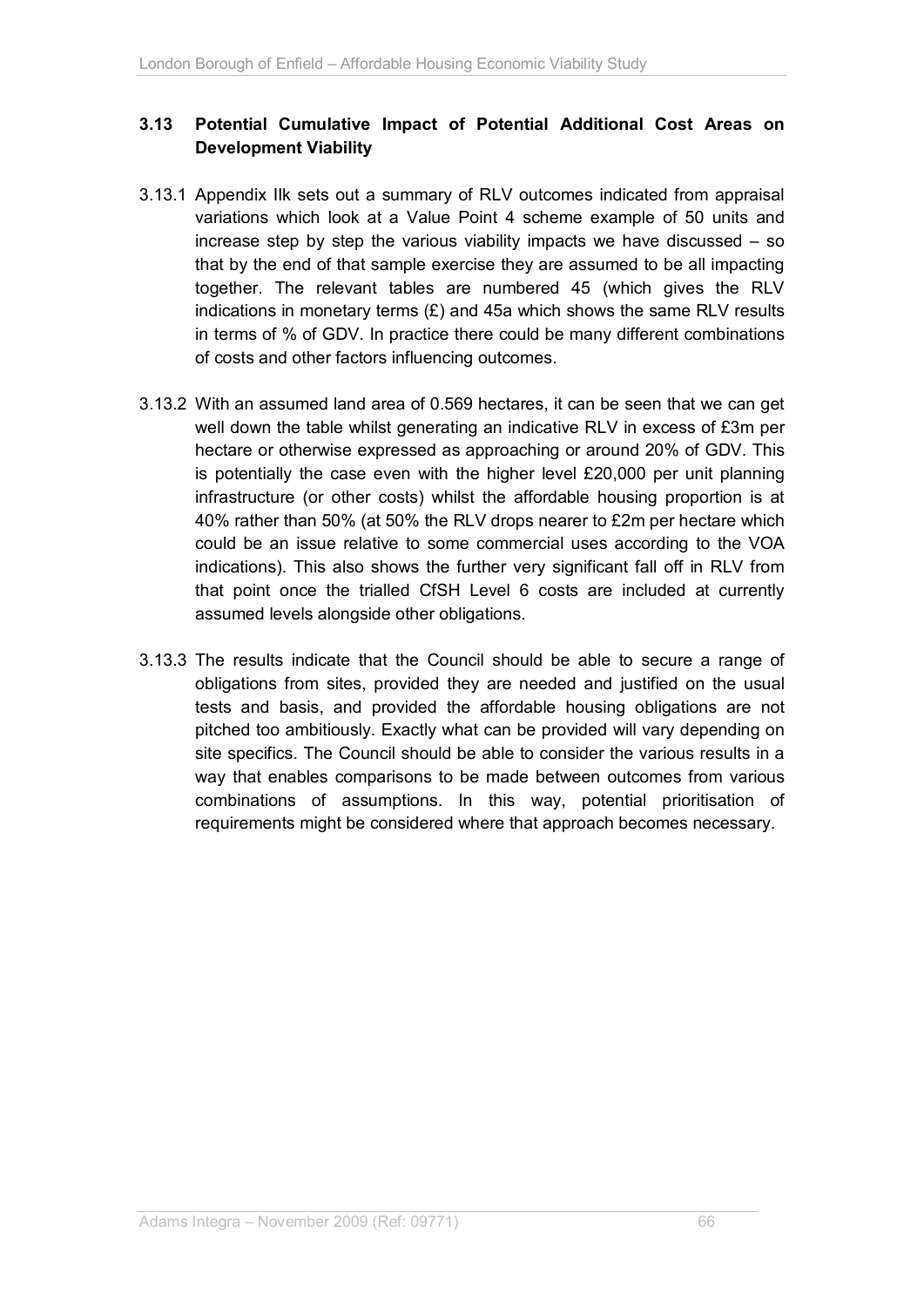# **4 CONCLUSIONS**

#### **Market and Values**

- 4.1.1 Looking across the Borough, a wide range of property values is seen. This applies both to the overall (re-sales dominated) market and to the pricing of new build schemes. Viewed overall, property prices here could certainly be described as high. However that masks a situation where we have seen both extremely high values and, at the other end of the spectrum, property values amongst the lowest seen in the Greater London area as well as in the wider context of the South East. The high end values are high even in comparison with those we have generally seen throughout our study work in the South East/Central South. Whilst we have seen higher values, beyond the range seen here, that has not been regularly. In contrast, the low end of the values range in this Borough sees property prices below typical levels seen in many parts of the South East.
- 4.1.2 Our research suggested that the full spectrum of new build development pricing in the Borough falls in the range from approximately £2,500 to almost £9,000/ m² (the marketing price expressed in a per square metre rate). This equates to around £232 to £836 per square foot.
- 4.1.3 The pricing of new build schemes in the most expensive house price areas (as indicated by the overall resale market research) ranged from £4,191 to £8,978/m². The high end values are associated with premium housing products, often developed at lower densities and with high specifications. Typically mid range value areas indicated new builds (marketing) pricing at around £5,000/m², although we also found an example at significantly less than £3,000/m². By contrast low value new build marketing prices were typically not far either side of £3,000/m² but, did fall nearer to £2,500/m² in some instances. Some of these figures show the variations that are often seen within defined areas.
- 4.1.4 Looking at this information, and allowing for marketing to sales price adjustments and current market trends as best we could at the time of fixing assumptions, we concluded that the range £2,750 to £5,750/m² most appropriately reflected the typical range likely to be seen. This means we consider that new build values are generally in the range of our Value Points 2 to 6. From what we saw, in practice they do not dip to Value Point 1 (£2,000/m²) at present, but do exceed Value Point 6 in the higher value areas.
- 4.1.5 The lower values areas are best represented by our Value Points 2 to 3, with asking to sale price adjustments bringing many close to Point 2. In those areas, Values at levels between Points 1 and 2 are also seen, however.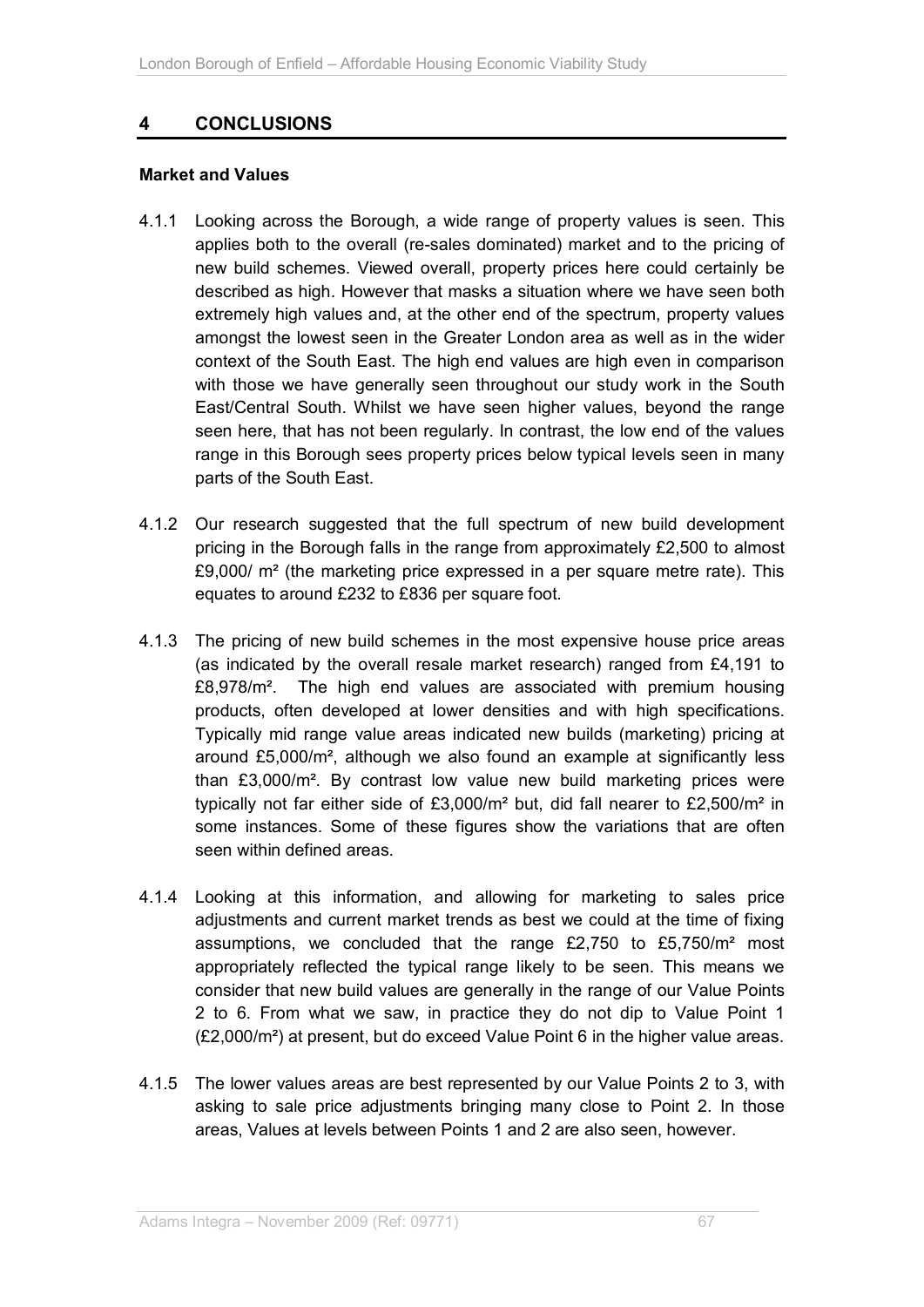- 4.1.6 Towards the upper end of the range, the new build value levels seen were within Value Points 3 to 5 overall; more typically at Points 4 to 5.
- 4.1.7 This is a dynamic picture. We acknowledge that values will sometimes fall outside this range. Given the current weak and uncertain state of the market, from a viability perspective the Council will need to monitor value levels particularly with regard to the frequency of lower end values occurring. All examples and indications here are necessarily based on the current relatively low level of new build activity. Nevertheless, wider research has also been carried out to support this. A strategic overview needs to be taken. For this, appropriate judgments on values variations have been made. The Value Points range takes account of varying values by geography and over time.
- 4.1.8 As per our Value Points approach, the most important theme to recognise is that, as in all areas, a range of values is seen, ultimately dependent on sitespecific factors. They depend on the specific location and scheme type. As normal there are street by street variations. General value patterns do exist in the Borough, but they are blurred, meaning that there would be difficulties in reliably defining areas for policies which varied targets according to values levels.
- 4.1.9 Our research informed our judgements on the range of value levels used to drive our appraisals. It showed these to be reasonable at the time of fixing them, and a reflection of the tone of the information we gathered. Full details of Adams Integra's property values research are found at Appendix III.
- 4.1.10 These value levels feed in to a range of residual land values and, therefore, a wide range of results. Whilst an overview could describe values as being very high locally, that does not represent the full range of conditions. The results that flow from the lower values seen are not strong, and that factor has been significant in the shaping of our thoughts and recommendations around a suitably pitched affordable housing target.
- 4.1.11 The degree of impact from potential policy is then dependent on the market sales values for the private market housing element which drives the scheme (expressed as a range of value points in this study), the affordable housing revenue (receipt to developer from RSL), grant availability, planning obligations (infrastructure cost) levels and other assumptions. As values increase, broadly there is more scope to bear affordable housing and other costs.
- 4.1.12 The principal issue with the current market scenario is the lack of activity in the market, rather than with development value levels as such. It is fair to say that, historically speaking, values are still high, in many cases beyond levels which have supported viable schemes (including affordable housing) in the past.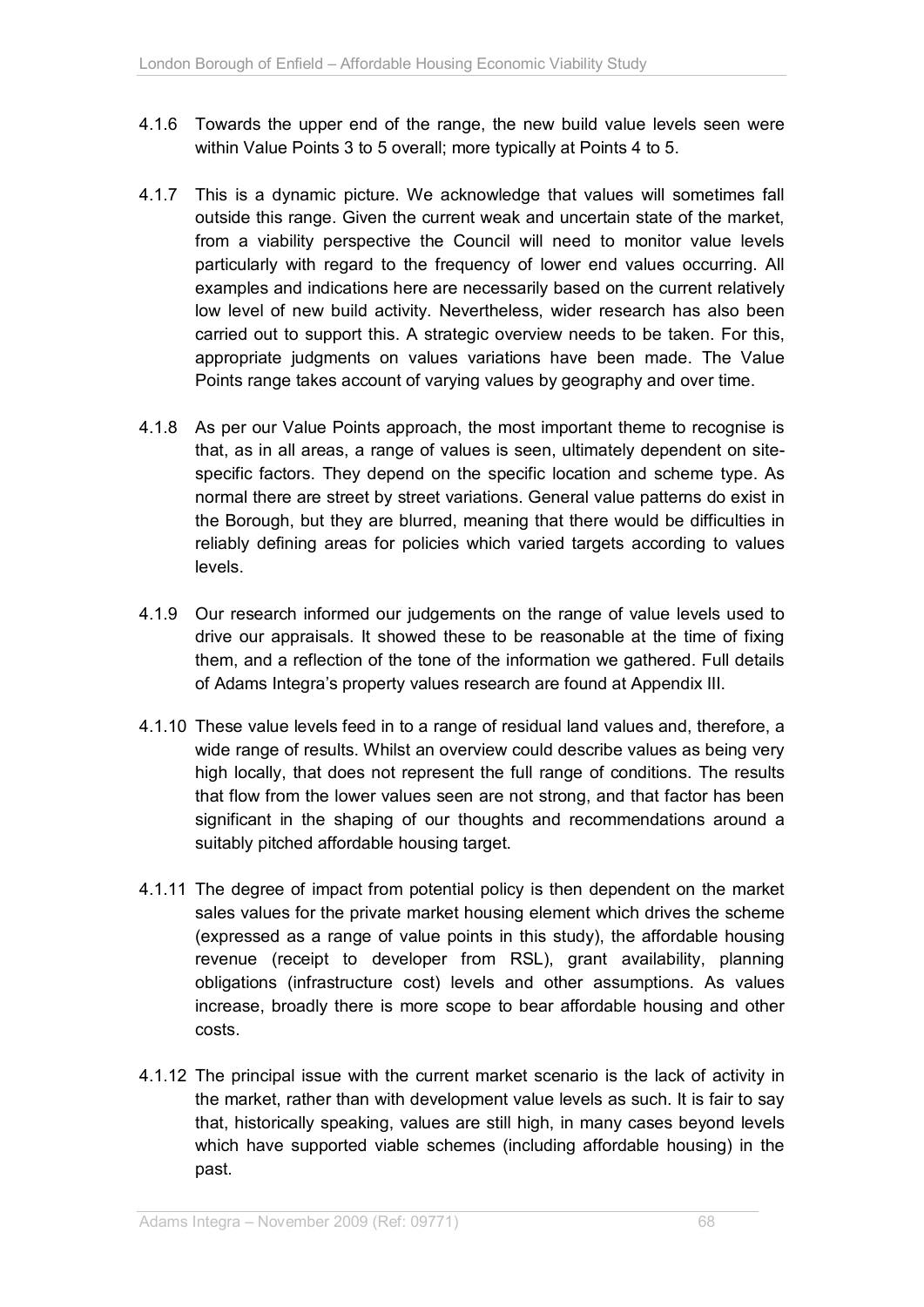#### **General policy considerations and potential approaches**

- 4.1.13 The outcomes suggest various policy options for consideration, presented later in this chapter (see 4.1.26 onwards).
- 4.1.14 Amongst these options, a carefully placed single overall (Borough-wide) policy position would be appropriate in viability terms. This approach would provide clarity and simplicity to inform landowners' and developers' expectations.
- 4.1.15 The possibility of designing more complex/area distinctive policies has also been considered through the study period. However, value patterns are blurred and, therefore, defining areas for varied targets on a reliable basis would be difficult. Additionally, this approach would usually require more resourcing, more involved monitoring and updating, and more complex additional guidance through SPD, leading to more explanation and negotiation input, etc. These aspects need to be considered. However, the study outcomes suggest that it could also be appropriate to consider such an approach in the Borough if sufficient clarity could be created. This could be based on the general property values patterns we have seen – on the basis that higher values usually have the potential to support a larger package of planning obligations.
- 4.1.16 Clearly this is quite a general statement. There will always be certain cases where abnormal site costs, planning obligations burdens, existing/alternative use values (or a combination of these) mean that affordable housing targets cannot be met. Those will more often be lower value schemes but may also include a wider range schemes where the combination of assumptions goes against viability and means compromises being considered. Those issues are relevant in any area and we advise all local authority clients accordingly.
- 4.1.17 Looking across the Borough, the varying existing tenure mixes in different areas, and the level and type of housing needs, should also influence this policy development. The considerations go wider than viability. If variable policy targets by area (in terms of percentages of affordable housing sought and/or its tenure) are considered, then in the positioning of those the Council's wider understanding of local markets and wider evidence base needs to be taken account of.
- 4.1.18 Land values are in many ways a function of property values the high property values in essence feed in to high land values. Therefore, it should also be noted that where property values are high, land value expectations also high. So while land value results look strong, to a degree they need to measure up appropriately to owners' expectations to ensure the release of sites. Land value expectations will need to be adjusted over time, not just because of affordable housing requirements, but also through the growing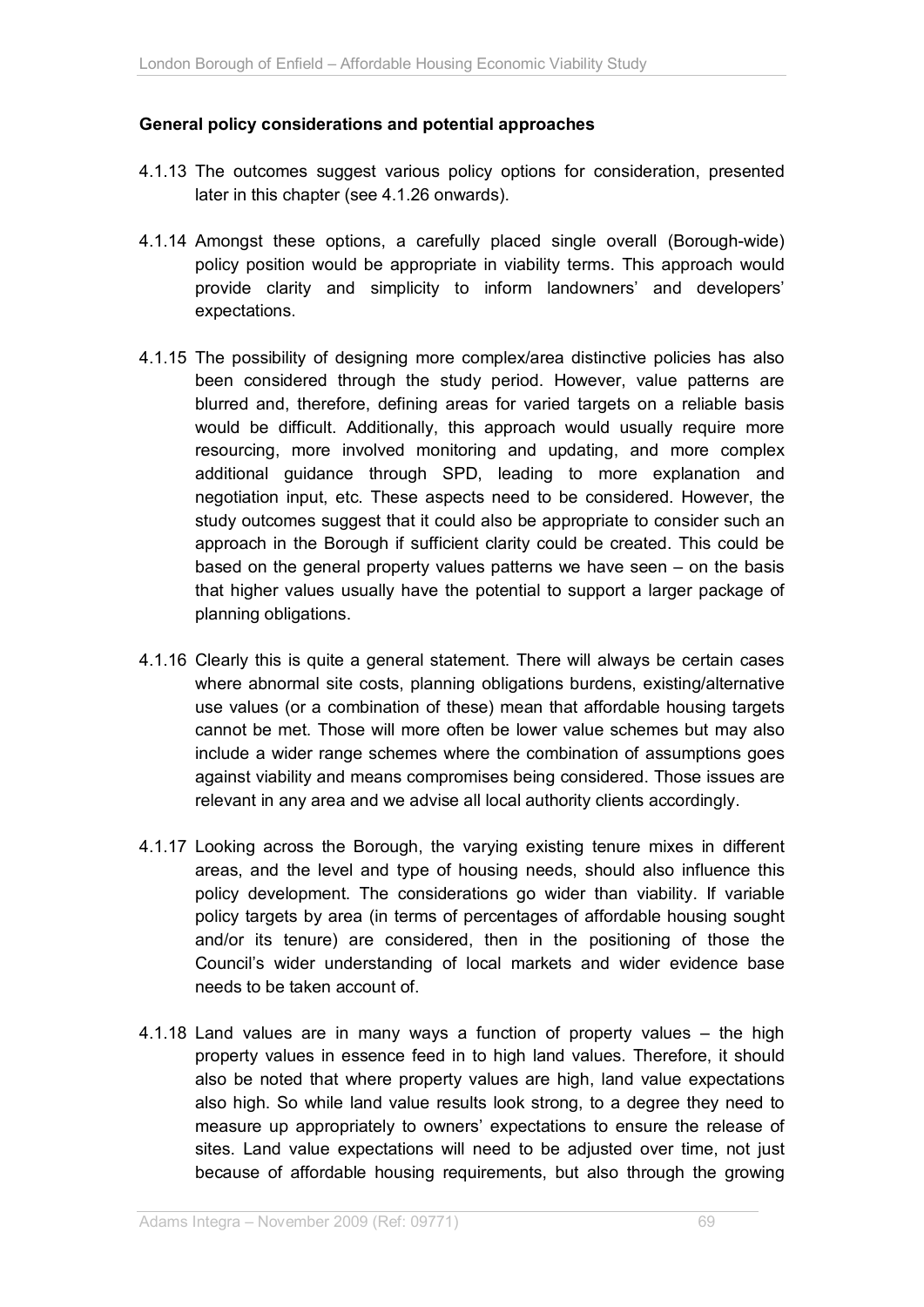climate for higher specifications related to sustainability, wider scoped planning obligations, renewable energy and the like. It is possible that current property market trends could help with this adjustment process in the longerterm. As so much of this topic area is about land prices and expectations around those, we think the current climate presents a good opportunity to consider policy, as a part of adjusting and setting expectations for potentially more active development markets ahead.

- 4.1.19 At the time of preparing this study, Adams Integra has had to acknowledge the very weak and uncertain market conditions which were apparent through 2008 and moving in to spring 2009 as the study period commenced. From around March 2009, we picked up more mixed messages about market conditions. By that stage, slightly more optimism was being indicated through information such as RICS research, Nationwide Building Society figures and the Land Registry House Prices Index – which showed a reducing rate of decline in house prices in many places and small house price increases, overall, in some regions. Our Property Prices report at Appendix III includes a range of market information alongside a summary of our values research.
- 4.1.20 In sections 2.2 and 3.2 we discussed the type of market features that have been and still are being seen. However, there are difficulties in fully reflecting the potential range of market conditions, and certainly in looking at all potential site specific level reactions, in this type of study. It is simply not possible to predict market directions or forecast how the various values, cost and other assumptions would interact at some future point. However, the sensitivity of outcomes to values varying is a key element of the approach.
- 4.1.21 It is unlikely to be practical to seek to vary policy targets in response to uncertain market conditions that are evolving, and the longevity or degree of which cannot be predicted. This type of approach would also not serve to provide the crucial level of guidance and clarity which developers and landowners need. As stressed above, in the short-term the practical, negotiated approach (but still based on clear targets) will be vital.
- 4.1.22 We consider it much more realistic to seek to react to current and future short-term market features through this mode of flexibility (practical application of policy), than to expect to almost continually review such information and indeed the wider evidence base so as to regularly adjust policy targets. Periodic reviews of this type of viability related information are more likely to be realistic, economic and useful in our view; possibly in conjunction with other planning obligation reviews being considered or in response to delivery experiences over a sufficient period.
- 4.1.23 We also consider it important in these circumstances to monitor and review policies and develop contingency plans, together with operating a practical and flexible view in implementing policies, especially in the shorter-term, to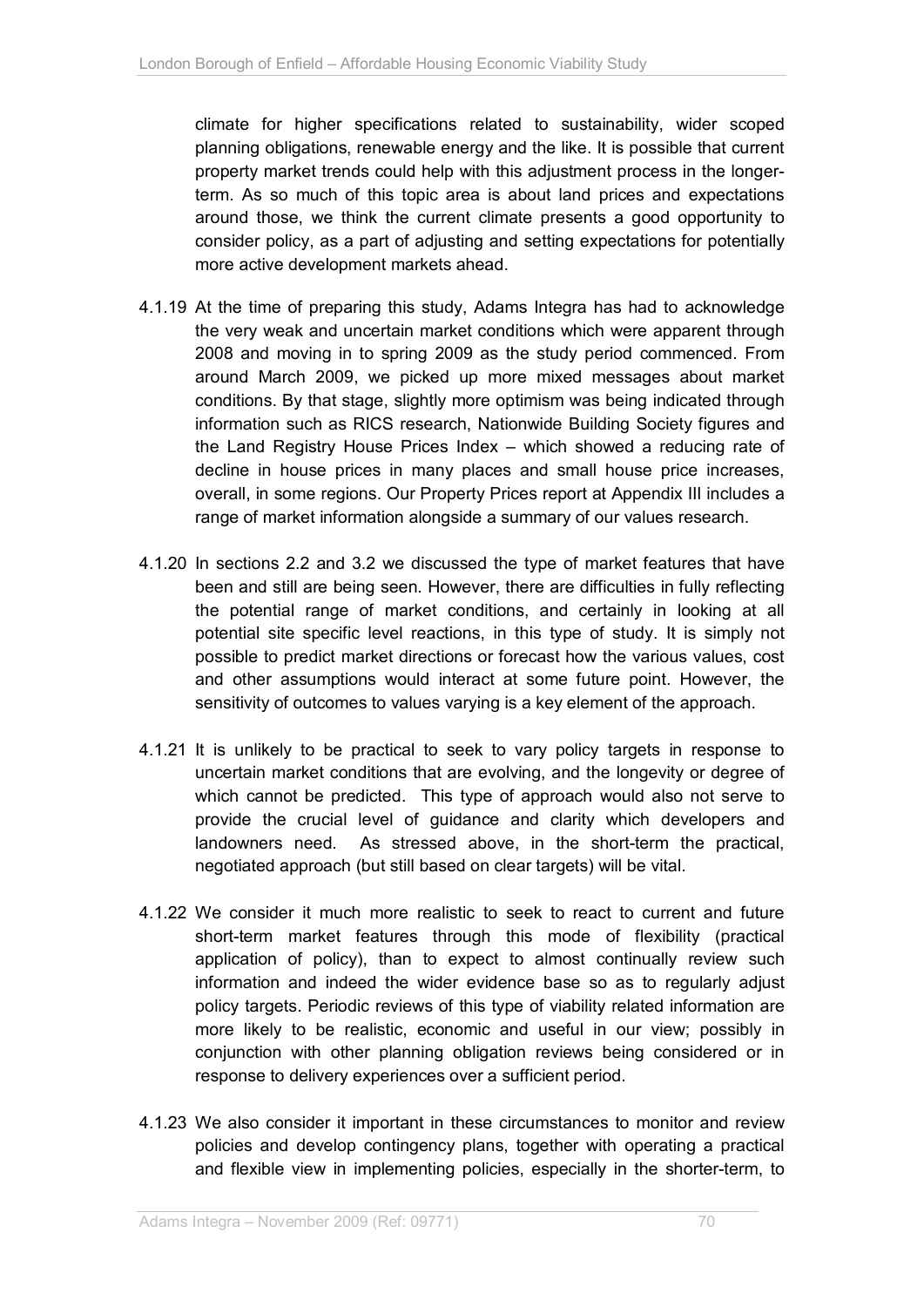help secure affordable housing delivery alongside other planning obligations as far as possible.

- 4.1.24 In terms of considering on-site affordable housing provision, notional schemes of 5 to 100 dwellings were modelled at 0%, 25%, 40% and 50% proportions. This enabled sites beneath, at and above the existing threshold of 10 to be considered regarding on-site affordable housing. Affordable housing proportions of greater than the London Plan target of 50% were not considered. In our wide experience of these studies, highly exceptional circumstances would be needed to warrant consideration of a higher target still, and we have not seen those in Enfield.
- 4.1.25 Notional schemes of 1, 2, 3, 4, 5 and 9 dwellings were also considered on an alternative basis that they might contribute towards meeting affordable housing needs by way of financial payments rather than by providing on-site affordable homes (also acknowledging the range of practicalities that come in to play when seeking to integrate and successfully deliver very small mixed tenure developments). The potential financial contributions route was looked at allied to equivalent affordable housing proportions of 10%, 20% and 25%.
- 4.1.26 We will now summarise what the study points to in terms of policy options. Our recommendations in terms of options for the Council to consider further for both the sliding scale and position on larger sites will be confirmed in Chapter 5. The Council's consideration of these should be made alongside the review of its wider evidence base, own local knowledge and experiences.

### **Discussion of Policy Considerations and Options – Larger sites (over existing threshold)**

- 4.1.27 Bearing in mind the mixed tone of our results and the Enfield characteristics crucially meaning many strong but also varying values - we consider that an appropriate response at a site size of 10 dwellings would be a target of not more than 40% affordable housing, if a simple blanket policy approach is to be selected. In our view, this would strike an appropriate balance between needs and viability, as a target. We consider that it would represent a suitably challenging position in the longer-term strategic context, and would be particularly so given the current and foreseeable continued market uncertainty. This needs to be read in conjunction with the following paragraphs.
- 4.1.28 This could be interpreted and applied in a range of ways depending on the Council's preferred strategy and bearing in mind factors including:
	- The need to create sufficient clarity of expectations.
	- The need to resource and manage the selected approach.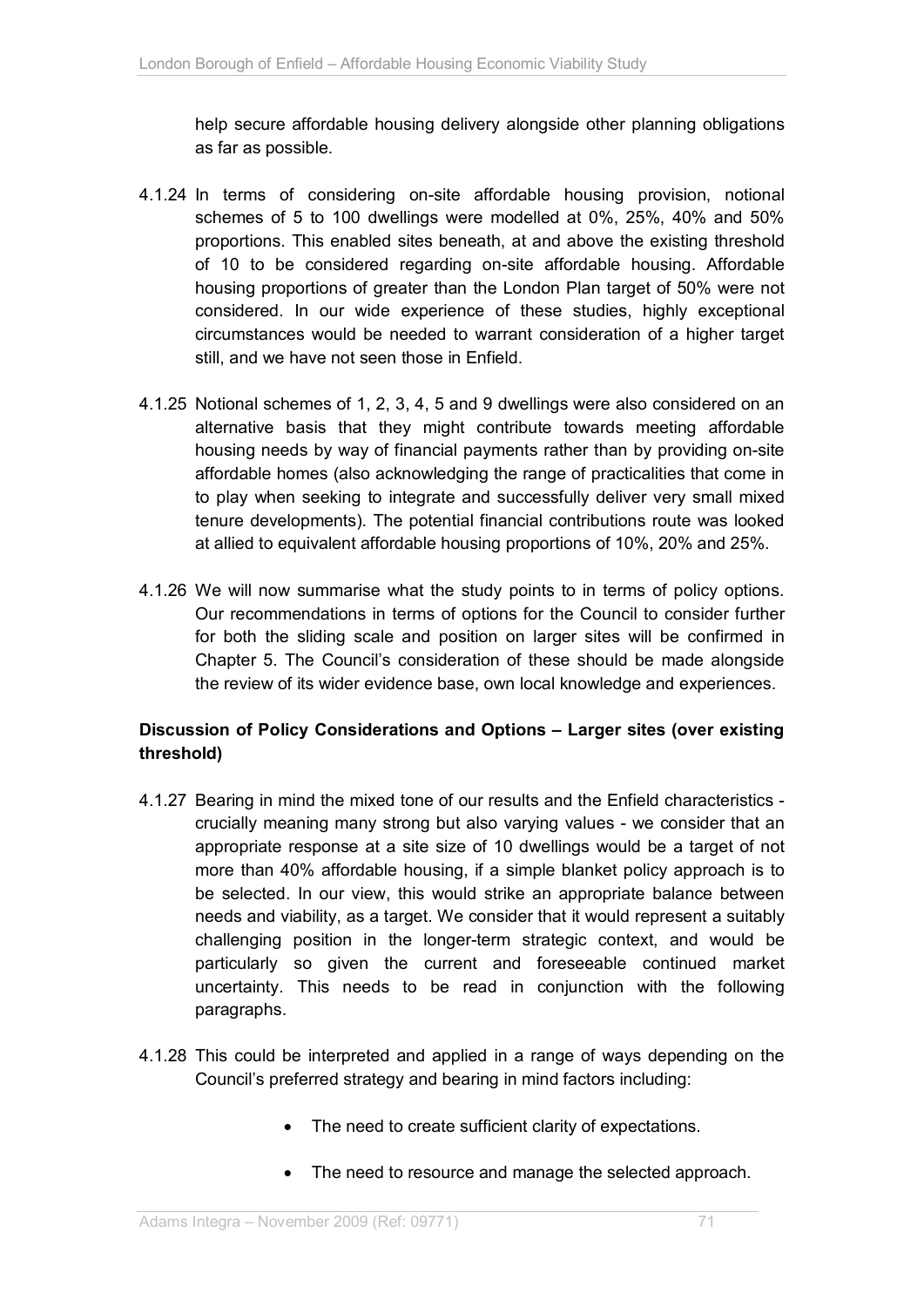- Consideration alongside and updating of housing market and needs evidence – existing tenure mix, and needs, in various localities.
- The need to provide the right types, mix and quality of affordable housing – not just numbers.
- Overall objectives including on wider planning obligations/infrastructure/environmental objectives – as affects the overall viability picture and overall housing supply.
- The fact that incidence of abnormal costs such as site clean up or flood risk mitigation in certain areas of the Borough would further weigh against the viability of schemes. The incidence of those additional costs may coincide with lower values (seen on the eastern side of the Borough) more often than not – but such factors will always vary.
- 4.1.29 Options for the Council to consider (on sites of 10 or more) range from a simple, straight 40% target (looking particularly at current and likely foreseeable market features) through stating targets in the range 30 to 50% (depending on site circumstances), to a potentially over ambitious approach of 50% applied universally (but again depending on circumstances and viability).
- 4.1.30 As alternatives to a straight 40% target on sites of 10 or more dwellings, the other options could include:
	- A lower target (e.g. 30%) pursued in lower value areas combined with a higher target of 40% in higher value areas. This could be criticised for moving too far away from the needs scenario in favour of a market friendly route – i.e. for not seeking to do enough given the needs levels. In our opinion this might be said of any target proportion of less than 40% (unless applied to sites of fewer than 10 dwellings). It would also need to be appropriately defined, resourced, monitored and reviewed so as to create and maintain its currency and sufficient clarity. It would arguably create a less clear position.
	- A more ambitious dual target of 40% (lower value areas as above) and 50% higher value areas (again as above). While this would be aiming for more affordable housing, in our view, particularly given foreseeable market circumstances, this could be over ambitious. It would also come with the same caveats above concerning clarity and resourcing.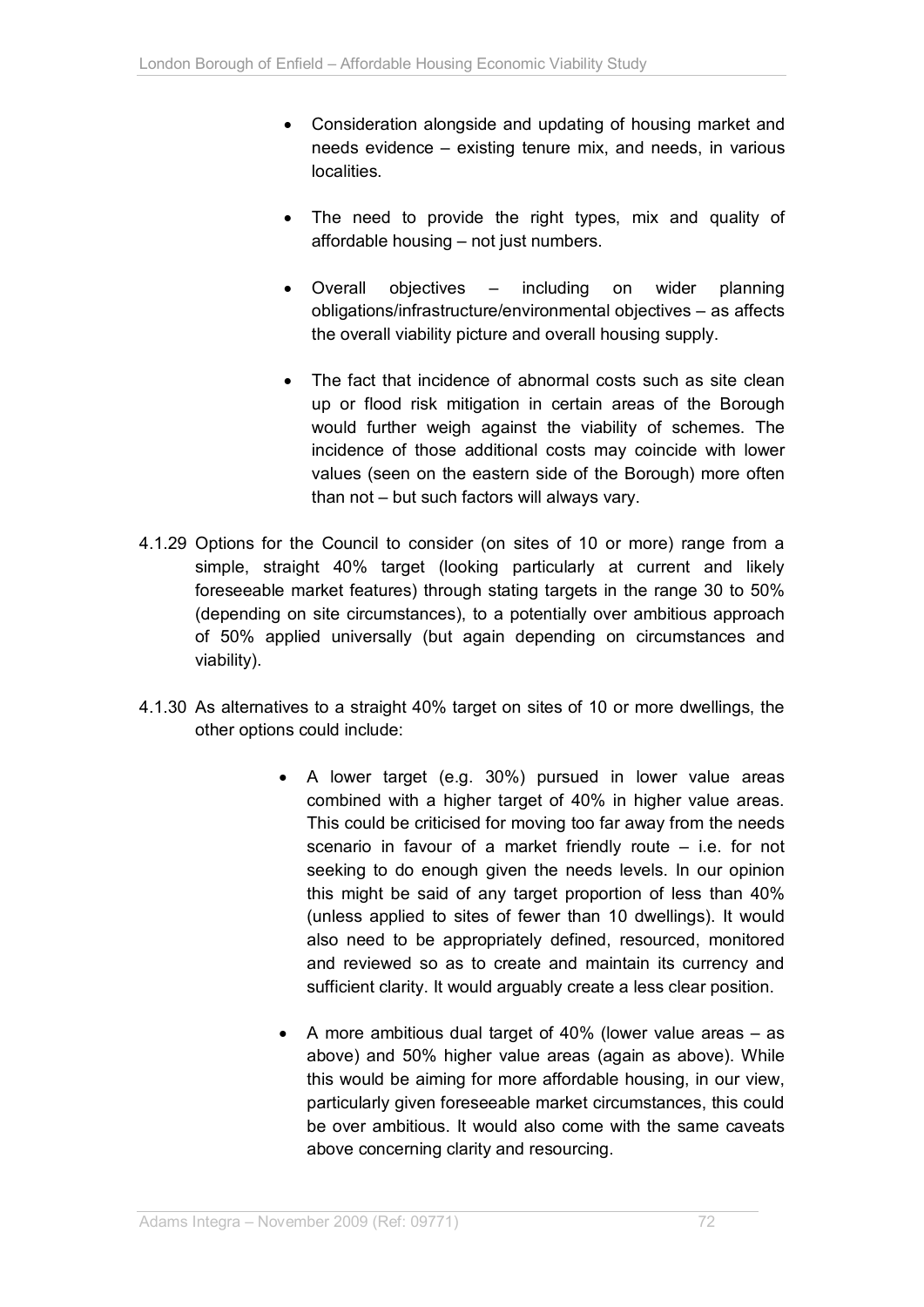- A toned down (and therefore not quite so ambitious) version of the preceding 40% and 50% targets option – with 50% potentially applying only to the highest value areas and 40% to all other areas. This could strike a better balance between needs and viability by reducing the area over which the 50% would be sought. However, it would again come with similar reservations regarding clarity and resourcing.
- If any element of 50% target is retained, then there could be potential to consider part of that being provided by way of financial contribution in-lieu. That would depend on whether such an approach better met sustainable communities objectives overall, with respect to a particular (site specific) outcome. If relevant, this could mean say 30 or 40% affordable housing provided on-site, with a top-up equivalent of say 10% financial contribution. Whilst this would be a creative and potentially useful route (for example, in a regeneration or tenure balancing context), the same concerns remain (and may even be increased) regarding clarity, guidance and resourcing. A strategy would be needed to underpin this approach, and that would again be subject to monitoring and updating, etc. Overall we feel that this type of approach could be operated within the bounds of a more simply expressed policy, and could be part of a negotiated approach where site specifics particularly suited it being used and the Council agreed this with the developing parties.
- 4.1.31 At this stage, from a viability point of view, we consider that there would be advantages to moving to a more locally relevant and more market sensitive approach (meaning not just short-term) rather than a straight 50% affordable housing requirement across the board in Enfield (as per the London Plan).
- 4.1.32 We think the theme of viability, and more flexibility where needed, should be acknowledged whilst re-framing policies to stimulate appropriate development. If a 50% target is continued, in our view that would come with a significant level of ambition and should only be applied as a target to a narrower group of sites or areas – most likely in the highest value locations only. This would still be dependent on the usual factors of evidencing needs and assessing overall development viability, bearing in mind planning infrastructure and any abnormal costs (overall costs burdens). It would also rely on the advantages of the policy position (e.g. related to needs levels) outweighing the reservations we have expressed.
- 4.1.33 On any first time captured sites (should the threshold be lowered from 10) the introduction of a modest (reduced) proportion of up to no more than say 30% would have a less negative viability impact when compared with that from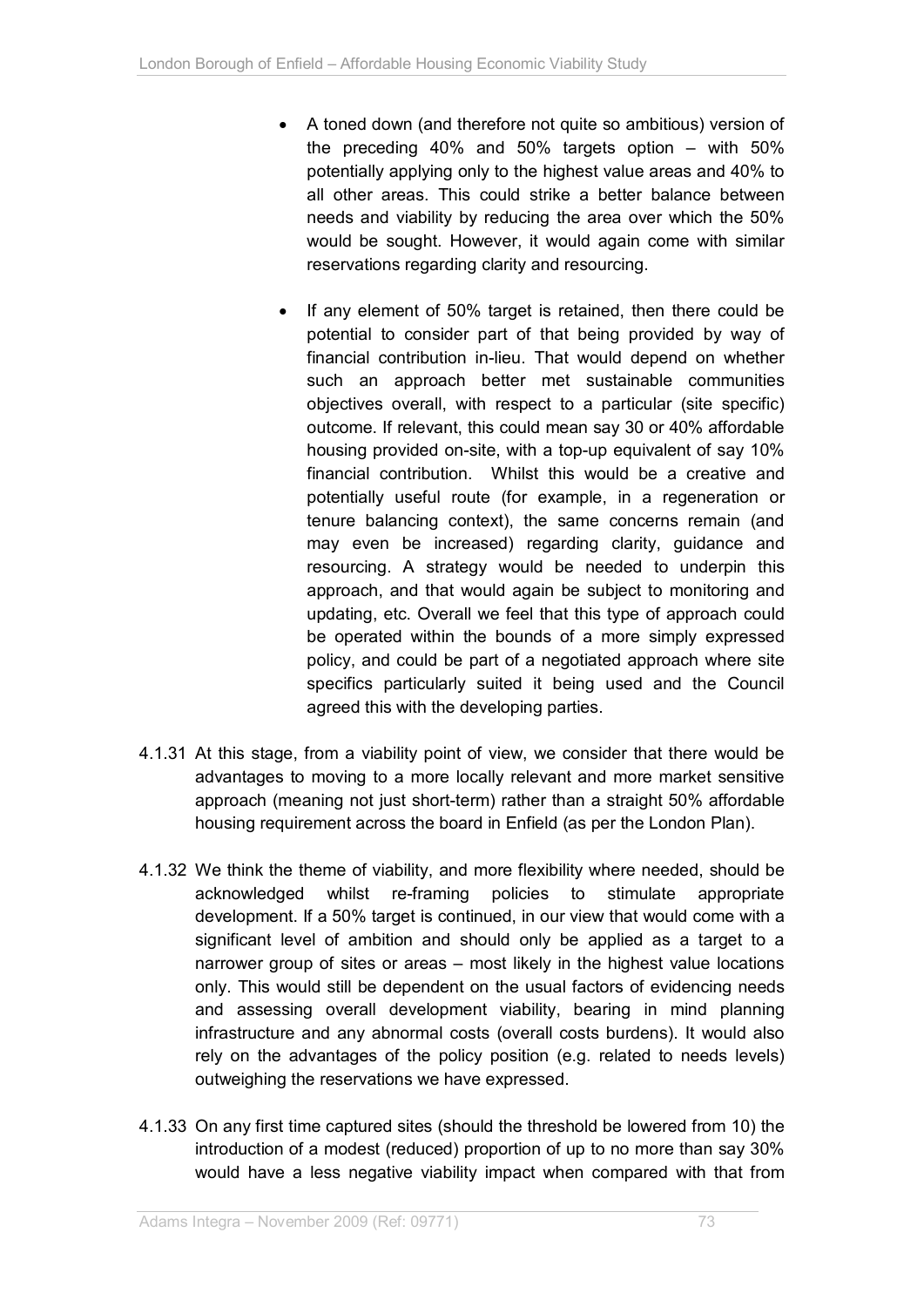seeking higher proportions of 40% or more (again, with specific outcomes dependent on value point and other accompanying assumptions). The 25% affordable housing results represent the reduced on-site proportion outcomes tested in this case.

- 4.1.34 The Council might consider varying affordable housing tenure mix targets in recognition of the current bias towards social tenure and poorer quality private market renting (rather than home ownership) in some lower value southern/eastern localities in the Borough, and also to recognise the viability impacts of affordable rented tenure particularly on lower value schemes (unless supported with sufficient sums of grant).
- 4.1.35 So a more balanced tenure mix, including a greater proportion of intermediate tenures/home ownership based models (or even a mix skewed towards those in some instances) might be considered in those areas in order to create mixed, balanced communities, but the Council would have to consider and confirm or shape the application of this, or any designations).

#### **Discussion of Policy Considerations and Options – Smaller sites (beneath existing threshold)**

- 4.1.36 To supplement the approach to larger sites already within policy scope, purely from a viability viewpoint we are able to support the potential to secure carefully judged financial contributions from sites falling beneath the threshold for on-site provision, based on the general sliding scale principle which respects the sensitivities around the first time impact of policy.
- 4.1.37 There may be lower risks, reduced promotion costs and smaller planning obligations burdens on smaller sites, but conversely, there might not the same opportunities for economies of scale. There are a range of factors which could well balance out or alter outcomes either way dependent on the circumstances. The outcomes relate to site specifics, crucially including value levels; it is simply not possible to say that a smaller site will be more or less viable than a larger one. Viability is principally value rather than site size driven.
- 4.1.38 However, whilst we consistently find in all such viability overview studies that it is not possible to say that smaller or larger sites are more or less viable than each other, we have pointed out two key features of smaller sites which again point towards a sliding scale approach if they are to be brought within the policy scope. Firstly, there is the first time impact issue we have discussed. Secondly, the values generated by the smallest schemes (sums available for land purchase) are likely to be increasingly marginal when compared with existing/alternative uses and with owners' aspirations.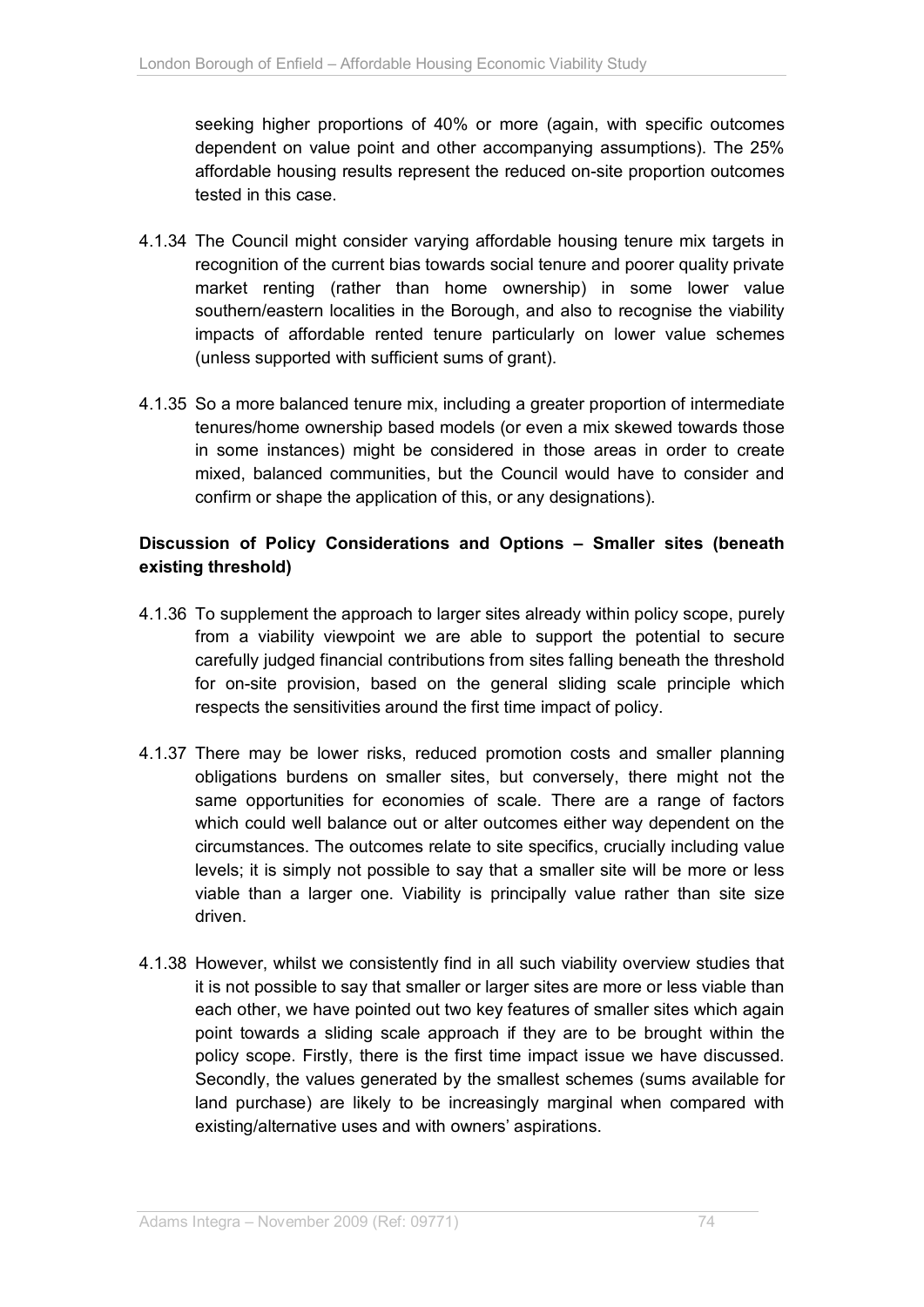- 4.1.39 The impact of increasing affordable housing proportions on small sites (of fewer than 10 dwellings) where to date no (0%) affordable housing has been sought is significant. This is always the case. The appraisal results (see Chapter 3 and study appendices) demonstrate that the greatest reductions in RLVs are seen where affordable housing is required for the first time. In the case of Enfield, in line with the London Plan led threshold approach, that would be on sites of fewer than 10 dwellings.
- 4.1.40 We consider that the first time policy impact (when looking at sites of fewer than 10 dwellings) and tone of results strongly suggests the potential value of a sliding scale approach should those sites be brought within the policy scope.
- 4.1.41 A sliding scale type approach could take various forms as far as the final target combinations of thresholds (site sizes) and proportions (affordable housing %s) are concerned.
- 4.1.42 As regards a financial contributions approach and relevant (equivalent proportion) targets for it, there are variations which we think can be considered in terms of the viability parameters:
	- o Sites of 1-9 units 10%
	- o Sites of 1-4 units 10%; sites of 5-9 units 20%
	- o Sites of 1-4 units 20%; sites of 5-9 units 25 or 30%
	- $\circ$  Sites of 1-9 units 20%
- 4.1.43 Clearly within the range of positions as outlined above, the higher equivalent proportions would mean optimising efforts to secure contributions. In terms of the pros of a higher target for this, it might also be said that at 25% or 30% the size of the step up to the policy headline at 10 dwellings would be reduced, compared with that from a lower starting proportion. However, the current step is from 0% to a 50% requirement under the established approach so a 10% or 20% requirement also reduces that step (and especially if the 50% is reduced under new policy). So, in our view, the potential advantages of going to 25/30% are outweighed by those of a more sensitive approach of a maximum 20% target for the newly "captured" schemes.
- 4.1.44 Also, with increasing equivalent proportion the balance between (relative scale of) the affordable housing financial contribution and the remaining RLV (after it has been paid) changes quite significantly. On lower value schemes especially we see more significant impacts at equivalent proportions in excess of 20% and the potential financial contribution becomes large in relation to the land value. Moving the other way, a 10% target might be viewed as not looking hard enough at the housing needs side of the balance, whilst also leaving a still very significant step up between the financial contributions and on-site routes. This is not an exact science but a case of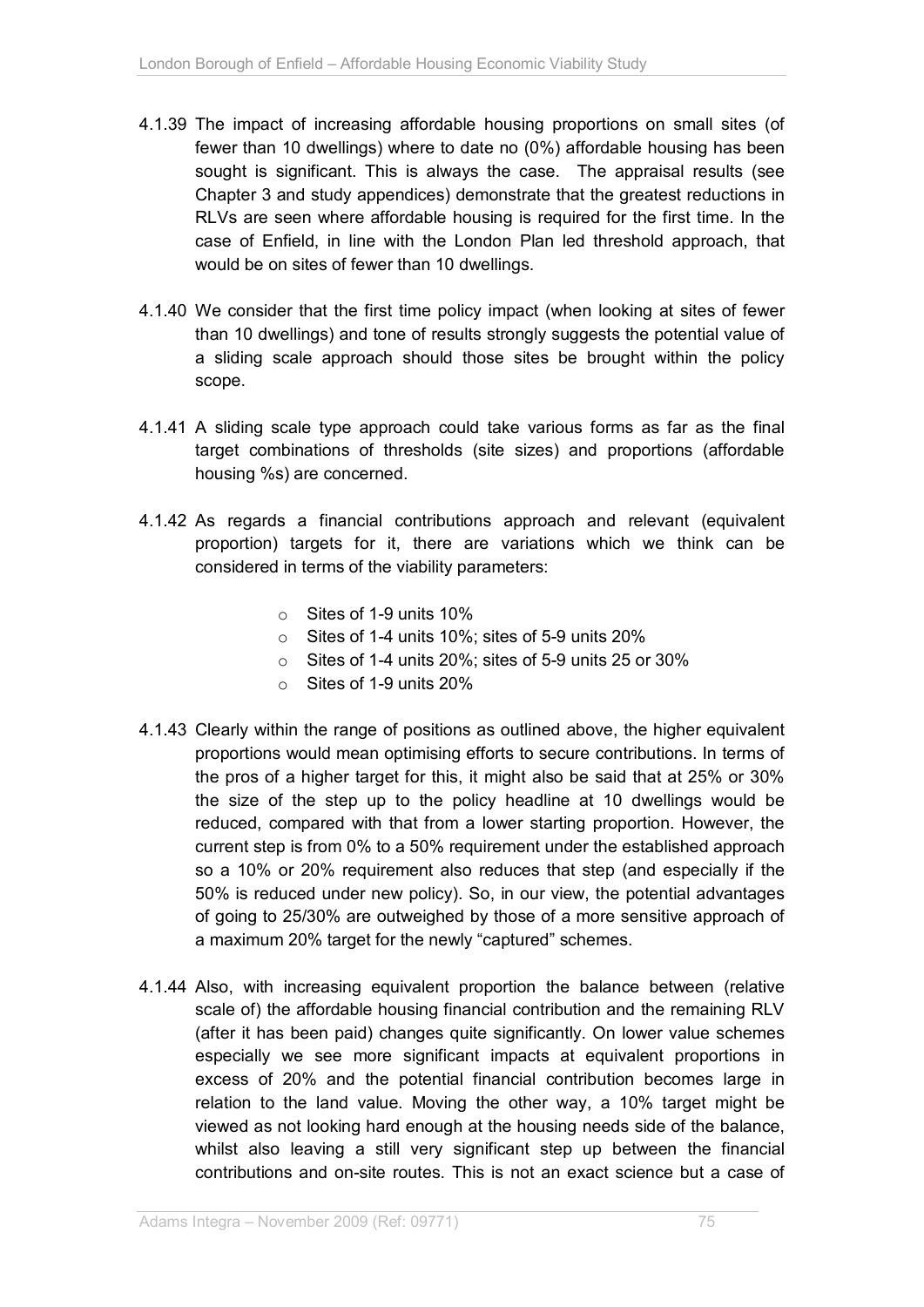making judgments based on the various aspects and on the balance which needs to be struck.

- 4.1.45 In any event, compared with a flat introduction of a policy target of say 40% or more affecting sites beneath the existing 10 threshold, a sliding scale reduces the scale of adjustment needed to land price expectations. It provides a more sensitive outcome viability wise for those first time captured sites. We have consistently made these points in our study work. We consider that this type of approach would bring wider delivery advantages compared with the straight introduction of, say, a 40% target applied for the first time to small sites which are currently not expected to provide any affordable housing contribution. This stage of policy development, considering the first time capture of small sites, is a particularly sensitive one. This sliding scale approach would also fit with the current and likely short-term future market characteristics.
- 4.1.46 A financial contributions in-lieu approach could potentially form a useful and practical approach and tool for the Council, based on the sliding scale principle. We consider that it has the potential to offer certainty of expectations and a more manageable scenario than seeking to deliver on-site affordable homes within the smallest schemes. We think it particularly fits what would be a sensitive stage of policy development – it would represent a positive step in seeking to optimise efforts to address housing needs in the circumstances.
- 4.1.47 Threshold points are to some extent arbitary. In considering thresholds and proportions combinations, and especially if on-site affordable housing is to be considered for smaller sites, the Council may wish to consider which are most logical in terms of the numbers rounding and other practical/negotiation issues we discuss.
- 4.1.48 Numbers rounding as well as dwelling mix, tenure type, grant input, etc, will all affect viability. They need to be viewed together in practice, and this is particularly relevant on smaller sites in general – whether below, at or above the current threshold of 10. While it does not directly provide affordable homes in the same way, an advantage of a financial contributions approach is that exact calculations can be made – numbers rounding that can significantly skew outcomes need not be a concern. With a suitable strategy in place and transparent records of monies collected and allocated, a financial contributions basis could prove to be a very positive part of the Council's affordable housing plans.
- 4.1.49 In addition, the practicalities of delivery on the very small sites may be more of an issue than viability alone. Issues can be experienced, for example, with scheme design/integration of affordable homes with the market housing, sustainable management, dealings with RSLs, marketing issues and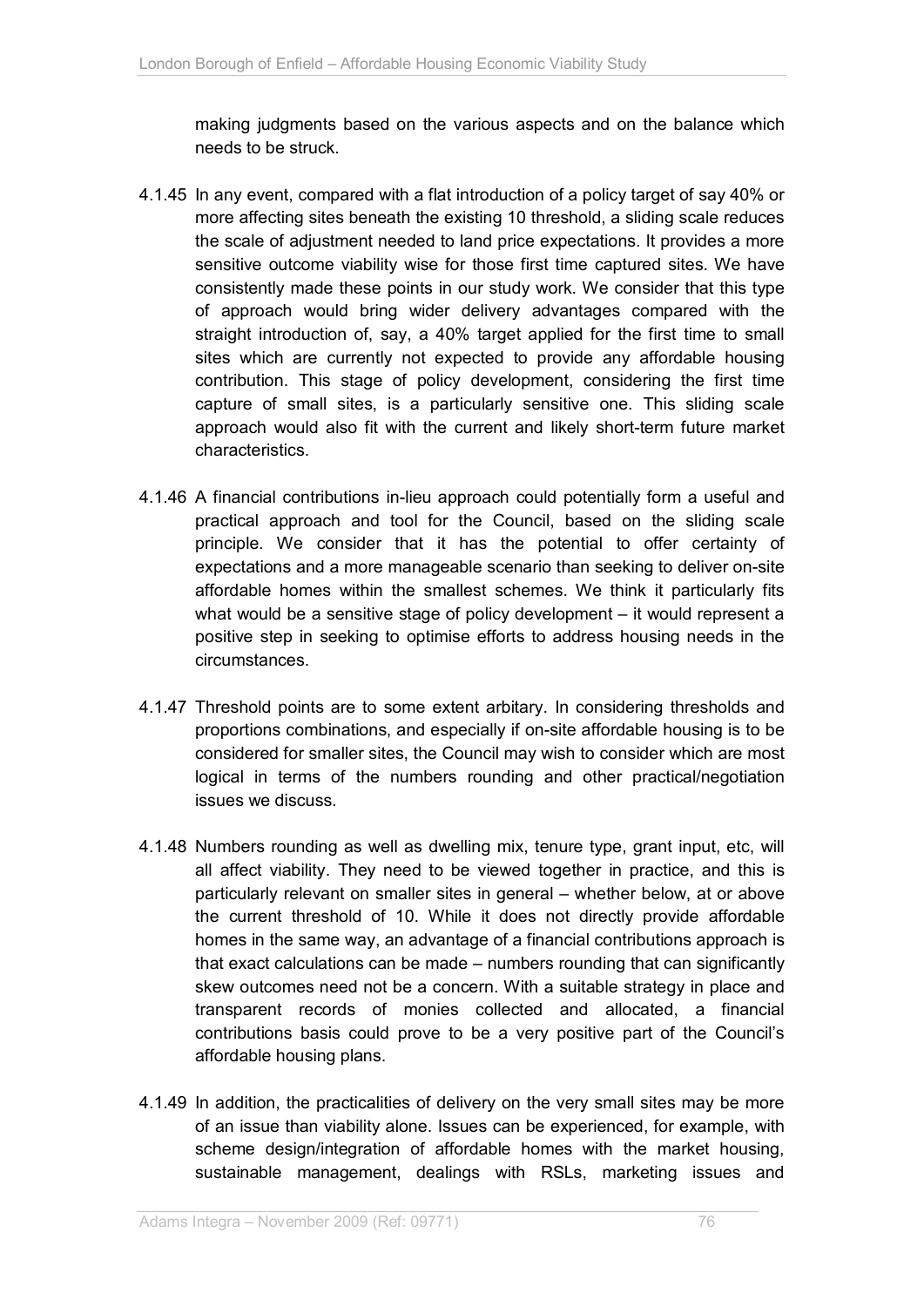perceptions, isolation of tenants, affordability, etc. Furthermore, there is the need to provide the right types, mix and quality of affordable housing, and not just focus on numbers. It may be preferable to see those aspects maintained rather than compromised through viability issues related to integrated affordable housing requirements that could potentially reduce the scope to deliver the overall objectives successfully.

- 4.1.50 From the example options outlined at 4.1.35, overall we favour a target at this stage not in excess of 20% for this group of schemes beneath the existing onsite threshold. Bringing in simplicity and clarity, we consider a straight 20% equivalent proportion on the bracket of schemes of 1-9 dwellings has the best potential to represent an appropriate compromise between the various factors.
- 4.1.51 As part of providing clarity of expectations and to aid the smooth working of its approach to this policy area, the Council will need to be clear about whether any new policy positions will be applied to the gross (total, irrespective of any dwellings existing prior to the scheme) number or net (i.e. deducting for any such dwellings) number of dwellings being provided by a development scheme. This aspect of detail will be more sensitive in light of the general tone of policy direction proposals to include the smallest schemes within affordable housing policy scope. In our experience, a net application of policy to the smallest sites is appropriate, because gross application can significantly skew the calculations and alter the viability scenario.
- 4.1.52 That may be particularly relevant to clarify this in respect of replacement dwellings, conversions, etc.

#### **Further Considerations**

- 4.1.53 In all cases the proportions (or equivalent proportions in the case of financial contributions) would need to be regarded as targets, with the relevance of development viability to site specifics acknowledged. The Council would, in any event, need to monitor the outcomes and any issues arising from its selected policy positions. The proportions also need to be considered alongside the other key factors, such as dwelling and tenure mix, grant availability, numbers rounding, expectations on dwelling size and specification, etc. These all influence the extent to which the affordable housing impacts viability.
- 4.1.54 In all cases and results seen, we assume no major abnormal costs. These would need to be considered as part of the overall burden on sites and could affect viability outcomes.
- 4.1.55 The study modelling reviewed tenure mix targets of 70% affordable rent/30% intermediate tenure; plus 60%/40%, 50%/50%, 40%/60% and 30%/70%. The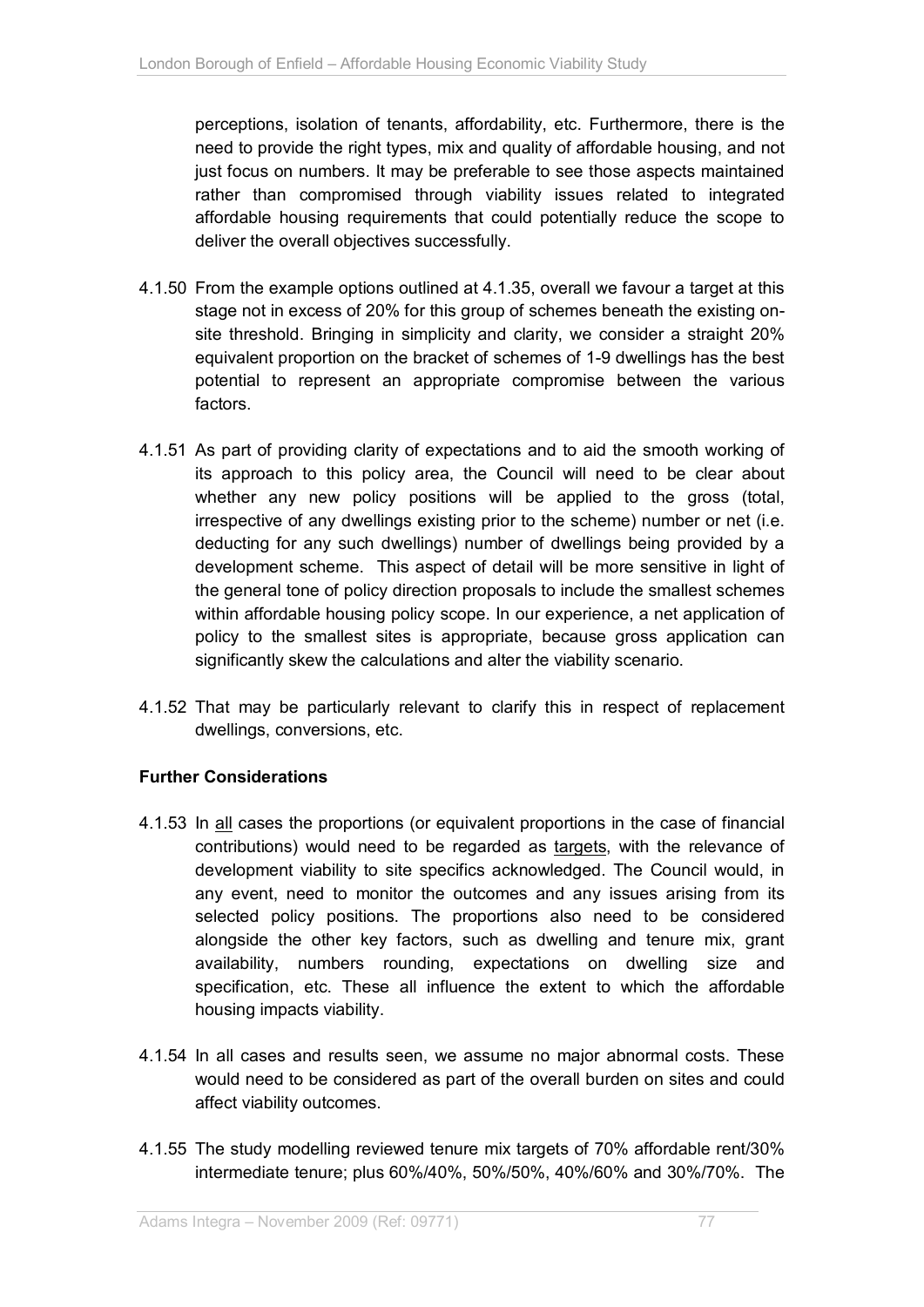potential market implications for shared ownership have been noted so that a wider view has been taken of the intermediate tenure element. Increasingly the intermediate provision will be reactive and flexible. The Council could consider or trial other intermediate forms of tenure, or variations to the assumptions applied. The strategic aspiration and likely starting point to seek a predominance of affordable rented tenure is in line with local needs profiles, consistent with that of other authorities and also with the GLA Housing Strategy thrust and investment priorities.

- 4.1.56 An emphasis is and will be placed on affordable rented accommodation given that the severest needs are for that. A 70%/30% tenure mix target and starting point would be in line with current regional policy (although that is being reviewed at present in the shape of the draft replacement London Plan 2009 which, on closing this study, is open for public comment until January 2010). Also it would go as far as reasonably possible to respect the balance of local needs. We can support this approach - providing it is considered as a target, with site specific consideration linked also to dwelling types, mix, specification, grant availability and numbers rounding (i.e. to the affordable housing viewed in the sense of an appropriate overall package, optimised in the actual circumstances).
- 4.1.57 As would be expected, the 70/30 tenure mix sample appraisals produced lower land value results – reduced viability outcomes – than the comparative 60/40 and 50/50 appraisals, and than the appraisals which assumed an affordable mix skewed in favour of intermediate tenure. While detailed actual scheme comparisons vary and we have commented on the current market and funding trends, skewing the mix towards affordable rented homes generally reduces viability (unless appropriate grant input is available to counter balance that effect).
- 4.1.58 The sample with grant appraisals showed the extent to which grant can improve viability, although in practice that would be through protecting viability while achieving an appropriate affordable dwelling and tenure mix – which in any event will always need to be in accordance with HCA value for money principles and investment priorities - rather than through boosting land value unduly. Grant availability is highly unpredictable. This may well be a factor in dictating how flexible the Council needs to be in settling tenure mixes from one site to the next. There could, however, be positive aspects to running with an adaptable approach in that there may be certain sites and locations where an affordable tenure mixes biased towards intermediate tenure (rather than affordable rent) could contribute towards the delivery of balanced, sustainable communities.
- 4.1.59 While the Council's starting point might be to see what can be achieved without social housing grant, we anticipate that grant input may well be necessary to help underpin local delivery – particularly of the right type and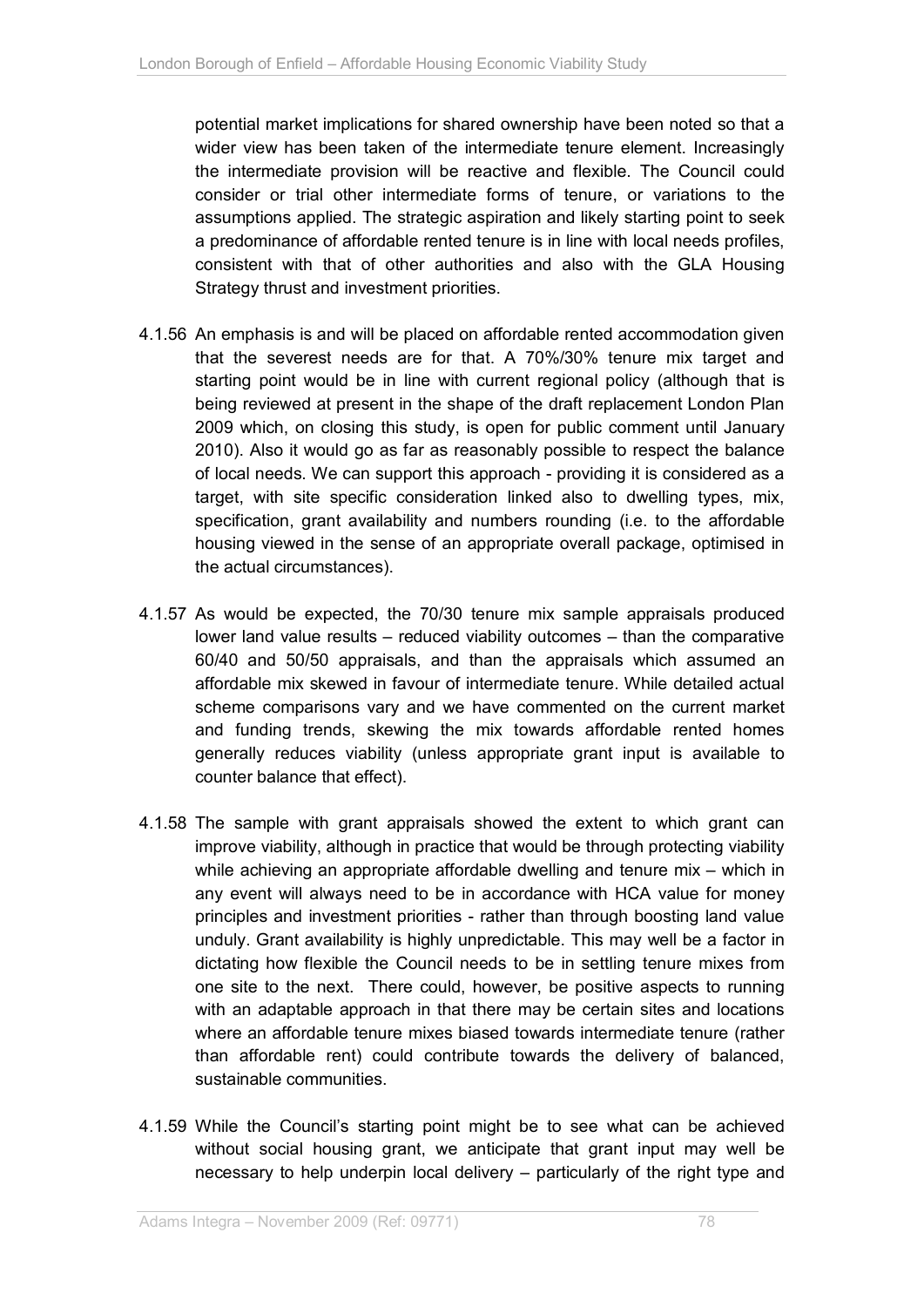most needed affordable homes. This again links to the need, in our view, not to over-play the total proportion of affordable homes sought - at the expense of what those are, and the levels of grant that may be needed to support them alongside other planning and specification requirements.

- 4.1.60 It will be vitally important for the Council and its partners to keep in contact with the HCA's investment managers so that funding priorities and allocations processes can be understood. Like others, at the time of completing this study we are observing HCA funding being available on quite a responsive basis – opportunity led, where schemes can be delivered (bearing in mind the dramatic slowing up of the planning led (via Section 106) affordable housing delivery programme. We understand from the HCA that the approach to funding is likely to move away from this opportunity led approach and return to a more planned approach in the short-term.
- 4.1.61 The Council will need to consider the wider issues of need, site supply and the like alongside our viability findings.
- 4.1.62 The key viability findings discussed in relation to the level of challenge associated with different affordable housing target levels are based on current or short-term typical planning infrastructure burdens and other costs likely to be applicable in the Borough – as those are more readily understood. However, the likely direction of travel on costs and obligations, plus the need to avoid seeing affordable housing just in terms of numbers rather than mix and quality as well has also been taken in to account in coming to recommendations (see Chapter 5, following).
- 4.1.63 We cannot speculate on exactly how the area of collective costs impact may develop as we move on, but it will be need to be kept in mind and monitored in relation to viability. The Council's consideration of wider issues and collective burdens made it appropriate to consider at this stage how these viability results might be affected by potential increased planning obligations levels.
- 4.1.64 From our results it is possible to start considering the potential "trade-offs" which may occur should the Council move to increase planning infrastructure burdens or other scheme costs increase in a similar way (for example, through an increased renewable energy requirements target in future, or if other burdens such as flood risk mitigation were relevant). Examples of this can be seen in the results where the RLV outcomes from various combinations of affordable housing proportion, tenure mix and other obligations can be seen. The preceding results chapter gave some comparisons.
- 4.1.65 To build on that and take another example for illustration of this point, on a 10 unit housing scheme with 40% affordable housing assuming 70/30 tenure mix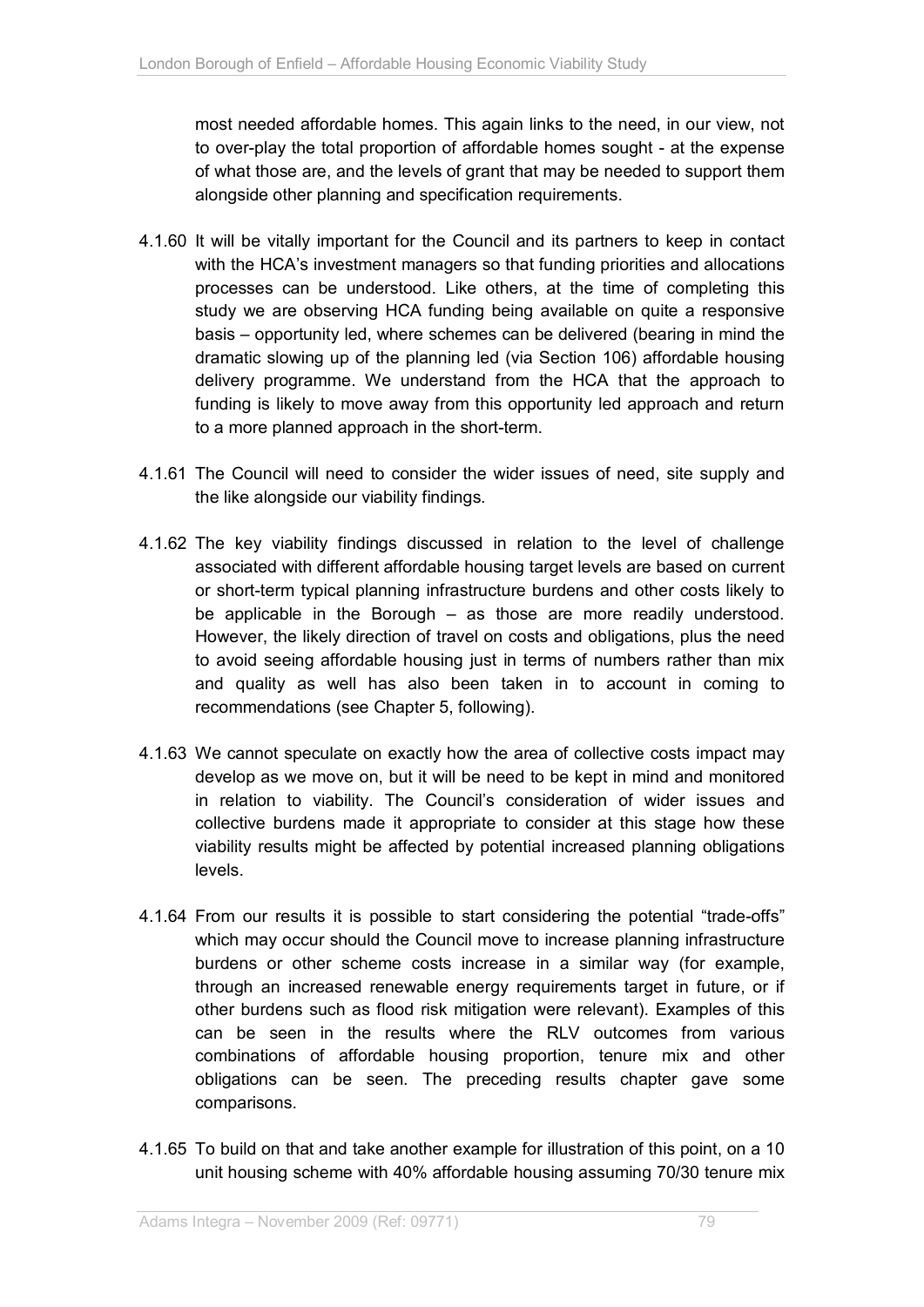(results Table 1 within Appendix II) we see a RLV of £1,140,891 produced at Value Point 5 with £5,000 infrastructure costs. Once the infrastructure cost rises to the upper trial level of £20,000 per unit, to get to a similar or (in this case slightly better) RLV - £1,228,189 - the affordable housing proportion has to drop to 25% given the same assumptions otherwise.

- 4.1.66 To extend that example, the otherwise comparative 40% assuming 60/40 tenure mix result shows that a combination of that tenure and an intermediate £10,000 per unit planning obligations cost produces a similar RLV of £1,198,064.
- 4.1.67 Given current values and market conditions in particular, it is possible that the Council may in some situations need to consider prioritising planning obligations. Based on current viability tones, this will certainly be the case if overall planning obligations costs are to be significantly increased. Future values trends, or higher value instances, could of course help this balance.
- 4.1.68 This same principle of trade-off and potential prioritising might apply to the area of property specification, for example related to Code for Sustainable Homes, renewable energy requirements, Lifetime Homes or other standards. Cost burdens will need to be monitored and considered collectively.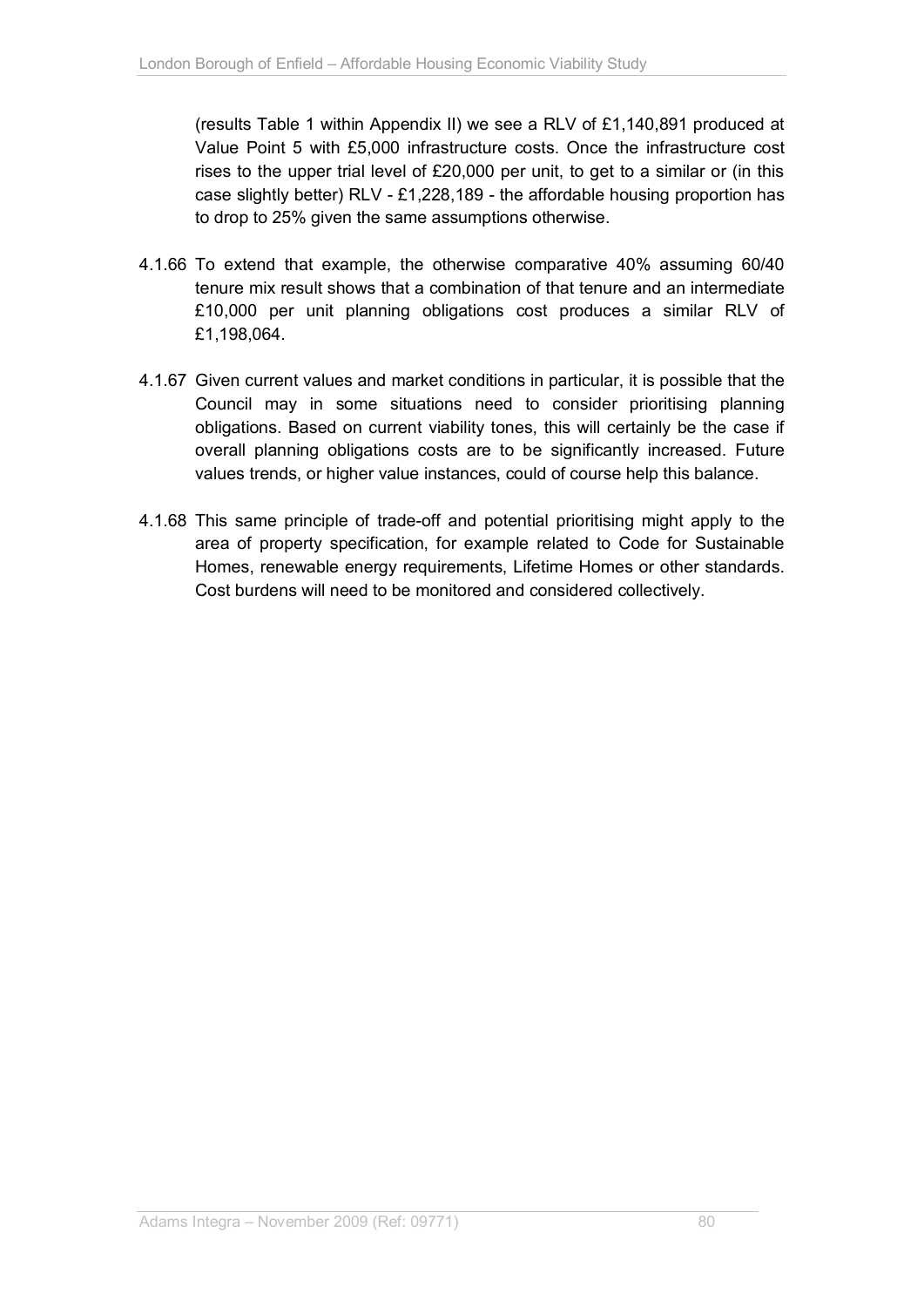# **5 KEY RECOMMENDATIONS**

5.1.1 In light of the discussion around the possible policy options (in Chapter 4, Conclusions, and especially at paragraph 4.1.44), we consider that a single, clear Borough-wide target would be more appropriate overall. The Council should weigh up the factors discussed alongside its wider evidence base, local knowledge and delivery experiences. It should weigh up which options(s) have the potential to provide maximum certainty and which fit best with that wider evidence, including on the anticipated land supply pattern. This will also be in the context of seeking to optimise affordable housing supply given the set of circumstances, which will need to be monitored over time.

## 5.1.2 **40% in our view would represent a suitably challenging affordable target if applied Borough-wide in this way – to sites of 10 or more dwellings as are already subject to the existing London Plan led approach.**

5.1.3 **Wherever fixed, policy positions should be set out as clear targets, to help inform land value expectations and form the basis for a practical, negotiated approach.** Widely used economic appraisal tools such as those produced and promoted by/for the HCA and the GLA, though not exclusively, should be used to help review site viability – this strategic overview is not a substitute for detailed review at a site specific stage.

#### 5.1.4 **Policy wording will need to acknowledge the relevance of considering development viability on case specifics.**

- 5.1.5 Recognising the grant funding and potential viability implications of high proportions of affordable rent as well as how the existing tenure balance varies across the Borough, and the need to create sustainable mixed communities, **it could be relevant to consider varying affordable tenure mix targets by area and/or by site. This would probably be beneath the headline of emphasising the need for affordable rented homes, accompanied by a strategic target in favour of those – as a starting point target for and background to site specific considerations.**
- 5.1.6 **In considering bringing schemes of fewer than 10 dwellings within the policy scope, we recommend a reduced proportion of affordable housing is sought from those**.
- 5.1.7 **We also recommend that the Council considers seeking financial contributions rather than on-site affordable housing** within that scheme size range (so as an alternative to an on-site threshold at say 5 dwellings). We suggest that this approach could be based on a single clear target set at no more than 25-30% equivalent proportion – as a target - in any event.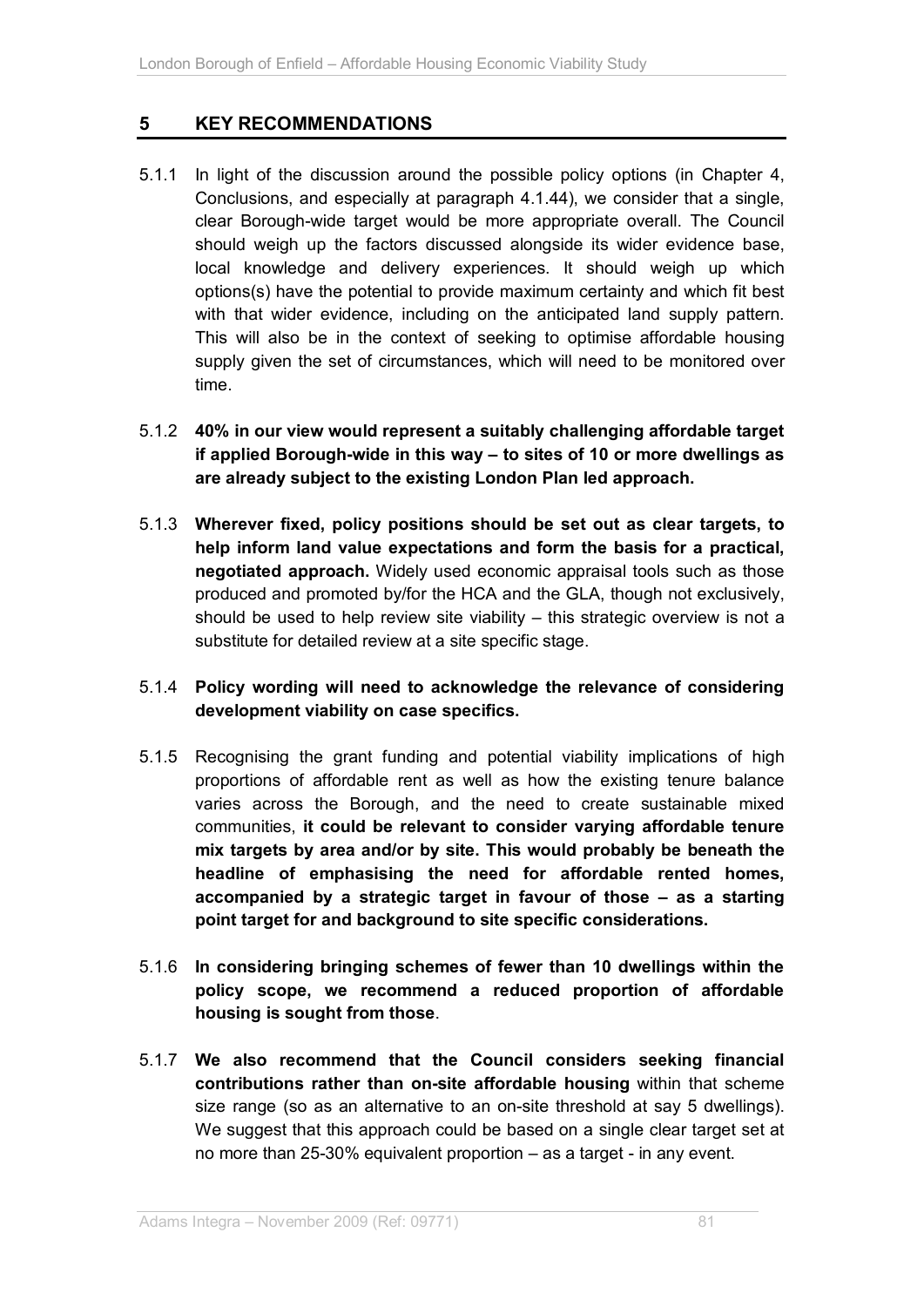- 5.1.8 Bearing in mind the sensitivities and looking at simplicity and clarity of policy as a key point, we consider that **an appropriate target allied to a financial contributions route on schemes of 1 to 9 dwellings would be 20% (equivalent proportion).**
- 5.1.9 In any event, but particularly if lowering thresholds and looking to on-site provision from smaller sites, the Council will need to consider its approach to the mathematical subtleties of its selected policy positions – for example how numbers rounding affects it, and at what points the threshold and proportion combinations work most logically together.
- 5.1.10 In considering the setting and application of all targets, the Council will need to be aware of the added and, therefore, collective viability impact which flows from other costs areas increasing within development appraisals, as modelled (e.g. planning obligations, scheme specification, developer's profit, and potentially others), and that these mean increasingly smaller sums left available for land purchase (RLVs).
- 5.1.11 Adams Integra considers that there may be some scope to seek such additional Council-led requirements in the future (i.e. those going beyond Code for Sustainable Homes Level 3 and plus additional 10% reduction in  $CO<sub>2</sub>$  allowance (e.g. through on site renewable energy generation) together with the lower to mid level planning obligations levels assumed.
- 5.1.12 However, particularly in the current and likely short-term market conditions it is not likely that those will all be achieved together. Values and costs, and their interaction, will need to be monitored. Increased (more ambitious) targets could be set, and the approach would need to be phrased or explained in that way, but it is likely that priorities would need to be weighed up according to local and site specific issues – especially in the short-term. In the future, with developing markets and technologies, different views may be made of the costs associated with environmental matters and the specification of developments. The cost uplifts we have to assume now could reduce, but there is no current basis that we know of for making such assumptions.
- 5.1.13 The findings on these potential added cost factors add weight to our view that it would not be appropriate to be inflexible or over-ambitious about affordable housing targets, adding to thinking behind the parameters set out above. It can be seen that a straight 50% affordable housing policy applied Boroughwide in conjunction with such other costs might well not be workable, particularly when viewed along with the incidence of some relatively low values locally. 40% would represent a suitably challenging Borough-wide affordable housing headline as applied to sites already within the policy scope.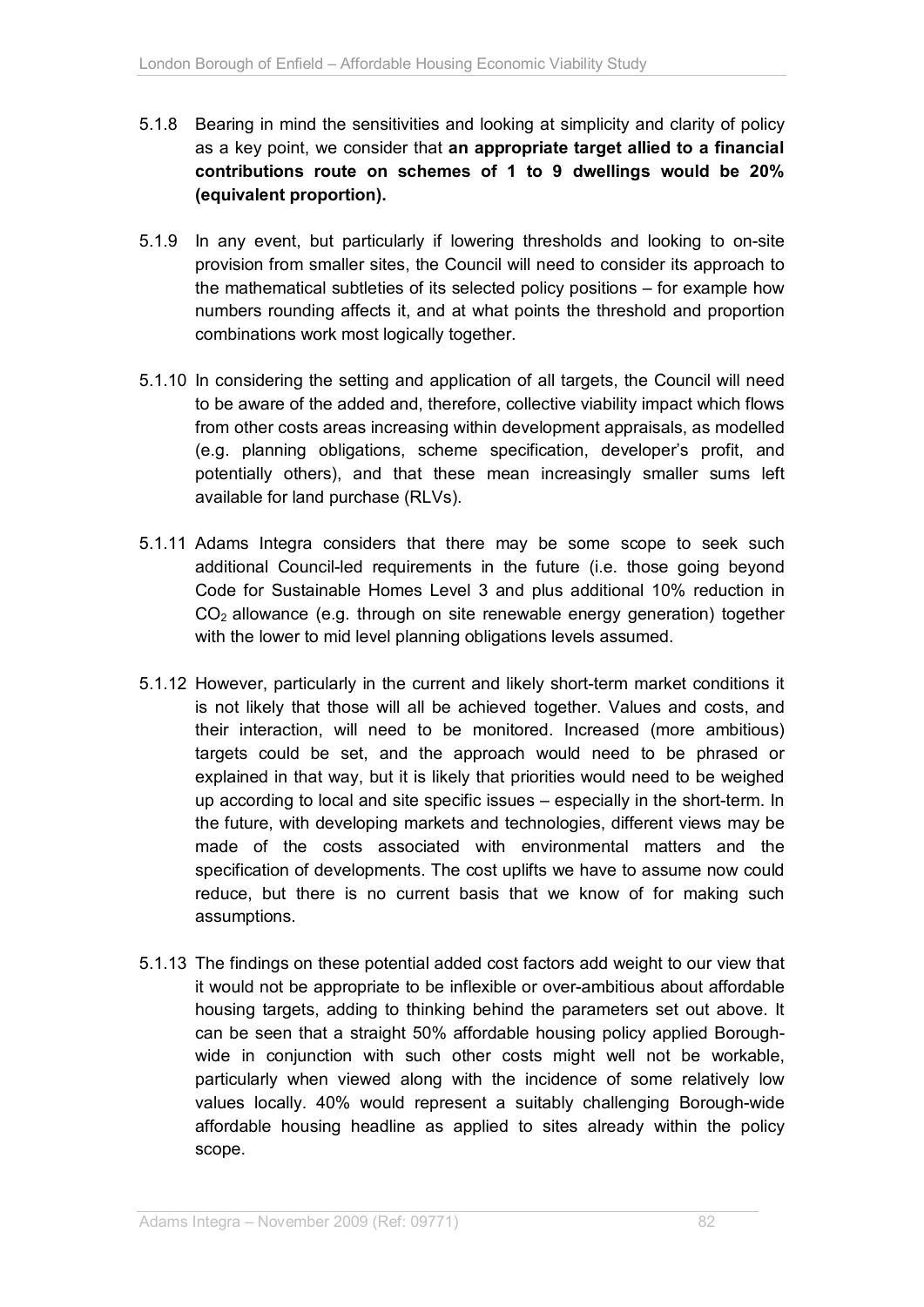- 5.1.14 **In line with the London Plan (although noted to be newly under review), as a strategic target position, the Council could aim for an affordable housing tenure mix of up to 70% affordable rent/30% intermediate** – providing the affordable housing element of a scheme is seen as a package which has a **range of key elements and inputs that need to be considered together**. As well as tenure mix, these include dwelling mix, sizes, specifications, grant availability, numbers rounding and the like. It is how these things come together to determine optimal provision of affordable housing on a specific site that will be important. Grant is likely to play a role in supporting significant proportions of affordable rented accommodation. Only on larger sites do the 60/40 tenure mix appraisals show a significant viability improvement in comparison. However, as the mix trialled moves to 50/50 and then in favour of intermediate tenure, results can be compared with those which produce a bias towards affordable rent but rely on grant, for example.
- 5.1.15 Within these parameters the Council will need to consider the most appropriate balance between optimising affordable housing delivery and its type, together with the continued overall delivery of an appropriate range of housing by the market in the Borough. This will need to be weighed up alongside other information the Council is gathering.
- 5.1.16 For clarity and smoothness of operation, the Council will **need to consider the application of net or gross new dwellings numbers for the calculation** of the relevant affordable housing quota; or financial contribution scenario. This tends to become an increasingly sensitive issue with decreasing scheme size – there can be a large difference between the outcomes from the two approaches. We **recommend alignment to net new dwelling numbers certainly for the small scheme scenarios.**
- 5.1.17 **Delivery experiences from all positions will need to be monitored**, regardless of where they are pitched. The Council should have **contingency plans** in place for reacting to those experiences as part of its practical, adaptable approach.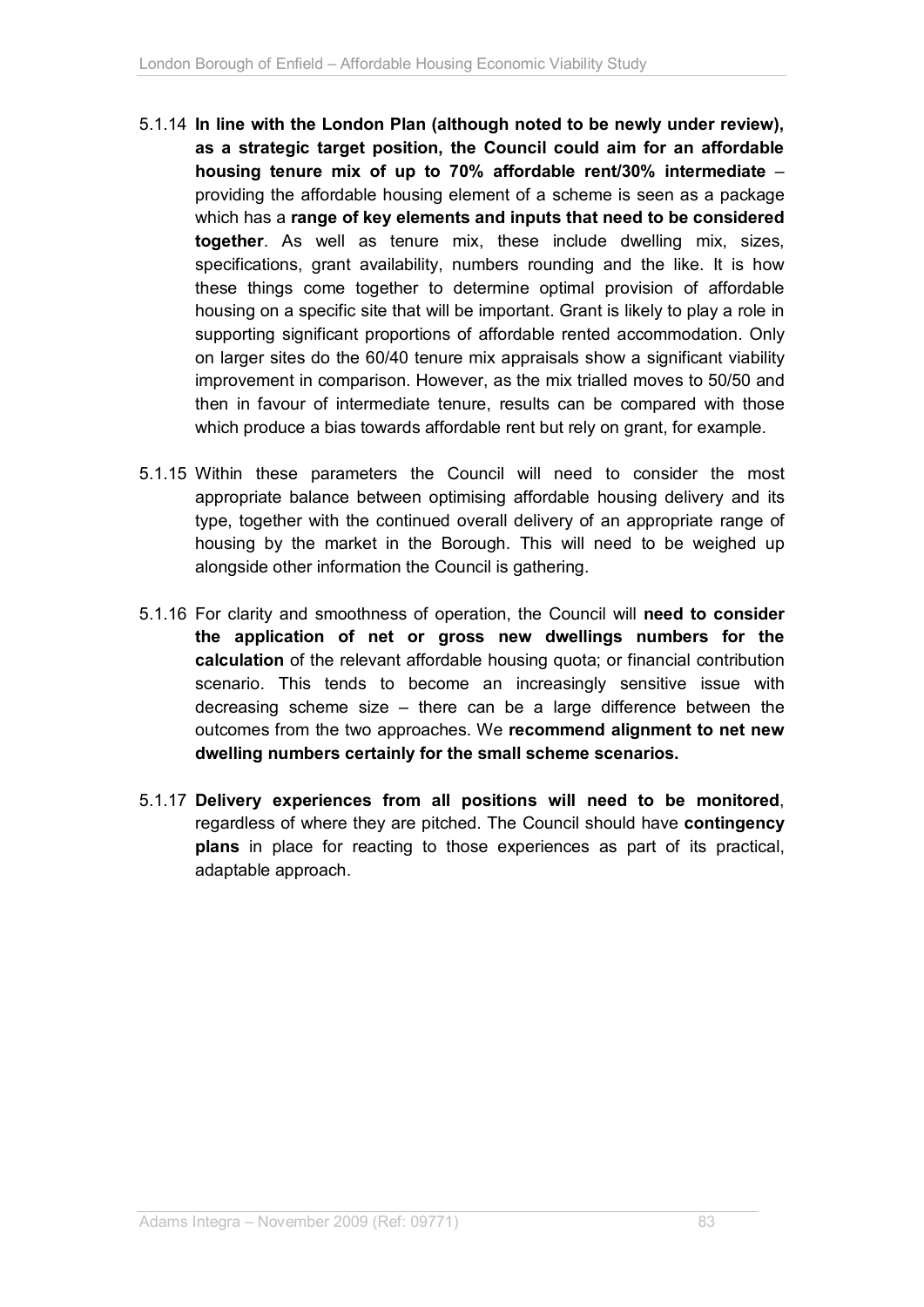# **6 WIDER DISCUSSION**

- 6.1.1 The "National indicative minimum" (site size) threshold for affordable housing is regarded as 15 dwellings, as set out by the Government's PPS3 Housing (November 2006). The PPS3 goes on to say, however, that local authorities can set lower thresholds "where viable and practicable". The results discussed in this study show that a lower threshold could be considered. We recommend that this would be linked to a form of sliding scale approach to the proportion of affordable housing sought. The London Plan position is also relevant in the background to considering and developing a more locally relevant approach, and has been a key driver of the Council's current practice to seek 50% affordable housing on sites of 10 or more dwellings.
- 6.1.2 Where we have mentioned negotiation, that does not necessarily mean an overall reduction in affordable housing – it could mean negotiations over grant input or changes to the tenure mix to provide an element of cross-subsidy into a scheme. Cascade principles could be used – but where the Council is involved actively in the re-shaping of affordable housing elements of schemes where necessary. Similarly, there may need to be a compromise position which is achievable, rather than moving straight to an assumption that leaves a site contributing nothing to affordable housing needs, that allows the affordable housing delivery on particular sites to react to changing viability and funding circumstances as more certainty is created with scheme progression. This may also inter-act with the consideration of other planning obligations – weighing up of the collective burden on market led schemes and potential prioritising of planning obligations.
- 6.1.3 If the policy targets cannot be met, then landowners and developers will need to clearly demonstrate why. The final judgement on exactly where this element of the policy proposals will settle should be, in our view, based on all the factors and evidence viewed together, i.e. alongside the viability outcomes. Included in this wider picture will be the key elements of forecasting of increased affordable housing units delivery based on the size and number of sites coming forward (site capture and estimated yield), local housing needs and practical thinking on the consequences of having small numbers of affordable homes distributed widely across a higher number of schemes.
- 6.1.4 There may need to be some testing of any concerns over sustainability generally, including of RSL management regimes as applied to such dispersed affordable housing stock – if sites of fewer than 10 dwellings are to provide on-site affordable tenure. This is because the numbers of affordable homes in single locations would get very small. Individual affordable units might come forward. Whilst mixed signals from RSLs are picked up through our consultations with them (depending on their size and business plan, etc) further views might be sought.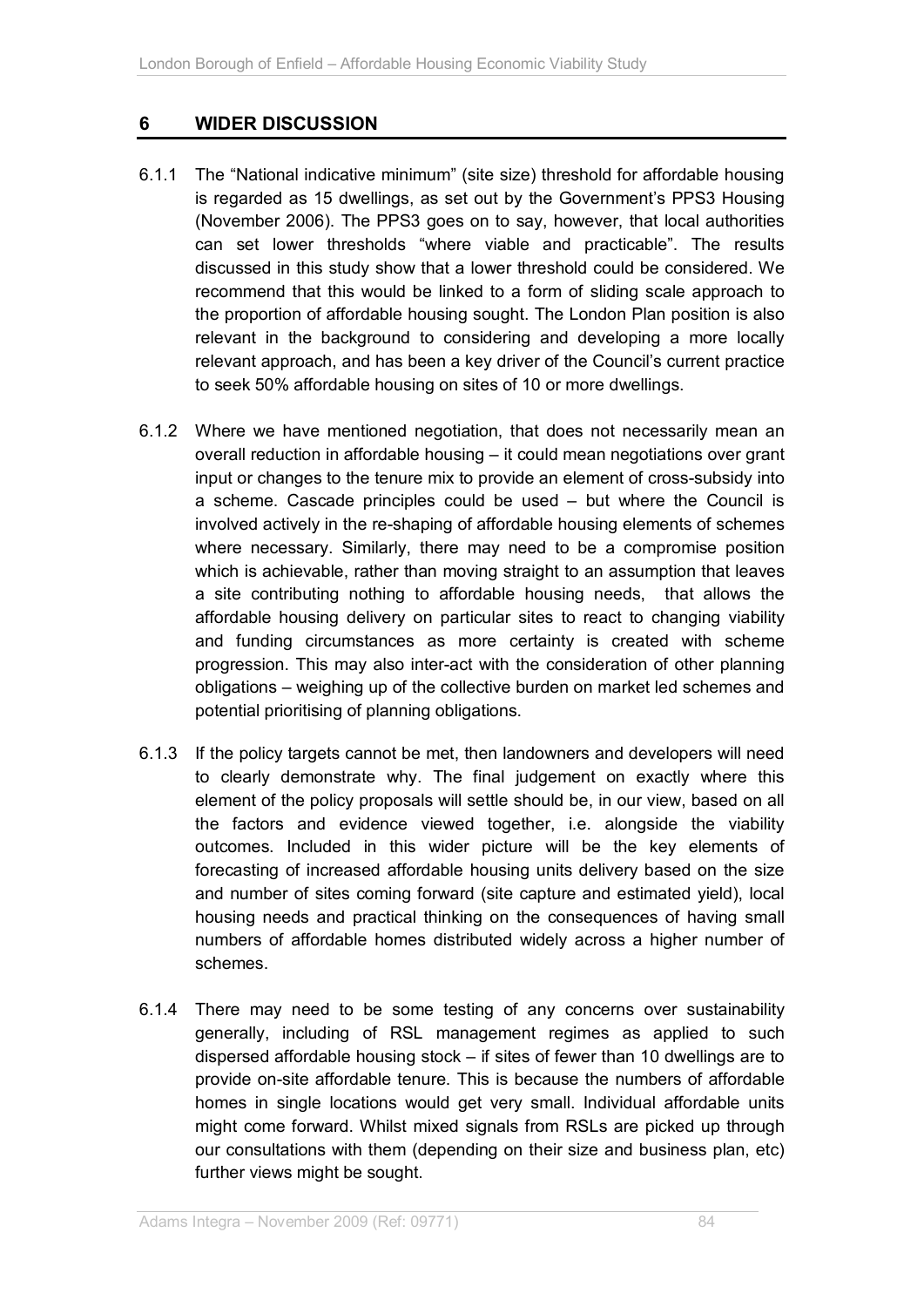- 6.1.5 The affordable housing content of a particular scheme could be negotiated by reference to factors other than numbers of dwellings. The Council could consider detail for potential use alongside affordable housing thresholds and proportions linked solely to dwelling numbers. For example, it would be possible to align the thinking to the number of habitable rooms or size of floor space added by a development scheme. There may be instances where it would be appropriate to commute the affordable housing provision in such a way (if, for example, a straight split on dwellings numbers was not going to provide suitable accommodation for priority needs affordable housing). This may be best left as scope to explore in some instances within the negotiations, rather than it being a policy point. In our experience having this type of approach embedded in policy can still result in (or even increase) difficulties in achieving a mix of dwelling types for affordable housing.
- 6.1.6 Crucially, and regardless of detail, the policy should be worded in clear terms. It should not be expressed as a minimum level of provision or be capable of interpretation in an ambiguous way. We have suggested that the Council could potentially consider the idea of a range of proportions, depending on site specifics and site size. Supporting text and/or accompanying guidance/SPD or similar could amplify the selected approach. New policy proposals should be viewed in the context of raising the profile and delivery expectations of affordable housing across the wider Enfield development scene, with the Council seeking to secure improved delivery overall from current levels. This is not likely to be through increased target proportions on the sites that are already within the scope of the Council's approach. It is more likely to be through the potential to reduce affordable housing thresholds and bring more sites in to the delivery scope, whilst setting ambitious but achievable targets for the larger sites - so as not to unduly deter landowners and developers from bringing those forward and optimising the use of those sites.
- 6.1.7 Targets should be worded and regarded as such. The Council could consider phrasing the requirements in terms of "seeks x% affordable housing" or "requires x% affordable housing", with wording which also goes on to acknowledge viability and cover the negotiated approach in supporting text.
- 6.1.8 It is important that a flexible and negotiated approach to policy application is adopted to ensure the continued supply of residential development land, notwithstanding the very high priority that will be given to addressing affordable housing need. The policy or supporting text would need to make this flexible approach clear. The aim is to provide clear and robust targets for guidance to developers and landowners in appraising and bringing forward sites.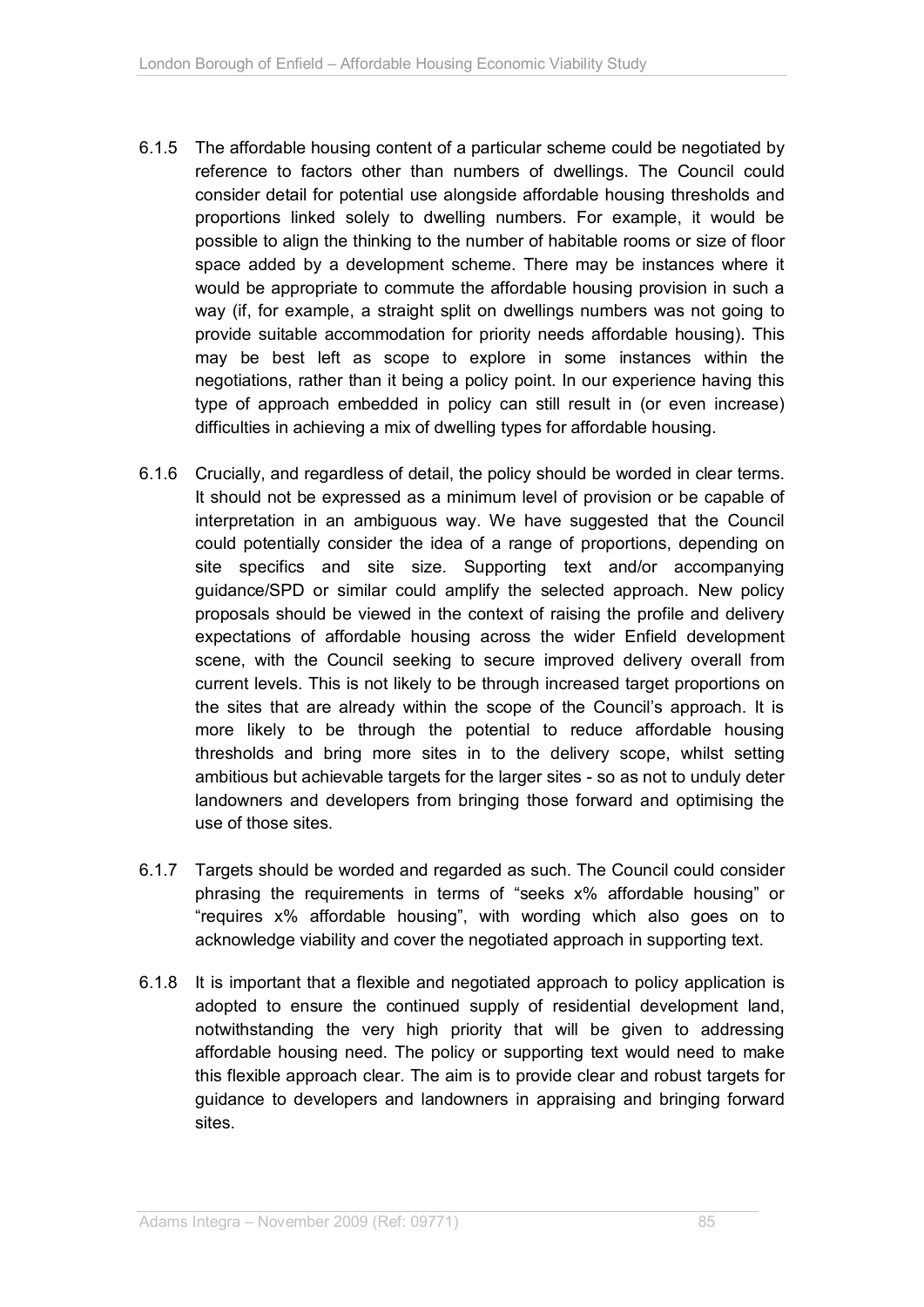- 6.1.9 We expect that in site-specific viability discussions, where necessary, the use of a toolkit will help the common analysis of appraisal information between the Council and developing parties. These include but are not limited to the Housing Corporation's (now re-badged as the HCA's) "Economic Appraisal Tool", GLA sponsored "Three Dragons" toolkit or developer's own workings) and the use of such a tool will be encouraged. Developers will be encouraged to work closely with their RSL partners, who will increasingly be using that type of appraisal work to support their decisions and approaches for social housing grant.
- 6.1.10 Policy should be kept under review in view of key drivers including housing needs, site supply and viability. Our recommendations are considered to be sound for the current stage of policy development, but their impact and the delivery resulting from them will need to be monitored with a view to future direction. The Council will also need to consider monitoring property prices regularly and consider updates of the viability picture periodically. This could be linked to changes to planning policy or work on SPD, or (better still) at regular intervals as part of the Council maintaining its knowledge of local markets. The monitoring of property prices will help the Council to understand the property market and how it reacts to changing financial circumstances over time. This could be carried out by reviewing information such as Land Registry House Price Index figures, RICS and CLG survey data, Home Track information, internet estate agents' websites or a mixture of such sources. We find it very useful to speak to estate agents and staff in developers' sales offices.
- 6.1.11 It will also be important for the Council to detail contingency plans in the event of failure to meet affordable housing targets (potentially through short-term worsening of housing markets).
- 6.1.12 The Council will expect developers and landowners to come to the table and be prepared to explain and justify why, in any relevant cases, the affordable housing targets and/or other planning obligations requirements cannot be met given other demands on a scheme. The onus will be on developers to clearly and fully demonstrate the issues, with evidence to back up abnormal site complexities and the like.
- 6.1.13 It is expected that a methodology similar to one we have used will be appropriate for this process, to explore the relationship between development costs and values. Again, however, we reiterate that whilst this methodology is generally accepted, and the assumptions we have used might guide the Council on starting/indicative parameters, there will be no substitute for sitespecific appraisal work of this type. Such work would take into account appropriate specific assumptions.
- 6.1.14 Issues may arise on those sites which have already changed hands or are committed through option or similar arrangements, where figures may simply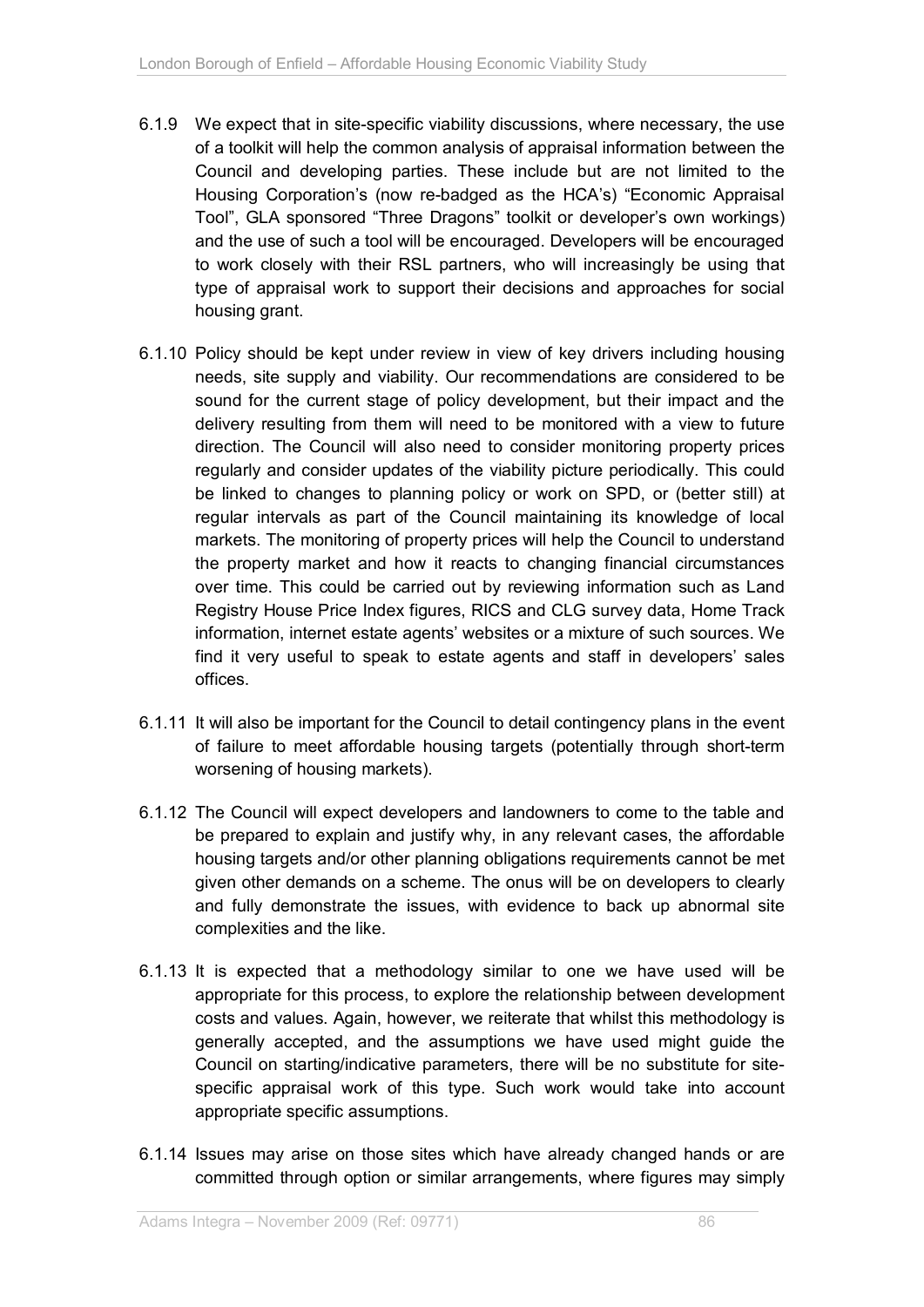not work when set against the proposed policy requirements. In the same way, there will be some previous planning consents capable of implementation.

- 6.1.15 Similarly, a degree of difficulty with increasing planning-led affordable housing supply may be experienced during the adjustment process where there will be problems whilst developers/landowners get accustomed to the new policies and expectations are modified. The modelling in this study has been carried out on the assumption that knowledge of policies exists and that the landowner/developer information and adjustment process has been undertaken.
- 6.1.16 This type of negotiated approach, as advocated by Government Guidance, then needs to be brought to life through appropriate Supplementary Planning Documents and/or Development Plan Documents. Those might usefully include guidance for developers, RSLs and others on the local approach – including on any move towards guiding developer expectations on affordable housing revenue (e.g. through a "payment table", free serviced land approach or similar). Such documents and approaches should be regularly updated. The documents could be set up so that updating can be done through changing appendices only – rather than regularly reviewing the whole document.
- 6.1.17 The Council could consider the use of the cascade principle within its model Section 106 agreements for affordable housing. We understand that the HCA is encouraging this, and they could be consulted on it as the Council develops its approach to building up the detail of its affordable housing approach more generally.
- 6.1.18 This study has considered planning-led affordable housing in the context of integrated provision within market-led schemes, secured through planning obligations usually embodied in a Section 106 agreement. The Council, along with its partners, should also continue to consider the wider routes to affordable housing provision. Housing Association or contractor/developer-led schemes can be successful in significantly bolstering local provision – sometimes on lower value, more difficult sites, for example as a part of removing non-conforming uses from older residential areas or recycling unviable former commercial land. There will always be a balance with retaining sufficient land for employment use, but the various supply sources of affordable housing need to be considered and encouraged. The use and role of Council or other publicly owned land might also be very valuable in this sense.
- 6.1.19 In tandem with planning-led policies to secure affordable housing, all other efforts to secure affordable housing should be optimised. Within those wider initiatives, the Council and other public sector organisations are in a position to consider the appropriateness of providing more than the standard policy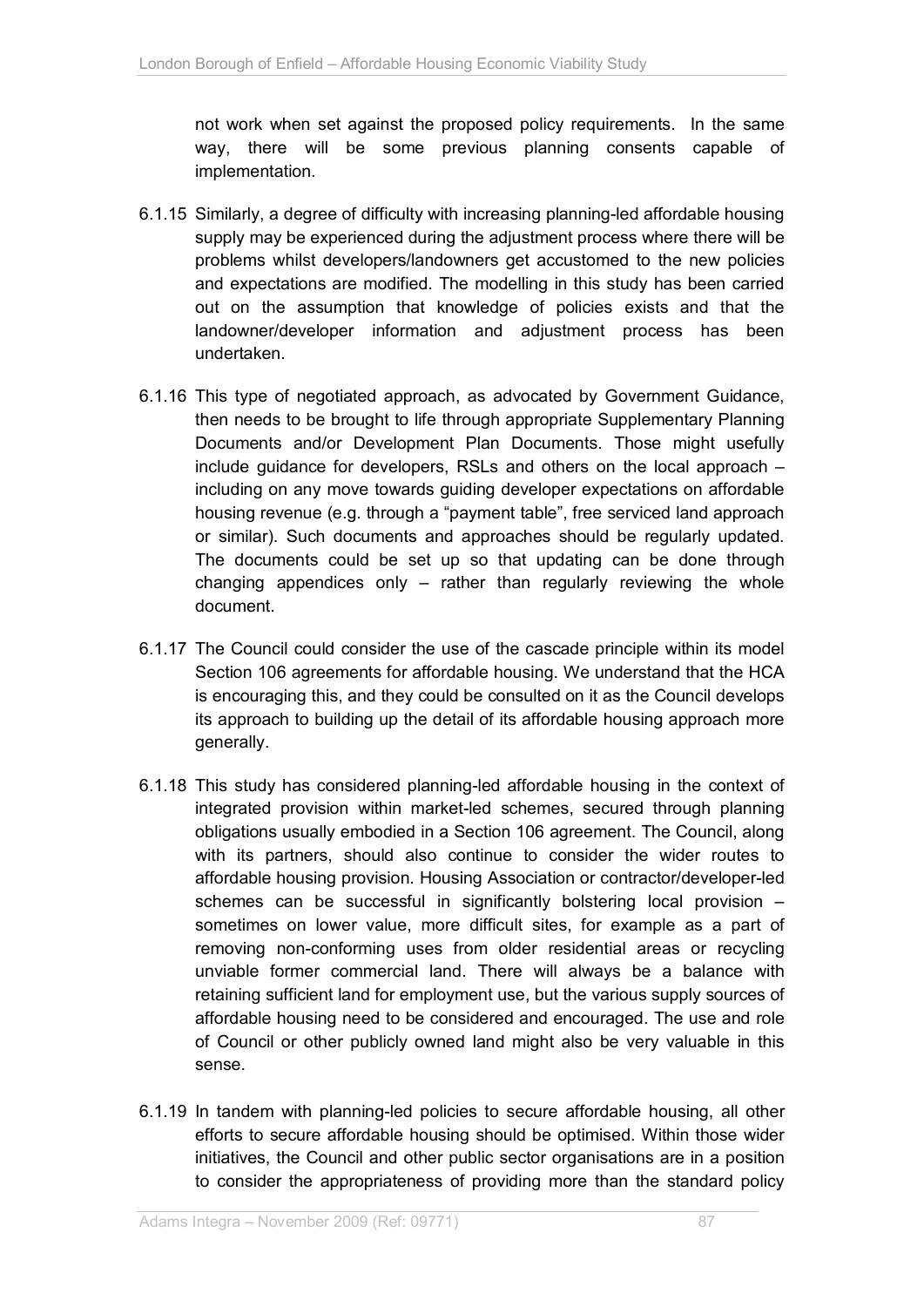elements of affordable housing on their own land holdings. This can be through sale contracts for development by others; or through developments they lead or enter into partnerships/joint ventures on. In our experience of dealing with land owning authorities previously, while there are implications around capital receipt levels, it is possible to invite dual or varying bids for sites or partnership proposals. For example, these could be based on standard and enhanced affordable housing content levels. In that way, the impact of the additional affordable housing can be seen and the benefits of its provision measured against budget factors and other criteria. In the current market conditions, where developer interest may well be limited or suppressed, alternative marketing routes, schemes ideas and types of partnerships may well be attractive financially and risk wise as well.

6.1.20 The appraisals for RSL-led schemes can sometimes be aided by taking a reduced view on the return (profit) needed and through risk sharing. Housing Associations and others should be encouraged to be proactive in these areas, and supported by the Council where possible.

> **End of main study text Appendices follow Study period completed November 2009**